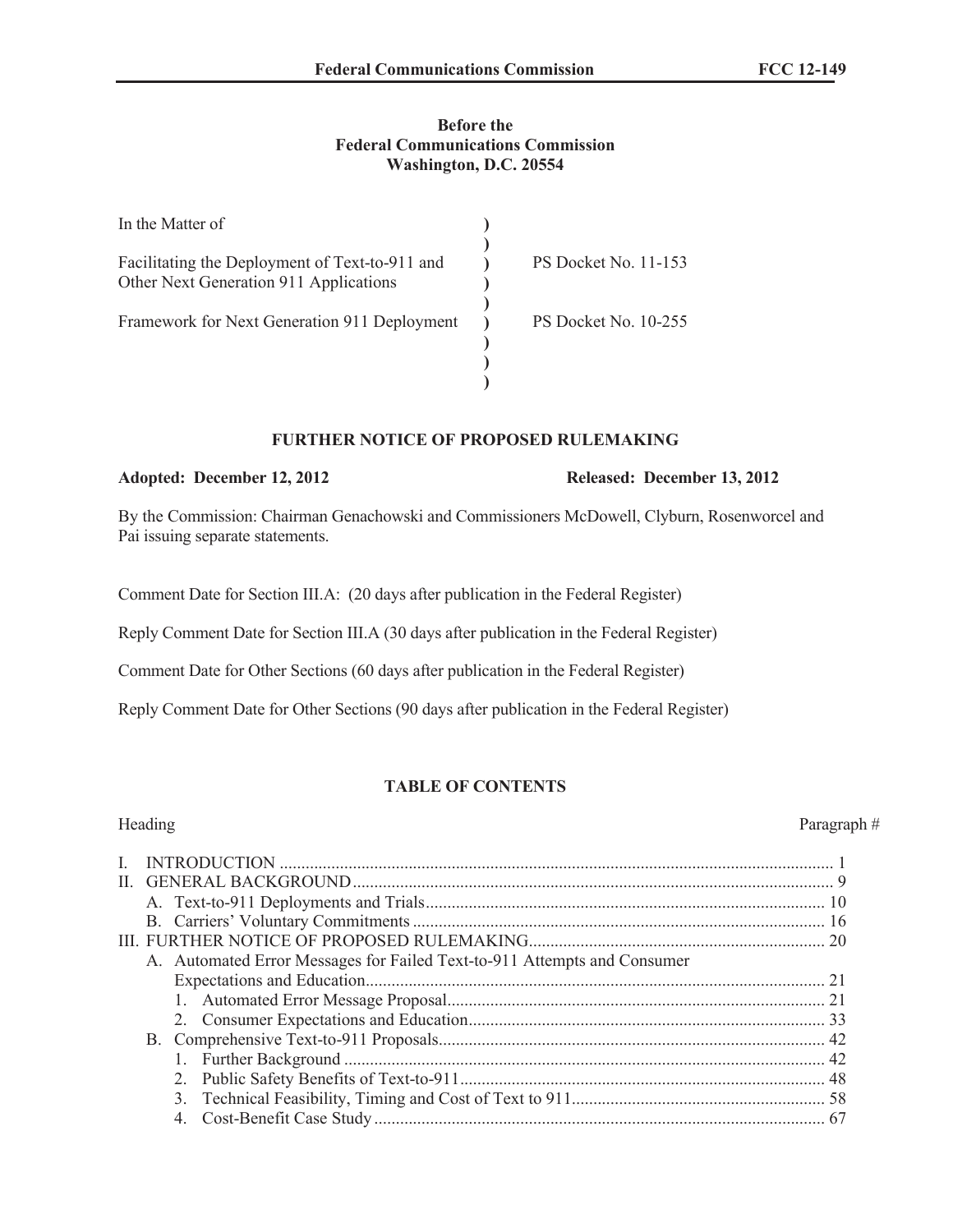| 5.                                                                      |  |
|-------------------------------------------------------------------------|--|
| 6.                                                                      |  |
| 7.                                                                      |  |
| 8                                                                       |  |
| 9. TTY Compatibility Requirement for Wireless Services and Handsets 110 |  |
|                                                                         |  |
|                                                                         |  |
|                                                                         |  |
|                                                                         |  |
|                                                                         |  |
|                                                                         |  |
|                                                                         |  |
|                                                                         |  |
|                                                                         |  |
|                                                                         |  |
|                                                                         |  |
|                                                                         |  |
| <b>APPENDIX A – Initial Regulatory Flexibility Analysis</b>             |  |
| <b>APPENDIX B – Proposed Rules</b>                                      |  |

APPENDIX C – Carrier-NENA-APCO Agreement

# **I. INTRODUCTION**

1. Wireless consumers are increasingly using text messaging as a means of everyday communication on a variety of platforms. The legacy 911 system, however, does not support text messaging as a means of reaching emergency responders, leading to potential consumer confusion and even to possible danger. As consumer use of carrier-based and third party-provided texting applications expands and evolves, the 911 system must also evolve to enable wireless consumers to reach 911 in those emergency situations where a voice call is not feasible or appropriate.

2. In this *Further Notice of Proposed Rulemaking*, we propose rules that will enable Americans to send text messages to 911 (text-to-911) and that will educate and inform consumers regarding the future availability and appropriate use of text-to-911. Specifically, we propose to require all wireless carriers<sup>1</sup> and providers of "interconnected" text messaging applications<sup>2</sup> to support the ability of consumers to send text messages to 911 in all areas throughout the nation where 911 Public Safety Answering Points (PSAPs) are also prepared to receive the texts. In addition, to inform consumers and prevent confusion, we propose to require all wireless carriers and interconnected text messaging providers to send automated "bounce back" error messages to consumers attempting to text

 $1$  By "wireless carrier", we refer to providers of commercial mobile radio service (CMRS), as defined in 47 C.F.R. § 20.3. The terms "wireless carrier" and "CMRS provider" are used interchangeably throughout this *Further Notice*.

<sup>&</sup>lt;sup>2</sup> In this *Further Notice*, "text messaging" refers to any service that allows a mobile device to send information consisting of text to other mobile devices by using domestic telephone numbers. Examples of text messaging include Short Message Service (SMS), Multimedia Messaging Service (MMS), and "interconnected text" applications. "Interconnected text" applications use IP-based protocols to deliver text messages to a service provider and the service provider then delivers the text messages to destinations identified by a telephone number, using either IP-based or SMS protocols. As also described herein, in generally referencing text messaging, we do not intend to include those IP-based messaging applications that support communication with a defined set of users of compatible applications but do not support general communication with text-capable telephone numbers.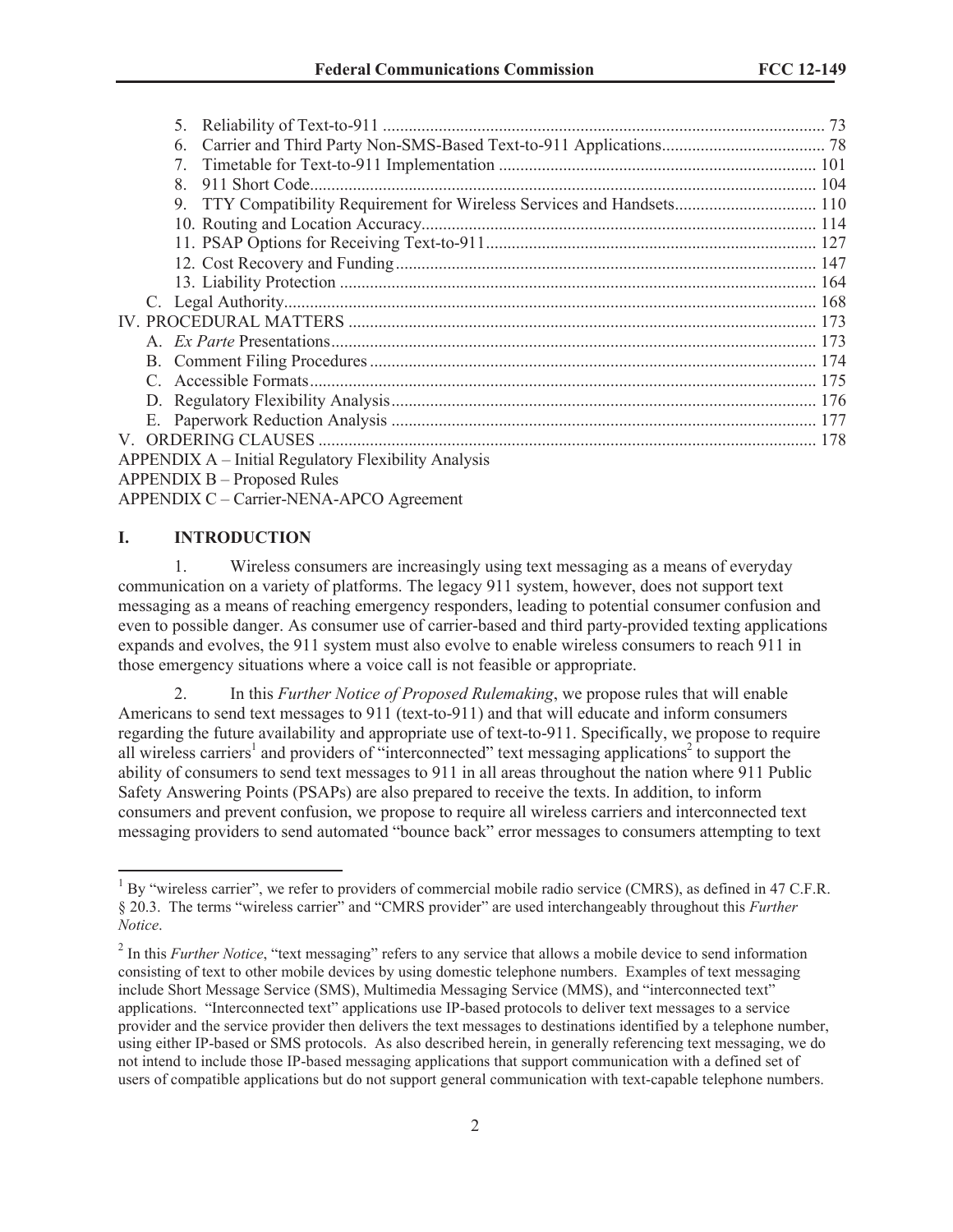911 when the service is not available.

3. Our proposals build on the recently filed voluntary commitment by the four largest wireless carriers – in an agreement with the National Emergency Number Association (NENA), and the Association of Public Safety Communications Officials (APCO) (Carrier-NENA-APCO Agreement) – to make text-to-911 available to their customers by May 15, 2014, and to provide automatic bounce back messages across their networks by June 30,  $2013<sup>3</sup>$ . The baseline requirements we propose in this *Further Notice* are modeled on the Carrier-NENA-APCO Agreement, and we seek comment on whether all carriers, including regional, small and rural carriers, and all "interconnected text" providers can achieve these milestones in the same or similar timeframes. To allow for the possibility of implementing our bounce back proposal by June 30, 2013, we are seeking comment on this portion of the *Further Notice* on an accelerated basis. Moreover, in light of the importance of these issues, we intend to resolve promptly the questions we raise in the remaining portion of the *Further Notice* in 2013.

4. Our proposal to add text capability to the 911 system will vastly enhance the system's accessibility for over 40 million Americans with hearing or speech disabilities. It will also provide a vital and lifesaving alternative to the public in situations where 911 voice service is unavailable or placing a voice call could endanger the caller. Indeed, as recent history has shown, text messaging is often the most reliable means of communications during disasters where voice calls cannot be completed due to capacity constraints. Finally, implementing text-to-911 represents a crucial next step in the ongoing transition of the legacy 911 system to a Next Generation 911 (NG911) system that will support not only text but will also enable consumers to send photos, videos, and data to PSAPs, enhancing the information available to first responders for assessing and responding to emergencies.

5. Our proposed approach to text-to-911 is also based on the presumption that consumers in emergency situations should be able to communicate using the text applications they are most familiar with from everyday use. Currently, the most commonly used texting technology is Short Message Service (SMS), which is available, familiar, and widely used by virtually all wireless consumers.<sup>4</sup> In the Carrier-NENA-APCO Agreement, the four major carriers have indicated that they intend to use SMS-based text for their initial text-to-911 deployments,<sup>5</sup> and we expect other initial deployments to be similarly SMS-based.

6. At the same time, we do not propose to limit our focus to SMS-based text. As a result of the rapid proliferation of smartphones and other advanced mobile devices, some consumers are beginning to move away from SMS to other IP-based text applications, including downloadable

<sup>&</sup>lt;sup>3</sup> See Letter from Terry Hall, APCO International, Barbara Jaeger, NENA, Charles W. McKee, Sprint Nextel, Robert W. Quinn, Jr, AT&T, Kathleen O'Brien Ham, T-Mobile USA, and Kathleen Grillo, Verizon, to Julius Genachowski, Chairman, Federal Communications Commission, and Commissioners McDowell, Clyburn, Rosenworcel and Pai; PS Docket 11-153, PS Docket No. 10-255 (Dec. 6, 2012). (Carrier-NENA-APCO Agreement). A copy of the Carrier-NENA-APCO Agreement is attached as Appendix C.

<sup>4</sup> *See* Pew Internet & American Life Project, "Cell Phones and American Adults," (Sept. 2010) at 5, 21, *available at* http://www.afpnet.org/files/ContentDocuments/PEW%20Research\_Cell%20Phone%20Use\_sep%202010.pdf (last accessed Nov. 13, 2012) (determining that "at least 72% of all U.S. cell phone users have used SMS at least once."). For the 12 month period ending on June 30, 2012, CTIA reports that 2.27 trillion text messages were sent, as well as 5.8 billion MMS messages. *See* http://files.ctia.org/pdf/CTIA\_Survey\_MY\_2012\_Graphics final.pdf (last accessed Nov. 19, 2012).

<sup>&</sup>lt;sup>5</sup> Carrier-NENA-APCO Agreement at 3.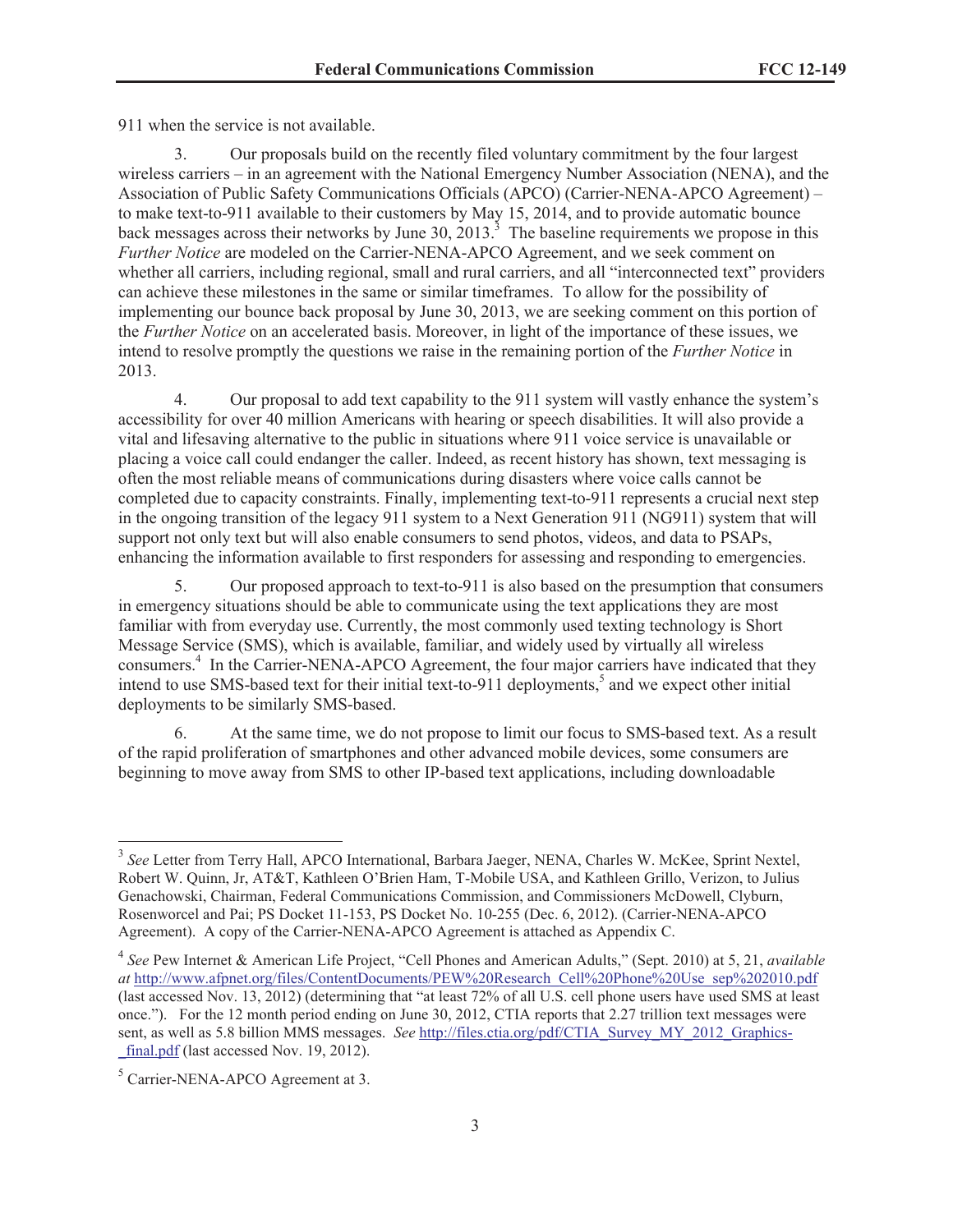software applications provided by parties other than the underlying carrier.<sup>6</sup> To the extent that consumers gravitate to such applications as their primary means of communicating by text, they may reasonably come to expect these applications to also support text-to-911, as consumer familiarity is vital in emergency situations where seconds matter. Therefore, in this *Further Notice*, we seek to ensure that consumers ultimately have access to the same text-to-911 capabilities on the full array of texting applications that they use for ubiquitous communication – regardless of provider or platform. We also propose that service providers who offer SMS-based text-to-911 should have the flexibility to migrate their customers to other text-to-911 applications.

While our proposal is designed to accelerate the nationwide availability of text-to-911, we recognize that deployment will not be uniform, *e.g*., during the transition period, text-to-911 may be available in certain geographic areas while it is not available in others, or may be supported by certain carriers but not by others. This creates the risk of consumer confusion about the availability of text-to-911 as the transition proceeds – indeed, there is evidence that many consumers erroneously believe that they can *already* reach 911 by text, and that some have attempted to do so.<sup>7</sup> Rapid implementation of the bounce back notification mechanism that we propose in this Further Notice is therefore critical to informing consumers and lessening potential confusion about text-to-911 availability. In addition, we intend to begin work immediately with PSAPs, carriers, service providers, disability organizations, consumer groups, and others to educate and inform consumers regarding the transition, local availability, and appropriate use of text-to-911.

8. Finally, we emphasize that even as adding text capability makes the 911 system more accessible and effective in enhancing public safety, text-to-911 is and will remain a complement to, rather than a substitute for, voice 911 service. The voice 911 system that has been maintained and improved over decades remains the preferred means of seeking help in an emergency in most instances. Moreover, voice 911 service will continue to be central and essential to the 911 system even as we add text, photo, data, and video capabilities in the course of migrating to NG911. Therefore, even as we take this first major step in the transition to NG911, we continue to encourage all consumers seeking emergency help to access 911 by voice whenever possible.

### **II. GENERAL BACKGROUND**

9. In September 2011, the Commission released a *Notice of Proposed Rulemaking*  (*Notice*),<sup>8</sup> which sought comment on a number of issues related to the deployment of NG911, including potential near-term methods for delivering text-to-911; whether and how to prioritize 911 in major emergencies; how to facilitate the long-term deployment of text-to-911; the Commission's role in deploying text-to-911 and other NG911 applications; consumer education and disclosure mechanisms; and the relationship between this proceeding and the implementation of the Twenty-First Century

<sup>6</sup> *See* Chen, Brian, "Apps Redirect Text Messages, and Profits, From Cellular Providers," N.Y. TIMES, Dec. 4, 2012, *available at* http://www.nytimes.com/2012/12/05/technology/free-messaging-apps-siphon-profits-fromcellular-providers.html?nl=todaysheadlines&emc=edit\_th\_20121205&\_r=0 (last accessed Dec. 5, 2012).

 $7$  For example, the North Central Texas Council of Governments (NCTCOG) recently conducted a survey which found that approximately one-third of their population believes that they can text-to- 911 today. *See* Letter from Christy Williams, 9-1-1 Program Manager, NCTCOG, to David S. Turetsky, Chief, Public Safety and Homeland Security Bureau, Federal Communications Commission (Nov. 1, 2012).

 $8$  In the Matter of Facilitating the Deployment of Text-to-911 and Other Next Generation 911 Applications, Framework for Next Generation 911 Deployment, PS Docket No. 11-153, PS Docket No. 10-255, Notice of Proposed Rulemaking, 26 FCC Rcd 13615 (2011) (*Notice*).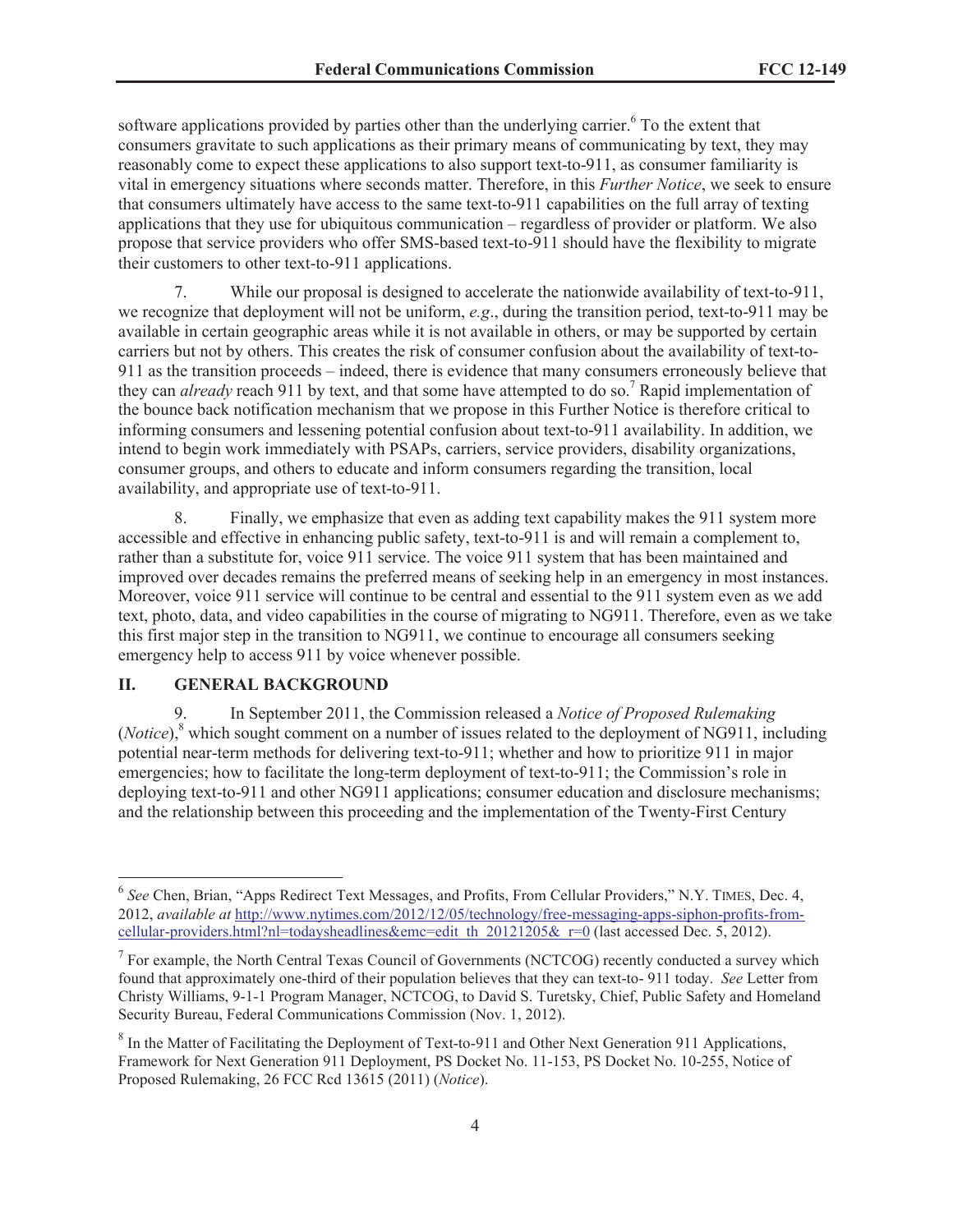Communications and Video Accessibility Act of 2010 (CVAA).<sup>9</sup>

# **A. Text-to-911 Deployments and Trials**

10. While some commenters initially expressed concerns about implementing near-term text-to-911,<sup>10</sup> both wireless carriers and public safety entities have more recently taken significant steps towards the near-term deployment of text-to-911, including SMS-based solutions. In May 2012, Verizon Wireless announced plans to deploy text-to-911 capability throughout its nationwide network in 2013.<sup>11</sup> On December 10, 2012, Verizon Wireless commenced its rollout of text-to-911 service in York County, Virginia.<sup>12</sup> In June 2012, AT&T also announced the goal of launching text-to-911 nationwide in 2013.<sup>13</sup> In addition, the Alliance for Telecommunications Industry Solutions (ATIS), an organization consisting of a large number of wireless and wireline carriers as well as equipment vendors, has formed a committee to "create an ATIS standard(s) for SMS-to-9-1-1 that incorporates requirements, architecture, message flows, and product details."<sup>14</sup> ATIS has targeted completion of these standards in the first quarter of 2013. <sup>15</sup> Most recently, as noted above and described in further detail below, the four major wireless carriers, Sprint Nextel, AT&T, T-Mobile, and Verizon, have entered into a voluntary agreement with NENA and APCO whereby the major carriers will provide text-to-911 service by May 15, 2014, to PSAPs who request the service.<sup>16</sup>

11. Some of these same wireless carriers have already initiated text-to-911 trials in partnership with several PSAPs to assess the technical feasibility of text-to-911 and its impact on PSAP operations. Four trials are currently under way—three of which have yielded positive results. First, as just announced, AT&T is "in the process of launching a standards-based trial service for text-to-911 in the state of Tennessee  $\dots$ <sup>17</sup> Additionally, in June 2009, Black Hawk County, Iowa partnered with

<sup>11</sup> *See* Verizon Press Release, Verizon Selects TeleCommunications Systems to Provide Text to 911 National Gateway Solution, May 3, 2012 (Verizon Text-to-911 Announcement).

<sup>12</sup> See York County, Virginia Press Release, "York County's Emergency Communications Center Launches Text to 911 for Verizon Wireless Customers," (Dec. 10, 2012), *available at*

http://yorktown.peninsulateaparty.org/2012/12/york-countys-emergency-communications.html (last accessed Dec. 12, 2012).

<sup>13</sup> *See* 911 in the Smartphone Age, AT&T Public Policy Blog, June 12, 2012 (AT&T Text-to-911 Announcement), *available at* http://attpublicpolicy.com/public-safety/911-in-the-smartphone-age/ (last accessed July 9, 2012).

<sup>14</sup> *See* ATIS, *ATIS Forum/Committee – Issue Identification Form*, SMS-to-9-1-1, Issue Number P0337, April 20, 2012, at 2.

<sup>15</sup> See Carrier-NENA-APCO Agreement at 1.

<sup>16</sup> *See* Carrier-NENA-APCO Agreement at 2.

<sup>&</sup>lt;sup>9</sup> Twenty-First Century Communications and Video Accessibility Act of 2010, Pub. L. No. 111-260, 124 Stat. 2751 (CVAA) (amending sections 3, 255, 303, 503, 330, 710, and 713 of the Communications Act, and adding sections 615c and 715-19, codified at 47 U.S.C. §§ 153, 225, 303, 330, 503, 610, 613, 615c, 616-20).

<sup>&</sup>lt;sup>10</sup> "Near-term text-to-911" refers to any text-to-911 solution that is deployed prior to the deployment of full NG911.

<sup>17</sup> AT&T Public Policy Blog, "AT&T Statement on Voluntary Text-to-911 Agreement," (Dec. 7, 2012), *available at* http://attpublicpolicy.com/public-safety/att-statement-on-voluntary-text-to-911-agreement/ (last accessed Dec. 10, 2012). *See also* Campus Safety Magazine, "AT&T Begins 'Text To 911' Testing In Tennessee," (Oct. 13, 2012), *available at* http://www.campussafetymagazine.com/Channel/Public-Safety/News/2012/10/13/AT-T-Begins-Text-To-911-Testing-In-Tennessee.aspx (last accessed Dec, 10, 2012).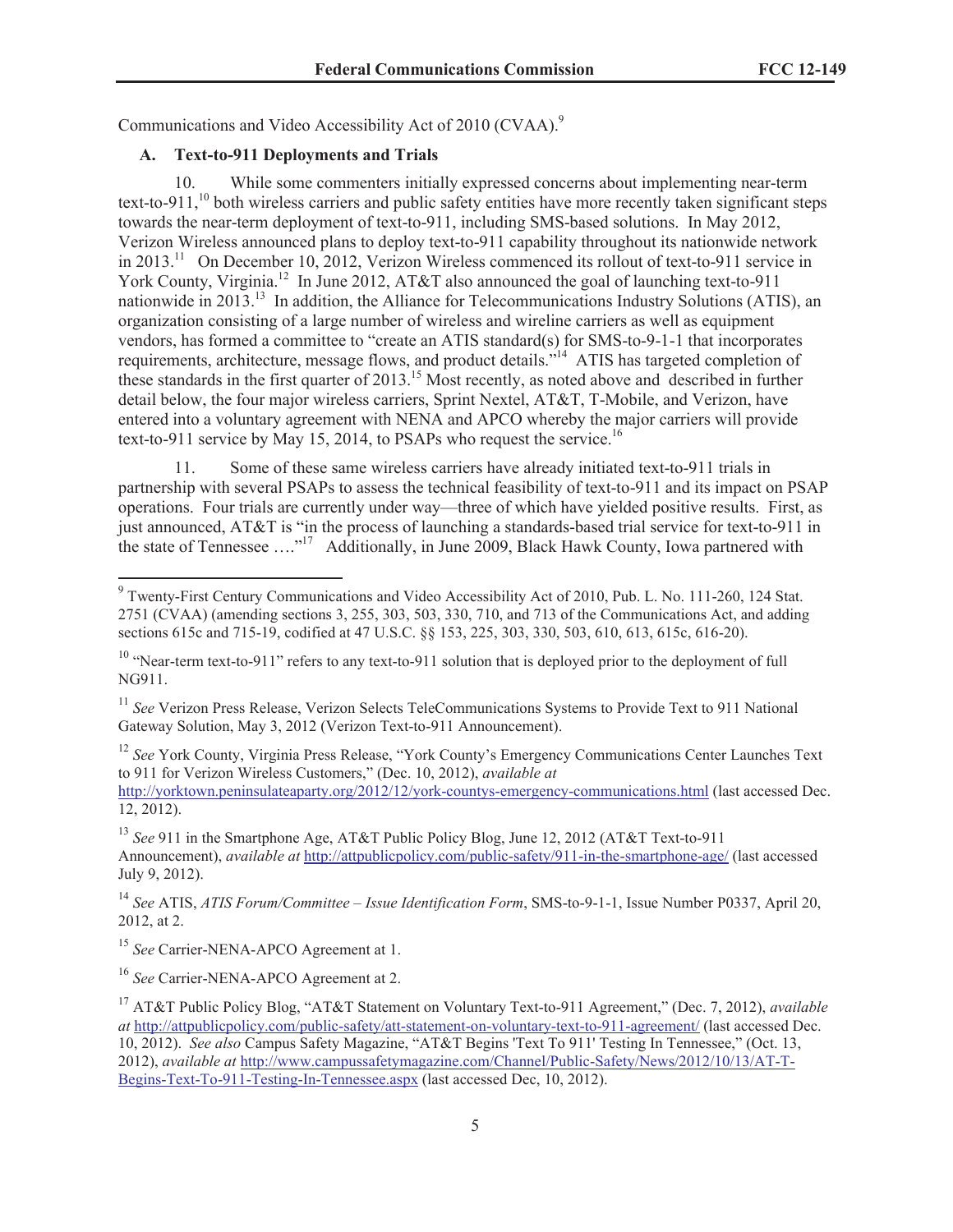Intrado (a provider of 911 technology solutions) and i wireless (a T-Mobile affiliate that offers regional wireless communications service), to provide text-to-911 service within the county. According to Black Hawk County, there have been no delayed or dropped text messages in the trial, nor has there been a "significant increase in incident volume."<sup>18</sup> Indeed, callers have benefitted from the technology in several situations. This includes women who have been at risk of domestic abuse who have been able to text for help undetected by their assailant; children reporting instances of domestic abuse;<sup>19</sup> and anonymous reports of imminent sales of controlled substances.<sup>20</sup> Black Hawk County has expanded the trial and now receives text messages from individuals throughout the state, which it then relays to the appropriate PSAP.<sup>21</sup> According to Black Hawk County, the trial demonstrates that text-to-911 service "is reliable and...saves lives."<sup>22</sup>

12. In August 2011, the City of Durham, North Carolina (Durham) initiated an SMS-to-911 trial in partnership with Verizon Wireless and Intrado.<sup>23</sup> According to Durham, the technology has worked reliably.<sup>24</sup> Durham's trial suggests that callers will continue to rely on voice calls to 911 and that concerns about text messages overwhelming PSAPs may be unfounded.<sup>25</sup> Durham views the technology as a "valuable asset"<sup>26</sup> and the North Carolina Director of the Division of Services for the Deaf and the Hard of Hearing stated that "the significance of the program cannot be overstated."<sup>27</sup> More recently, the trial was extended "to accommodate Durham's additional outreach to individuals with disabilities<sup>"28</sup>

13. In April 2012, the State of Vermont (Vermont) initiated a text-to-911 trial allowing any Verizon Wireless subscriber to send emergency text messages to the Williston, Vermont PSAP, provided that the text message is transmitted via a cell tower located within the physical boundaries of

<sup>20</sup> Intrado Comments, Att. E at 1-2.

<sup>23</sup> See Intrado Press Release, "Durham 911 Center Launches Texting Trial for Emergency Help," (Aug. 3, 2011), *available at* http://www.intrado.com/news/press/08032011.asp (last accessed Aug. 1, 2012).

<sup>24</sup> *See* City of Durham June 2, 2012 *Ex Parte*.

<sup>25</sup> *Id.* As of June 2012, Durham has received one text message requesting assistance and one false message where assistance was not required. Durham's public education campaign emphasized that text-to-911 should be used only by individuals with hearing or speech disabilities, in situations where placing a voice call would expose the caller to additional danger, or when signal strength is low. *Id.* at 1-2.

<sup>26</sup> *Id.* at 2.

<sup>27</sup> Statement by Jan Withers, Director of the Division of Services for the Deaf and the Hard of Hearing with the N.C. Department of Health and Human Services, "Durham 911 Center Extends Texting Trial for Emergency Help, Trial Period Extended to April 30th for Verizon Wireless Customers," (Jan. 25, 2012), *available at* http://durhamnc.gov/Pages/NNDetails.aspx?detailId=60 (last accessed July 9, 2012).

<sup>&</sup>lt;sup>18</sup> Black Hawk County Comments at 2.

<sup>&</sup>lt;sup>19</sup> In one case, a child sent a text message reporting that his father had punched and threatened him with a knife earlier in the day. While in the car with his father, the child and the Black Hawk County PSAP exchanged over thirty text messages. As a result, a police officer was present when the child and father arrived at their house. *See* Intrado Comments, Att. E at 2.

<sup>21</sup> *See id.* at 11; Black Hawk County Comments at 2.

<sup>22</sup> Black Hawk County Comments at 3.

 $^{28}$  Verizon and Verizon Wireless Feb. 9, 2012, Reply Comments at 7 n. 21.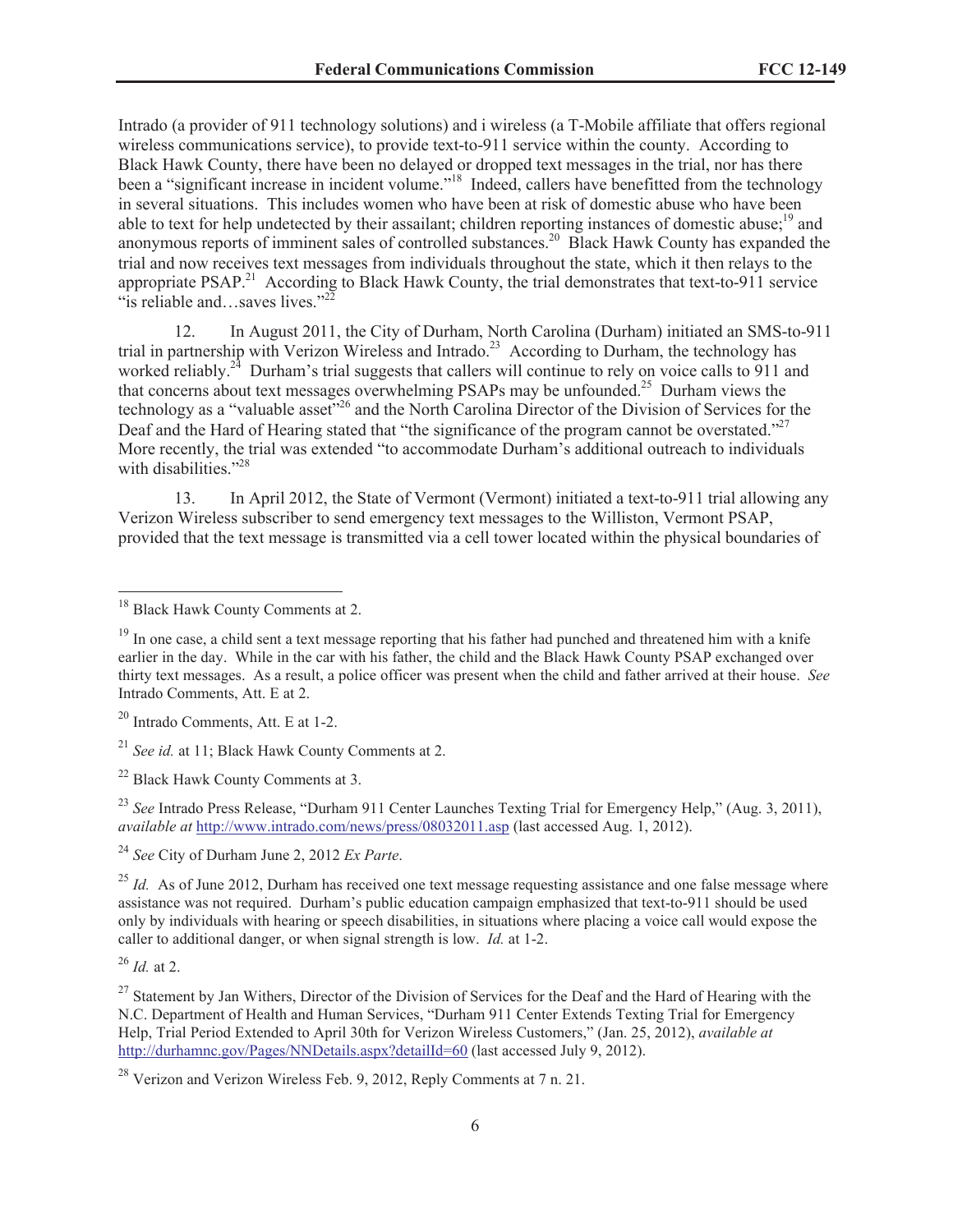Vermont.<sup>29</sup> The Executive Director of the Vermont E911 Board stated that implementing the trial "wasn't...difficult at all" and that so far, the trial has proceeded "very smoothly."<sup>30</sup> Vermont believes that fears over the volume of emergency text messages are "overblown"<sup>31</sup> and "remain[s] convinced that those who can make a voice call will make a voice call as that is the most efficient way to communicate in an emergency."<sup>32</sup>

14. Vermont further reports that as of August 2012, it had received only two legitimate emergency text messages, but in both cases emergency services were able to intervene successfully. In one case, a life was saved when emergency personnel were able to thwart an attempted suicide. In the other case, a domestic abuse victim was able to contact police, who then arrived on the scene and made an arrest. While Vermont recognizes that some parties would prefer to wait for a more advanced textto-911 solution, Vermont maintains that the "individual whose life we saved and the domestic assault victim would likely disagree that it is too soon to have this technology available.<sup>33</sup> Vermont also indicates it has experienced some text "spoofing," but notes that "there is nothing about this new technology that is any more likely to result in 'spoof' contacts than what we already deal with on the voice side of the system."<sup>34</sup> Additionally, Vermont did not experience any problems with text slang.<sup>35</sup>

15. On October 30, 2012, Vermont submitted an *ex parte* filing indicating that it is maintaining the text-to-911 system past the end of its trial and is "currently working on enabling a second Public Safety Answering Point (PSAP) for redundancy purposes.<sup>336</sup> Vermont states that it "can report no negative operational impacts on our system as the result of the Verizon trial," but that it needs the Commission's assistance in "encouraging all of the carriers to do the right thing and enable text-to-9-1-1 now."<sup>37</sup> Vermont concludes by stating that "[w]e understand that there are some concerns both in the PSAP and industry communities about the timing of SMS text-to-9-1-1, but so long as the most common method of texting on today's devices remains SMS, we feel it is important to move ahead and not wait for the promises that other texting solutions might provide."<sup>38</sup> On December 3, 2012, Vermont announced that it would further expand its text-to-911 trial to include Sprint Nextel customers, in collaboration with the Vermont Enhanced 911 Board, Sprint Wireless, and Intrado.<sup>39</sup>

 $32$  *Id.* at 2.

<sup>33</sup> *Id*.

<sup>34</sup> *Id*.

<sup>35</sup> *Id*.

<sup>37</sup> *Id*. at 1-2.

<sup>38</sup> *Id*. at 2.

<sup>29</sup> Urgent Communications, "Vermont Launches Text-to-911 Trial," (Apr. 19, 2012), *available at*

http://urgentcomm.com/psap/news/va-911-text-trial-20120419/?cid=nl\_uctoday&YM\_MID=`mmid`&YM\_RID =`email` (last accessed July 9, 2012).

<sup>30</sup> *Id*.

<sup>&</sup>lt;sup>31</sup> Letter from David Tucker, Executive Director, State of Vermont Enhanced 9-1-1 Board, to Marlene Dortch. Secretary, Federal Communications Commission (Aug. 27, 2012) at 1 (Vermont *Ex Parte*).

<sup>&</sup>lt;sup>36</sup> Letter from David Tucker, Executive Director, State of Vermont Enhanced 9-1-1 Board, to Marlene Dortch, Secretary, Federal Communications Commission (Oct. 30, 2012) at 1 (Vermont October *Ex Parte*).

<sup>&</sup>lt;sup>39</sup> State of Vermont Enhanced 911 Board Press Release, "Enhanced 911 Board Announces Second Statewide Text to 911 Trial for Emergency Help" (Dec. 3, 2012).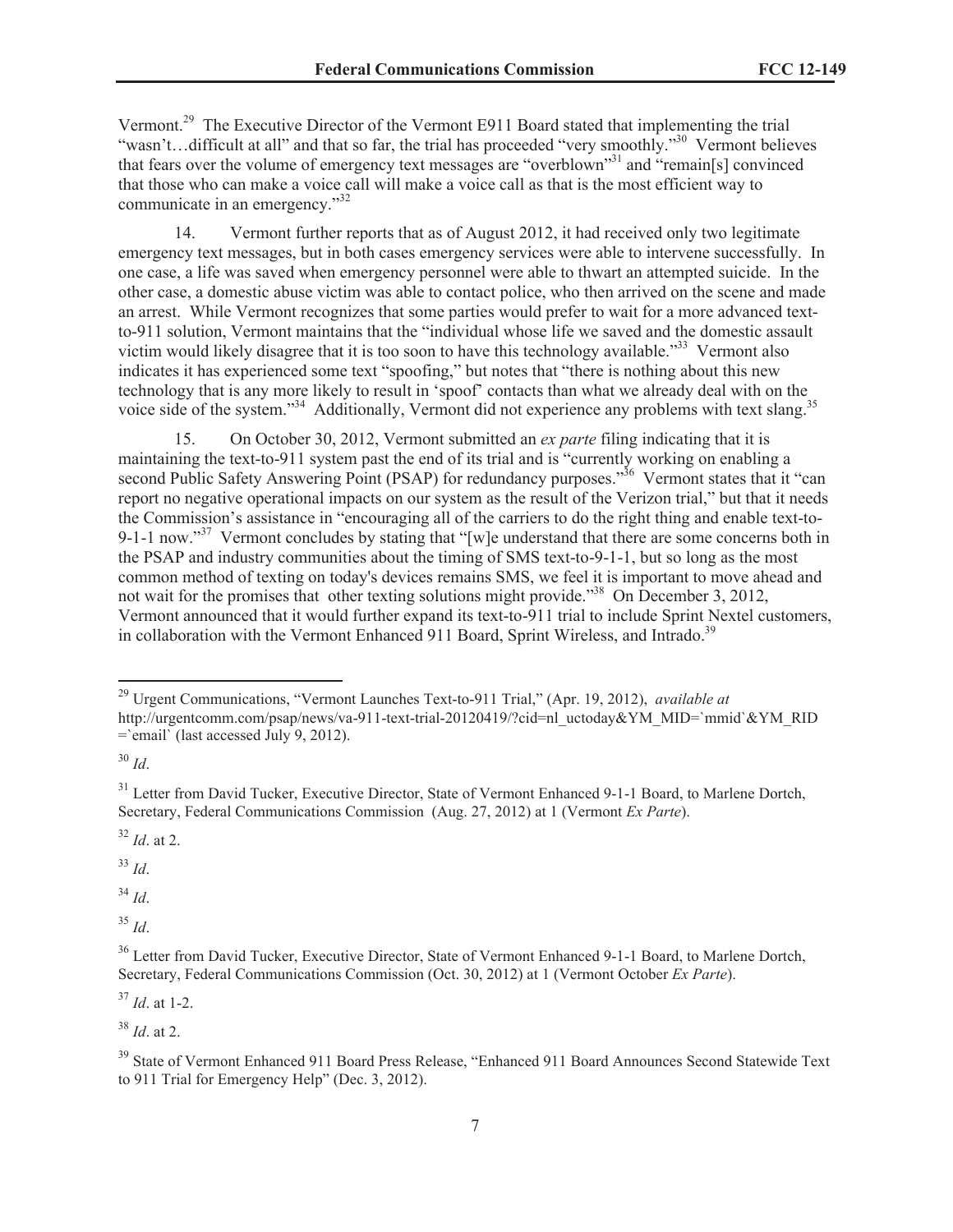#### **B. Carriers' Voluntary Commitments**

16. On December 6, 2012, APCO, NENA, Sprint Nextel, AT&T, T-Mobile, and Verizon, entered into a voluntary agreement whereby each of the four major carriers will provide text-to-911 service by May 15, 2014, to PSAPs who request such a service.<sup>40</sup> Under the terms of the Carrier-NENA-APCO Agreement, once a signatory carrier begins to offer text-to-911 service, "valid PSAP requests for Text-to-911 service will be implemented within a reasonable amount of time of receiving such a request, not to exceed six months."<sup>41</sup> A request will be considered "valid" if the "requesting" PSAP represents that it is technically ready to receive 911 text messages in the format requested," and "the appropriate local or State 911 service governing authority has specifically authorized the PSAP to accept and, by extension, the signatory service provider to provide, text-to-911 service (and such authorization is not subject to dispute)."<sup>42</sup> Additionally, no later than July 1, 2013, the four major providers will "voluntarily provide quarterly progress reports to the FCC, NENA, and APCO summarizing the status of the deployment of a national Text-to-911 service capability."<sup>43</sup>

17. Under the terms of the Carrier-NENA-APCO Agreement, the major carriers have also agreed to implement a bounce-back message capability by June  $30$ , 2013.<sup>44</sup> The bounce back message will "alert subscribers attempting to text an emergency message to instead dial 911 when text-to-911 is unavailable in that area."<sup>45</sup>

18. The signatories also agreed on additional measures to implement text-to-911 voluntarily. Specifically, the signatories agree that "PSAPs will select the format for how messages are to be delivered," and that "incremental costs for delivery of text messages…will be the responsibility of the PSAP, as determined by individual analysis."<sup>46</sup> Additionally, the signatory service providers agree to implement a 911 short code and agreed to implement text-to-911 "independent of their ability to recover…associated costs from state or local governments."<sup>47</sup> The signatory providers also agree to "work with APCO, NENA, and the FCC to establish an outreach effort to set and manage consumer expectations regarding the availability/limitations of the Text-to-911 service (including when roaming) and the benefits of using voice calls to 911 whenever possible, and support APCO and NENA's effort to educate PSAPs on text-to-911 generally."<sup>48</sup>

19. Finally, the Carrier-NENA-APCO Agreement limits the proposed voluntary text-to-911 solution "to the capabilities of the existing SMS service offered by a participating wireless service

<sup>40</sup> *See* Letter from Terry Hall, APCO International, Barbara Jaeger, NENA, Charles W. McKee, Sprint Nextel, Robert W. Quinn, Jr, AT&T, Kathleen O'Brien Ham, T-Mobile USA, and Kathleen Grillo, Verizon, to Julius Genachowski, Chairman, Federal Communications Commission, and Commissioners McDowell, Clyburn, Rosenworcel and Pai; PS Docket 11-153, PS Docket No. 10-255 (Dec. 6, 2012). (Carrier-NENA-APCO Agreement)

<sup>&</sup>lt;sup>41</sup> Carrier-NENA-APCO Agreement at 2.

<sup>42</sup> *Id*.

<sup>43</sup> *Id*. at 2.

<sup>44</sup> *Id*. at 3.

<sup>45</sup> *Id*. at 2-3.

<sup>46</sup> *Id*. at 2.

<sup>47</sup> *Id*. at 2-3.

<sup>48</sup> *Id*. at 3.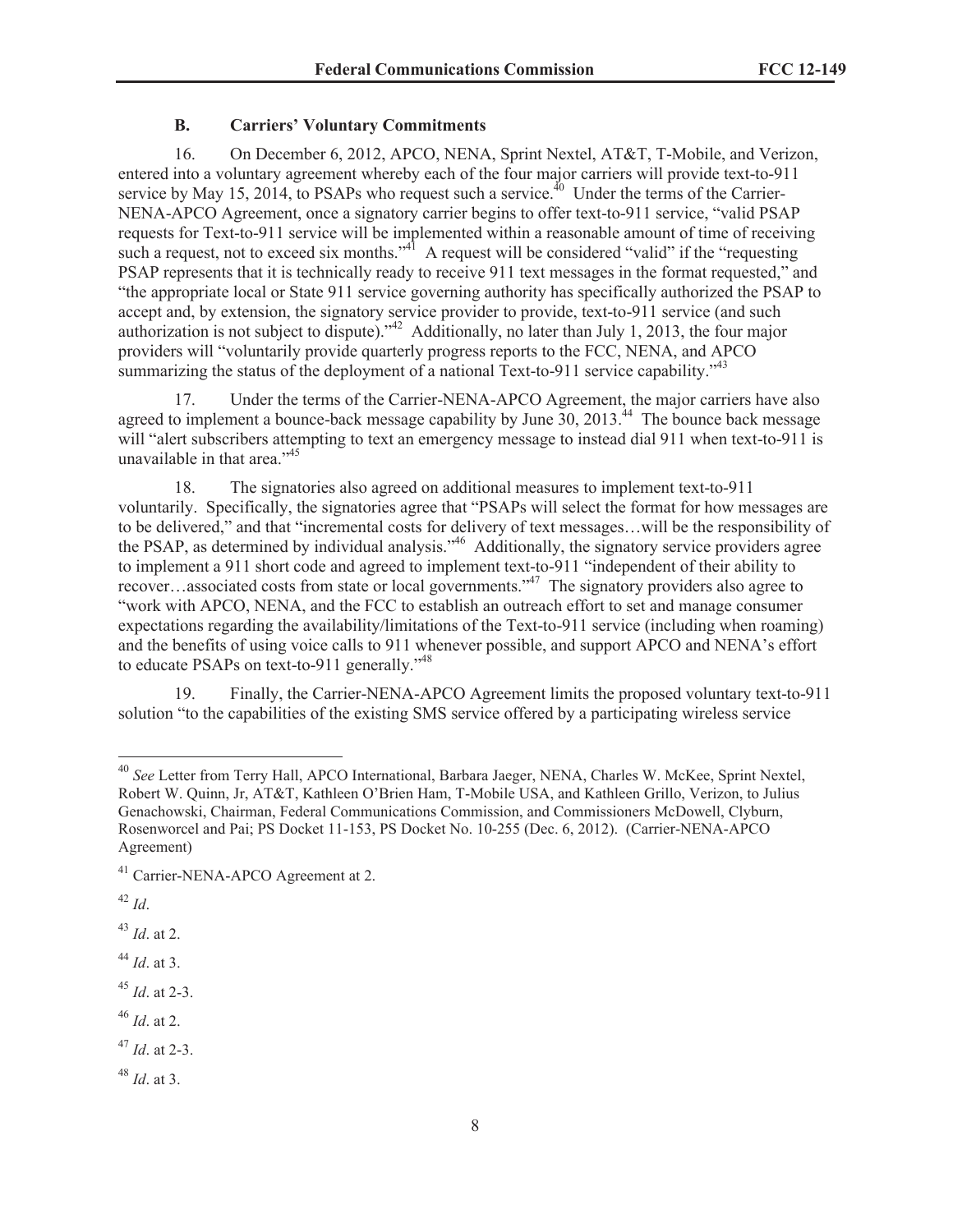provider on the home wireless network to which a wireless subscriber originates an SMS message."<sup>49</sup> Thus, the carriers state that under the terms of their voluntary commitment to deploy text-to-911 capability by May 15, 2014, "SMS-to-911 will not be available to wireless subscribers roaming outside of their home wireless network," and "[e]ach implementation of SMS-to-911 will be unique to the capabilities of each signatory service provider or its Gateway Service Provider.<sup>550</sup>

# **III. FURTHER NOTICE OF PROPOSED RULEMAKING**

20. In this *Further Notice*, we seek comment on issues related to text-to-911 in light of the evolved record, and bifurcate the comment cycles in order to deal most promptly with the consumer notification issue that has the potential to alleviate near-term consumer confusion as to the availability of text-to-911 both during the course of the voluntary roll outs that several carriers have proposed and during the pendency of the Commission's proceeding. Accordingly, comments with respect to Section III.A will be due 20 days from publication in the Federal Register, and reply comments on Section III.A will be due 10 days thereafter. Comments and reply comments should address only the issues posed in this section in order to provide the Commission with a focused record on this question. Comments and reply comment on the remaining portion of the *Further Notice* will be due [60 days and 90 days] from publication in the Federal Register, respectively. We also seek comment on Section III.C (Legal Authority) as relevant to each section in accordance with the comment timeframe for that section.

## **A. Automated Error Messages for Failed Text-to-911 Attempts and Consumer Expectations and Education**

#### **1. Automated Error Message Proposal**

21. *Background.* In the *Notice*, the Commission noted the likelihood that as text-to-911 is implemented, there will be instances where despite efforts to educate consumers, some individuals will attempt to send text messages to 911 in locations where text-to-911 is not supported. The Commission observed that this "could put consumers at risk if they were unaware that an emergency text did not go through or were uninformed about alternative means of reaching the PSAP."<sup>51</sup> To mitigate this risk, the Commission proposed that in situations where a consumer attempts to text 911 in a location where textto-911 is not available, the consumer should receive an automatic error message or similar disclosure that includes information on how to contact the  $PSAP$ .<sup>52</sup>

22. Public safety commenters generally support such an automatic notification requirement.<sup>53</sup> APCO argues that "[i]n situations where a consumer attempts to text 9-1-1 in an area that does not support this technology, a standardized auto message should be immediately returned indicating how to contact the PSAP and/or that a voice call is required. The Commission is urged to work with APCO, NENA and NASNA to develop best practices and model responses."<sup>54</sup> The State of

<sup>50</sup> *Id*.

<sup>52</sup> *See id*.

<sup>53</sup> *See e.g.*, APCO Comments at 18; NASNA Comments at 9; State of California Comments at 8; Texas 911 Alliance Nov. 1, 2012 *Ex Parte* at 1; Minnesota Department of Public Safety Nov. 3, 2012 *Ex Parte* at 1; State of Hawaii 911 Nov. 6, 2012 *Ex Parte* at 1; California Technology Agency Nov. 9, 2012 *Ex Parte* at 1; BRETSA Nov. 16, 2012 *Ex Parte* at 2.

<sup>54</sup> APCO Comments at 18. *See also* Letter from Robert M. Gurss, Senior Regulatory Counsel, APCO, to Marlene Dortch, Secretary, Federal Communications Commission, PS Docket No. 11-153, PS Docket No. 10-255 (Oct. 24, 2012).

<sup>49</sup> *Id*. at 3.

<sup>51</sup> *Notice*, 26 FCC Rcd at 13628-30, ¶ 110.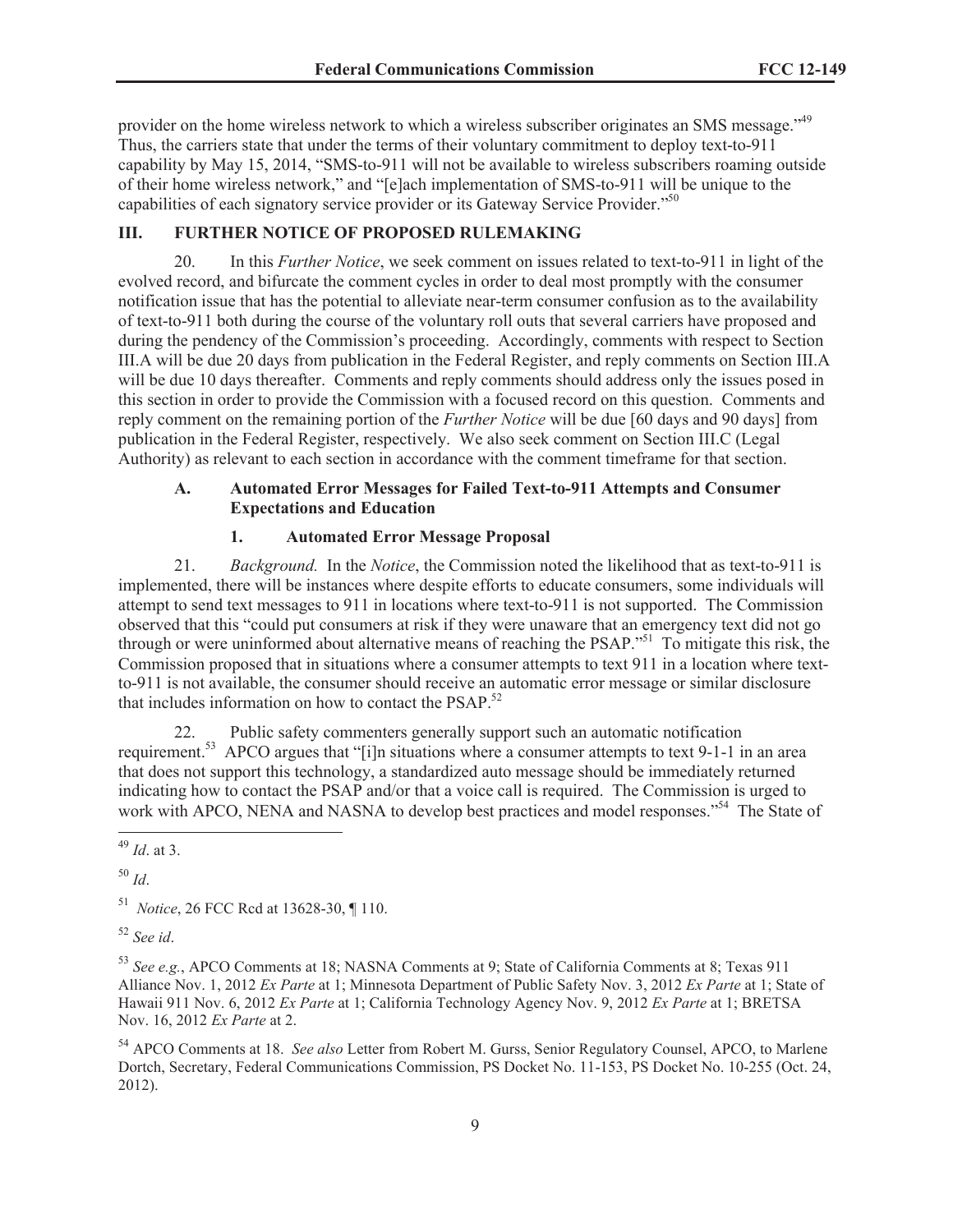California similarly maintains that "the Commission [should] require any service provider that provides texting capability to its customers to provide an immediate, automatic response (preferably standard nationwide message) to any text-to-911 stating that texting to 9-1-1 is not available and advising the customer to make a voice call to 9-1-1 in an emergency."<sup>5</sup>

23. In their comments in response to the *Notice*, commercial mobile radio service (CMRS) providers acknowledge the importance of providing notification of non-delivery to consumers, although some commenters question whether the Commission should adopt a notification requirement. Verizon notes that it already provides an automated message when a wireless customer attempts to send a text message to 911 in a location where text-to-911 is not available.<sup>56</sup> Verizon states that its voluntary practice obviates the need for regulation, but notes that "[s]hould the Commission nevertheless find a requirement is necessary, language like Verizon's would be sufficient and appropriate."<sup>57</sup> Sprint argues that before making any decision on this issue, the Commission should first refer the matter to standards organizations "to review the technical aspects associated with delivering an error message and to develop a consistent error response message.<sup>558</sup> Finally, textPlus, a software-based text application provider, notes that it already "sends a bounce back message to users alerting the user that the 911 address is not recognized."<sup>59</sup>

24. Most recently, however, the Carrier-NENA-APCO Agreement states that "[b]efore the deployment of Text-to-911, the signatory service providers will implement a bounce-back (auto-reply) message to alert subscribers attempting to text an emergency message to instead dial 9-1-1 when Textto-9-1-1 is unavailable…"<sup>60</sup> The Agreement further states that these providers, the four major wireless carriers which include Verizon and Sprint, "will implement the bounce-back…message by June 30,  $2013.^{961}$ 

25. *Discussion*. We propose that CMRS providers and other providers of text messaging services should be required to automatically notify consumers attempting to text-to-911 in areas where text-to-911 is not supported or in other instances where the text cannot be transmitted to the PSAP. In this respect, there appears to be a clear benefit to persons in emergency situations being able to know immediately if a text message has been delivered to the proper authorities. This automatic feedback may be life-saving, allowing a person in need of assistance to immediately seek out an alternative. Providing this type of error message may also be particularly critical during the transition to NG911, as the record to date suggests there are likely to be numerous instances where consumers attempt to send text messages to PSAPs in areas where text-to-911 is not yet available.

26. We disagree with the assertion that there is no need for a bounce-back requirement because certain wireless carriers already voluntarily provide automatic error messages when customers attempt to text-to-911 in areas where it is not supported.<sup>62</sup> Rather, we believe that all CMRS providers and other prospective text-to-911 service providers should implement this safeguard so that consumers

<sup>55</sup> State of California Comments at 8. *See also* NASNA Comments at 9-10.

<sup>56</sup> Verizon Wireless Comments at 18.

<sup>57</sup> Verizon Wireless Comments at 19.

<sup>58</sup> Sprint Nextel Comments at 24.

<sup>59</sup> textPlus Nov. 14 *Ex Parte* at 1.

<sup>60</sup> Carrier-NENA-APCO Agreement at 2-3.

 $^{61}$  *Id*.

<sup>62</sup> Verizon Wireless Comments at 18-19.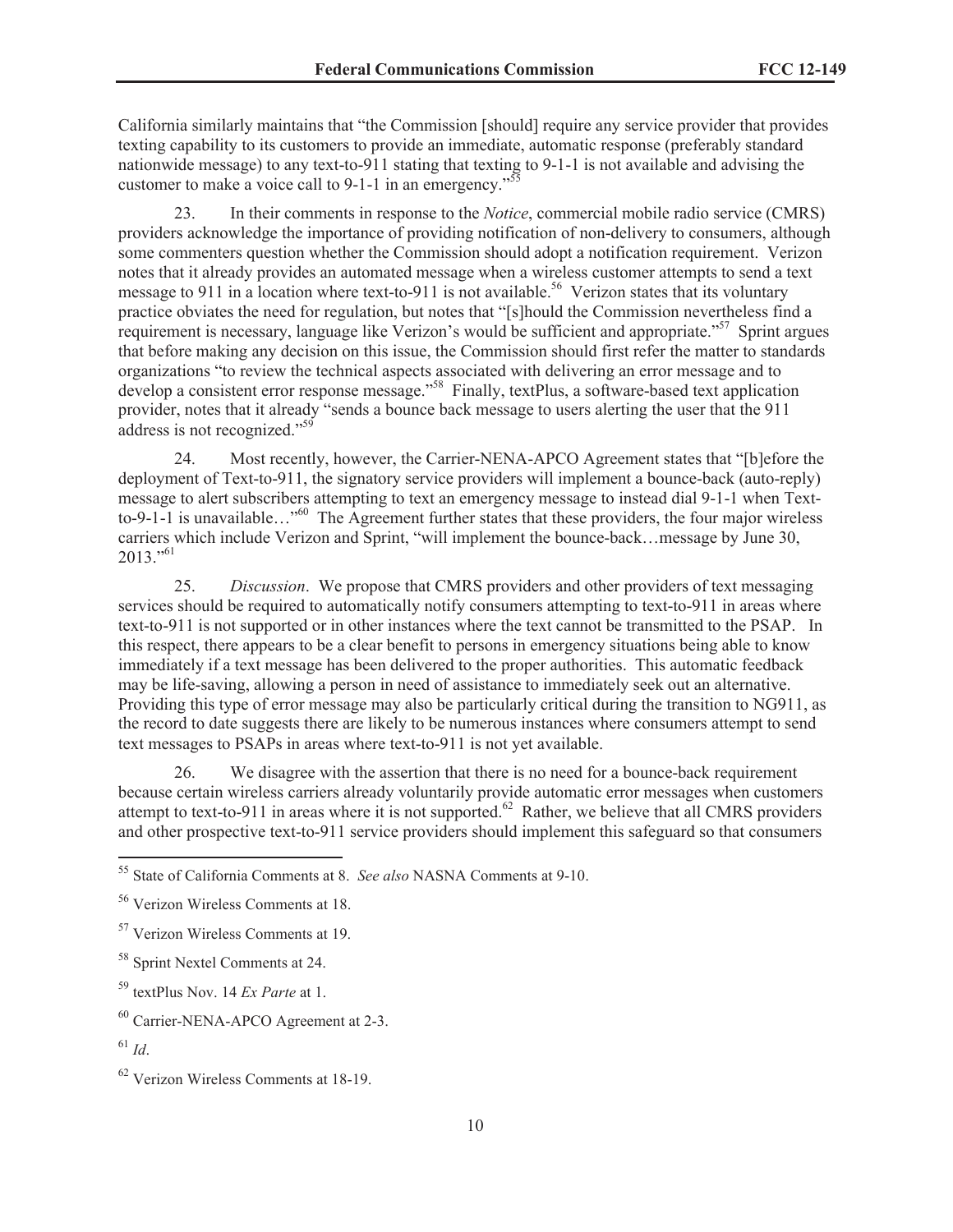have the assurance that they will receive automatic notification regardless of which provider they choose. While consumer education (as discussed below)<sup>63</sup> may help to mitigate this risk, the possibility remains that without such a requirement, a consumer without knowledge of where text-to-911 is supported could attempt to send a text message to 911 and mistakenly believe that the text has been successfully transmitted to the PSAP.

27. Moreover, in view of the four carriers' commitment in the Carrier-NENA-APCO Agreement to implement a bounce-back message by the end of June 2013, a proactive approach for requiring automatic error messages appears to be feasible at a reasonable cost, especially in comparison to the public safety benefits that an automatic error message can provide consumers. The Carrier-NENA-APCO Agreement states that the four major wireless carriers "will meet [the] commitments [in the Agreement] independent of the [carriers] ability to recover these associated costs from state or local governments."<sup>64</sup> We believe that this representation indicates that the costs for implementing a bounceback message are manageable, regardless of whether such costs are recoverable under current state or local cost recovery programs. However, we seek comment on this view, particularly in regard to the impact that the costs to meet the bounce-back requirement might have on small and rural CMRS providers compared to the public safety benefits for their subscribers.

28. We seek comment on the appropriate timeframe for CMRS providers to implement a bounce back messaging capability. Whether or not CMRS providers have developed text-to-911 capability, the record to date appears to demonstrate that it is technically feasible for them to provide an automated "bounce-back" text message in such circumstances instructing the sender to make a voice 911 call,<sup>65</sup> and that many carriers already provide this message voluntarily.<sup>66</sup> We recognize that CMRS providers other than the four major carriers may need to address certain technical and operational issues in order to meet our proposed notification requirement. Nevertheless, we believe that a solution should be implemented as quickly as possible to avoid the risk of consumer confusion. Accordingly, we seek comment on whether it is feasible for all CMRS providers to provide their customers with an automatic notification by the June 30, 2013 date specified in the Carrier-NENA-APCO Agreement.<sup>67</sup> We seek comment on this timeframe, and any significant technical issues that would bear on the achievability of an automatic error message within that time frame by small, regional, or rural CMRS providers.

29. We also propose to require prospective providers of interconnected text service to develop an automated error message capability. In order to reduce potential consumer confusion and enhance the ability of consumers to communicate by text in emergencies using the applications they are most familiar with from everyday use, we believe that the "bounce-back" requirement proposed for CMRS providers above should also apply, to the extent feasible, to all providers of software applications that enable a consumer to send text messages to text-capable U.S. mobile telephone

<sup>63</sup> *See, supra,* Section III(A)(2).

<sup>64</sup> Carrier-NENA-APCO Agreement at 3.

<sup>65</sup> *See* Verizon Wireless Comments at 18-19; T-Mobile Sep. 25, 2012 *Ex Parte* at 1; US Cellular Nov. 6, 2012 *Ex Parte* at 1; TCS comments at 6, n.15.

<sup>66</sup> *See, e.g.*, Verizon Wireless Comments at 18-19; T-Mobile Sep. 25, 2012 *Ex Parte* at 1.

 $67$  While we are aware that there is the potential for confusion in the interim period between now and the effective date of any bounce-back requirement, we must balance the risk of confusion against the need to provide carriers with an adequate amount of time to implement the bounce-back notification. The evidence in the record indicates that carriers would require six months to implement bounce-back notification. *See* Letter from Ray Rothermel, Counsel, Legal/Governmental Affairs, Sprint Nextel, to Marlene H. Dortch, Secretary, Federal Communications Commission (Oct. 19, 2012) at 3. (Sprint Oct. 19, 2012 *Ex Parte*).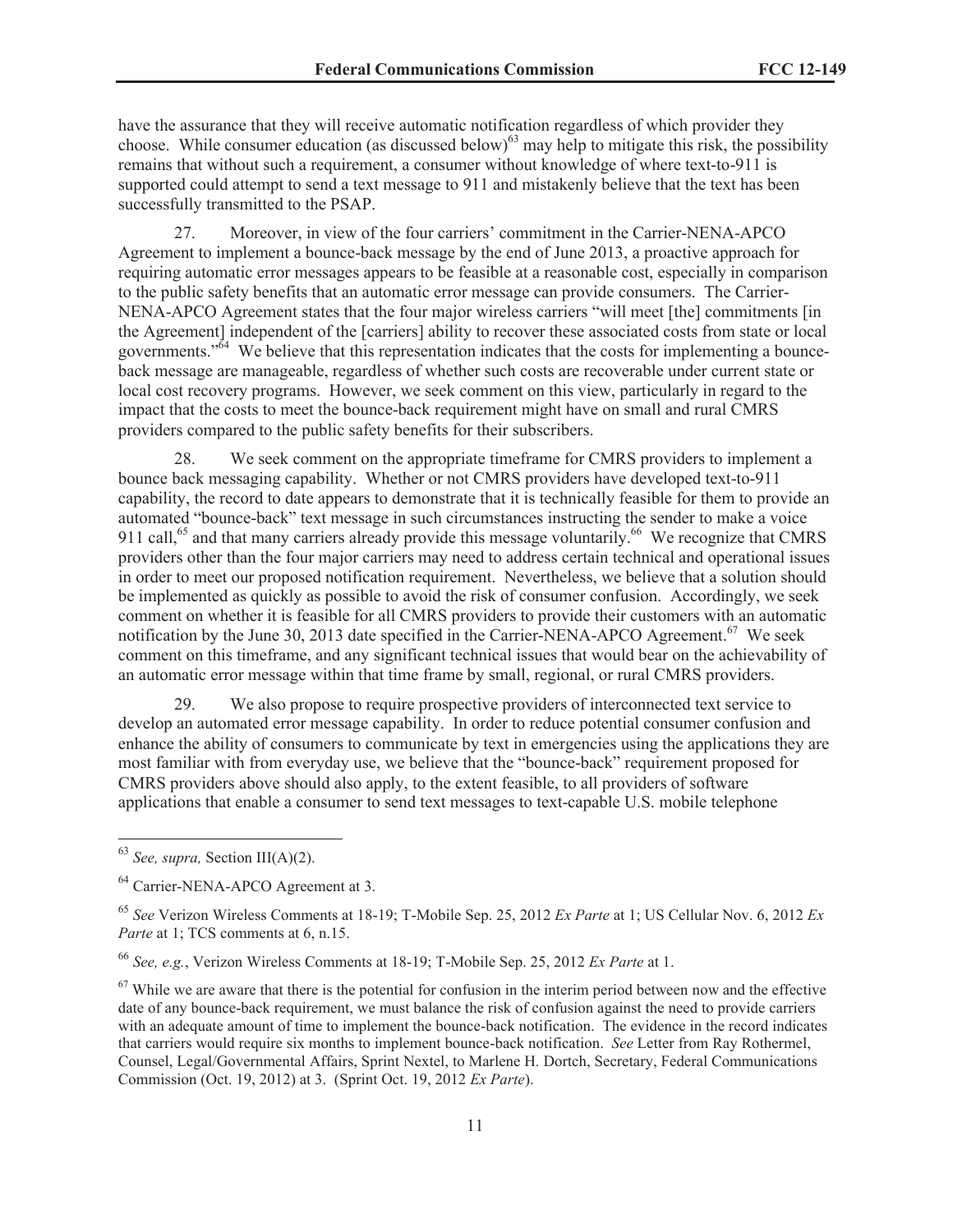numbers and receive text messages from the same when a user of the application attempts to send an emergency text in an area where text-to-911 is not supported or the provider is otherwise unable to transmit the text to the PSAP.<sup>68</sup>

30. We clarify that we do not propose to extend text-to-911 obligations to IP-based messaging applications that support communication with a defined set of users of compatible applications but do not support general communication with text-capable telephone numbers. $69$  We believe it is less likely that consumers will expect such applications to support emergency communications. Nevertheless, we encourage providers of such messaging applications to inform their users that these applications do not support communication to 911. We seek comment on this approach. Are there other "flavors" of third-party text messaging applications that should not be included? Why?

31. We seek comment on the feasibility and cost of third-party providers to implement such an automatic notification and whether they must address any unique technical issues not faced by CMRS providers in executing this requirement. We also seek comment on whether it is feasible timeframe for third-party providers to implement the automatic notification requirement by June 30, 2013, or whether we should adopt a longer timetable.

32. We clarify that with respect to both CMRS providers and interconnected text providers, our proposed requirement for automatic notification to consumers would only apply to situations where the provider (or the provider's text-to-911 vendor) has direct control over the transmission of the text message and is unable to transmit the text message to the PSAP serving the texting party's location, whether due to network congestion, the inability of the PSAP to accept such messages, or otherwise.<sup>70</sup> Thus, for example, a CMRS provider would not be required to provide automatic notification where the consumer uses a text application provided by a third party that the carrier does not control. Similarly, notification would not be required where the provider is able to transmit the text to the PSAP, but a failure in the PSAP network results in the text not being delivered to a 911 operator. We seek comment on our proposal. We also clarify that we do not propose to require all text-to-911 providers to use the exact same wording for their automatic error messages to consumers. Rather, we propose that providers would be deemed to have met our requirement so long as the error message includes information on how to contact the PSAP. For example, an automated message that advises the consumer to place a voice call to 911 would meet the proposed requirement. We would, however, encourage carriers to work with public safety organizations and consumer organizations, including disability organizations, on a common error message text to simplify consumer education. We seek comment on this approach.

<sup>68</sup> *See infra*, Section III(A).

<sup>69</sup> *See*, *e.g.*, Chen, Brian, "Facebook Is Killing Text Messaging, Report Says", N.Y. TIMES, May 11, 2012, *available at* http://bits.blogs.nytimes.com/2012/05/11/facebook-killing-sms/ (last accessed Nov. 13, 2012) (stating that an "increasing number of customers moving their SMS traffic over to Facebook .…"), *quoting* Consult Strand, "Facebook is killing the mobile operators' SMS traffic and revenue," *available at* http://www.strandreports.com/sw4689.asp (last accessed Nov. 15, 2012).

 $70$  During natural disasters and other large-scale emergencies, PSAPs may not be able to handle all incoming text messages. In such cases, the PSAP or its text service provider may temporarily block incoming text messages and return a bounce-back message to the sender. Alternatively, a PSAP may choose to alert carriers and interconnected text service providers that it is temporarily unable to accept text messages. Carriers and interconnected text service provider should then provide a temporary bounce-back message until the PSAP notifies them that it is ready to accept text messages again.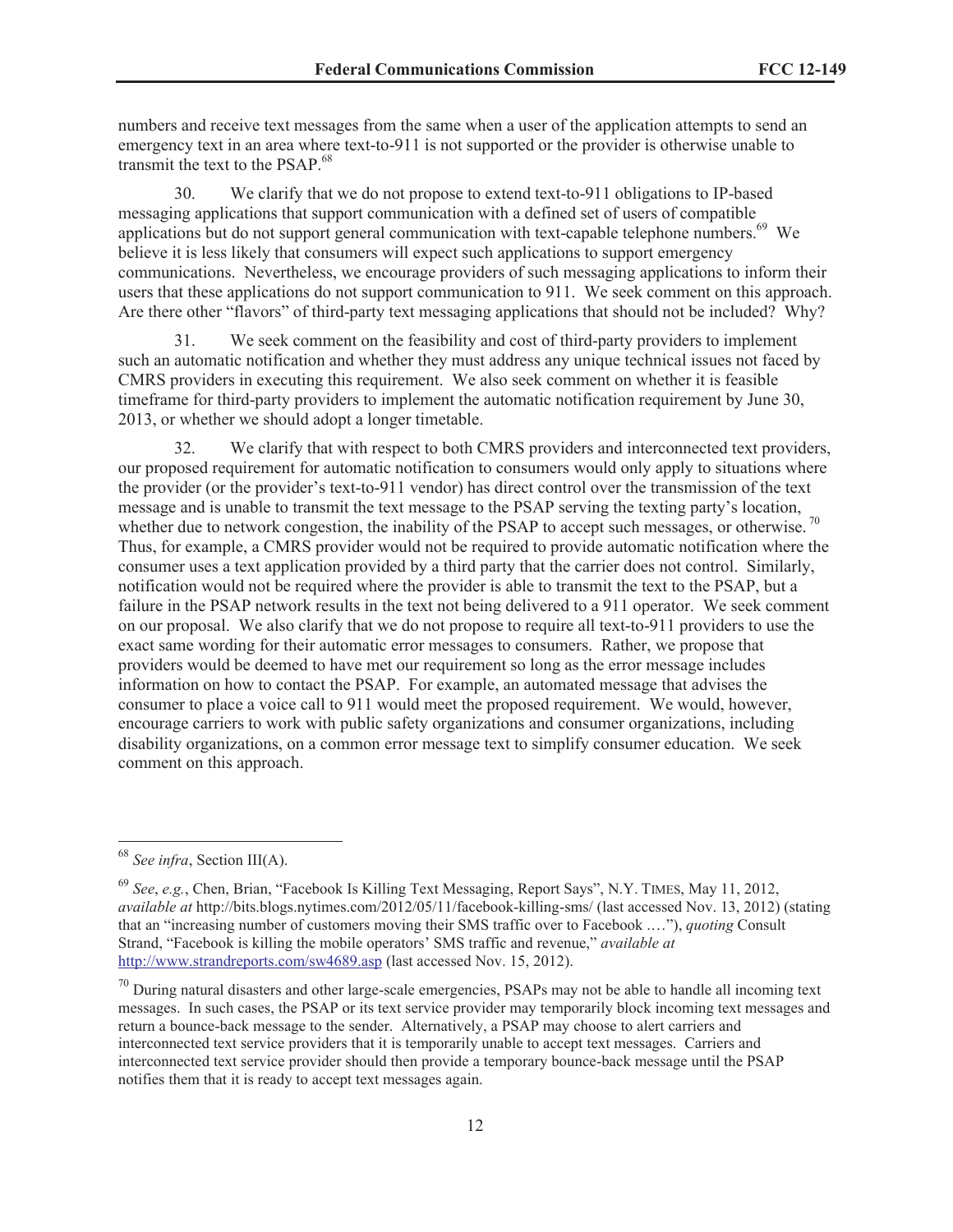### **2. Consumer Expectations and Education**

33. *Background.* The *Notice* sought comment on how to ensure that consumers are informed about the availability and non-availability of text-to-911 in specific areas.<sup>71</sup> Specifically, the *Notice* sought comment on the expected costs and benefits of various approaches to consumer education and disclosure mechanisms,<sup>72</sup> whether contractual or cost considerations would deter consumers from texting or sending photos or video to 911, and if so, whether providers or the Commission should develop practices to remedy that situation.<sup>73</sup> It also sought comment on what types of educational programs could be created to reduce and/or prevent consumer confusion as text-to-911 is deployed in the short term,<sup>74</sup> what the appropriate role is for the Commission and for other government and private sector entities in any public education effort, $^{75}$  and whether other resources could be developed to help individuals learn about where text-to-911 services are and are not available.<sup>76</sup>

34. Public safety commenters generally agree that there is a significant need for a nationwide effort to educate the public and prevent consumer confusion while text-to-911 is being rolled out.<sup>77</sup> For example, the North Central Texas Council of Governments (NCTCOG) conducted a recent survey which noted that approximately one-third of their population believe they can text 9-1-1 today.<sup>78</sup> APCO argues that "NG9-1-1 and the capabilities for data and multimedia will require a focused and funded public education plan. Consumers must be made aware of the limitations of 9-1-1 location accuracy and they must be cognizant of the role that they need to play in 'managing their emergency." APCO urges the public and private sector to "unite to provide a national campaign targeted at public education of NG 9-1-1 as it becomes available," and offers to help "craft and disseminate an agreed upon curriculum."<sup>79</sup> NASNA supports focusing educational efforts on "discrete groups that would receive substantial and meaningful benefits" from near-term deployment of text-to-911, "such as the deaf and hard of hearing." NASNA suggests these focused educational efforts "could provide a model when texting-to-9-1-1 is deployed on a permanent basis."<sup>80</sup> NENA "encourages the Commission" to implement a campaign to "provid[e] states, regions, and localities with template materials such as canned video, audio, and print materials" that "could provide enormous economies of scale…and help local 9-1-1 systems and centers to effectively educate the public about the roll-out of new system capabilities."<sup>81</sup> NENA also contends that "it is imperative that any text-to-9-1-1 solution that relies on a digit string or short code incorporate the digits '9-1-1'" because "[d]oing so will help to

<sup>79</sup> APCO Comments at 17.

<sup>80</sup> NASNA Comments at 9.

<sup>71</sup> *See Notice*, 13655-56, ¶ 106.

<sup>72</sup> *Id*. at ¶ 106.

<sup>73</sup> *Id*. at ¶ 106.

<sup>74</sup> *Id*. at ¶ 107.

<sup>75</sup> *Id*. at ¶ 108.

<sup>76</sup> *Id*. at ¶ 109.

<sup>77</sup> *See, e.g.,* APCO Reply Comments at 3; ATIS Comments at 13; Bandwidth.com Comments at 8-9; Consumer Groups Reply Comments at 6, 23-24; L.R. Kimball Comments at 16; Neustar Comments at 9; Wireless RERC Reply Comments at 3-4.

<sup>78</sup> *See supra* note 6.

<sup>81</sup> NENA Comments at 20.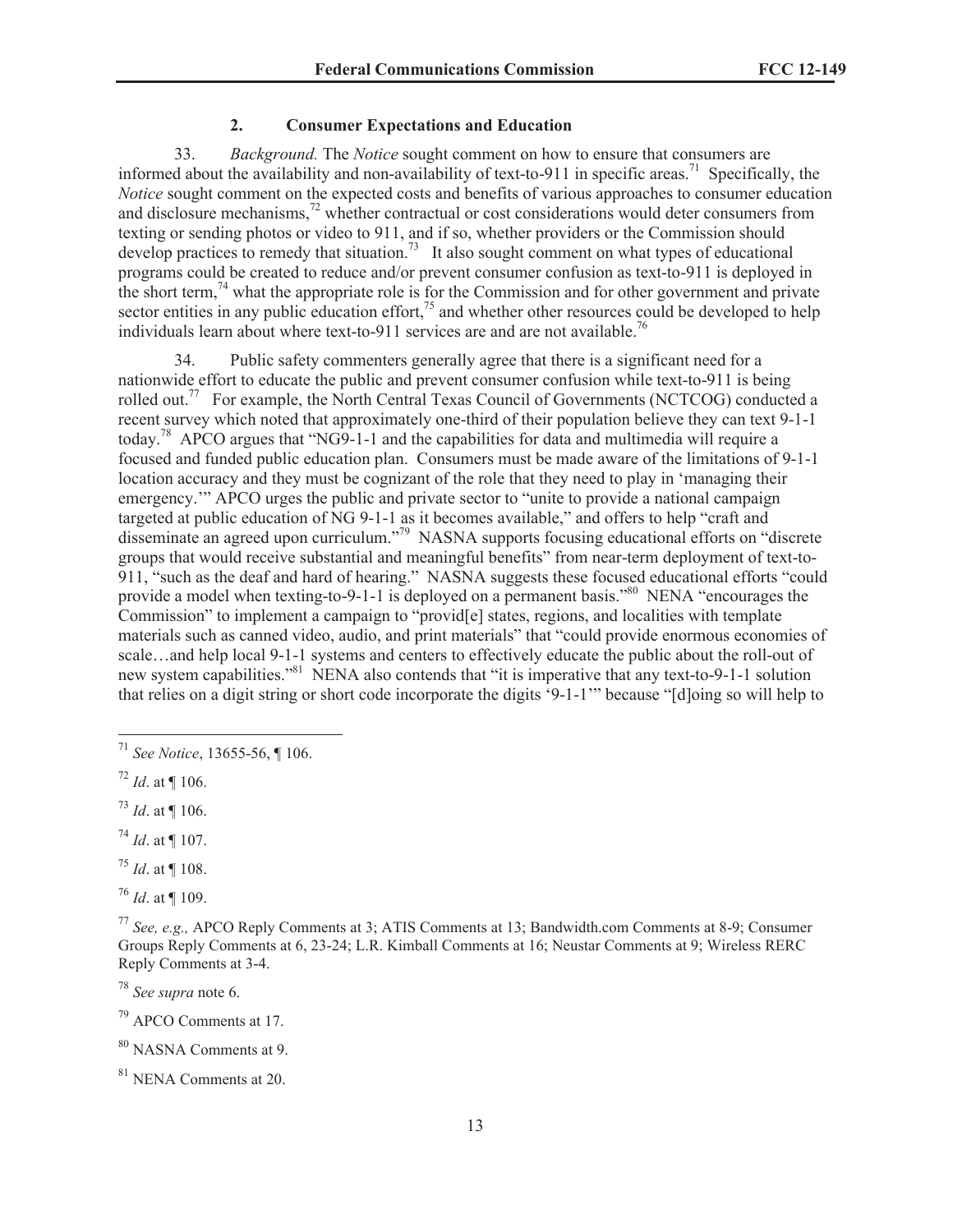minimize consumer confusion and reduce public education costs."<sup>82</sup>

35. Industry commenters also stress the importance of consumer education and the need for both public and private sector participation in education efforts.<sup>83</sup> CTIA stresses that "consumer" education requires that federal and state entities, as well as Public Safety agencies and consumer representatives, participate in the consumer education process, and that the responsibility not be left solely to the wireless industry."<sup>84</sup> CTIA also supports the concept presented in the *Notice* of developing a consumer-focused map or website that would provide information on the text-capability of specific PSAPs, but notes that "the cost of developing and updating such resources is an issue that should be considered in developing a map or similar consumer education campaign."<sup>85</sup>

36. *Discussion.* We agree with commenters that educating the public is critical to the successful roll-out of text-to-911 and preventing consumer confusion. Adding text capability to the 911 system is not likely to occur uniformly: during the transition period, the availability of text-to-911 will vary by area, and the areas of availability will change over time as the transition progresses. The Carrier-NENA-APCO Agreement recognized this and the signatory providers agreed to "work with APCO, NENA, and the FCC to develop an outreach effort to set and manage consumer expectations regarding the availability/limitations of the Text-to-911 service (including when roaming) and the benefits of using voice calls to 911 whenever possible, and support APCO and NENA's effort to educate PSAPs on Text-to-911 generally."<sup>86</sup> Therefore, as we initiate the transition, a concerted effort will be needed to provide the public with accurate and up-to-date information regarding where text-to-911 is – and is not – available.

37. Aside from educating the public about the availability or unavailability of text-to-911, education is also imperative to inform the public about the capabilities and limitations of text-to-911 where it is available, and the circumstances under which texting 911 is or is not preferable to making a 911 voice call. The public needs to be aware that text may not provide all of the features and functionalities associated with voice 911 service, such as automatic location. Similarly, the public needs to be aware that, while sending an emergency text may be preferred in instances where the sender is unable to communicate by voice (*e.g*., due to a speech or hearing disability, or in a hostage or abuse situation where voice calling could be dangerous to the caller), in most other instances, placing a voice call to 911 will continue to be the most effective means of communicating with emergency responders, and therefore will remain the strongly preferable option even where text is available.

38. Given the clear need for consumer education, we direct the Public Safety and Homeland Security Bureau and the Consumer and Governmental Affairs Bureau to implement a comprehensive consumer education program concerning text-to-911, and to coordinate their efforts with state and local 911 authorities, other federal and state agencies, public safety organizations, industry, disability organizations, and consumer groups, consistent with those voluntary measures taken under the Carrier-NENA-APCO Agreement. To assist in the development of this program, we seek comment on what educational tools and resources exist or need to be developed to combat consumer

<sup>85</sup> CTIA Comments at 18-19.

<sup>82</sup> *Id*. at 18.

<sup>83</sup> *See* CTIA Comments at 17-18, *citing* APCO *NG911 NPRM* Comments at 2, Motorola Solutions *NG911 NOI* Comments at 14.

<sup>84</sup> CTIA Reply Comments at 28. *See also* Verizon Reply Comments at 18, Sprint Nextel Comments at 24, VON Coalition Reply Comments at 7, and SouthernLINC Comments at 15-16.

<sup>86</sup> Carrier-NENA-APCO Agreement at 3.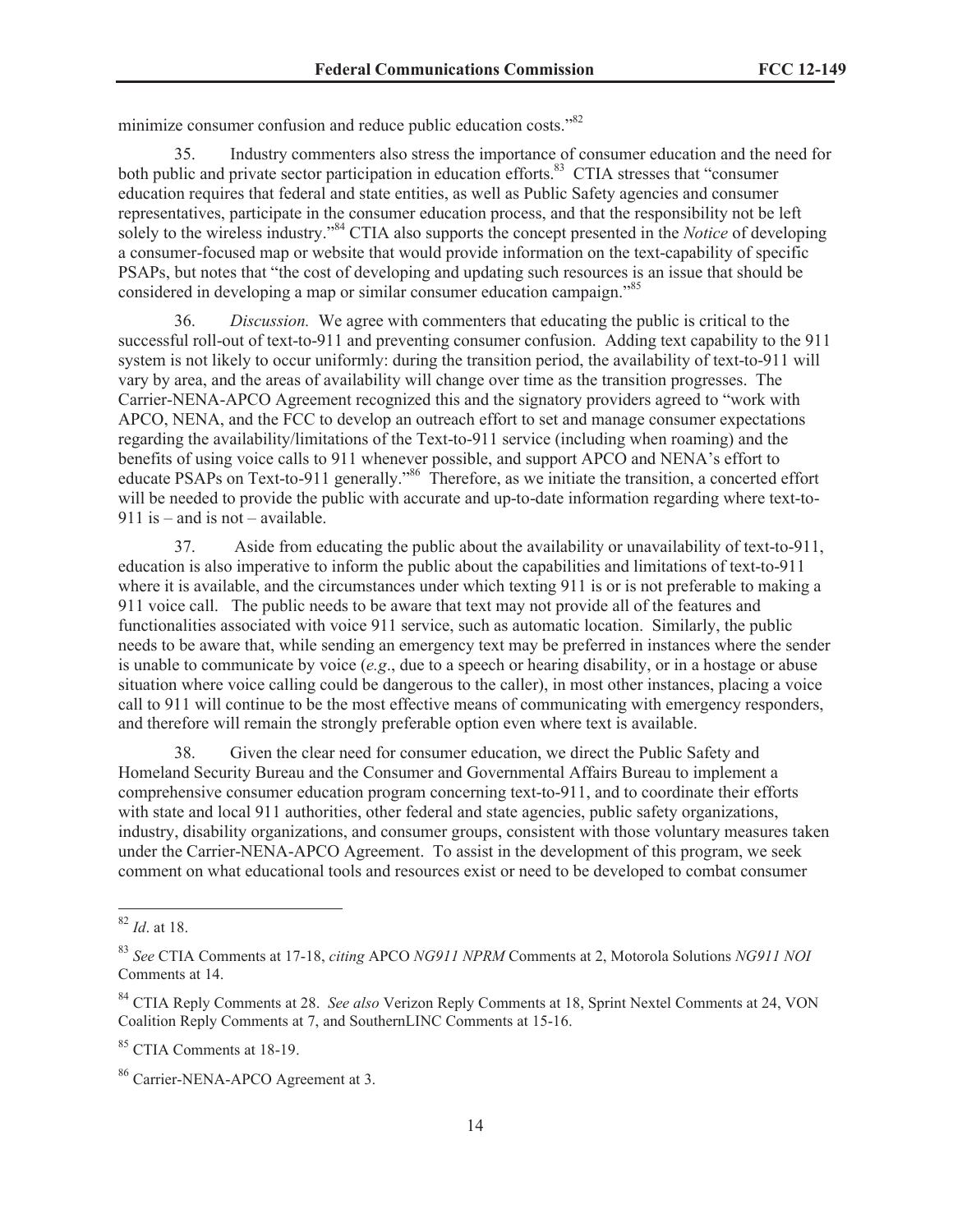confusion as text-to-911 is deployed. To what degree can current 911 educational programs be adapted to help consumers understand the availability, capability, and appropriate use of text-to-911?<sup>87</sup> How do we ensure that education and outreach efforts on text-to-911 are fully accessible to people with disabilities? Are there lessons that we can draw from educational efforts that were conducted during the deployment of basic 911 or E911 service? Have other countries developed text-to-911 education programs?

39. We also seek comment on whether CMRS and interconnected text providers should provide educational information to their subscribers about the availability and use of text-to-911. The signatory providers in the Carrier-NENA-APCO Agreement agreed to work with APCO, NENA and the Commission to develop an outreach effort to "set and manage consumer expectations" regarding text-to-911. Should carriers also provide information regarding the text-to-911 capabilities of specific wireless devices that operate on their networks?

40. Would it be feasible to provide consumers with the ability to test text-to-911 functionality in their devices? Allowing customers to send simulated or test 911 messages could have benefits by enabling customers to verify the availability of text-to-911 and familiarize themselves with its use. However, any test mechanism would need to be configured to avoid burdening PSAPs with unnecessary text messages, *e.g*., by having the carrier or 911 text services provider reply to test messages with an automated response.<sup>88</sup> We seek comment on technical and cost issues associated with developing such a test capability.

41. Who should bear the primary responsibility for educating consumers on the limits of text-to-911? The Commission? CMRS and interconnected text providers? Public safety organizations? Should the Commission establish a joint effort in conjunction with CMRS and interconnected text providers and public safety to implement an education effort? To what extent should consumer groups, including organizations representing the interests of people with disabilities, be included in such efforts? Should the educational effort be federal, regional, state, or local-level? What safeguards and measures should be taken to ensure that education and outreach efforts on text-to-911 and its limitations are fully accessible to people with disabilities? Can the ability to send test text messages to a PSAP facilitate consumer education? Could the database described in Bandwidth.com's comments<sup>89</sup> be used to automatically generate up-to-date consumer-facing maps of where text-to-911 is available?

and speak with a call taker."); http://www.nena.org/?page=911\_EducationMonth (providing educational "Features, Tools, and Resources" and external links to other educational resources);

<sup>87</sup> *See, e.g.*, current educational websites, *available at* http://www.know911.org (a joint effort of the National 9-1- 1 Education Coalition to promote 911 education and awareness); http://www.know911.org/message-guidelines/ ("Know Your Cell Well" and cautioning that "Texting 9-1-1 is not an option in most locales; you must dial 9-1-1

http://c.ymcdn.com/sites/www.nena.org/resource/resmgr/911pubedresources/making\_911\_teens\_1.pdf ("Things Teens Need to Know - 911 is not as cool as you are."); http://www.il911info.org/DocumentCenter/View/17 ("Making 9-1-1 Work For You!" and cautioning consumers to "[k]now the capabilities of the device [they] are using.") (all sites last accessed Nov. 8, 2012).

<sup>&</sup>lt;sup>88</sup> Though the most complete test of text-to-911 functionality would involve end-to-end transmission from the customer to the PSAP, we believe that more limited testing without reaching the PSAP network could also provide benefits.

<sup>89</sup> *See, infra,* paras. 145-146.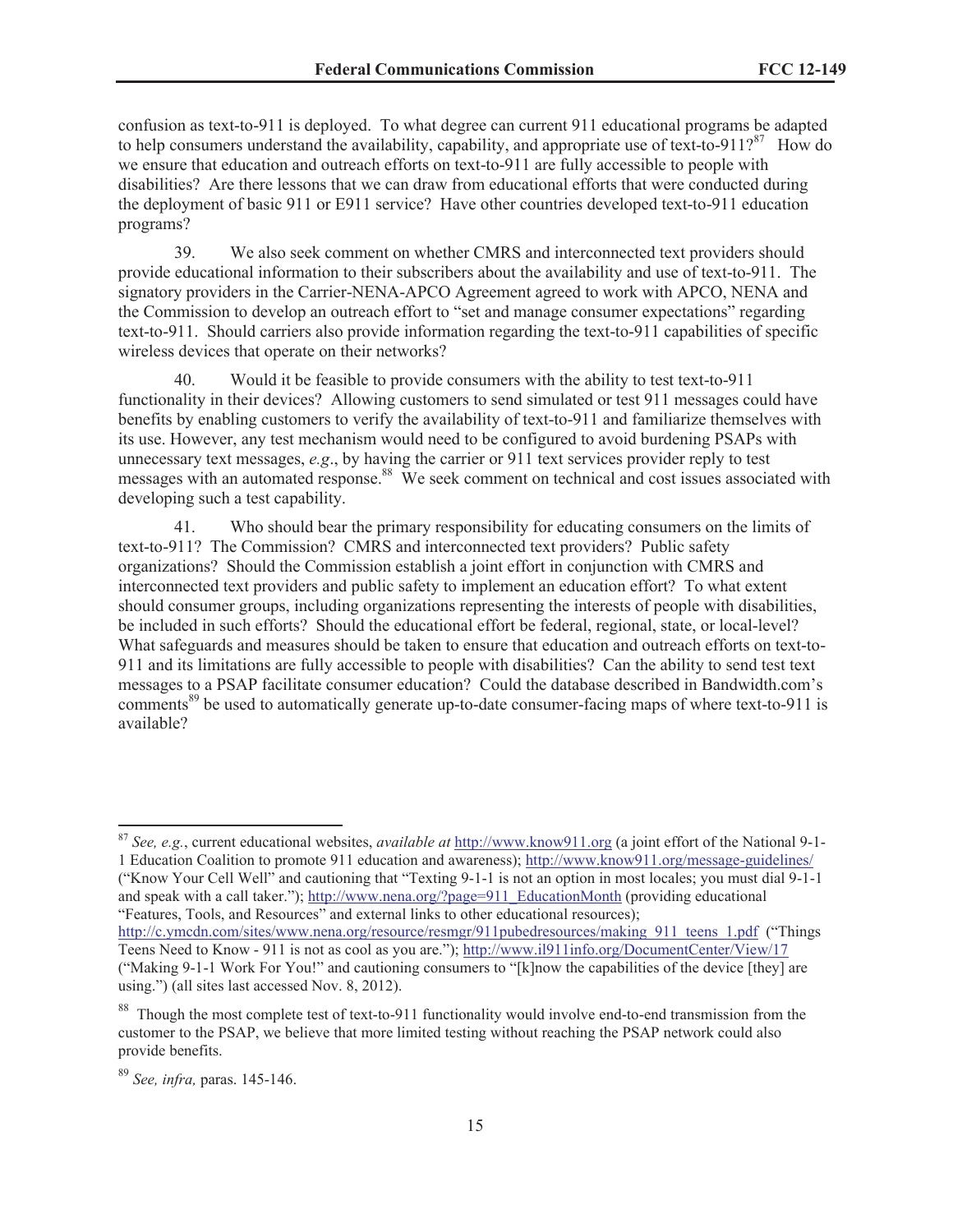## **B. Comprehensive Text-to-911 Proposals**

# **1. Further Background**

42. The Commission has previously highlighted the popularity and ubiquity of text messaging, the increasing public expectation that consumers should be able to text to 911 during an emergency, and the importance of text to 911 for people with disabilities.<sup>90</sup> American consumers send billions of SMS text messages per day and more than two-thirds of mobile phone users have used text messaging.<sup>91</sup> Moreover, many of these consumers are acquiring advanced mobile devices (*e.g.*, 3G and 4G devices) that enable them to send text messages using "over-the-top" software applications that they install on their phones and other mobile devices.<sup>92</sup> Additionally, text messaging will likely play an integral role in providing future 911 services for persons with communications disabilities.<sup>93</sup> Hence, any discussion about the near-term deployment of text-to-911 must consider both SMS and currently available, as well as anticipated, software applications as potential platforms.

43. The record in response to the *Notice* indicates that NG911 will eventually be capable of supporting the full range of possible multimedia-to-911 communications, including transmission of text, photos, video, and data. However, due to the complexity and cost of deploying NG911 infrastructure on a national scale, full deployment of NG911 will not be uniform and will likely take years.<sup>94</sup> At the same time, the record indicates that it is technically feasible for CMRS providers to implement text-to-911 using existing technologies prior to full deployment of NG911, as evidenced by the successful trials and demonstrations noted above, the University of Colorado and Intrado technical studies,<sup>95</sup> and the fact that the four largest nationwide wireless carriers committed to deploy text-to-911 capability throughout their networks by May 15, 2014. Thus, text-to-911 could be made available to

<sup>90</sup> *See Notice*, 26 FCC Rcd at 13628-30, ¶¶ 34, 36; *see also* Verizon and Verizon Wireless Comments at 2-3 ("Verizon…agrees that text-to-911 capability may have important public safety benefits, principally for individuals with disabilities who already rely on TTY technology.").

<sup>91</sup> *See, e.g*., CTIA, "The U.S. Wireless Industry Overview January – June 2011," at 81 (updated: Apr. 25, 2012)(stating that "U.S. wireless consumers used more than 1.1 trillion voice minutes; *exchanged more than 1.1 trillion text messages* and sent 388 billion MB.") (emphasis added); *available at* http://files.ctia.org/pdf/042412\_-

Wireless Industry Overview.pdf (last accessed Jul. 3, 2012). Additionally, given that 87 percent of cell phone users under 18 have sent or received text messages at least once, and 72 percent of adult cell phone users send/receive text messages, it can be extrapolated that at least 72 percent of all cell phone users have used SMS at least once. *See* "Cell Phones and American Adults", Pew Internet & American Life Project (Sept. 2010) at 5, 21, *available at*

http://www.afpnet.org/files/ContentDocuments/PEW%20Research\_Cell%20Phone%20Use\_sep%202010.pdf (last accessed Nov. 13, 2012); Common Sense Media, "Social Media, Social Life: How Teens View Their Digital Lives" (2012) at 17, *available at* http://www.commonsensemedia.org/research/social-media-social-life (last accessed Nov. 13, 2012).

<sup>&</sup>lt;sup>92</sup> "Over-the-top" generally refers to applications that operate on IP-based mobile data networks and that consumers can typically install on data-capable mobile devices. Over-the-top text applications enable consumers to send text messages without using SMS or MMS.

<sup>93</sup> *See*, *infra,* Section III.B.2.b).

<sup>&</sup>lt;sup>94</sup> NG911 deployment will be more non-uniform on the PSAP side than on the commercial service provider side because the ability of PSAPs to become NG911-capable is affected by variations in jurisdiction, governance, funding at the state and local level, and political priorities.

<sup>&</sup>lt;sup>95</sup> See University of Colorado Comments and Intrado Comments, Attachment C, "Testing the Reliability, Latency and Delivery Sequence of SMS Messages in a 9-1-1 Environment." For a more detailed discussion of the University of Colorado and Intrado technical studies, *see* Section III(B)(5) *infra*.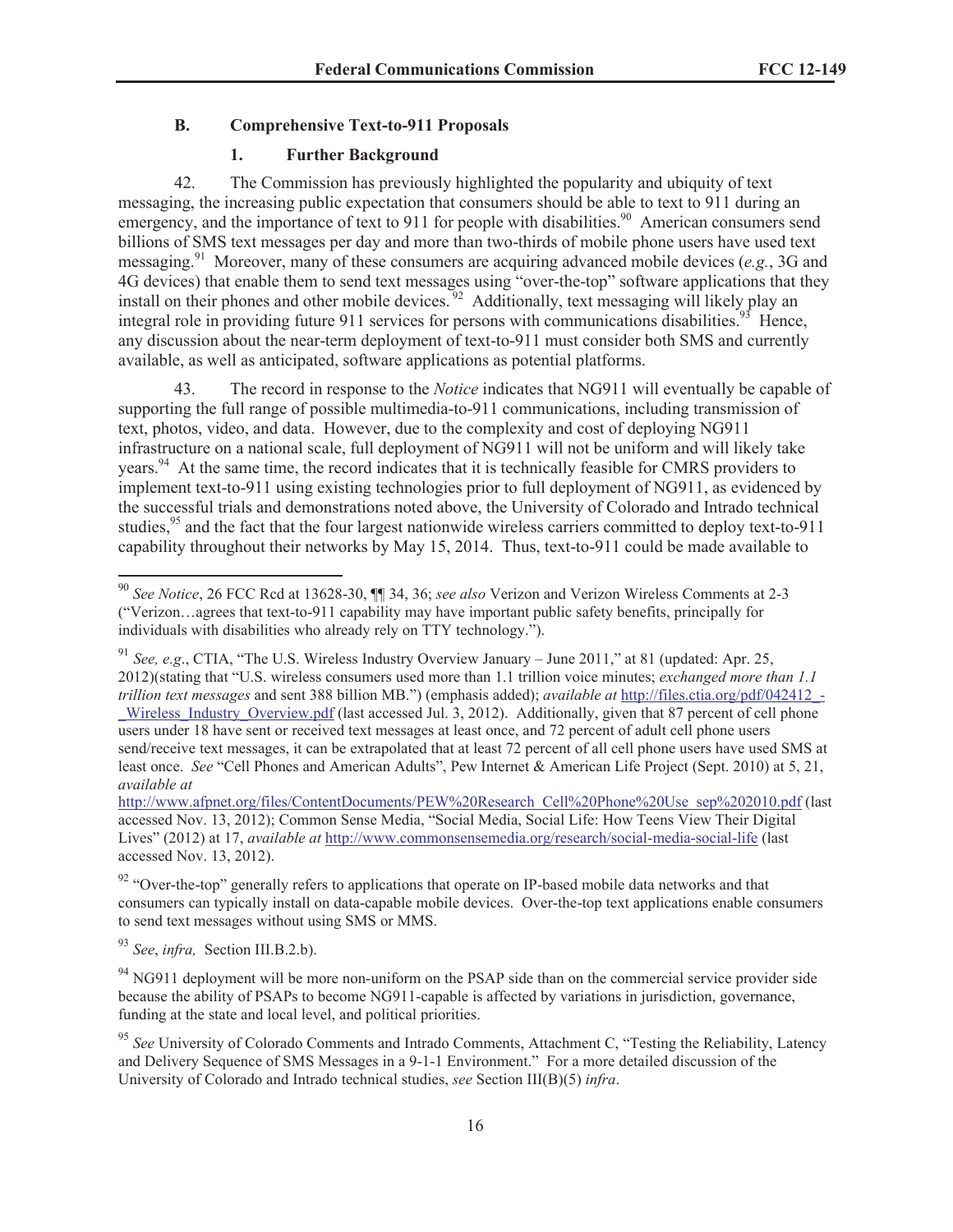virtually all wireless customers in the near term and delivered to both "NG-capable" and "pre-NG" PSAPs at a reasonable cost to wireless carriers.<sup>96</sup>

44. As discussed below, we believe that enabling consumers to send a text message to 911 in the near term will substantially improve accessibility to emergency services, particularly for people with hearing and speech disabilities. While we recognize that text-to-911 based on pre-NG technologies does not provide the full functionality of NG911-based text, and that it has certain limitations in comparison to voice-based 911, we believe that these limitations are outweighed by the substantial public safety benefits that near-term implementation of text-to-911 would yield. In addition, implementing text-to-911 in the near term will provide valuable real-world operational experience that will help consumers, PSAPs and service providers plan for full NG911 deployment. Moreover, the availability of text-to-911 will provide incentives for PSAPs to acquire Internet Protocol (IP) connectivity and NG911-capable customer premise equipment (CPE), which are both critical steps towards the full deployment of NG-911. We seek comment on these observations.

45. We also believe that adopting a mandatory regulatory framework and timetable for implementation of text-to-911 is necessary. We recognize that substantial progress has been achieved through the voluntary initiatives of the four major CMRS providers, 911 service providers, and PSAPs described above. However, we are concerned that continuing to rely solely on voluntary measures could result in the four major CMRS providers implementing text-to-911 while other service providers – including regional, small, and rural CMRS providers and third party interconnected text providers – do not, or could lead to non-uniform and uncoordinated implementation, inconsistent technological approaches, and widely varying implementation timelines to the detriment of consumers. This in turn could lead to a longer transition period, increased transition costs, and increased consumer confusion regarding when and where text-to-911 will be supported, what functionality it will provide, and when and how consumers should use it where it is available. We seek comment on this analysis.

46. Public safety commenters made a number of *ex parte* submissions in the record highlighting the importance of deploying text-to-911 services.<sup>97</sup> NENA conducted a comprehensive

<sup>&</sup>lt;sup>96</sup> According to NENA, NG911 is defined as "an IP-based system comprised of managed IP-based networks (ESInets), functional elements (applications), and databases that replicate traditional E9-1-1 features and functions and provide additional capabilities. NG9-1-1 is designed to provide access to emergency services from all connected communications sources, and provide multimedia data capabilities for PSAPs and other emergency service organizations." *NENA Master Glossary of 9-1-1 Terminology,* National Emergency Number Organization, August 2011, at p. 82, *available at* http://www.nena.org/?page=Glossary (last accessed Nov. 20, 2012). An "NGcapable" PSAP has NG911 capabilities and is connected to an ESInet. A "pre-NG" PSAP has not yet acquired NG911 capabilities and typically relies on circuit-switched technology to receive 911 calls.

<sup>&</sup>lt;sup>97</sup> See NENA May 14<sup>th</sup> *Ex Parte*; Letter from Robert M. Gurss, Senior Regulatory Counsel, APCO, to Marlene Dortch, Secretary, Federal Communications Commission, PS Docket No. 11-153, PS Docket No. 10-255 (Oct. 24, 2012); Letter from Christy Williams, 9-1-1 Program Manager, North Central Texas Council of Governments, to David S. Turetsky, Chief, Public Safety and Homeland Security Bureau, Federal Communications Commission (Nov. 1, 2012); Letter from James D. Goerke, Chief Executive Officer, Texas 911 Alliance, to David S. Turetsky, Chief, Public Safety and Homeland Security Bureau, Federal Communications Commission (Nov. 1, 2012); Letter from Jackie Mines, Director, Emergency Communication Networks, Minnesota Department of Public Safety, to Marlene H. Dortch, Secretary, Federal Communications Commission (Nov. 3, 2012); Letter from Thomas L. Welch, Chairman, Maine Public Utilities Commission, to Marlene Dortch, Secretary, Federal Communications Commission (Nov. 2, 2012); Letter from Raymond Chiozza, Director, Shelby County Tennessee Emergency Communications 9-1-1 District, to David S. Turetsky, Chief, Public Safety and Homeland Security Bureau, Federal Communications Commission (Nov. 2, 2012); Letter from Clayton Tom, Chair, State of Hawaii Enhanced 9-1-1 Board, and Thera G. Bradshaw, Executive Director, State of Hawaii 9-1-1, to Marlene Dortch, Secretary, Federal Communications Commission (Nov. 6, 2012); Letter from Carlos Ramos, Secretary, California (continued….)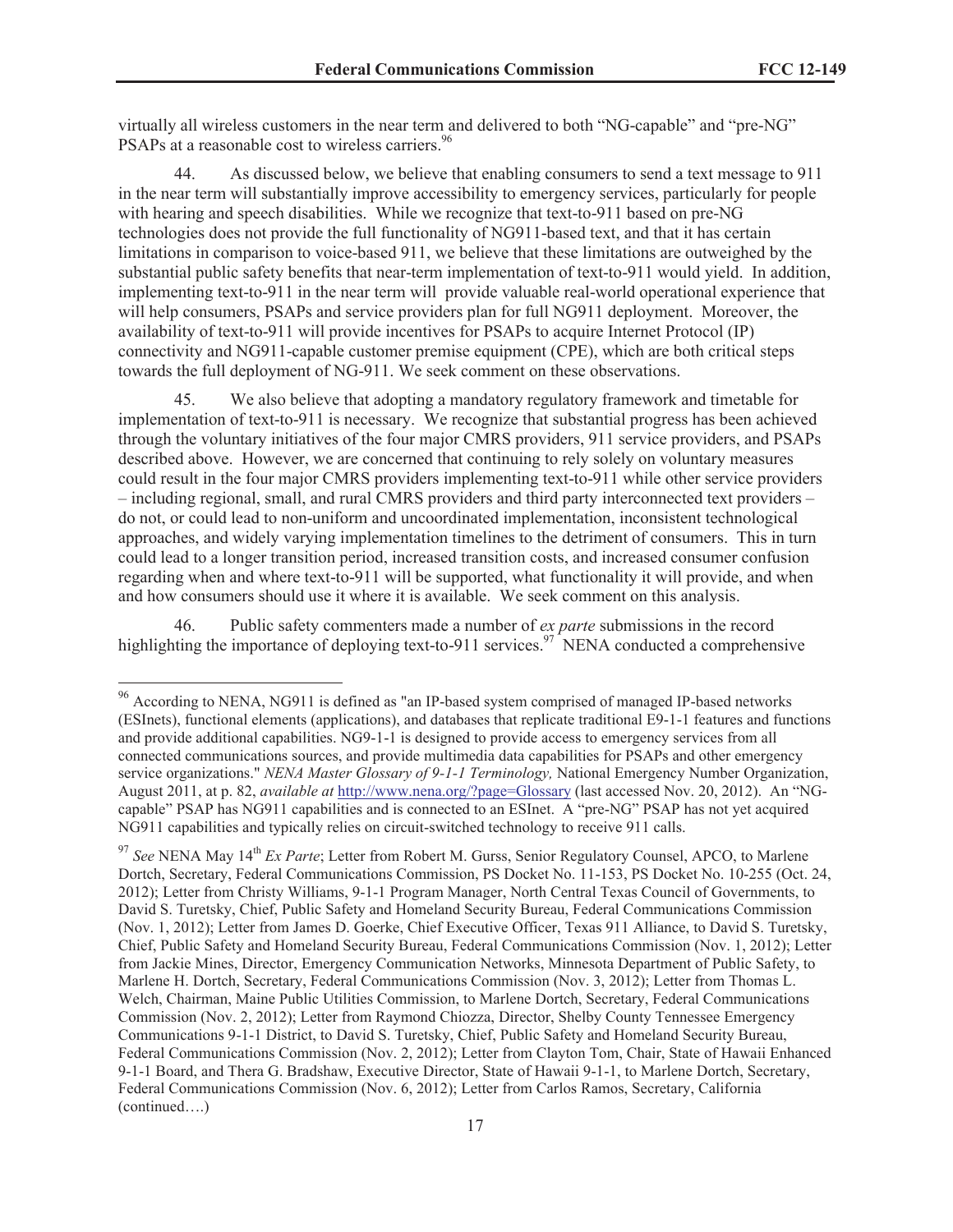study and reported that the majority of its chapters would support a requirement for wireless carriers to provide text-to-911 services to their customers.<sup>98</sup> APCO argued that "deferring action on the basic [text-to-911] requirement would only lead to uncertainty and delay serious consideration of implementation issues and requirements."<sup>99</sup> NCTCOG submitted an *ex parte* noting that the public expects to be able text-to-911 and highlighted that "a recent market study…showed that approximately 1/3 of our population believe they can text 9-1-1 today.<sup>"100</sup> The Maine Public Utilities Commission noted that "increasingly [persons with disabilities are] abandoning the use of TTYs for new technologies such as text messaging that allow them more flexibility to communicate with most others except 9-1-1."<sup>101</sup>

47. We believe that a mandatory regulatory framework that builds on existing voluntary initiatives will mitigate these risks by providing a common deadline for the implementation of text-to-911. Moreover, while under our proposal PSAPs will still have the option to choose whether to accept text messages, greater uniformity in availability will enhance PSAP options and make it easier to justify investments in upgrades. Uniformity will also promote coordinated and consistent deployment by establishing a set of baseline requirements for all CMRS providers and third-party interconnected text providers to meet. Finally, it will provide greater certainty to consumers regarding text-to-911 availability, functions, and usage. Given the these substantial benefits, we believe that the public interest is served by requiring CMRS providers and third-party interconnected text providers to supply text-to-911 capabilities to their customers on all text-capable devices.<sup>102</sup> We seek comment on this analysis and on possible timelines and technical options for implementation of these proposed requirements.

### **2. Public Safety Benefits of Text-to-911**

48. The record indicates that text-to-911 can offer significant public safety benefits, most notably: (1) widespread consumer availability and ease of use, (2) enhanced accessibility to 911 for people with hearing and speech disabilities, and (3) an alternative means of emergency communication for the general public when 911 voice service is unavailable or when voice calling could endanger the caller. We note that text-to-911 service may also permit "text-takers" to open multiple texts and

<sup>99</sup> APCO Oct. 24, 2012 *Ex Parte* at 1.

<sup>(</sup>Continued from previous page)

Technology Agency, to Marlene Dortch, Secretary, Federal Communications Commission (Nov. 9, 2012); Letter from Joseph P. Benkert, Attorney for BRETSA, to Marlene H. Dortch, Secretary, Federal Communications Commission (Nov. 16, 2012); Letter from Marlys R. Davis, E911 Program Manager, King County, WA, to Marlene Dortch, Secretary, Federal Communications Commission (Nov. 28, 2012).

<sup>98</sup> NENA May 14th *Ex Parte*.

<sup>100</sup> NCTCOG Nov. 1, 2012 *Ex Parte* at 1.

<sup>&</sup>lt;sup>101</sup> Letter from Thomas L. Welch, Chairman, Maine Public Utilities Commission, to Marlene Dortch, Secretary, Federal Communications Commission (Nov. 2, 2012). *See also* Letter from Marlys R. Davis, E911 Program Manager, King County, WA, to Marlene Dortch, Secretary, Federal Communications Commission (Nov. 28, 2012)("It is especially critical to improve access to 911 for individuals with hearing or speech disabilities. These individuals rarely use TTYs anymore, and routinely use modern communications devices for their daily communications. They currently cannot directly contact 911 with these devices. They must rely on video or IP relay services, which have proven to be cumbersome and time-consuming for communications with the PSAPs, thereby causing delays in the delivery of emergency services").

<sup>&</sup>lt;sup>102</sup> We clarify that the provider's obligation to support text-to-911 under the framework proposed here would not extend to non-service-initialized (NSI) handsets. Although the Commission requires delivery of 911 voice calls from NSI handsets, there are no established standards in place to support texting from NSI handsets.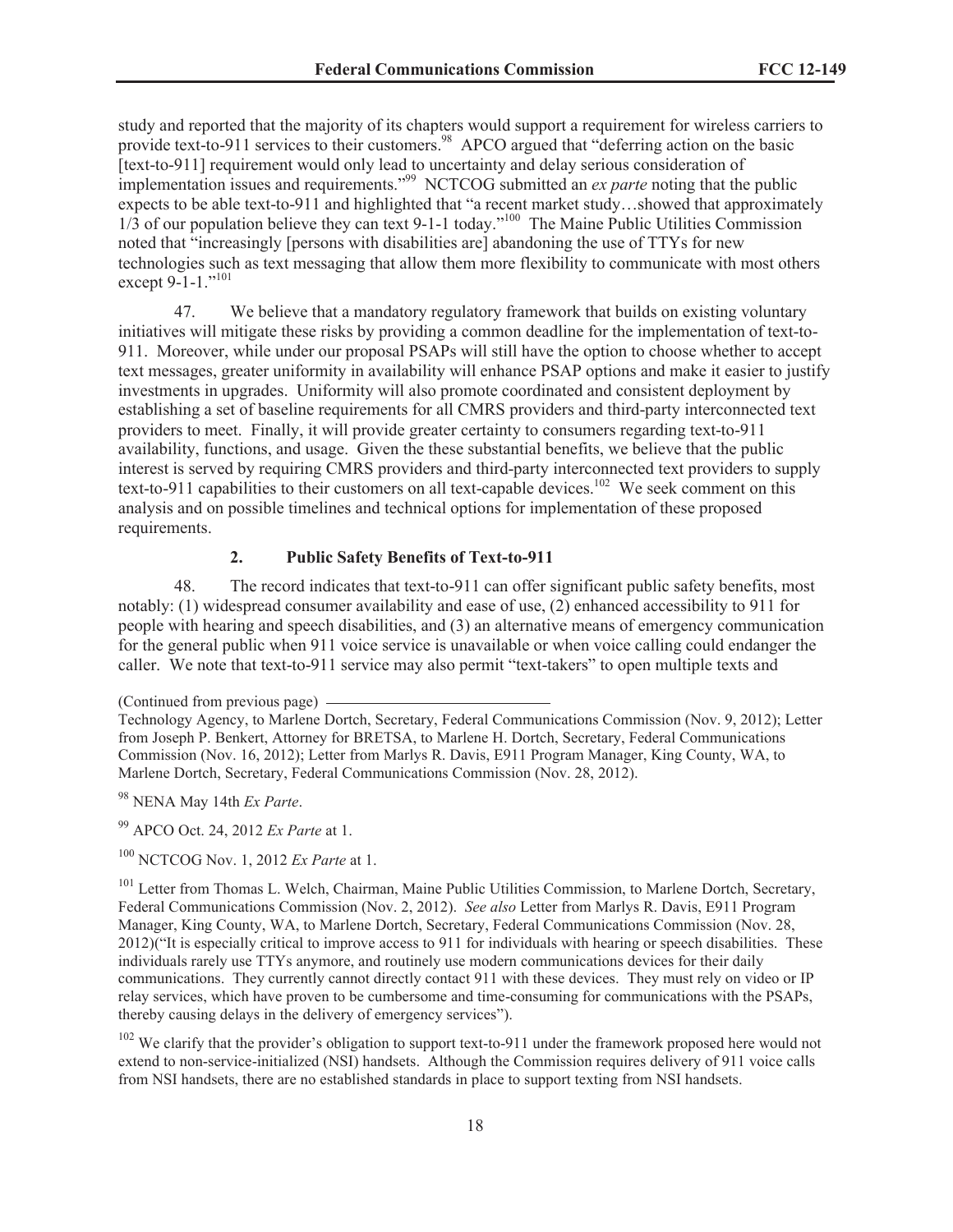prioritize the most life-threatening situations first, rather than waiting to address calls based simply on the order in which they arrived.<sup>103</sup>

#### **a. Availability and Ease of Use**

49. The effectiveness of the legacy voice 911 system derives in large part from its ease of use by consumers, and their familiarity and comfort with voice calling on everyday devices. It is much easier for people faced with the stress of emergency situations to communicate quickly and effectively when they are able to use the same technologies that they use for everyday communications.<sup>104</sup> This principle, which has long applied to voice calling, is increasingly true for communication by text as well. More than 2 trillion text messages are sent annually<sup>105</sup> and according to the Pew Center, more than 7 out of 10 cell phone users send or receive text messages.<sup>106</sup> Another report suggests that 91 percent of smartphone owners actively use SMS.<sup>107</sup> Thus, expanding existing text technology to support 911 will provide the public with a familiar mode of communication for emergency use.<sup>108</sup>

#### **b. Enhanced Accessibility for People with Disabilities**

50. Currently, approximately 15 percent of the United States population, or 34.5 million people, have hearing disabilities and approximately 7.5 million people have difficulty using their voices.<sup>109</sup> Moreover, there is a strong relationship between age and reported hearing loss. For example,

<sup>107</sup> *See Press Release, "U.S. Research by Acision Shows SMS Is Still the King of Messaging With Speed, Reach* and Reliability Named as Key Reasons for Usage Over Alternative Services," May 9, 2012, *available at*  http://finance.yahoo.com/news/us-research-acision-shows-sms-110000710.html (last accessed Nov. 19, 2012).

<sup>&</sup>lt;sup>103</sup> Letter from Kim Robert Scovill, Esq., Senior Director, Legal, Government, and Regulatory Affairs, Telecommunications Systems, Inc., to Marlene H. Dortch, Secretary, Federal Communications Commission (Nov. 9, 2012) at 2.

<sup>104</sup> *See, e.g.*, EAAC Survey Report at 30, Question 23. When asked how important it is that they are able to call 911 using the same device (using text, video, voice, and/or captioned telephone) that they use to typically communicate with friends and co-workers every day, between 86percent and 98percent of the EAAC survey respondents in each disability group said that it was **very important** or **somewhat important** that they are able to call 911 using the same device they use every day (Emphasis added).

<sup>&</sup>lt;sup>105</sup> Li, Shan, and Olivarez-Giles, Nathan, "Apple's iMessage texting service takes aim at wireless carriers," L.A. TIMES (Oct. 13, 2011) *available at* http://articles.latimes.com/2011/oct/13/business/la-fi-apple-texting-20111013 (last accessed Dec. 12, 2012).

<sup>106</sup> Pew Internet and American Life Project, "The Rise of Apps Culture" (Sept. 15, 2010), *available at* http://pewinternet.org/~/media//Files/Reports/2010/PIP\_Nielsen%20Apps%20Report.pdf (noting that 72% of users send or receive text messages) (last accessed Aug. 12, 2011).

<sup>&</sup>lt;sup>108</sup> *See e.g.*, NENA Comments at 5 (The prevailing consumer text mode in the U.S. is SMS; this is also the most interoperable, working between nearly every device on every U.S. network.); King County E911 Program at 4 (It is "definitely the case" that the rapid growth in popularity of SMS messaging has generated consumer expectations that SMS will support 911 texting.); Consumer Groups Comments at 9 (There is considerable support in the deaf, deaf-blind, late deafened, and hard of hearing community and among people with speech disabilities for the use of SMS because most people are familiar with SMS technology).

<sup>&</sup>lt;sup>109</sup> This includes individuals who have cerebral palsy, Parkinson's disease, ALS, aphasia, Huntington's disease, and speech disabilities such as stuttering or stammering. *See, e.g.,* National Institute on Deafness and Other Communications Disorders, National Institutes of Health,

http://www.nidcd.nih.gov/health/statistics/pages/vsl.aspx. *See also* American Speech, Hearing and Language Association (ASHA) Incidence and Prevalence of Communication Disorders and Hearing Loss in Children – 2008 Edition, *available at* http://www.asha.org/research/reports/children.htm (last accessed Dec. 12, 2012).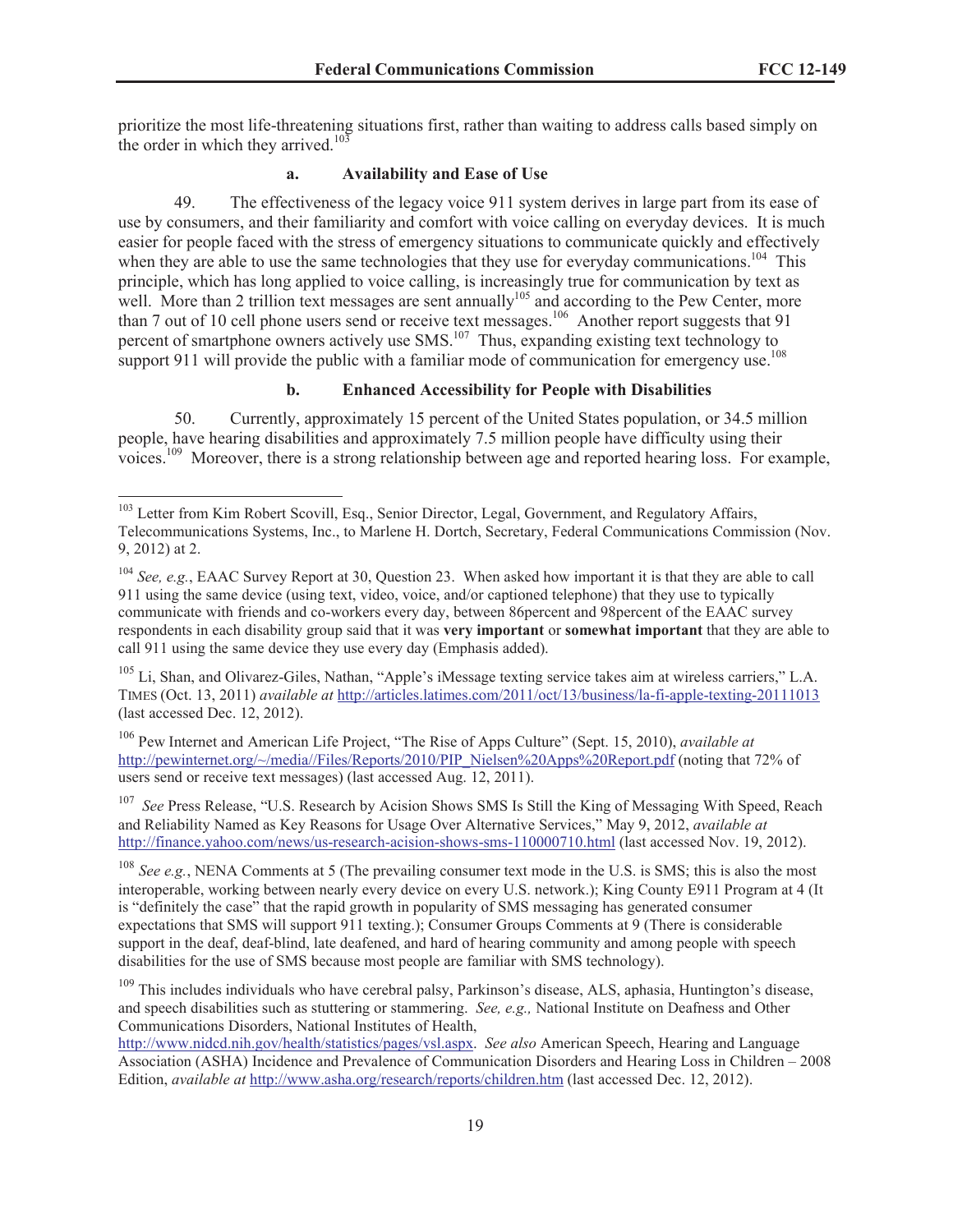18 percent of American adults 45-64 years old have a hearing loss, 30 percent of adults 65-74 years old have a hearing loss, and 47 percent of adults 75 years old or older have a hearing loss.<sup>110</sup> By 2030, 20 percent of the population will be over 65 years old, substantially increasing the number of Americans who may need alternatives to voice communications when accessing 911. $^{111}$  Further, an increasing number of soldiers are returning from overseas and are experiencing traumatic brain injury, which can result in hearing or speech disabilities.<sup>112</sup>

51. Title II of the Americans with Disabilities Act (ADA), enacted in 1990 requires PSAPs to provide persons with hearing or speech disabilities with direct access to 911 emergency services.<sup>113</sup> Since 1991, the U.S. Department of Justice (DOJ) has implemented this provision by requiring all public safety agencies to make their telephone emergency services directly accessible to TTYs.<sup>114</sup> In the *Notice*, however, the Commission explained that people with hearing and speech disabilities have increasingly migrated away from specialized legacy devices, such as TTYs,<sup>115</sup> and towards more widely available forms of text communications because of the ease of access, availability, and practicability of modern text-capable communications devices.<sup>116</sup> While the migration to widely available texting

<sup>110</sup> National Institute on Deafness and Other Communication Disorders, *available at* http://www.nidcd.nih.gov/health/statistics/Pages/quick.aspx (last accessed Dec. 12, 2012).

<sup>111</sup> *See* Hobbs, Frank B., The Elderly Population, U.S. Census Bureau, *available at* http://www.census.gov/prod/1/pop/p23-190/p23-190.pdf (noting "[a]bout 1 in 8 Americans were elderly in 1994, but about 1 in 5 would be elderly by the year 2030") (last accessed Dec. 12, 2012).

<sup>112</sup> *See e.g*., "Troops With Traumatic Brain Injury Face Long Road to Recovery," USA TODAY (July 31, 2010), *available at* http://abcnews.go.com/Politics/iraq-afghanistan-troops-traumatic-brain-injury-facelong/story?id=11287674 (last accessed Dec. 12, 2012).

<sup>113</sup> The ADA House Report stated that: "Title II will require local governments to ensure that these telephone emergency number systems are equipped with technology that will give hearing impaired and speech impaired individuals *a direct line to these emergency services*. While initially this will mean installation of a TDD or compatible ASCII or Baudot computer modems by programs operating these services, future technological advances. . . may offer other means of affording direct and equally effective access for these individuals." H. Rep. No. 485, Part 2, 101st Congress., 2d. Sess. 84-85 (May 15, 1990) (emphasis added); *See also* Conf. Rep. No. 596,  $101<sup>st</sup>$  Cong., 2d Sess. 67-68 (Jul. 12, 1990) (containing similar language).

<sup>114</sup> 28 C.F.R. §35.162; *see also* 56 Fed. Reg. 35694, 35712-13 (July 26, 1991) (Final rules for Title II of the ADA, governing nondiscrimination obligations by state and local governments). Department of Justice's (DOJ) Title II Technical Assistance Manual states that access through a third party or through a relay service does not satisfy its ADA requirement for direct access. Title II TA Manual at II-7.3000 (Emergency telephone services) *available at* http://www.ada.gov/taman2.tml. In recent testimony to the Senate Committee on Health, Education, Labor and Pensions, the Department of Justice reaffirmed that TRS may "result in harmful delays in reporting emergencies or in requesting emergency assistance for individuals with disabilities." Testimony of Eve Hill, Senior Counselor to the Assistant Attorney General for Civil Rights, Department of Justice, before the Senate Committee on Health, Education, Labor and Pensions, at 13 (Feb 7, 2012). DOJ is considering changes to its accessibility mandates governing 911 access to PSAPs to bring these in line with more current communications technologies, but has not yet issued a final rule requiring other forms of text to be accepted by all PSAPs. *See* 75 FR 43446 (July 26, 2010). The July 26, 2010, ANPRM is accessible through the Federal eRulemaking Portal (http://www.regulations.gov), at docket number DOJ-CRT 0111, also available at http://www.ada.gov/anprm2010/nextgen\_9-1- 1%20anprm\_2010.htm.

<sup>115</sup> A TTY, also sometimes called a "TDD," is a text device that employs graphic communication in the transmission of coded signals through a wire or radio communication system. *See* 47 CFR § 64.601(22); Telecommunications Services for Individuals with Hearing and Speech Disabilities and the Americans with Disabilities Act*, Report and Order and Request for Comments*, 6 FCC Rcd 4657 at 4657, ¶1, n.1 (1991).

<sup>116</sup> *See Notice*, 26 FCC Rcd at 13629-30 ¶ 36.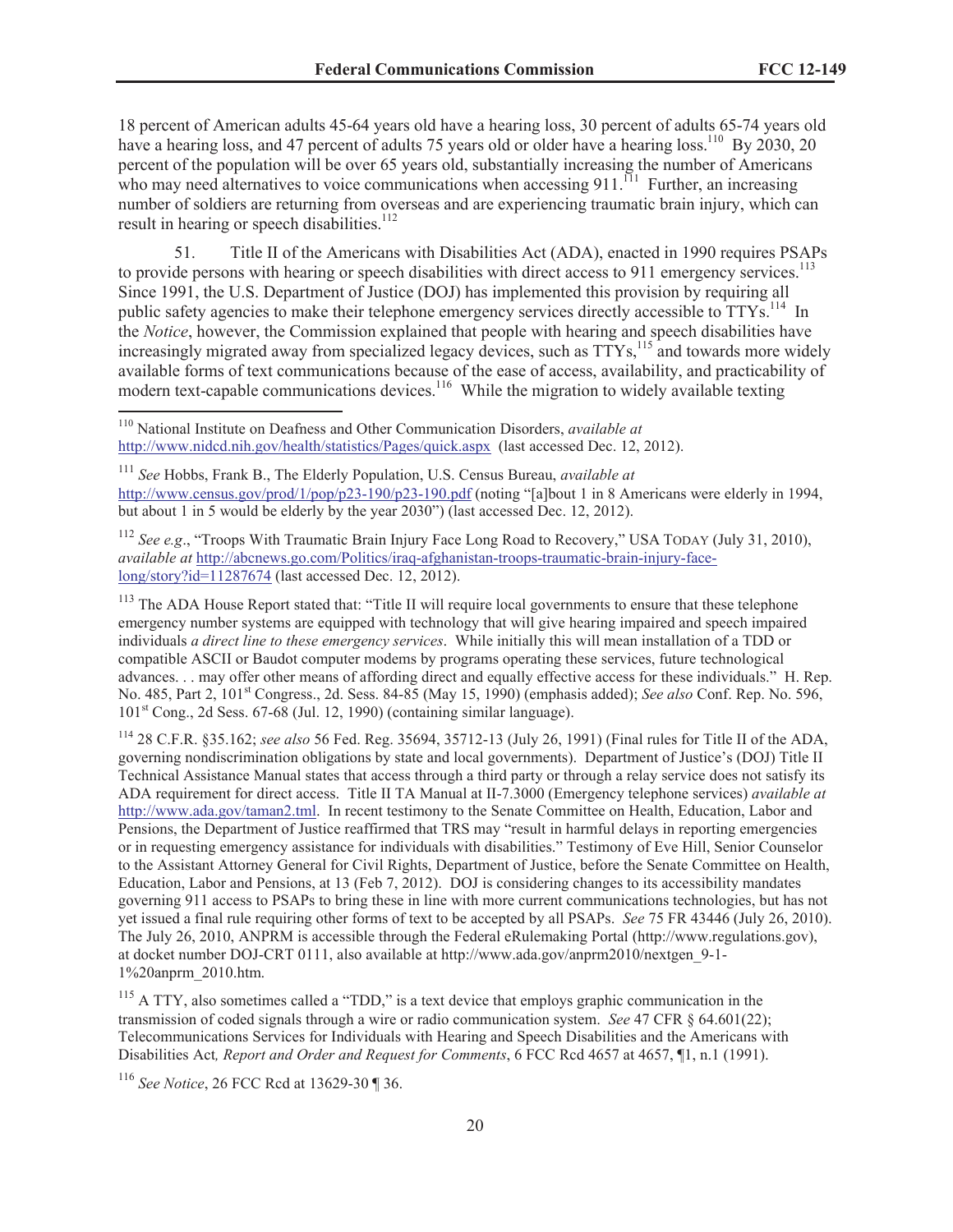technologies has had the unique benefit of bringing prior TTY users into the mainstream of our nation's communications systems, this transition has also led some commenters to suggest that it leaves people with hearing and speech disabilities without an effective, reliable and direct means of accessing 911 services in the event of an emergency. $117$ 

52. The EAAC noted that individuals who cannot hear or speak well enough to communicate with 911 currently have no direct means of accessing 911 when mobile other than TTYs.<sup>118</sup> However, with the vast majority of people with hearing and speech disabilities having discarded their TTYs, these devices are no longer considered a viable means of directly accessing 911 for this population. Nevertheless, the EAAC found that many individuals who are deaf have service plans that include SMS.<sup>119</sup> One "key finding" of the EAAC is that "individuals with disabilities should be able to call 9-1-1 using the same means they use for everyday telecommunication."<sup>120</sup>

53. At present, individuals with disabilities who have stopped using TTYs often have no other option but to rely on telecommunications relay services  $(TRS)^{121}$  to access 911 emergency services. Text-based relay services generally require an emergency call to first go to a communications assistant (CA), who places the call to the PSAP. The CA then relays the conversation back and forth between the caller and the PSAP, by voicing all text that is typed by the person with a disability to the PSAP call taker and typing back responses to the caller.<sup>122</sup> As such, many have criticized TRS as providing only an indirect means of conveying information that may result in delays and translation errors during an emergency.<sup>123</sup> For example, Consumer Groups note that IP-Relay, one text form of TRS, has not been widely embraced by the deaf and hard of hearing community for requesting emergency services because of the relatively long length of time it takes to reach a relay operator and then get to the correct PSAP, the fact that the call will generally arrive on a non-emergency line, and the possibility of mistakes by the CA in the relaying of the call.<sup>124</sup>

<sup>118</sup> EAAC Report at 29.

<sup>119</sup> *Id*.

<sup>120</sup> *Id*. at 30.

<sup>121</sup> *See* 47 U.S.C. § 225, codifying the requirement in Title IV of the ADA for the Commission to establish a nationwide TRS program. This program has been in place since 1993. *See generally* 47 C.F.R. § 64.601 *et. seq.*

<sup>122</sup> *See Notice*, 26 FCC Rcd at 13638, ¶ 27. There are various other types of TRS, including video relay services, by which individuals who are deaf, hard of hearing or speech disabled can relay messages through CAs who know sign language, and speech-to-speech TRS, by which individuals with speech disabilities can communicate with other parties through CAs who are trained to understand difficult-to-understand speech. In the Matter of Telecommunications Relay Services and Speech-to-Speech Services for Individuals with Hearing and Speech Disabilities*, Report and Order, Order on Reconsideration, And Further Notice of Proposed Rulemaking*, CC Dkt 90-571, CC Dkt 98-67, CG Dkt 03-123, FCC 04-137 (June 10, 2004) (*June 2004 Report and Order*) and In the Matter of Telecommunications Relay Services and Speech-to-Speech Services for Individuals with Hearing and Speech Disabilities, *Report and Order and Further Notice of Proposed Rulemaking*, CC Docket No. 98-67, CG Docket No. 03-123, FCC 03-112 (rel. June 17, 2003).

<sup>123</sup> See King County Comments at 3 (Video or IP relay services "have proven to be cumbersome and timeconsuming for communications with the PSAPs, thereby causing delays in the delivery of emergency services.").

<sup>124</sup> Consumer Groups Reply Comments at 3-4, *citing* Facilitating the Deployment of Test-to-911 and Other Next Generation 911 Applications, Framework for Next Generation 911 Deployment, PS Dockets Nos. 11-153, 10-255, (continued….)

<sup>117</sup> *See, e.g.,* Ray Comments at 1-2; King County E911 Program at 3; Consumer Groups Comments at 3; Tziallila Comments at 1.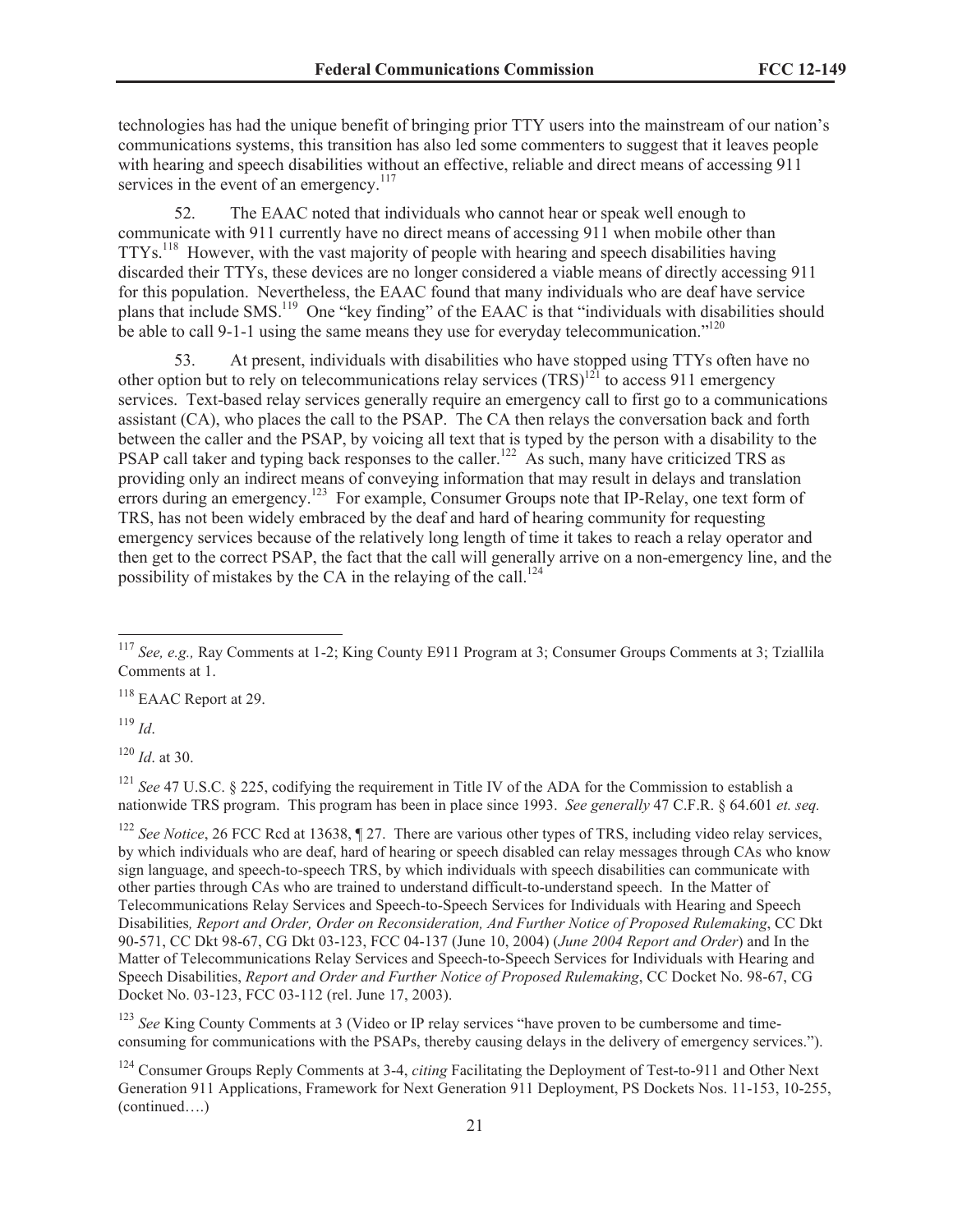54. The record in this proceeding and the EAAC Report make clear that a significant number of people with hearing and speech disabilities will benefit from the ability to directly send a text message to 911 from any device that is text-capable. Advocates for and individuals who are deaf and hard of hearing strongly support implementation of a near-term text-to-911 solution<sup>125</sup> and disfavor text relay approaches due to the risk of delay and translation errors.<sup>126</sup> Moreover, enabling direct text messaging to 911 by people with hearing and speech disabilities will allow this population to use mass market communication devices that have increasingly evolving capabilities. While disability advocates have previously been skeptical of SMS-to-911 because it does not support real-time text, they have given more recent support to SMS as a viable near-term solution because of its familiarity and ease of use for people with disabilities.<sup>127</sup> Respondents to the EAAC survey expressed a clear preference for calling a PSAP using the same technology that they use on a daily basis.<sup>128</sup> Moreover, 87.7 percent of respondents reported having used SMS text messaging and 46.1 percent reported having used SMS text messaging "almost every day."<sup>129</sup>

55. Consumer Groups similarly urge the Commission to require the deployment of SMSto-911 technologies in the near term as a rapid and practical means of significantly enhancing accessibility to the 911 system for people who are deaf and hard of hearing.<sup>130</sup> Consumer Groups point out that because consumers have already embraced SMS technology, and the vast majority of wireless providers and manufacturers support SMS, this capability may be deployed rather quickly.<sup>131</sup> Likewise, the Wireless Rehabilitation Engineering Research Center (RERC) "strongly supports" the incorporation

<sup>127</sup> *See e.g.*, Consumer Groups Comments at 9 ("There is considerable support in the deaf, deaf-blind, late deafened, and hard of hearing community and among people with speech disabilities for the use of SMS because most people are familiar with SMS technology"). *See also* NENA Comments at 5 ("The prevailing consumer text mode in the U.S. is SMS; this is also the most interoperable, working between nearly every device on every U.S. network"); King County E911 Program at 4 (It is "definitely the case" that the rapid growth in popularity of SMS messaging has generated consumer expectations that SMS will support 911 texting.). Like TTY text, real-time text would allow character-by-character or word-by-word transmission of conversations with PSAP personnel as they are typed, which various parties to this proceeding have claimed is necessary for the instantaneous communication required in an emergency situation. *See e.g.*, Consumer Groups Reply Comments at 13, n.36; NENA Comments at 19-20. *See also* EAAC Survey Report at 23, Question 16 and 42, Question 29; EAAC Report and Recommendations at P6.5, T2.2. While the Commission continues to explore the feasibility of real-time text capabilities for 911, we believe that the adoption of a text–to-911 requirement provides an important first step in responding to the emergency access needs of people with hearing and speech disabilities.

<sup>128</sup> EAAC Report Recommendation P1.2 at 19 (noting that in an emergency, people turn to what is known, and are not in a position to use something new); *see also* Consumer Groups Reply Comments at 10.

 $129$  EAAC Survey Report at 18, Question 11. Of 2,941 survey respondents 1,614 or 54.9 percent answered they have a cell phone with a wireless data plan in at least one setting. Of the 1,614 respondents: 1,300 or 44.2percent have cell phone with a wireless data plan at home, 524 or 17.8 percent have cell phone with a wireless data plan at work, and 935 or 31.8 percent have cell phone with a wireless data plan for traveling or commuting. *See also* Wireless RERC Comments at 3.

<sup>130</sup> *See* Consumer Groups Reply Comments at 12.

<sup>131</sup> *See id*.

<sup>(</sup>Continued from previous page)

Comments of the Hearing Speech and Deafness Center, at 1-2 (Dec. 12, 2011) ("Often it would take average 4 or 5 minutes to connect to 9-1-1 agencies" for calls using IP Relay services).

<sup>125</sup> *See, e.g*., Wireless RERC Comments at 1-2.

<sup>126</sup> *See e.g.*, Donna Platt Comments at 1-2.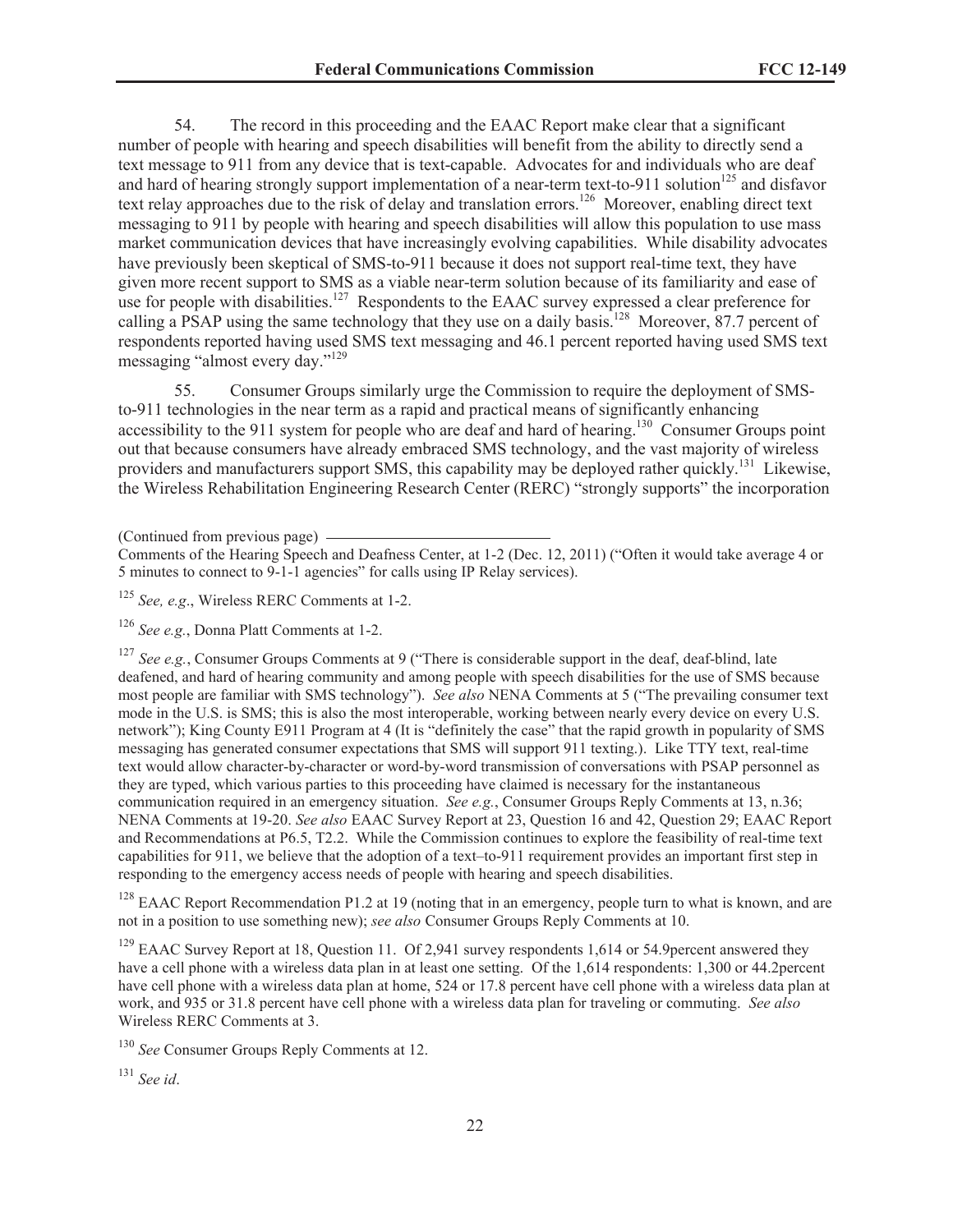of SMS for the initial deployment of an NG 911 system.<sup>132</sup> Similarly, the RERC on Telecommunications Access notes that it is imperative for the Commission to ensure that mobile text communication is available in the near term to people who are deaf.<sup>133</sup>

### **c. Alternative Means of Emergency Communication for the General Public**

56. The ability to send text messages to 911 will also provide an important alternative means of emergency communication to the benefit of the general public. While the general public will not need to use text-to-911 services as frequently as people with hearing and speech disabilities, experience has shown that there are situations where being able to send a text message to 911 as opposed to placing a voice call could be vital to the caller's safety. For example, in the 2007 shooting incident at Virginia Tech, a number of students attempted unsuccessfully to send SMS text messages to 911 so as not to be heard and located by the shooter.<sup>134</sup> Similarly, in the Black Hawk County, Iowa text-to-911 trial, text has been used in domestic and child abuse situations in which the victim feared that the suspect would overhear the call to  $911$ <sup>135</sup> Additionally, the Vermont trial further demonstrated text-to-911's efficacy in cases involving suicide and domestic violence.<sup>136</sup>

57. Text-to-911 can also provide a lifeline when voice networks are impaired or congested.<sup>137</sup> In large-scale disasters, for example, circuit-switched landline and mobile networks may become overloaded, making it difficult to place a 911 voice call. Conversely, SMS and IP-based text messages to 911 can still be transmitted because text consumes far less bandwidth than voice and may use different spectrum resources and traffic channels. As TCS notes, "[i]n situations in which a high 9- 1-1 call volume results in blocked calls to the PSAP or situations in which the wireless infrastructure capacity is impacted such that placing voice calls is difficult or impossible, SMS communications to a PSAP may provide the only reasonable communications method to emergency services."<sup>138</sup> TCS further notes that according to data it had drawn from its CMRS provider customers, attempts to text-to-911 are made regularly and the number of attempts to text-to-911 during the recent Hurricane Sandy spiked sharply.<sup>139</sup> TCS also highlights that unlike phone calls that are be handled on a "first-in, first-

<sup>133</sup> *See* RERC on Telecommunications Access (RERC-TA) Comments at 4. The RERC-TA is a joint project of the Trace Center at the University of Wisconsin and Gallaudet University.

<sup>134</sup> *See* Pinto, Barbara and Tejada, Alicia, "Could Being Able to Text 911 Save Lives?", ABC News, Mar. 27, 2011, *available at* http://abcnews.go.com/Technology/text-911-save-lives/story?id=13235321 (last accessed Dec. 12, 2012). Had these messages gone through, first responders might have arrived on the scene faster with firsthand intelligence about the life-threatening situation that was unfolding.

<sup>135</sup> Black Hawk Comments at 3 ("The calls we have received range from domestic abuse situations where the victim was fearful for her life if the suspect overheard her calling 911, to a child texting 911 because they were being abused by a parent. In one particular case, a domestic abuse victim's ability to text 911 resulted in no harm coming to her and the suspect being arrested on a violation of a no contact order."). Likewise, there may be times when a loud noise may prevent a caller with a mild or temporary hearing loss – who generally can use voice telephone services – from being able to hear responses from a 911 call taker. In this situation, the ability to send a text message would provide a useful alternative for such an individual.

<sup>136</sup> *See* Vermont *Ex Parte* at 2.

<sup>137</sup> *See, e.g.*, http://www.fcc.gov/guides/emergency-communications.

<sup>&</sup>lt;sup>132</sup> *See* Wireless RERC Reply Comments at 4. The Wireless RERC is a project of the Georgia Institute of Technology.

<sup>138</sup> TCS Nov. 9, 2012 *Ex Parte* at 2.

<sup>&</sup>lt;sup>139</sup> TCS *ex parte*, Nov. 9, 2012 at supplemental presentation 7-8.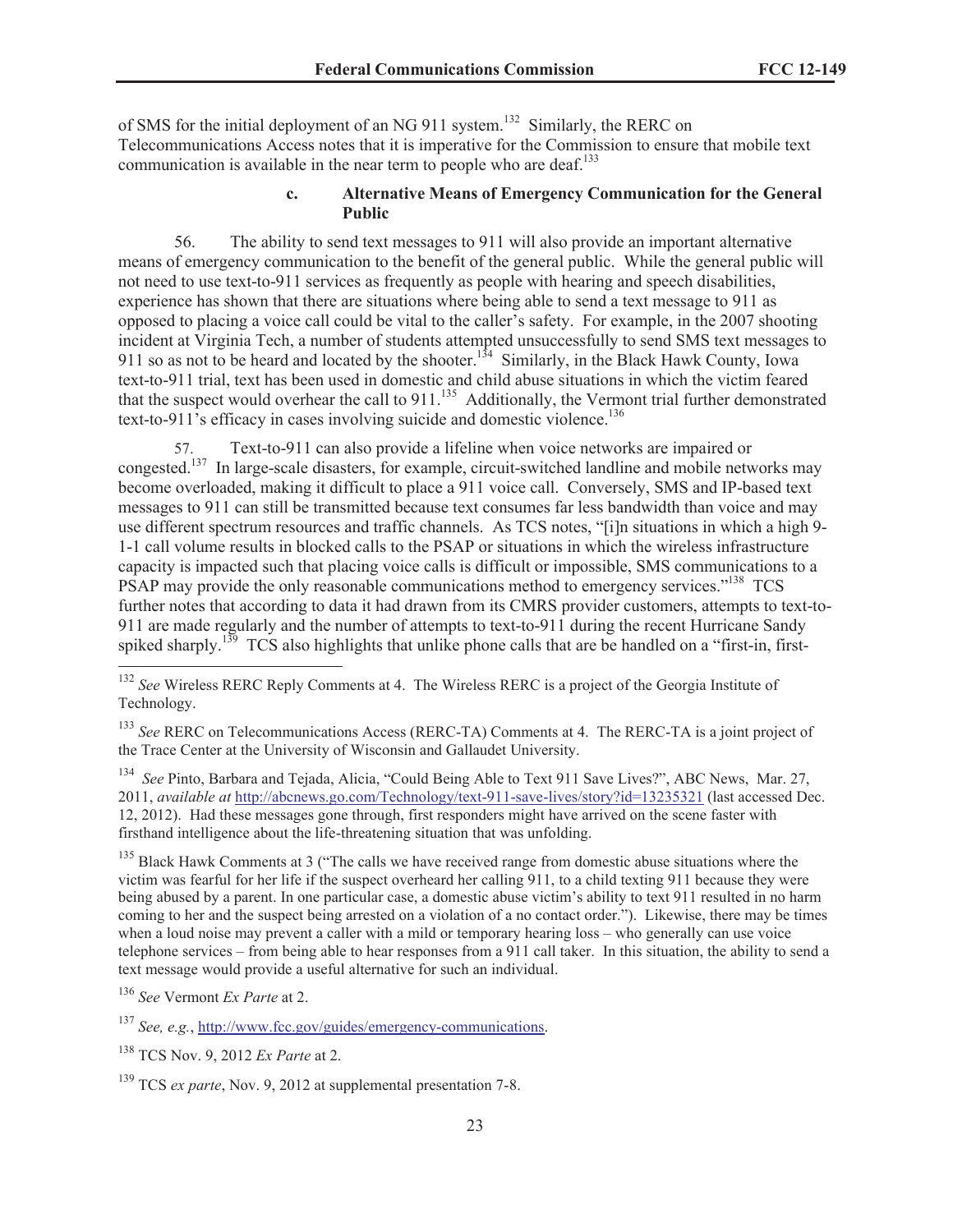addressed" basis without any ability to know which queued up calls are priorities, a single "text-taker" could open more than one text and "attempt to address the more urgent and life-threatening emergencies with greater priority."<sup>140</sup> In addition, the University of Colorado finds that "text users and call takers compose and read messages offline and only use communication for the moment that the message needs to be sent [which] saves valuable network resources during network congestion."<sup>141</sup> Thus, people in disaster areas may still be able to send text messages to 911 even if they cannot place a voice call <sup>142</sup>

# **3. Technical Feasibility, Timing and Cost of Text to 911**

58. Balanced against the above-described benefits of text-to-911, we believe that the record indicates that text-to-911 is technically feasible and can be achieved in the near term at a reasonable cost to PSAPs, CMRS providers, and providers of interconnected text. We disagree with commenters who argue that the Commission should not act until NG911 is fully deployed.<sup>143</sup> As we note above, it will likely take a number of years to deploy NG911 on a national scale.<sup>144</sup> The record also indicates that it is technically feasible for CMRS providers to implement a text-to-911 solution using existing technologies prior to the full deployment of NG911, and we believe the same should be true for interconnected text providers. Thus, text-to-911 could be made available to virtually all wireless customers in the near-term and delivered to both "NG-capable" and "pre-NG" PSAPs at a reasonable cost to wireless carriers. In this respect, we also believe that investments made now by PSAPs and carriers to support text-to-911 can be leveraged to support NG911 deployments, and accordingly constitute building blocks towards an IP-based emergency network. For example, while some PSAPs may choose to implement text-to-911 through existing equipment, such as TTY terminals, other PSAPs may choose to upgrade their equipment to receive text messages in a manner that will also support additional data in an NG911 environment.

59. We disagree with MetroPCS's argument that any text-to-911 obligations should "only be imposed on the largest nationwide carriers because the costs of increased regulations are more easily borne by the largest carriers."<sup>145</sup> There is no evidence that the cost of implementing a text-to-911 solution will be substantial enough to warrant limiting the obligation to the largest carriers. In fact, the first text-to-911 trial in the nation was conducted in Black Hawk County, Iowa by a small wireless carrier.<sup>146</sup> Further, we believe that exempting certain wireless carriers from a text-to-911 obligation

<sup>140</sup> TCS Nov. 9, 2012 *ex parte* at 2.

<sup>141</sup> University of Colorado Comments at 16 (submitting explanation at 14-16). *See also* Minnesota Department of Public Safety Comments at 2 (supporting the University of Colorado's determination as showing that text-to-9-1-1 may provide significant benefits for those in disaster scenarios due to the relatively high reliability of SMS messages and the relatively low amount of network capacity required to deliver an SMS message").

<sup>142</sup> *See Notice*, 26 FCC Rcd at 13631-32 ¶ 41.

<sup>&</sup>lt;sup>143</sup> *See e.g.*, Motorola Mobility Comments at 3 ("With the rate of technological change and standard developments that is currently underway, any financial, technical, or temporal resources directed toward interim solutions may be wasted or may produce only short-lived benefits as newer, more robust solutions are developed in the future); MetroPCS Comments at 2 (MetroPCS notes that any action taken by the Commission would "divert valuable carrier and public safety resources"); MetroPCS Sept. 2012 *Ex Parte*.

<sup>144</sup> *See, supra*, para. 43. NG911 deployment will be more non-uniform on the PSAP side than on the commercial service provider side because the ability of PSAPs to become NG911-capable is affected by variations in jurisdiction, governance, funding at the state and local level, and political priorities.

<sup>145</sup> MetroPCS Comments at 7.

<sup>146</sup> *See*, *supra*, para. 10 (concerning the initiation of the trial in 200 with i-wireless (a T-Mobile affiliate offering (continued….)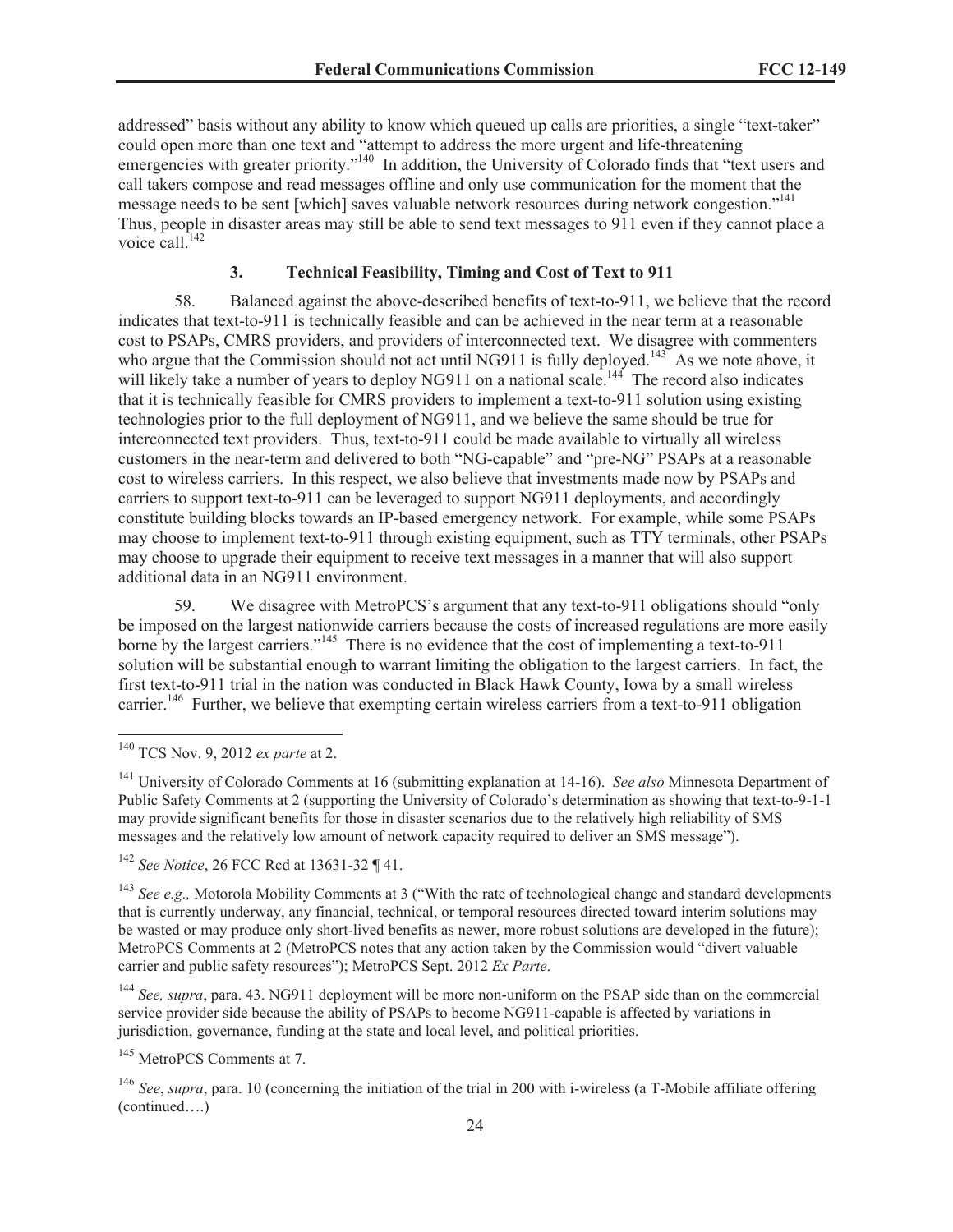solely on the basis of size would create additional consumer confusion, because consumers would still be unsure of whether their wireless carrier provides text-to-911 service or not. We seek comment on these views.

60. Based on these findings and consistent with the Carrier-NENA-APCO Agreement, we propose that all CMRS providers and interconnected text providers should be required to implement the capability to support text-to-911 in their networks. Because SMS is the most common texting technology in use today, and virtually all wireless consumers already have access to it and are familiar with its use,<sup>147</sup> we expect that most CMRS providers will initially support SMS-based text-to-911. At the same time, we recognize that CMRS providers may eventually seek to migrate customers away from SMS to other text applications, such as IP-based real-time text or Rich Communication Services (RCS). Therefore, we do not propose to require CMRS providers to support SMS-based text-to-911 so long as they provide their customers with at least one pre-installed text-to-911 option per device model that works across the provider's entire network coverage area.<sup>148</sup> We propose to allow CMRS providers to select any reliable method or methods (*e.g*., mobile-switched, IP-based) for text routing and delivery. We seek comment on this proposal.

#### **a. Impact on PSAPs**

61. As noted above, public safety commenters generally support the implementation of text-to-911 in the near term as a first step in the transition to NG911. NENA notes that SMS is "the prevailing consumer text mode in the United States," and that in addition to being the most widely available platform, SMS "is also the most interoperable, working between nearly every device on every network in the United States."<sup>149</sup> NENA also notes that Verizon's text-to-911 announcement indicates that "SMS-to-911 capabilities can be technically feasible."<sup>150</sup> NATOA, NACo, and NLC state that they support the use of SMS as "an interim solution for text-based communication to 911," since it is "particularly beneficial to people with disabilities, including people who are deaf, hard of hearing, or have speech impediments."<sup>151</sup>

62. Black Hawk County highlights that it has not encountered any text-related problems during its trial and notes that "SMS text-to-911 is reliable and available, as clearly demonstrated in our project."<sup>152</sup> BRETSA and the Colorado 9-1-1 Task Force state that "the key advantage of text messaging to 9-1-1 will be in facilitating communications with the PSAP by speech and/or hearing impaired individuals. Text messaging is generally preferred by the speech and hearing impaired (Continued from previous page)

regional wireless communications service). *See also* "Iowa 911 Center Is First to Accept Text Messages," *available at* http://www.msnbc.msn.com/id/32303244/ns/tech\_and\_science-tech\_and\_gadgets/t/iowa-center-firstaccept-text-messages/ (last accessed Nov. 16, 2012).

<sup>147</sup> *See, supra*, note 4.

<sup>148</sup> We recognize that there may be circumstances where CMRS providers are not able to provide a pre-installed text-to-911 option on particular devices, for example, where the consumer has obtained the device from an unaffiliated third party and "brings the device" to the network. In such circumstances, the CMRS provider would not be obligated to provide a pre-installed option, but would have to offer a text-to-911 application that the consumer could load on to the device.

 $149$  NENA Comments at 5.

<sup>150</sup> NENA May 14<sup>th</sup> *Ex Parte* at 2.

<sup>151</sup> NATOA, NACo, and NLC Reply Comments at (*quoting Notice*, 26 FCC Rcd at 13617 ¶ 5, and Consumer Groups Comments at 5).

<sup>152</sup> Black Hawk County Comments at 4.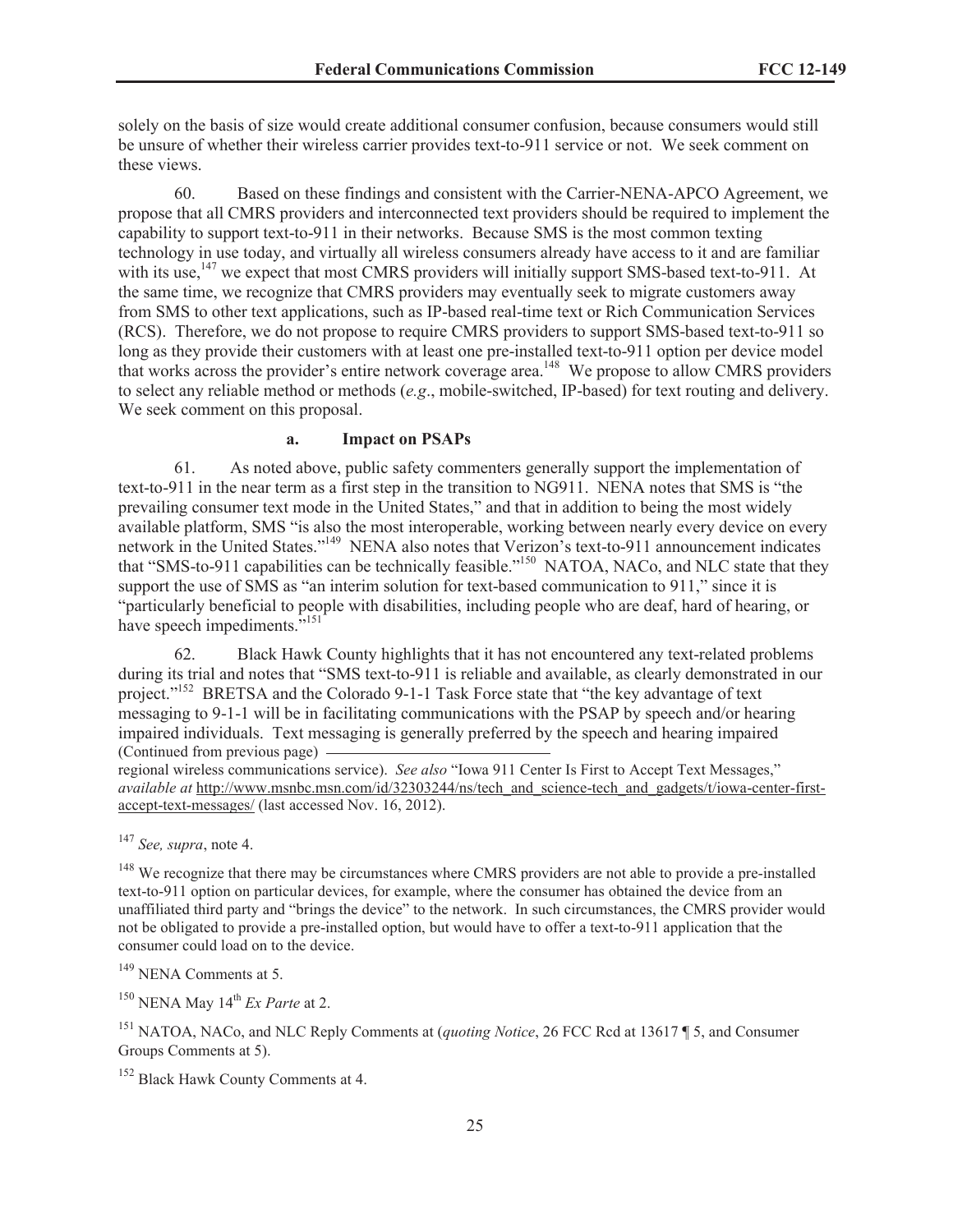community over TTY communications because it is more portable, ubiquitous, and convenient."<sup>153</sup> Vermont argues that fears over the volume of emergency text messages are "overblown"<sup>154</sup> and "remain[s] convinced that those who can make a voice call will make a voice call as that is the most efficient way to communicate in an emergency."<sup>155</sup>

63. While public safety entities generally regard near-term text-to-911 as feasible, some express concern about the potential cost of implementation and the impact on PSAP resources if text-to-911 results in a heavy influx of text messages. The State of California states that "[s]hort-term implementation of text-to-911 will likely increase the time and resources required for PSAPs to process information as compared to handling voice calls."<sup>156</sup> APCO states that "[w]hile SMS may be appropriate as a near-term solution for limited circumstances, it is not a long-term solution for the general public."<sup>157</sup> NASNA opposes encouraging wide-spread deployment of short-term SMS-based solutions "[u]ntil such time as text-delivery standards are developed, adopted and compliance is assured."<sup>158</sup> Finally, BRETSA and the Colorado 911 Task Force argue that "devoting funds to an interim solution for text messaging may mean that less funds will be available in the future for a more effective solution, once NG9-1-1 has been deployed and PSAP systems updated to take advantage of NG9-1-1."<sup>159</sup>

64. Based on the record in this proceeding, the Carrier-NENA-APCO Agreement, and the success of the various technology trials noted above,<sup>160</sup> we believe that the implementation of text-to-911 will not impose an undue burden on PSAP operations. First, under our proposed framework, PSAPs will retain the discretion to decide whether to accept text messages. Thus, if a PSAP chooses not to accept text messages, there would be no requirement for it to do so and therefore no cost to the PSAP. We believe that PSAPs are able to best understand their local technological and financial situation, and determine whether it is technically and financially feasible or desirable to implement textto-911 in their service area. While we share BRETSA and the Colorado 911 Task Force's funding concerns, we believe that PSAPs will be in the best position to understand their ongoing NG911 funding needs. Additionally, as much of the architecture for text-to-911 service can be leveraged for NG911, we do not expect that funding text-to-911 will divert resources from funding future NG911 services. Second, as discussed in greater below, for PSAPs that elect to accept text messages, we propose several options for the receipt of text messages, including options that will impose minimal costs on the PSAP<sup>161</sup> Third, while we recognize that the technology trials noted above are limited in scope, the trial results suggest that PSAPs are not likely to become overwhelmed with text messages.

# **b. Impact on CMRS Providers and Interconnected Text Providers**

65. In response to the *Notice*, CMRS commenters initially opposed a near-term text-to-911

<sup>155</sup> *Id*. at 2.

<sup>158</sup> NASNA Comments at 4.

<sup>153</sup> BRETSA and the Colorado 9-1-1 Task Force at 16.

<sup>154</sup> Vermont *Ex Parte* at 1.

<sup>&</sup>lt;sup>156</sup> State of California Comments at 4.

<sup>&</sup>lt;sup>157</sup> APCO Comments at 2.

<sup>159</sup> BRETSA and the Colorado 9-1-1 Task Force Comments at 19.

<sup>160</sup> *See*, *supra*, Section II (A).

<sup>161</sup> *See*, *infra*, Section III(B)(10).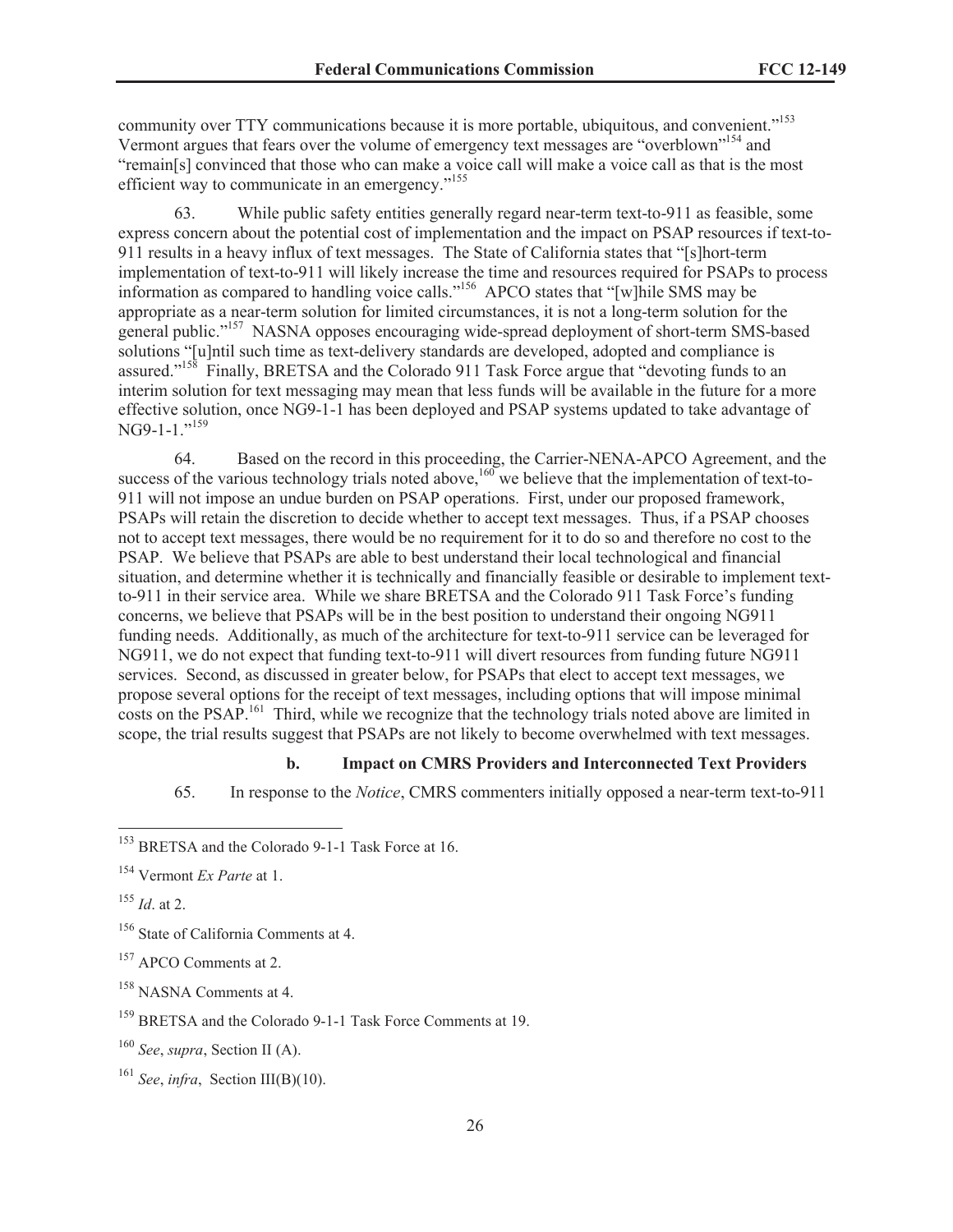mandate and argued that the Commission should instead focus its efforts on long-term NG911 solutions. These commenters cited a variety of concerns with implementing text-to-911 prior to the full development of next-generation solutions, including technical limitations, limited monetary resources, reliability and security, issues with consumer education, and liability protection.<sup>162</sup> Notwithstanding some of these concerns, however, the four major wireless carriers voluntarily committed to deploy textto-911 capability throughout their nationwide networks by May  $15$ ,  $2014$ .<sup>163</sup>

66. Further, the record indicates that the cost for CMRS providers to implement a text-to-911 solution will be minimal. Indeed, according to cost estimates that were submitted into the record by Intrado and Bandwidth.com, the total cost for all CMRS providers to implement this solution will be approximately \$4 million annually.<sup>164</sup> Based on our review of the record, the Carrier-NENA-APCO Agreement, the cost estimates provided by vendors, and the success of the text-to-911 trials and demonstrations, we believe that it is feasible for all CMRS providers to cost-effectively implement a text-to-911 solution in the near term.<sup>165</sup> We seek comment on this view. We also seek comment below on the appropriate timetable for implementing our proposal in order to address the concerns raised by CMRS commenters.<sup>166</sup> We also seek comment on the cost for interconnected text providers to We also seek comment on the cost for interconnected text providers to

<sup>163</sup> Carrier-NENA-APCO Agreement at 2.

<sup>164</sup> *See* Intrado Comments at 16-17 (with range of estimates for different SMS text-to-911 scenarios); Bandwidth.com Reply Comments at 9-11 (generally supporting Intrado's overall approach in regard to different scenarios but noting the total the cost of a national text-to-911 solution at \$300 million over five years), *citing* Intrado Comments at 14. See also Bandwidth.com June 18, 2012 *Ex Parte*, Att. at 3 (noting a "Total 3 year budgetary price between \$4.5 mil and \$12.0 mil[.]"

<sup>165</sup> In the *Notice*, we sought comment on "whether there are any incentive-based approaches that the Commission could or should adopt to encourage the rapid development of text-to-911 solutions." *Notice*, 26 FCCR at 13649 ¶ 89. No commenter suggested any such approaches.

<sup>166</sup> *See, infra,* paras. 101-103 . *See also* RCA Comments at 8 ("Those concerns are amplified for smaller carriers who hold less sway on the specifications of technologies brought to market... [e]quity demands that these companies should not be punished for any ensuing failure to meet regulatory expectations that were never attainable in the first place."); MetroPCS Comments at 7 ("…the Commission should exclude small, rural and mid-sized wireless service providers from such obligations, or at the very least, provide additional time over the time required for the largest carriers, in order to allow such smaller carriers to fully comply with any requirements."); Blooston Comments at 5 ("As the Commission has noted in the past, equipment manufacturers satisfy the needs of large carriers before making equipment available to smaller carriers."). There is no reason to believe that the same state of affairs will not be experienced here. Accordingly, Tier III carriers should be given at least another five years within which to implement any required E-911 upgrades."); Letter from Rebecca Murphy Thompson, General Counsel, Competitive Carrier Association, to Marlene H. Dortch, Secretary, Federal (continued….)

<sup>&</sup>lt;sup>162</sup> T-Mobile stated that an SMS-to-911 requirement would be a "faith-based rulemaking" and that "the record evidence does not support a prediction that SMS-to-911 is a technically feasible interim solution." T-Mobile Reply Comments at 8. 4G Americas stated that text-to-911 could not be supported "without a significant, costly development effort. In fact, the implementation of any 'interim' technique for a short-term solution would require significant resources and substantial time to develop and deploy." 4G Americas Comments at 9. ATIS argued that "during an emergency, the PSAP may not be able to reply to every SMS message; this lack of response and/or confirmation may cause the caller to think their message did not get through and therefore send additional messages for help. These redundant SMS messages will exacerbate the congestion at the PSAP. There could also be limitations with the caller's device (*i.e.*, if the device's SMS buffer is full) that prevent the receipt of a PSAP's SMS response." ATIS Reply Comments at 2. AT&T asserted that, "[o]utside of the disabled community, present 'consumer expectations' most assuredly are that, while text-to-911 would be desirable, it is presently unavailable." AT&T Comments at 2. Finally, MetroPCS outlined several concerns, including that text messages are often delayed in transmission making them unsuitable for emergency purposes, and concerns about liability protection for text-to-911. *See* MetroPCS Sep. 13, 2012 *Ex Parte* at 1-2.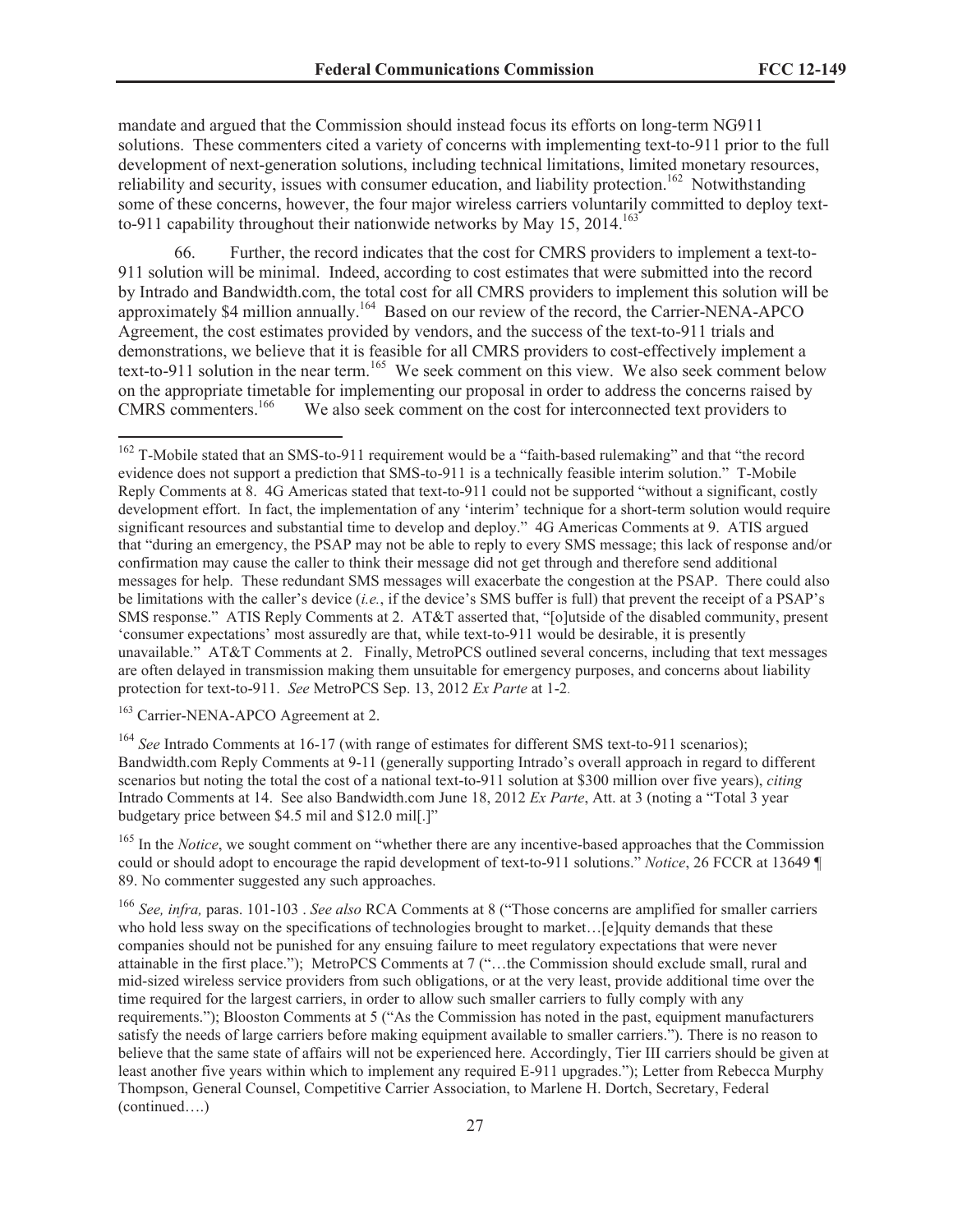implement a text-to-911 solution. More specifically, what are the likely initial and ongoing costs for interconnected text providers? For routing purposes, can interconnected text providers use the same service providers as CMRS providers? If so, would the cost be similar? Would a per-incident service model be feasible for smaller interconnected text providers? Are there any other potential costs that the Commission should consider? To that end, we seek quantitative information for our cost-benefit analysis.

# **4. Cost-Benefit Case Study**

67. States and localities collect approximately \$2 billion in 911 fees and taxes annually for the operation and support of the legacy voice-based 911 system.<sup>167</sup> Most states have reported to the Commission that "they used the fees or surcharges that they collected for 911/E911 service solely to fund the provision of 911/E911 service."<sup>168</sup> Dependent on the regulatory mechanism set forth in each statute, states distribute funding either to the carriers directly, or to a designated state or local entity which then reimburses carriers.<sup>169</sup> As we have noted previously, the highest vendor estimate submitted in this record regarding the cost to carriers to implement nationwide text-to-911 capability is \$4 million annually, a mere fraction of the cost of the current voice 911 system.

68. Balanced against this low cost, the implementation of text-to-911 will provide substantial benefits both for people with disabilities and the general public in a variety of scenarios. While not all of the benefits associated with these scenarios are quantifiable, we have conducted a costbenefit analysis of the potential impact of text-to-911 in the area of cardiac emergencies – a category that represents less than 10 percent of 911 calls but for which detailed statistical information is available.<sup>170</sup> Even when we limit our analysis of benefits to this subset of total emergencies, we find that the potential benefits of text-to-911 for just this one category of 911 calls outweighs the costs of implementing text-to-911 for all carriers and PSAPs. We seek comment on our case study analysis below.

69. Our analysis is based on a 2002 study of cardiac emergencies in Pennsylvania that

<sup>167</sup> See Federal Communications Commission, Third Annual Report to Congress on State Collections and Distribution of 911 and Enhanced 911 Fees and Charges, ¶¶ 17, 20, and Appendix (Oct. 27, 2011) (*FCC Third Annual 911 Fees Report*) (reflecting the states' reports on their programs as of the end of 2010). The Commission submits this report annually pursuant to the New and Emerging Technologies 911 Improvement Act of 2008, , Pub. L. No. 110-283, 122 Stat. 2620 (NET 911 Act). The information contained in the report is based on information provided to the Commission by states and U.S. territories regarding their collection and expenditure of fees or charges to support 911 or E911 services. The above \$2 billion figure is an approximate estimate for the following reasons: (1) not all states responded to the request for information and (2) several states reported that "they use or are allowed to use collected funds, at least in part, to support programs other than 911 and E911." *FCC Third Annual 911 Fees Report* at 10.

<sup>168</sup> *See id.*

<sup>169</sup> *See*, *supra*, note 166.

<sup>(</sup>Continued from previous page)

Communications Commission (Nov. 5, 2012) at 2 ("…because smaller carriers struggle attracting the attention of equipment vendors, the FCC should provide these carriers with additional time to comply and/or a waiver process with clear and reasonable standards for eligibility").

<sup>&</sup>lt;sup>170</sup> A 2002 study of 911 calls in Pennsylvania found that cardiac emergency calls account for less than 20 percent of medical emergency calls and less than 10 percent of total emergency calls. *See* Athey, Susan and Stern, Scott, "The Impact of Information Technology on Emergency," The RAND Journal of Economics, Vol. 22, No. 3 (Autumn 2002), *available at* http://kuznets.fas.harvard.edu/~athey/itemer.pdf (last accessed on Aug. 27, 2012) (Cardiac Study).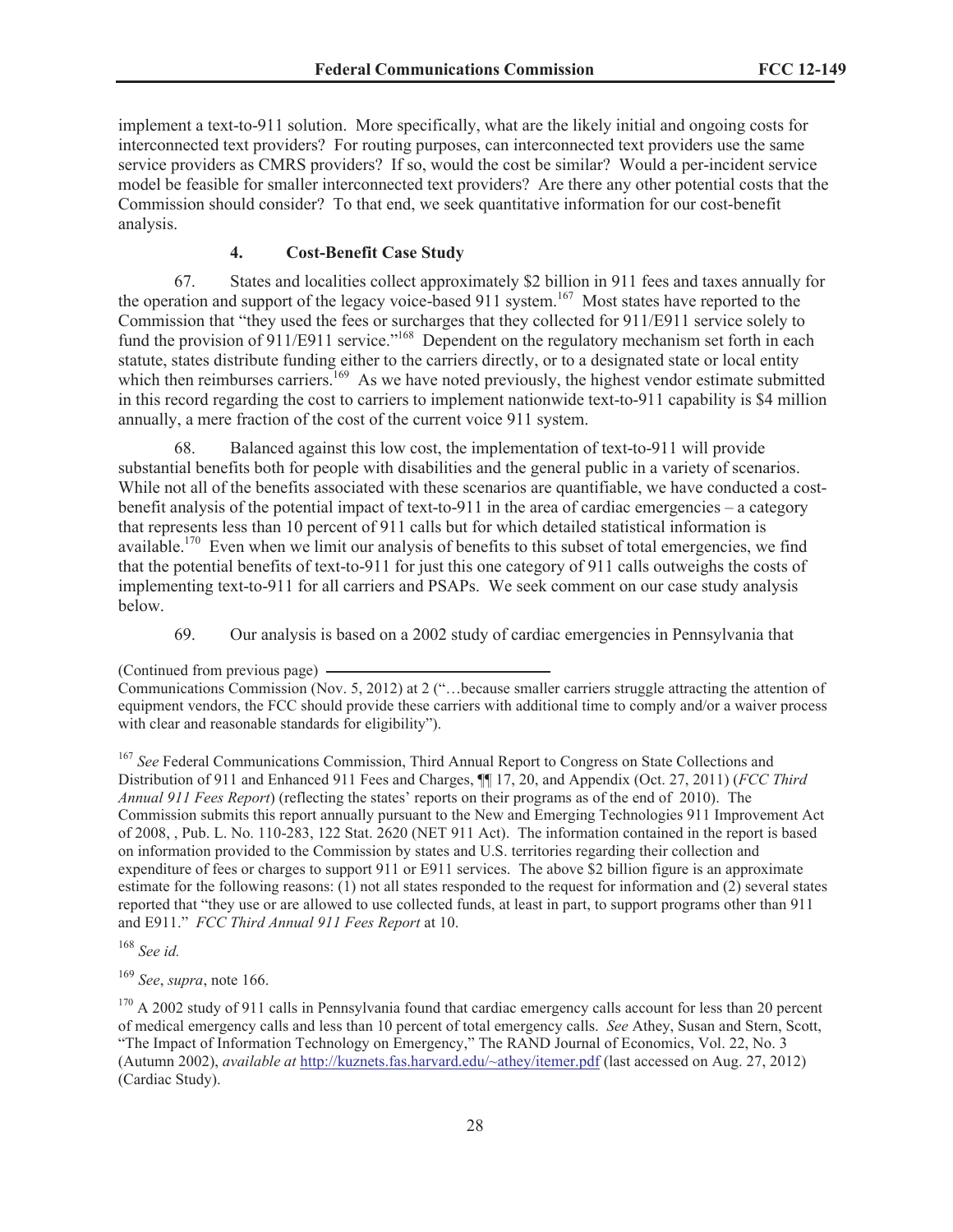found adoption of E911 to be associated with improvements in the health status of patients, particularly those with cardiac conditions.<sup>171</sup> That Cardiac Study shows that, when precise location information is provided contemporaneously with a 911 call, response time is notably shortened and correlated with an over 34 percent reduction in mortality rates from cardiac arrest within the first 48 hours following the incident.<sup>172</sup>

70. The life-saving benefits demonstrated in the Cardiac Study provide a useful reference point for assessing the importance of timely and effective 911 communication to response time and positive outcomes for medical emergencies. We therefore have extrapolated from the Cardiac Study to determine the likely number of cases in which text-to-911 might extend similar benefits to people with hearing and speech disabilities who cannot use voice to contact 911, but who would be able to communicate location information if text were available.<sup>173</sup>

71. Based on the Cardiac Study, we calculate that for the voice-based 911 system as a whole, improved response time resulting from delivery of precise location information saves approximately 4,142 lives annually nationwide.<sup>174</sup> To determine the proportionate benefit for people with disabilities that would result from availability of text-to-911, we consider only the 0.7 percent of the population with the most severe hearing and speech impairments (0.5 percent for extreme hearing difficulty and 0.2 percent for extreme speech difficulty).<sup>175</sup> Assuming a proportional number of 911 calls in cardiac emergencies from this population, and limiting our calculation to intentional wireless calls<sup>176</sup> in which the hearing- or speech-disabled person cannot rely on a speaking person to make the

 $173$  We recognize that the study in question addresses instances where location information was automatically supplied. While not a direct parallel, we find it useful to utilize this study as a starting point in considering instances where a person with a hearing or speech disability can convey location information via text, and thereby provide direct location information to the PSAP, thereby providing comparable benefits in terms of time response.

 $174$  The Pennsylvania results, if representative of all states, imply 341,000 cardiac incidents nationwide each year and a saving of 4,142 lives per year nationwide (i.e.,  $3.648/273,000 \times 310,000,000 = 4,142$ ).

<sup>175</sup> The Census Bureau estimates about 6.2 percent of the U.S. population aged 15 and older experienced some level of difficulty with seeing, hearing, or having their speech understood. Additionally, 1.4 percent had a severe disability with seeing, hearing, or speaking. U.S. Census Bureau, "Americans with Disabilities: 2010" (Jul. 2010), *available at* http://www.census.gov/prod/2012pubs/p70-131.pdf. (last accessed Sep. 20, 2012). We use these conservative figures even though various agencies report much higher percentages of the population with hearing or speech impairments, ranging from 15 percent (for "impairment") and 7.3 percent (for "impairment in the speech frequencies") to 3 percent ("hearing difficulty"). *See, e.g.* EAAC Report at 13.

<sup>176</sup> Multiplying the total number of lives saved (4,142) by 0.007 of the population yields a lives-saved figure of 29. However, we discount this figure by roughly half to 15 (29 x  $0.52 = 15$ ) to include only intentional wireless 911 calls as a percentage of total intentional 911 calls. Unintentional 911 calls are not included in the calculation because all 911 calls in cardiac emergencies are intentional calls. We also discount the calculation to exclude intentional wireline 911 calls because these calls automatically provide exact address location information regardless of whether the caller is able to communicate. The share of 911 calls attributable to wireless callers is calculated as follows: Given that approximately 70 percent of 911 calls are wireless calls and that 38 percent of 911 calls are unintentional wireless calls (*See* Stableford, Dylan, "Accidental 911 Calls Are 38% of All Emergency Calls in NYC," May 19, 2012 *available at* http://news.yahoo.com/blogs/sideshow/accidental-911 calls-38-emergency-calls-nyc-butt-160639687.html), we calculate that 32 percent of 911 calls are intentional (continued….)

<sup>171</sup> *See id*.

<sup>&</sup>lt;sup>172</sup> The study examined 19,746 ambulance rides resulting in an emergency hospital admission in 66 Pennsylvania counties during 1994 and 1996. It found a -.012 reduction in the 48 hour mortality rate for cardiac patients due to E911. Given the studies estimate of 304 cardiac incidents each year per 273,000 people (the average population size of a Pennsylvania county),this implies that E911 adoption resulted in 3.648 (*i.e.* -0.012 x 304) lives saved per 273,000 people.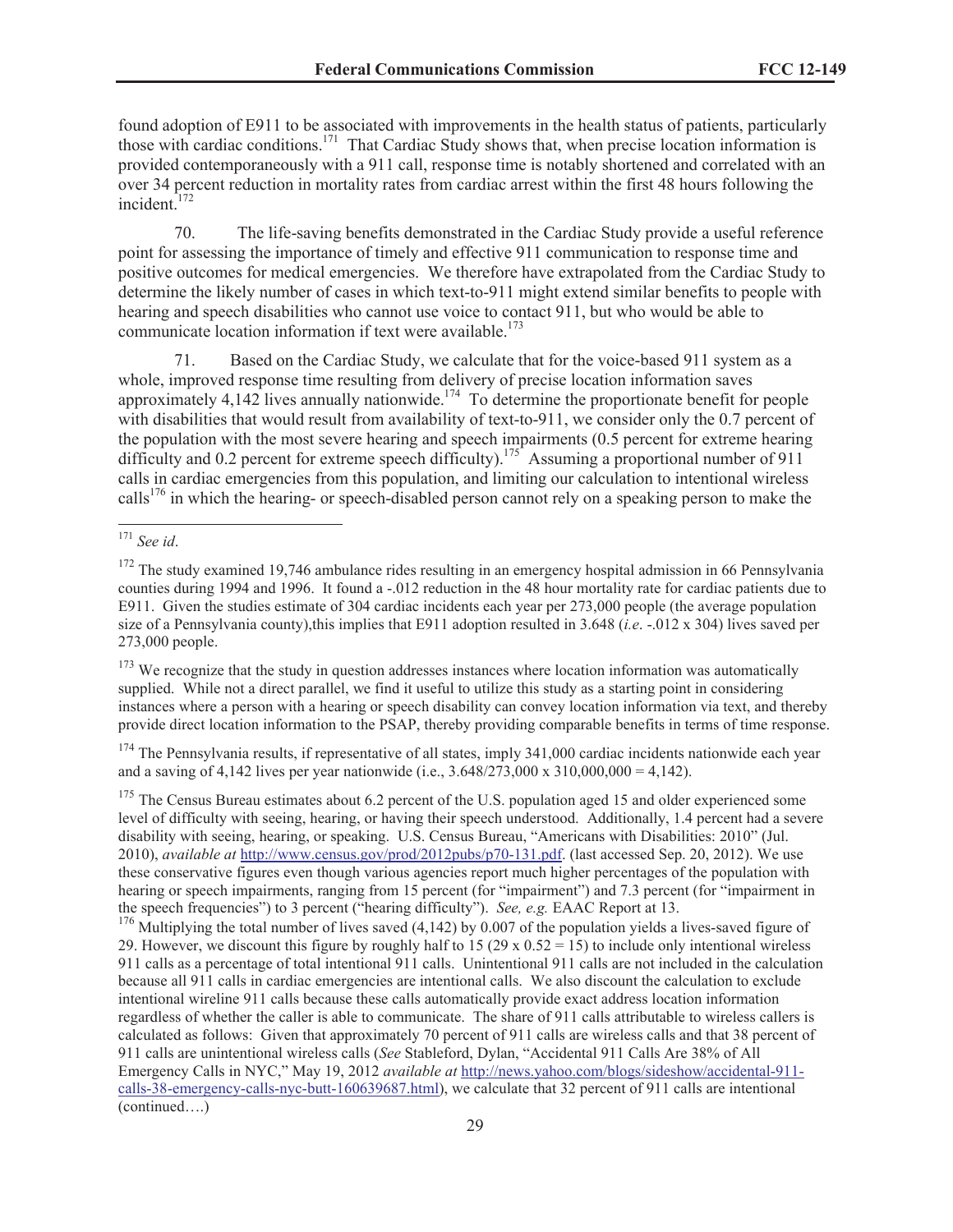911 call, we calculate that text-to-911 would save approximately 7 lives annually in cardiac emergencies.<sup>177</sup> Using an accepted statistical value-of-life model developed by the U.S. Department of Transportation, we estimate the value of each life saved to be \$6.2 million.<sup>178</sup> This yields a total benefit of \$43.4 million annually for cardiac victims alone, or more than ten times the highest estimated cost of the rules proposed herein.

72. We emphasize that the benefits calculated above for cardiac emergencies represent only a subset of the benefits that will be generated by text-to-911. The record reflects numerous other benefits that are less quantifiable but that may be similarly or even more substantial. Black Hawk County and Vermont have cited concrete examples where text-to-911 enabled callers to reach 911, but could not make a voice call for safety reasons.<sup>179</sup> Similarly, the record includes additional compelling evidence that text-to-9-1-1 may provide significant benefits in disaster scenarios due to the relatively high reliability of SMS messages and the relatively low amount of network capacity required to deliver an SMS message.<sup>180</sup> These benefits, though not specifically quantifiable, provide compelling evidence (Continued from previous page)

wireless calls and 30 percent are intentional wireline calls, yielding a ratio of  $32/62$  (i.e.,  $32/30+32$ ), or 52 percent for the share of intentional 911 calls attributable to wireless phones. Concerning the 70 percent figure: *See* http://kcpdchief.blogspot.com/2011/01/70-percent-of-kc-911-calls-now-come.html (stating that for the Kansas City, Missouri Police Department. the percentage of 911calls from wireless phone "increased to 65.6 percent in 2009, and in 2010 the number was 70.5 percent." (last accessed Nov. 14, 2012);

http://www.theindustrycouncil.org/publications/Overloaded9-1-1System.pdf ; The National Workshop on 9-1-1 Overload, The Overloaded 9-1-1 System (Oct. 5, 2011), *available at*

http://www.theindustrycouncil.org/publications/Overloaded9-1-1System.pdf (reporting figures from between 2009 to the end of 2011 from various police departments indicating that between 60 and 80 percent of 911 calls are from wireless phones); William Jackson, *A Look Inside the Future of 911 Services*, (July 24, 2012), *available at* http://gcn.com/Articles/2012/08/06/Alabama-Next-Gen-911.aspx?Page=2 (reporting that "[a]bout 70 percent of Alabama's 911 calls are made from wireless phones. . . ."; Cassidian News Release, "Morgan County 9-1-1 Dispatchers Get New PlantCML Call Processing System for Valentine's Day," (Feb. 14, 2011), *available at* http://www.cassidiancommunications.com/company/newsroom/press-releases.php?id=35&Morgan+County+9-1- 1+Dispatchers+Get+New+PlantCML+Call+Processing+System+for+Valentine%92s+Day+ (stating that "[i]n 2010," the MCEMCD 9-1-1 "[o]ver 70 percent of emergency calls to MCEMCD are now placed using wireless devices.") (last accessed Dec. 12, 2012).

<sup>177</sup> We discount the figure of 15 lives calculated above by approximately half to 7 based on the assumption that in half the cases the disabled person could rely on a speaking person to make the 911 call. This is a very conservative assumption because it assumes that no lives are saved by disabled persons using text-to-911 to help a non-disabled cardiac victim who is unable to make the call himself.

<sup>178</sup> The Department of Transportation assigns a current Value of Statistical Life (VSL) of \$6.2 million. Memorandum from Polly Trottenberg, Assistant Secretary for Transportation Policy, and Robert S. Rivkin, General Counsel, to Secretarial Officers and Modal Administrators, U.S.Department of Transportation, "Treatment of the Economic Value of a Statistical Life in Departmental Analysis- 2011 Interim Adjustment" (July 29, 2011). The Cardiac Study, however, from which we draw the lives-saved data, uses \$450,000 as the value of a life saved in 2002, assuming the surviving patients will live only an additional 6 years at a quality of life that is 74 percent of normal. *See* Cardiac Study at 32. If we were to use this figure, increased to \$571,000 to adjust for inflation, our estimated total benefit would be \$4,039,000 (i.e., 7 x \$577,000). This means that the benefit to cardiac patients alone would still cover the nationwide costs of this proposed change.

<sup>179</sup> See Black Hawk County Comments at 3. ("The calls we have received range from domestic abuse situations where the victim was fearful for her life if the suspect overheard her calling 911, to a child texting 911 because they were being abused by a parent. In one particular case, a domestic abuse victim's ability to text 911 resulted in no harm coming to her and the suspect being arrested on a violation of a no contact order.") *See also* Vermont *Ex Parte* at 2.

<sup>180</sup> *See* Minnesota Department of Public Safety Comments at 2, *citing* ITP Comments at 14-16.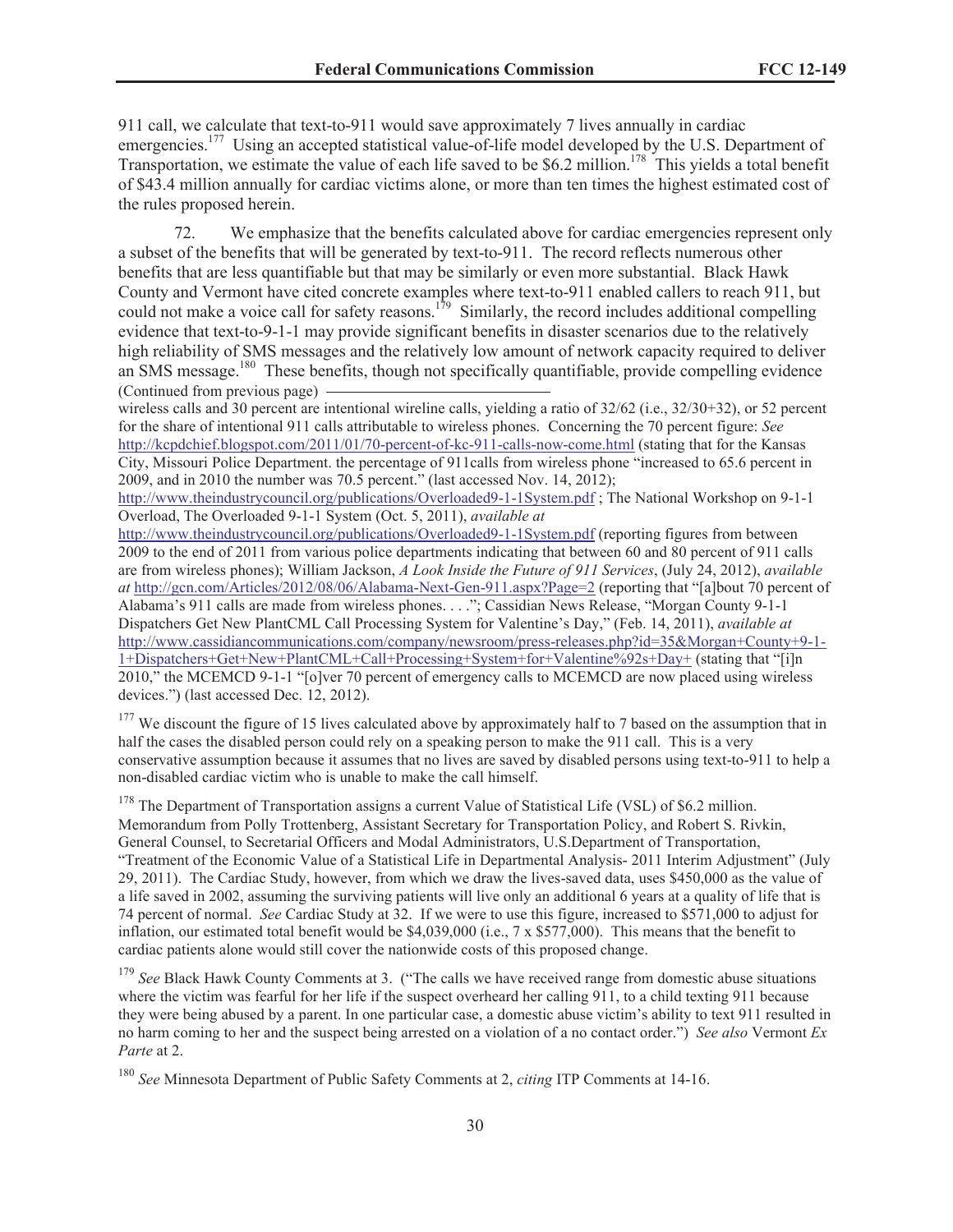that the aggregate benefits of text-to-911 will significantly exceed the specific benefits quantified here – and will be generated at no additional cost.

#### **5. Reliability of Text-to-911**

73. In response to the *Notice*, several commenters raise concerns about the reliability of text-to-911, and particularly SMS-based text. 4G Americas notes that "it found no short-term solution that did not exhibit limitations with respect to capability, performance, and impacts to users, network operators and/or PSAPs."<sup>181</sup> CTIA states that "SMS was not designed to be used as an emergency service" and urges the Commission to focus on the deployment of "advanced 9-1-1 emergency communications services in emerging wireless technologies."<sup>182</sup> Other commenters similarly assert that certain technical aspects of SMS limit its reliability for emergency communications. Among the factors cited are that SMS (1) is one-way rather than session-based;<sup>183</sup> (2) lacks delivery or performance guarantees, and may not inform the sender when a text is not timely delivered;<sup>184</sup> (3) does not prioritize emergency messages; $185$  (4) does not assure that multiple messages will arrive in the sequence they were sent;<sup>186</sup> (5) does not support 911 location technologies that are used for 911 voice calls;<sup>187</sup> and (6) lacks protections against transmission of spurious or fraudulent 911 messages.<sup>188</sup>

74. *Technical Studies.* In response to the *Notice*, two commenters conducted technical studies which present evidence that SMS-to-911 is as reliable as voice, and in some instances, may be even more reliable than voice. In the first study, researchers at the University of Colorado tracked several hundred SMS text messages and found that "the reliability of text messages and mobile phone voice calls, in terms of data loss, are very similar."<sup>189</sup> The University of Colorado study "found that all

<sup>183</sup> CTIA Comments at 7, *quoting Notice*, 26 FCC Rcd at 13637 ¶ 53 (SMS "does not support two-way real time communication . . . ."). *See also* Sprint Nextel Comments at 3, 6, 11; T-Mobile Comments at 10-11; INdigital Comments at 10.

<sup>184</sup> T-Mobile Comments at 10-11; U.S. Cellular Reply Comments at 4; ATIS Reply Comments at 1.

<sup>185</sup> Sprint Nextel Comments at 6.

<sup>186</sup> T-Mobile Comments at 10-11. *See generally* AGENT511 Comments at 3 (submitting that "[a]lthough SMS messages are not sequenced, we rarely observe out-of-order messages.").

<sup>187</sup> T-Mobile Comments at 10-11. CTIA Comments at 7; Blooston Rural Carriers Comments at 2-3 (asserting that "current SMS standards do not support automated routing to the PSAP or automated location information."); ATIS Comments at 15; US Cellular Reply Comments at 3-4. *See generally* MetroPCS Comments at 5; L.R. Kimball Comments at 4.

<sup>188</sup> T-Mobile Comments at 10-11. CTIA Reply Comments at 8. *See also* King County E911 Program Comments at 4-5.

<sup>189</sup> University of Colorado Comments at 2.

<sup>181</sup> 4G Americas Comments at 8; *see also* 4G Americas Reply Comments at 5-6.

<sup>&</sup>lt;sup>182</sup> CTIA Comments at 7 (also referring to T-Mobile's position as "describ[ing] SMS as 'fundamentally unsuited for emergency communications.'"); quoting T-Mobile *NOI* Reply Comments at 1 (filed Mar. 14, 2011, PS Docket No. 10-255). The Commission previously noted that "SMS has a number of technical limitations that affect its ability to support reliable emergency communications," which "make SMS inappropriate as a long-term text-to-911 solution." To be clear, the Commission still does not envision SMS-to-911 being a long-term solution, however, we recognize that full NG911 is still a number of years from being deployed. Given the substantial benefits of text-to-911, we believe that the Commission should ensure that consumers have the ability to send a text message to 911 in the near-term. While we recognize that SMS is not a perfect solution, the University of Colorado and Intrado technical studies appear to indicate that concerns about the reliability of SMS-to-911 may have been overstated.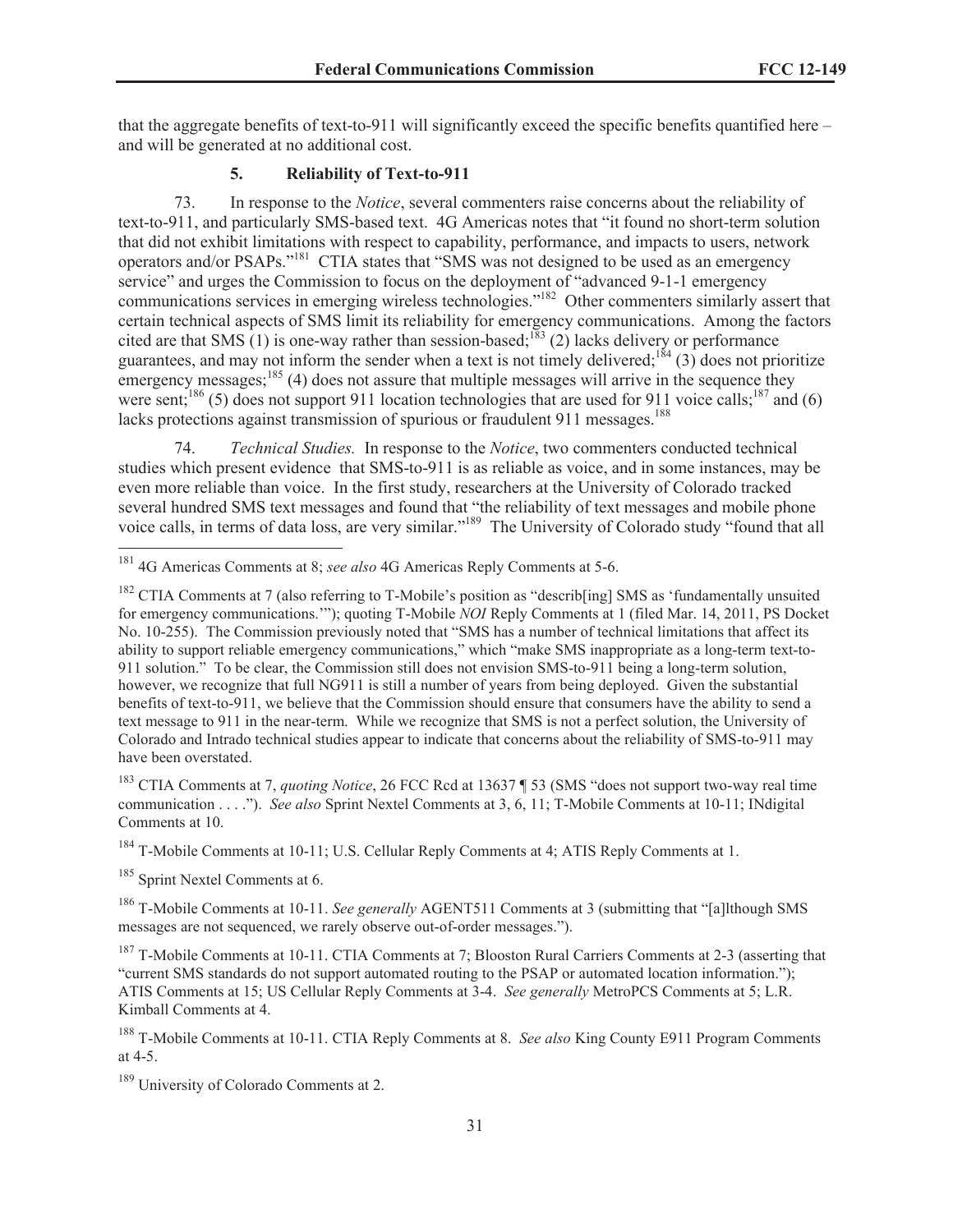of the text messages sent were received by the cellular network, resulting in a 'data loss rate' of 0% and a reliability level of 100%."<sup>190</sup> In addition, the University of Colorado study noted that "[o]ther researchers have tested the reliability of…SMS…and found that the 'data loss rate' over several thousand messages was less than 1%, resulting in a reliability level of 99%. The statistical implication is that large samples might experience a small percentage of data loss, but overall the reliability for text messages is similar to that of voice calls."<sup>191</sup> 4G Americas criticizes the University of Colorado's findings and notes that the "study was executed in an academic environment with a pre-determined technology and setting. The study did not involve a large number of subscribers, and hence, no realworld traffic conditions."<sup>192</sup>

75. The University of Colorado study also found that text messaging is actually more reliable than voice communications when a weak signal exists, "such as when the caller is in the mountains, in the midst of high rise buildings, inside a building, under a collapsed building following an earthquake or explosion, or in a trunk of a car [or] closet."<sup>193</sup> The University of Colorado notes that "[c]ommunication at the edge of coverage can be sporadic, allowing only momentary windows of communications coverage that are not long enough to support a voice call but a short burst of a text message can get through. In addition, some implementations of SMS automatically keep trying to send a text message until a transmission window opens."<sup>194</sup>

76. Intrado conducted the second technical study, in which it sent "tens of thousands of actual SMS messages [from] a simulated PSAP to a mobile device and from a mobile device to the simulated PSAP."<sup>195</sup> The study found that "by using techniques such as the 9-1-1 SMSC [short message service center], SMS can be used to create a very reliable and timely 9-1-1 communication infrastructure."<sup>196</sup> According to Intrado, "90% [of the text messages] were delivered within 3-4 seconds<sup>",197</sup>

77. *Discussion.* While 4G Americas, CTIA, Motorola, and several other commenters provide anecdotes about the limited reliability of SMS-to-911,<sup>198</sup> the University of Colorado and Intrado conducted the only two technical studies on this issue. Notably, both of these studies found that the reliability of SMS-to-911 is comparable to voice, and in some instances, even more reliable than voice.

<sup>194</sup> *Id.*

<sup>195</sup> Intrado Comments, Attachment C at 2. Intrado also notes that "[f]or the stationary test cases, over 99% of the messages were delivered within 4 seconds. In the mobile test cases, over 99% of the messages were delivered within 8 seconds." Intrado Comments, Attachment C at 21.

<sup>196</sup> Intrado Comments, Attachment C, "Testing the Reliability, Latency and Delivery Sequence of SMS Messages in a 9-1-1 Environment" at 21 ("[w]ith 31,868 mobile terminated SMS messages sent (simulating from PSAP to caller), 0 of those messages were lost and 0 of those messages were received out-of-sequence. Of all those messages, only an extremely small fraction of messages had to be retransmitted. Messages requiring retransmission only had to be retransmitted once. Neither motion nor signal strength had noticeable impact on the latency of the messages. A majority of the messages were delivered within 3-4 seconds.").

<sup>197</sup> Intrado Comments at 8.

<sup>198</sup> *See*,*supra*, para. 73.

<sup>&</sup>lt;sup>190</sup> University of Colorado Comments at 2.

<sup>&</sup>lt;sup>191</sup> University of Colorado Comments at 2-3.

 $192$  4G Americas Reply Comments at 6-7.

<sup>193</sup> *Id*. at 3.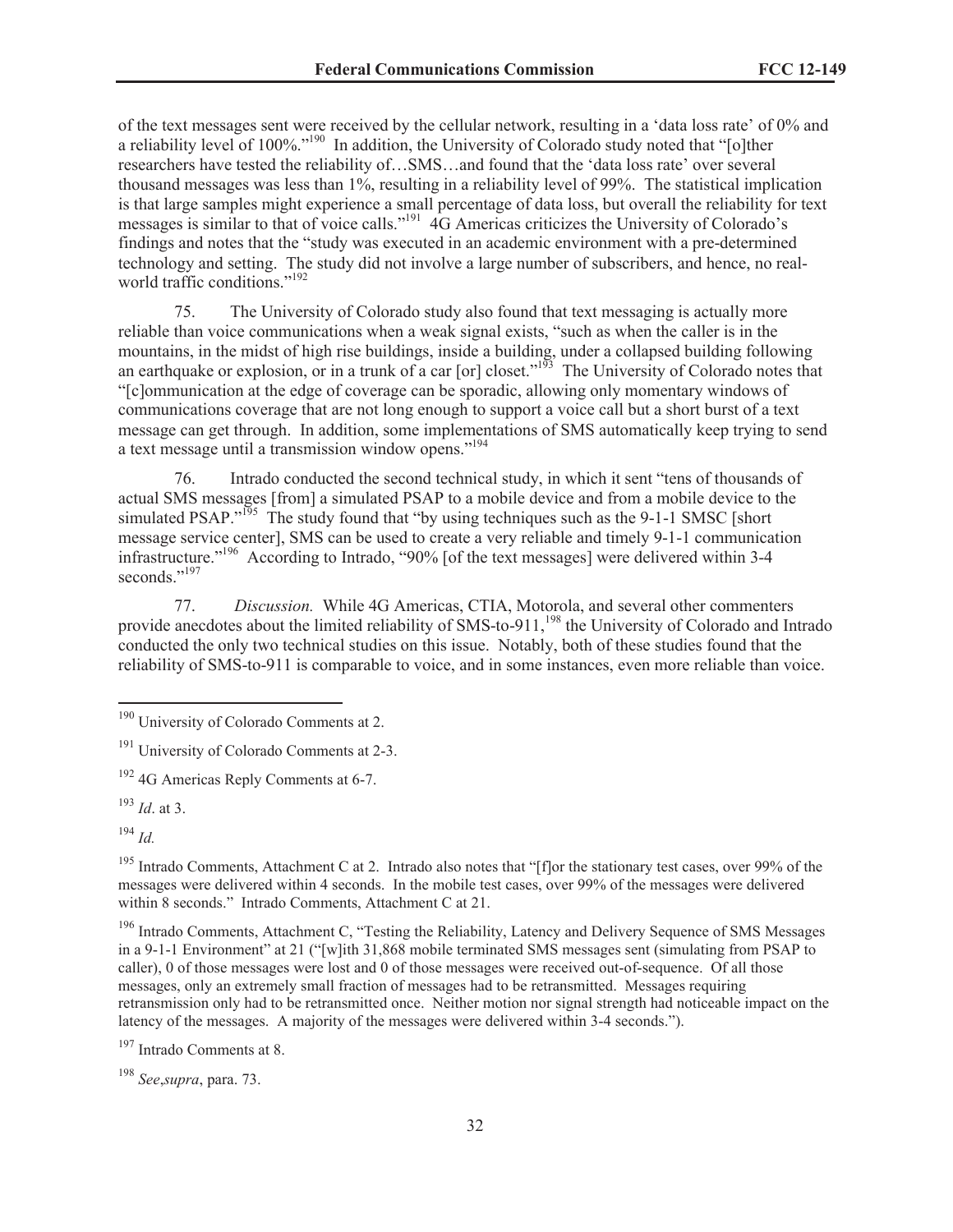Further, we believe that the success of the existing trials, the Carrier-NENA-APCO Agreement, and the continued rollout of text-to-911 services throughout the nation demonstrate that industry has already overcome many of the reliability deficiencies that were originally cited in the comments.<sup>199</sup> While SMS was certainly not designed for emergency communications, we disagree with T-Mobile's claim that "SMS is fundamentally unsuited for emergency communications."<sup>200</sup> Indeed, a life was saved in Vermont as a direct result of Verizon's SMS-to-911 trial.<sup>201</sup> Additionally, we note that, for callers who are deaf or hard-of-hearing, reaching 911 by voice may not be possible at all, so that even a mechanism that is not perfectly reliable can provide significant benefit. For callers who are not deaf, text-to-911 provides an additional way to reach PSAPs, thus increasing the overall probability of obtaining help. Finally, we believe that our proposal for wireless carriers to provide a "bounce-back" capability will further mitigate reliability concerns. Accordingly, given the significant benefits of text-to-911 service, we do not believe that reliability concerns should delay the deployment of text-to-911**.** We seek comment on this analysis.

# **6. Carrier and Third Party Non-SMS-Based Text-to-911 Applications**

78. As technology and consumer habits evolve, consumer expectations also change and the need to meet those expectations in times of emergency must also evolve. As more consumers use SMSsubstitutes, whether provided by the underlying carrier or by a third party, it is important that we evaluate ways to alleviate consumer confusion and promote regulatory parity. We note, however, that despite this proliferation of SMS-substitutes, the Carrier-NENA-APCO Agreement is limited to SMS services provided by the signatory providers.<sup>202</sup>

79. Accordingly, as discussed below, we are seeking comment on a variety of issues associated with non-SMS messaging applications, including "over-the-top" texting applications provided by third-parties. In this regard, our focus is on those applications that are most like SMS and therefore most likely to be the subject of a consumer expectation that they may reach 911, namely those two-way texting applications that allow text messages to be sent to any U.S. phone number, irrespective of the hardware utilized to send that message.<sup>203</sup>

80. *Background.* In the *Notice*, the Commission sought comment on non-SMS text-to-911 alternatives, including IP-based messaging, real-time text, and downloadable software applications.<sup>204</sup> While noting the potential advantages of SMS as an interim solution, the Commission also sought comment on how to encourage the development of non-SMS options that could provide more flexibility and functionality to consumers.<sup>205</sup>

81. Commenters generally support allowing carriers and service providers to develop

<sup>&</sup>lt;sup>199</sup> The success of the existing trials and deployments should also address 4G Americas' concern that the University of Colorado study was strictly an academic exercise and "did not involve real-world traffic conditions." 4G Americas Reply Comments at 6-7.

<sup>&</sup>lt;sup>200</sup> T-Mobile NOI Reply Comments at 1.

<sup>201</sup> Vermont *Ex Parte* at 2.

<sup>202</sup> Carrier-NENA-APCO Agreement at 3.

 $203$  We note, however, that we are seeking comment on the appropriate scope of our consideration of these applications in light of consumer expectations. For example, we seek comment on whether "outbound-only" texting capability to a U.S. phone number would generate the expectation that a consumer could text to 911.

<sup>204</sup> *See Notice*, 26 FCC Rcd at 13628-30 ¶¶ 33-38, 13638-39 ¶¶ 57-59.

<sup>205</sup> *Id.*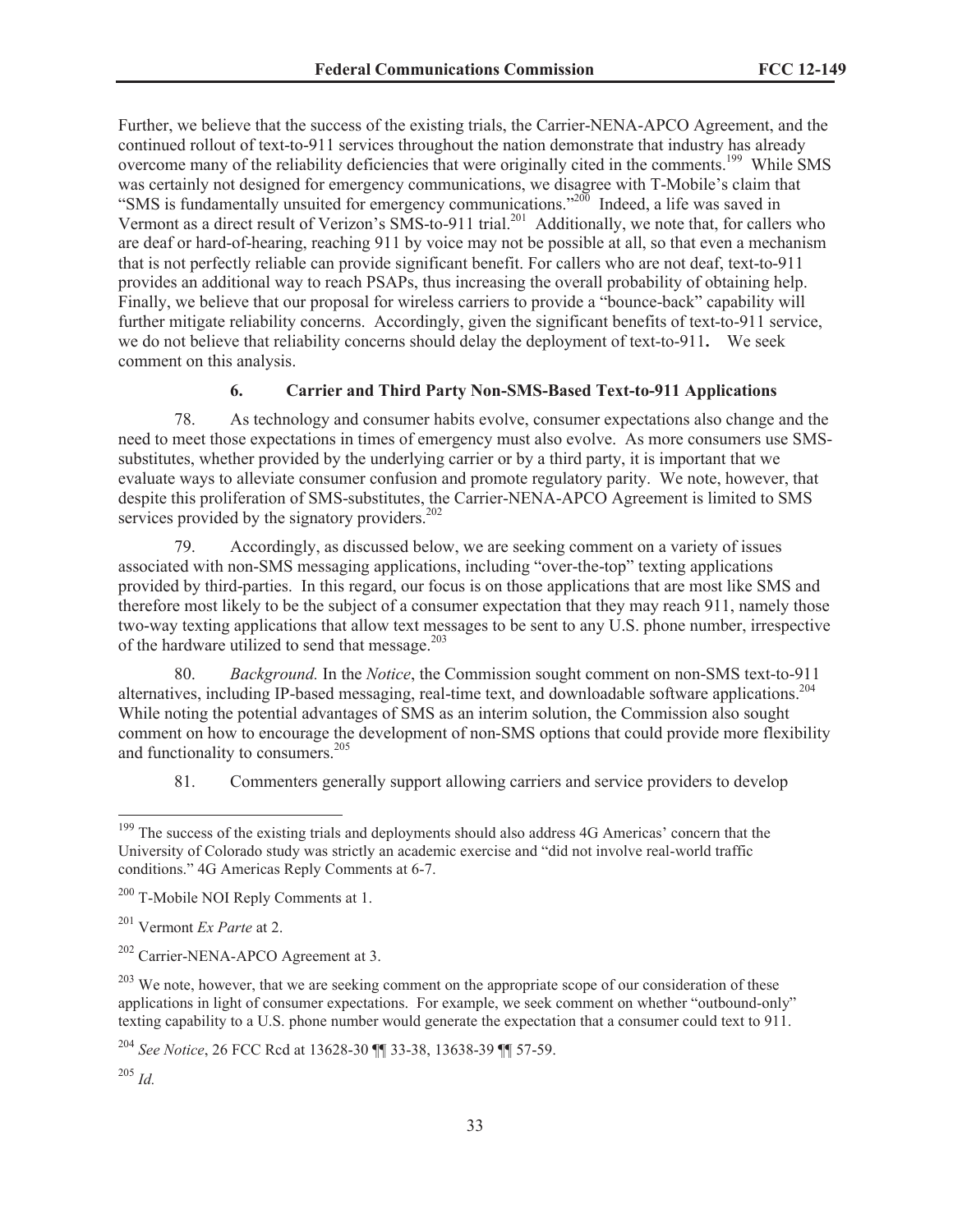alternatives to SMS-based text. NENA notes that smartphone-based text-to-911 applications could lower costs for both consumers and PSAPs and that "because 9-1-1 text applications would run on smartphones or advanced devices, their call streams could, in some instances, operate outside the normal 911 voice call path."<sup>206</sup> The University of Colorado observes that "there are an increasing number of smartphone applications and other SMS short cuts that provide for pre-stored and automatically composed messages, such as contact information for an epileptic having a seizure, or to include location [GPS] coordinates."<sup>207</sup> Bandwidth.com notes that applications can be "specifically geared toward enhancing the ability of the deaf and hard of hearing to access public safety via texting."<sup>208</sup> LR Kimball states that "[s]oftware applications that can integrate into the legacy 911 system should be the first choice in the short term to allow for more complete access. . . . [and] should be developed in a way that makes use of services currently in use at PSAPs."<sup>209</sup> AT&T urges the Commission to avoid imposing text-to-911 regime that would force carriers to continue supporting SMS-based text-to-911 after SMS has become technologically obsolete or economically uncompetitive. $210$ 

82. In the *Notice*, the Commission also observed that consumers are acquiring more advanced mobile devices (*e.g.*, 3G and 4G handsets) that enable them to install "over-the-top" software applications.<sup>211</sup> In the *Notice*, we sought comment on whether text-to-911 requirements should apply to both CMRS and non-CMRS providers alike.<sup>212</sup> The Commission sought comment on the feasibility of using general texting or 911-specific software applications to send text messages to PSAPs. The Commission noted that both providers and third parties, including vendors that provide services and equipment to PSAPs, could develop such applications. $^{213}$ 

83. In response to the *Notice*, CTIA and AT&T noted the proliferation of "over-the-top" software applications and highlighted the need for the Commission to implement technology neutral regulations that apply equally to both carrier-provided and non-carrier-provided texting solutions. CTIA stated that "it is . . . unclear how a national SMS-based interim solution would work in the context of over-the-top applications or other non-carrier-provided SMS solutions" and emphasizes that "the [FCC] must . . . consider the severed link between the licensed CMRS service provider and the emergency calling capabilities, such as location accuracy, of end-user devices and over-the-top applications."<sup>214</sup> AT&T notes that: (1) "limiting the mandate of [t]ext-to-911 services to SMS services provided by telecommunications carriers would be short-sighted, and thus a great disservice to the general public[;]" (2) a "mandate that is exclusive to the SMS platform fails to account for the fact that such services are experiencing both declining revenues and usage due to the proliferation of free ['over-

<sup>208</sup> Bandwidth.com Reply Comments at 15.

<sup>209</sup> L.R. Kimball Comments at 4.

<sup>210</sup> *See id.*

<sup>211</sup> *Notice*, 26 FCC Rcd at 13638 ¶ 57.

<sup>212</sup> *See id*. ¶¶ 57-59.

<sup>213</sup> *Id.*

<sup>214</sup> CTIA Comments at 9, *citing* CTIA Comments, filed Oct. 3, 2011 (to *Location Accuracy Second FNPRM*, PS Docket 07-114); *also citing Notice*, 26 FCC Rcd 13628-29 ¶ 34 (concerning the "feasibility" of SMS and "overthe-top" software applications to support the "interim deployment" of text to 9-1-1).

<sup>206</sup> NENA Comments at 6-7.

<sup>&</sup>lt;sup>207</sup> University of Colorado Comments at 3.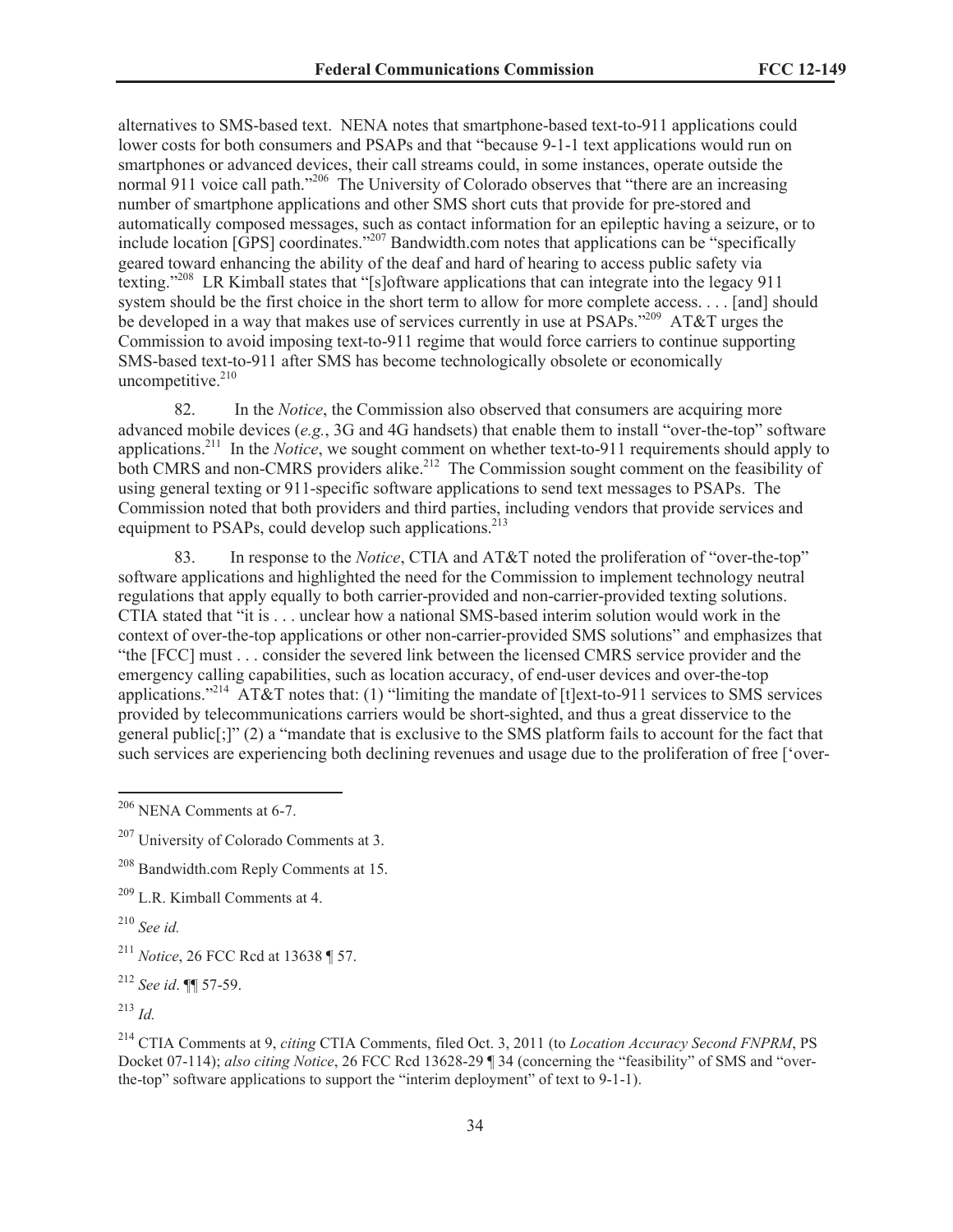the-top'] texting applications[;]" and (3) "[t]he FCC must adopt a technologically-neutral solution that applies equally to carrier-provided SMS services and competitive alternatives to avoid distorting the marketplace to the detriment of one service provider."<sup>215</sup> AT&T further explains that "failing to include" ['over-the-top'] substitutes in the mandate may cause significant customer confusion regarding the accessibility of emergency services via text message" and that "applying this mandate on a technology neutral basis ensures that the effectiveness of the mandate does not depend on the dominance of any platform or on the market position of any group of service providers." Additionally, AT&T notes that  $\cdot$ including  $\cdot$  over-the-top'] providers in the scope of a text-to-911 mandate would assist ongoing industry standards work by encouraging [those] providers to participate in...developing a text-to-911 solution."<sup>216</sup>

84. On the other hand, several entities express concerns about the Commission extending text-to-911 obligations to "over-the-top" software applications. Sprint notes that "[m]any . . . over-thetop messaging providers are relatively small and likely may not have the financial resources to achieve PSAP integration."<sup>217</sup> Sprint also asserts that "it would not be able to control...third-party commercial offerings nor influence how wireless consumers utilize such applications."<sup>218</sup> Further, Sprint highlights the limitations associated with "over-the-top" software solutions, including the ability to "obtain location information associated with a particular call."<sup>219</sup> Similarly, U.S. Cellular states that it prefers text-to-911 to "be considered in the context of native SMS," and that it does not favor covering overthe-top text applications.<sup>220</sup> U.S. Cellular also notes that "on some devices, SMS messages up-convert to MMS, and delivery of those converted messages to PSAP[s] would need to be further explored."<sup>221</sup> Motorola Mobility maintains that "any regulatory responsibility for over-the-top text-to-911 applications, including collection of precise location information, must rest only on the application developer."<sup>222</sup>

85. The VON Coalition argues that "there is no public policy justification for extending SMS-to-911 obligations to over-the-top IP text applications" and maintains that "[t]here is no evidence that customers using over-the-top applications expect that they can use these applications to contact emergency services."<sup>223</sup> The VON Coalition contends that "[i]t seems highly unlikely that a wireless user with both an SMS functionality and an over-the-top messaging application would in some instances choose to open an application, sign in and then send an 'SMS' to a PSAP rather than simply

<sup>215</sup> AT&T Oct. 16, 2012 *Ex Parte* (attaching slide presentation).

<sup>216</sup> AT&T Oct. 23, 2012 *Ex Parte* (attaching slide presentation). *See also* Sprint Nextel Comments at 15 (noting the possible role of standards organizations in examining "over-the-top" applications for text-to-911, e.g., "that ATIS has "started to examine . . . obtaining location information for ['over-the-top'] VoIP applications."); VON Coalition Reply Comments at 8.

<sup>217</sup> Sprint Nextel Comments at 21.

<sup>218</sup> Sprint Nextel Oct. 19, 2012 *Ex Parte* at 2. *See also* T-Mobile Oct. 11, 2012 *Ex Parte* at 2 (expressing similar view).

<sup>219</sup> Sprint Nextel Comments at 15.

<sup>220</sup> U.S. Cellular Nov. 6, 2012 *Ex Parte* at 2.

<sup>221</sup> *Id. See also* Microsoft Oct. 25, 2012 *Ex Parte* (noting that "the Windows Phone operating system automatically identifies when a short message includes content (such as a photo or other media) and sends those messages as an MMS rather than an SMS.").

<sup>222</sup> Motorola Mobility Comments at 6. *See also* T-Mobile Comments at 7.

<sup>223</sup> VON Coalition June 27, 2012 *Ex Parte* at 2.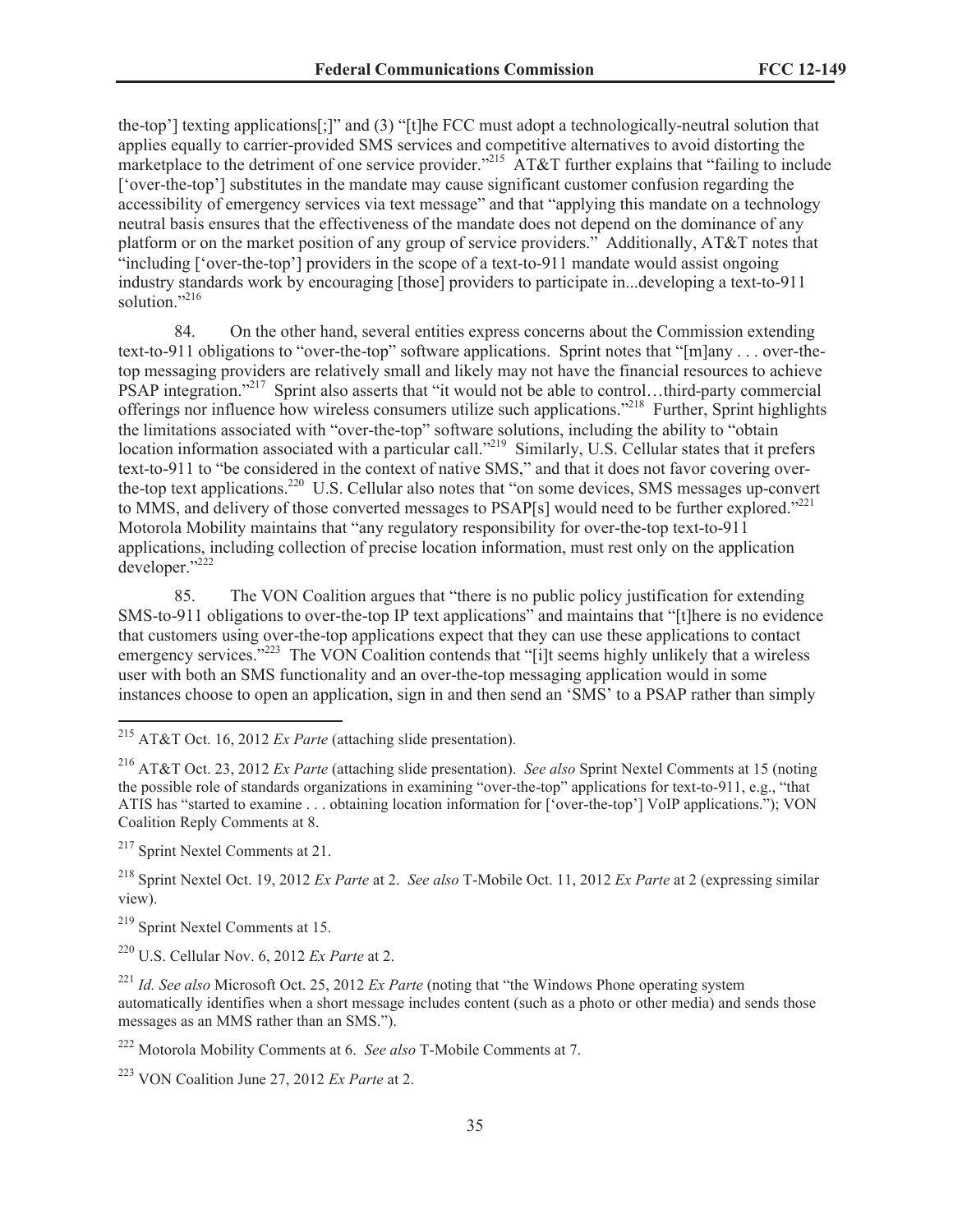using the wireless phone's SMS capability that (a) the customer likely uses on a near-daily basis, and (b) is readily available to the user without opening any application or providing sign-in information."<sup>224</sup> The VON Coalition highlights that "over-the-top messaging applications, which are dependent on the availability of broadband Internet access, are less reliable than a wireless carrier's SMS text services that require no broadband availability and, moreover, very little bandwidth vis-à-vis voice or other data communications on a wireless carrier's network."<sup>225</sup> The VON Coalition also notes that "there currently are no location solutions for over-the-top applications – neither for routing a message to the appropriate PSAP nor to provide sufficient location information associated with the caller."<sup>226</sup> The VON Coalition adds that "[b]ecause an over-the-top message is provided over another provider's network – whether a wireless carrier, wireline carrier or a Wi-Fi hotspot – there is no real-time location information associated with the over-the-top message."<sup>227</sup> Accordingly, the VON Coalition "recommend[s] that over-the-top IP-based messaging and text services that rely on the mobile operator's data network should be excluded from an interim [text-to-911 requirement] as they are precisely the type of communications capability for which NG911 is intended." $^{228}$ 

86. More recently, the VON Coalition reiterates these points and further argues that the lack of user location information is an impediment to enabling routing of an emergency text to the appropriate PSAP.<sup>229</sup> Moreover, they argue that implementing an interim solution directed at text-to-911 may impact the transition to NG911, or may stifle innovation and alter business models.<sup>230</sup> Should the Commission pursue a 911 obligation for IP-based SMS providers, the VON Coalition urges that any obligation be limited to "two-way" over-the-top SMS, so that a texting customer is able to receive a bounce-back message where a PSAP is unable to receive text-to-911 messages.<sup>231</sup>

87. Similarly, Apple urges the Commission, in addition to considering the jurisdictional and technical issues associated with implementing a text-to-911 obligation for over-the-top text messaging application providers, to limit its proposals to those applications that (1) are installed on a device that determines the user's location using a technology that meets the enhanced 911 requirements set forth in Section 20.18(h) of the Commission's rules; and (2) independently enables the user to send text-based messages to and receive text-based messages from any valid North American Numbering Plan telephone number via the short message service protocol.<sup>232</sup>

88. *Discussion.* As smartphone technology and applications proliferate, wireless consumers increasingly have the ability to send and receive text messages using downloadable software applications.<sup>233</sup> These applications may be provided to the consumer by the underlying wireless service

<sup>226</sup> VON Coalition June 27, 2012 *Ex Parte* at 2.

<sup>227</sup> *Id*.

<sup>228</sup> VON Coalition June 27, 2012 *Ex Parte* at 1.

<sup>229</sup> VON Coalition Nov. 14, 2012, *Ex Parte* at 2.

<sup>230</sup> *Id.* at 2-3.

<sup>231</sup> *Id.* at 3.

<sup>232</sup> Apple Dec. 7, 2012, *Ex Parte* at 1.

 $\frac{1}{224}$  *Id.* 

<sup>225</sup> VON Coalition June 27, 2012 *Ex Parte* at 1-2.

<sup>&</sup>lt;sup>233</sup> See Chen, Brian, "Apps Redirect Text Messages, and Profits, From Cellular Providers," N.Y. TIMES, Dec. 4, 2012, *available at* http://www.nytimes.com/2012/12/05/technology/free-messaging-apps-siphon-profits-fromcellular-providers.html?nl=todaysheadlines&emc=edit\_th\_20121205&\_r=0 (last accessed Dec. 5, 2012).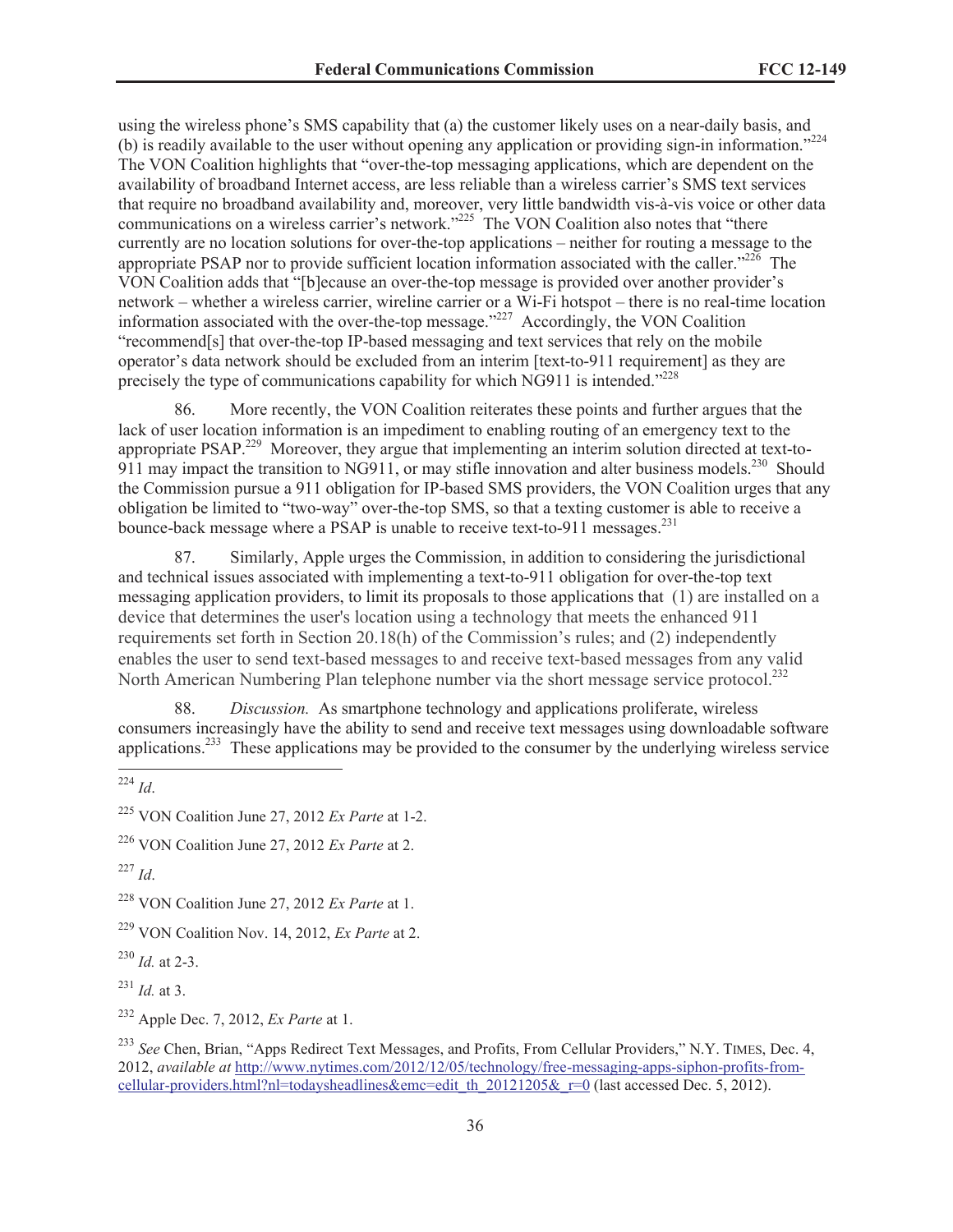provider or by third party software providers, and may use one of a variety of text delivery methods. For example, some text applications deliver text to mobile telephone numbers over the carrier's existing mobile-switched SMS network,<sup>234</sup> while other applications deliver text over IP data networks,<sup>235</sup> and some applications support both delivery methods and can also deliver MMS content.<sup>236</sup> Several over-the-top applications hold themselves out as competitive alternatives to CMRS-provided SMS services.<sup>237</sup> In addition, some software providers have developed 911-specific software applications for smartphone users that are designed specifically to support communication by text and other media with PSAPs that install and operate the application.<sup>238</sup> As the Wall Street Journal recently noted, the volume of SMS text messages per month sent by consumers has recently dropped 3 percent, with the most likely explanation of this "major shift in mobile communications" attributable to migration of these messages to over-the-top messaging platforms.<sup>239</sup> Another study suggests that over 45 percent of smartphone owners use an SMS alternative such as over-the-top messaging apps in addition to or in lieu of traditional SMS.<sup>240</sup> And while other analysts predict that SMS will continue to grow globally through 2016, they further predict a large scale drop-off in SMS in favor of over-the-top applications thereafter. $^{241}$ 

<sup>&</sup>lt;sup>234</sup> Examples include Handcent (http://www.handcent.com/dir/pro/go?type=1), and Go SMS (https://play.google.com/store/apps/details?id=com.jb.gosms&hl=en).

<sup>235</sup> Examples include Skype (http://www.skype.com/intl/en/features/allfeatures/sms), WhatsApp (http://www.whatsapp.com/), GoogleTalk (http://www.google.com/talk/about.html), Kik (http://kik.com), KakaoTalk (http://www.kakao.com/talk/en), etherSMS (http://www.ethersms.com/faq.htm), and PingChat/Touch (http://www.touch.com/).

<sup>236</sup> One such integrated SMS application is iMessage for Apple devices. *See* http://www.apple.com/ios/messages/ (last accessed Nov. 15, 2012); *see also* http://thegadgetgurus.net/the-quest-for-imessage-on-android/; http://zipwhip.com/about (last accessed Dec. 7, 2012).

<sup>237</sup> *See, e.g*., http://www.ethersms.com/; http://www.viber.com/; www.jaxtrsms.com. TextPlus, for example, states that it is a "a leading mobile communications service that enables free app-to-app text messaging worldwide and free app-to-mobile phone text messaging in the US and Canada," and that "it may be possible in the future for textPlus to deliver text messages to 911 but only after further development…and with the cooperation of other industry participants to solve certain engineering constraints." Letter from Brian D. Weimer, Counsel for textPlus, to Marlene Dortch, Secretary, Federal Communications Commission (Nov. 14, 2012) at 1. (textPlus Nov. 14 *Ex Parte*)

<sup>238</sup> *See*, *e.g*., AGENT511 Comments at 2 (with a "a hosted, geospatially routed SMS/MMS platform to public safety Agencies."); FRESS May 16, 2012 *Ex Parte* at 1 ("allow[ing] citizens and PSAPs to use both text and voice for 9-1-1…over one downloaded or preinstalled mobile application."); Romano Feb. 8, 2012 *Ex Parte* in PS Docket No. 10-255, at 2 (addressing Nex Gen's application that includes callers' capability to send text "from cell phones" to 9-1-1 call takers" without requiring "the caller . . . to sign-up, register or pre-register.…").

<sup>239</sup> *See,* Fottrell, Quentin, "The Decline and Fall of the Text Message," WALL STREET JOURNAL (Nov. 16, 2012), *available at* http://www.marketwatch.com/story/the-decline-and-fall-of-the-text-message-2012-11- 15?link=sfmw\_sm, (last accessed Nov. 19, 2012), *citing* Chetan Sharma, US Mobile Data Market Update Q3 2012 (last accessed Nov. 19, 2012).

 $^{240}$  However, the study noted that a very small percentage, 1.7 percent of respondents, only use the alternatives. The vast majority, 97 percent, continue to use SMS. *See,* Ankeny, Jason, "Survey: Half of smartphone owners use IM, OTT messaging apps," Fierce Wireless (Oct. 8, 2012), *available at*

http://www.fiercemobilecontent.com/story/survey-half-smartphone-owners-use-im-ott-messaging-apps/2012-10- 08 (last accessed Nov. 9, 2012).

<sup>&</sup>lt;sup>241</sup> See Ankeny, Jason, "SMS will dominate messaging revenues through 2016," Fierce Wireless (May 29 2012), *available at* http://www.fiercemobilecontent.com/story/forecast-sms-will-dominate-messaging-revenues-through- (continued….)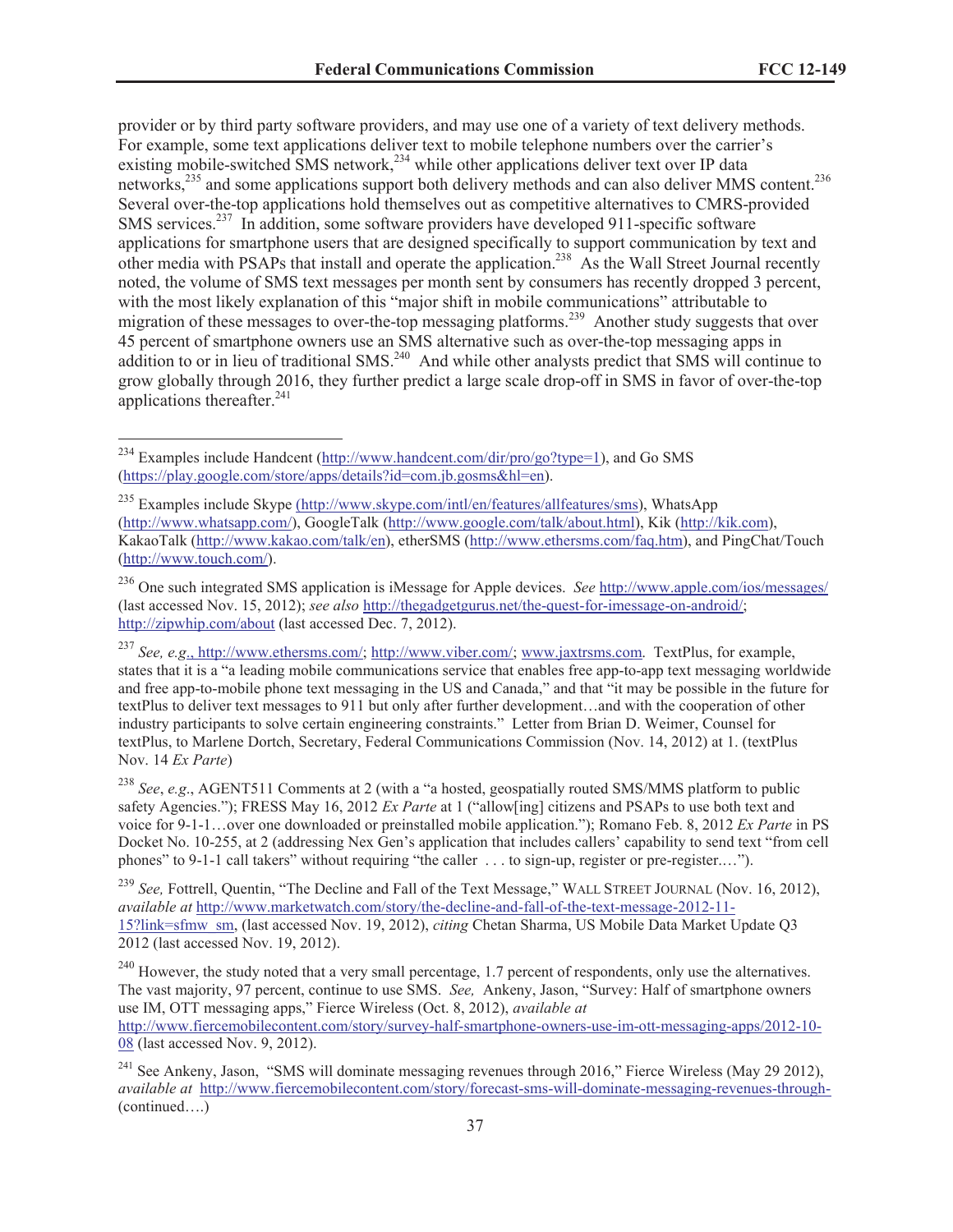89. This trend towards development and use of new third-party text applications has significant implications for the implementation of text-to-911. While SMS is currently the most widely available and heavily used texting method in the U.S., $^{242}$  and is likely to remain so for some time, consumer access to and use of third-party text applications is likely to increase over time.<sup>243</sup> As this occurs, some consumers may choose to use such applications as their primary means of communicating by text, relying less on SMS or possibly bypassing SMS entirely. In that eventuality, consumers that become familiar with software applications by using them for everyday non-emergency communications will be increasingly likely to prefer them for emergency communications. Moreover, consumers faced with the pressure of an emergency may attempt to use the most familiar application available to contact 911 even if they are not certain that it will work.

90. Given this emerging trend for technology and consumer behavior patterns, we believe it is important to consider whether certain third party-provided text applications and carrier-provided applications should be subject to text-to-911 obligations, particularly those that hold themselves out as substitutes for carrier-provided SMS services. In choosing to use a particular text application from a variety of available options, consumers may not even be aware of the identity of the party providing the application or the nature of network technology that the application uses to deliver the text. Thus, imposing text-to-911 requirements based on the identity of the provider or the delivery technology could lead to some applications supporting text-to-911 while other applications that are functionally (Continued from previous page)

2016/2012-05-29 (last accessed Nov. 9, 2012), *citing* Informa Telecoms & Media Forecast (suggesting that SMS traffic will reach 9.4 trillion messages by 2016, up from 5.9 trillion messages in 2011. However, its share of global mobile messaging traffic will plummet from 64.1 percent in 2011 to 42.1 percent in 2016).

<sup>242</sup> *See* Pew Internet & American Life Project, "Cell Phones and American Adults," (Sept. 2010) at 5, 21, *available at*

http://www.afpnet.org/files/ContentDocuments/PEW%20Research\_Cell%20Phone%20Use\_sep%202010.pdf (last accessed Nov. 13, 2012) (determining that "at least 72% of all U.S. cell phone users have used SMS at least once."); Common Sense Media, "Social Media, Social Life: How Teens View Their Digital Lives" (2012) at 17, *available at* http://www.commonsensemedia.org/research/social-media-social-life (last accessed Nov. 13, 2012); Forrester Blogs, SMS Usage Remains Strong In The US: 6 Billion SMS Messages Are Sent Each Day," (June 19, 2012), *available at* http://blogs.forrester.com/michael\_ogrady/12-06-19-

sms\_usage\_remains\_strong\_in\_the\_us\_6\_billion\_sms\_messages\_are\_sent\_each\_day (last accessed Nov. 14, 2012) (stating that "[e]ven with the increased use of instant messaging, SMS remains the workhorse of mobile with a 14% increase in the number of SMS messages sent in 2011 compared with 2010. More than 2 trillion SMS messages were sent in the U.S. in 2011, which equates to more than 6 billion SMS messages sent per day."); Tomi T. Ahonen, "Time to Confirm some Mobile User Numbers: SMS, MMS, Mobile Internet, M-News," Communities Dominate Blog, Jan. 13, 2011, *available at* http://communities-

dominate.blogs.com/brands/2011/01/time-to-confirm-some-mobile-user-numbers-sms-mms-mobile-internet-mnews.html (last accessed Nov. 14, 2012) (finding that SMS users make up 72 percent of the U.S. users); "US Research by Acision Shows SMS Is Still the King of Messaging With Speed, Reach and Reliability Named as Key Reasons for Usage Over Alternative Services," Yahoo! Finance, May 9, 2012 *available at*  http://finance.yahoo.com/news/us-research-acision-shows-sms-110000710.html (last accessed Nov. 19, 2012). ("91% of US Smartphone owners surveyed actively use SMS, almost 2.5 times higher than the most popular social media app and over 8 times higher than the most popular Smartphone OTT app").

<sup>243</sup> *See e.g.* Chen, Brian, "Text Messaging Declines in U.S. for the First Time, Report Says", N.Y. TIMES, Nov. 12, 2012, *available at* http://bits.blogs.nytimes.com/2012/11/12/text-messaging-declines-united-states/ (last accessed Nov. 13, 2012); Wortham, Jenna, "Free Texts Pose Threat to Carriers", N.Y. TIMES, Oct. 9, 2011*, available at* http://www.nytimes.com/2011/10/10/technology/paying-to-text-is-becoming-passe-companiesfret.html (last accessed Nov. 13, 2012); Fottrell, Quentin, "The Decline and Fall of Text Messaging," WALL STREET JOURNAL, Nov. 16, 2012, *available at* http://www.marketwatch.com/story/the-decline-and-fall-of-thetext-message-2012-11-15?link=sfmw\_sm (last accessed Nov. 19, 2012).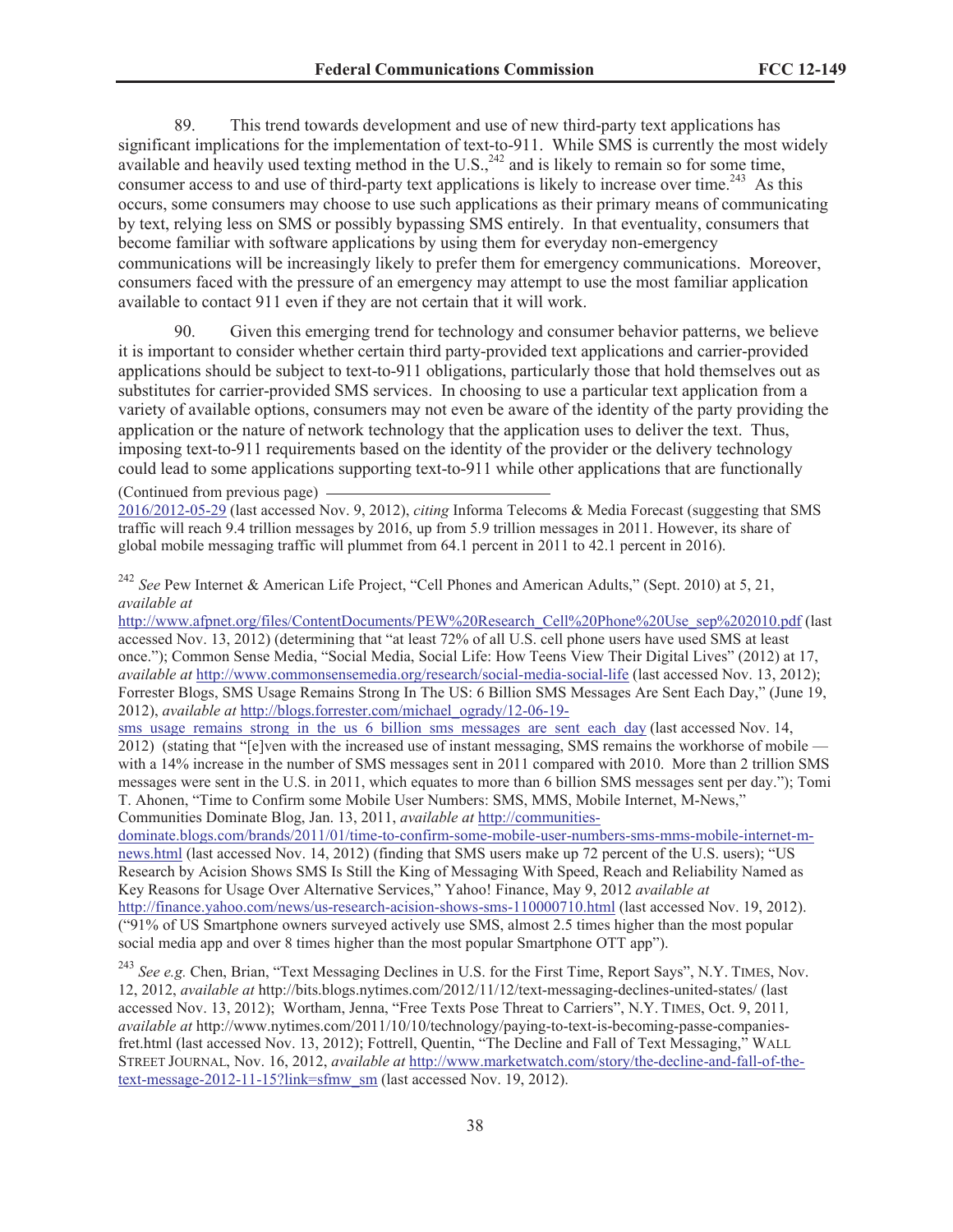similar from the consumer perspective do not support text-to-911. In this respect, it may be important to consider consumer expectations both now and in the future as a matter of public safety, as well as to consider means to promote competitive neutrality to ensure that like services are treated comparably, thereby avoiding arbitrage created by artificial regulatory distinctions.

91. As discussed above, consumers now have access to a wide variety of tools that allow the sending of text messages on almost any computing and communication device.<sup>244</sup> However, as the VON Coalition notes, consumers may not have the expectation to send text messages to 911 from all possible text applications, and some of these may face significant technical difficulties in delivering text messages to the correct PSAP, possibly depending on the platform the application is running on.<sup>245</sup> Thus, we divide text applications into two broad categories, namely (1) interconnected text applications that use IP-based protocols to deliver text messages to a service provider, which the service provider then delivers the text messages to destinations identified by a telephone number, using either IP-based or SMS protocols, and (2) non-interconnected applications that only support communication with a defined set of users of compatible applications but do not support general communication with textcapable telephone numbers.<sup>246</sup> We seek comment on applying text-to-911 obligations on the former category, but not the latter.

92. In this respect, we seek comment on the characteristics of interconnected text applications to which text-to-911 obligation should apply, if adopted. As described above, Apple suggests a two-prong approach to determine whether an interconnected text application would fall within the Commission's proposed text-to-911 obligations.<sup>247</sup> The VON Coalition similarly suggests that over-the-top applications should be "two way" in order for a text-to-911 obligation to attach.<sup>248</sup> Are either of these definitions appropriate? Are they too limited? Do these characteristics conform to consumer expectations? For example, if a text messaging application only provides for "outboundonly" messaging to a U.S. telephone number, would a consumer still expect to be able to reach 911? Are there other characteristics that we should take into account?

93. We also propose to treat providers of such non-SMS text applications similarly to CMRS providers with respect to the obligation to provide text-to-911 capability to their users within a defined timeframe. By enabling text communication with any text-capable mobile number, these "interconnected text" applications provide effectively the same functionality that SMS provides currently. Therefore, we believe the same text-to-911 obligations should apply on a technology-neutral and provider-neutral basis. We seek comment on this proposal generally and on the issues discussed below.

94. We also seek comment on whether third-party interconnected text software providers face technical issues or obstacles in the implementation of text-to-911 that could affect the extent to which a text-to-911 requirement may be implemented, or the timeframe for such implementation. Commenters agree that flexibility in implementation is important to reduce the burden of deploying

<sup>244</sup> *See*,*supra*, para. 83.

<sup>245</sup> VON Coalition June 27, 2012 *Ex Parte* at 2.

<sup>246</sup> *See*,*supra*, note 1.

<sup>247</sup> *See*, *supra*, para. 87.

<sup>248</sup> *See*, *supra*, para. 86.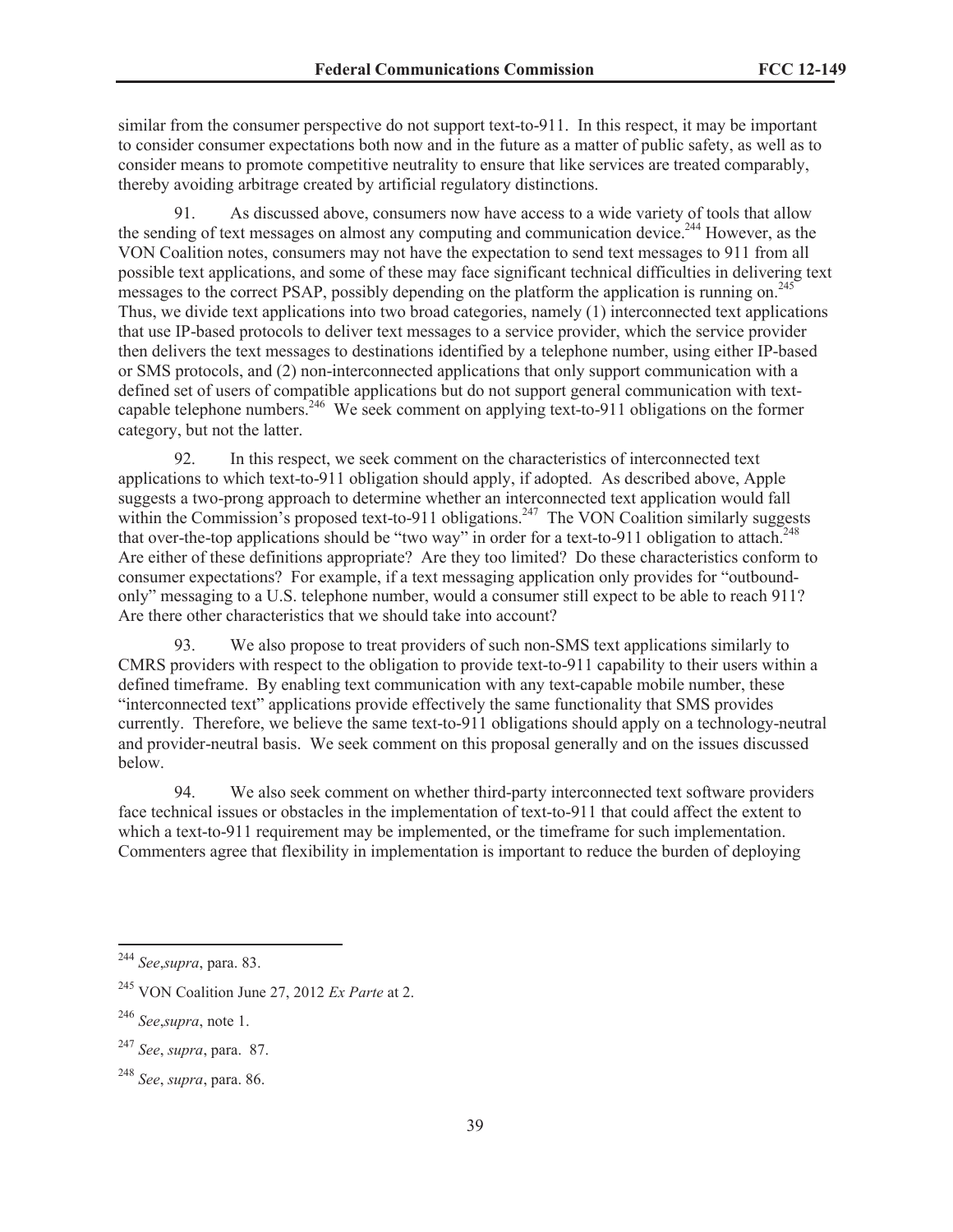text-to-911.<sup>249</sup> This is likely to be particularly important for interconnected text applications, since they are often designed by smaller enterprises.<sup>250</sup> Do third-party software providers face difficulties assuring that their application works reliably on all hardware platforms, operating systems, and operation system versions supported by the application? Do these applications have access, possibly after asking for user permission, to cell tower and/or geo location information via platform application programming interfaces? Can applications warn users that disabling location functionality for an application may interfere with the ability to send text-to-911 messages? Could operating system providers facilitate the access to location information for emergency calling and texting purposes? If the text application cannot obtain location information, under what circumstances can the application deliver the text message to a gateway and have the gateway service determine the approximate location of the message sender? Can texting applications determine the cellular telephone number of handsets to help locate the mobile device?

95. To facilitate discussion, we posit three possible implementation choices and invite comment on their respective advantages and disadvantages, as well as descriptions of additional options. The descriptions are meant to be illustrative, and are not meant to limit how implementers achieve the goal of providing text-to-911 to users of their applications.

96. The first implementation option leverages the SMS application programming interface (API) offered by common smartphone operating systems. The interconnected text application would use the API to deliver any text message addressed to 911, while using the application-specific mechanism for all other, non-emergency messages. It appears that many applications already separate messages by destination, as they often only deliver messages using Internet protocols for certain countries or regions.

97. In the second option, text-to-911 messages are handled the same as any other text message and delivered to the SMS gateway provider chosen by the application vendor. The gateway provider then delivers those messages to text-capable destinations. This gateway provider handles text messages addressed to 911 and delivers them to the location-appropriate PSAP, possibly with the assistance of a third party 911 message routing service.

98. Finally, in the third option, text-to-911 messages are delivered via Internet application layer protocols to PSAPs, without being converted to SMS along the way, using NG911 protocol mechanisms. The messages can be delivered to PSAPs either by the provider of the text messaging application or a third-party service provider.

99. Are there alternative mechanisms that might be used? Which of these methods provides advantages or disadvantages for the application developer? For the PSAP? For the consumer? Which options are more likely to transition seamlessly to NG911, or provide a foundation that can be leveraged by one or more of the parties in the NG911 delivery chain? How do these options differ in terms of implementation complexity, reliance on technologies not readily available, cost to the text messaging provider or reliability?

100. Commenters have previously expressed concerns about the lack of access by the third party provider to consumer location information associated with a text-to-911 message, impacting both the ability to deliver the text message to the appropriate PSAP and the ability to locate the consumer

<sup>249</sup> *See*, *e.g*., NENA Nov. 8 *Ex Parte* at 1; Neustar Sep. 27 Ex Parte at 1; Verizon and Verizon Wireless Reply Comments at iii; Verizon Comments at 11-12; Bandwidth.com Reply Comments at 7; T-Mobile Comments at 7; TIA Comments at 7.

<sup>&</sup>lt;sup>250</sup> Sprint Nextel Comments at 21 (noting that "[m]any...over-the-top messaging providers are relatively small and likely may not have the financial resources to achieve PSAP integration").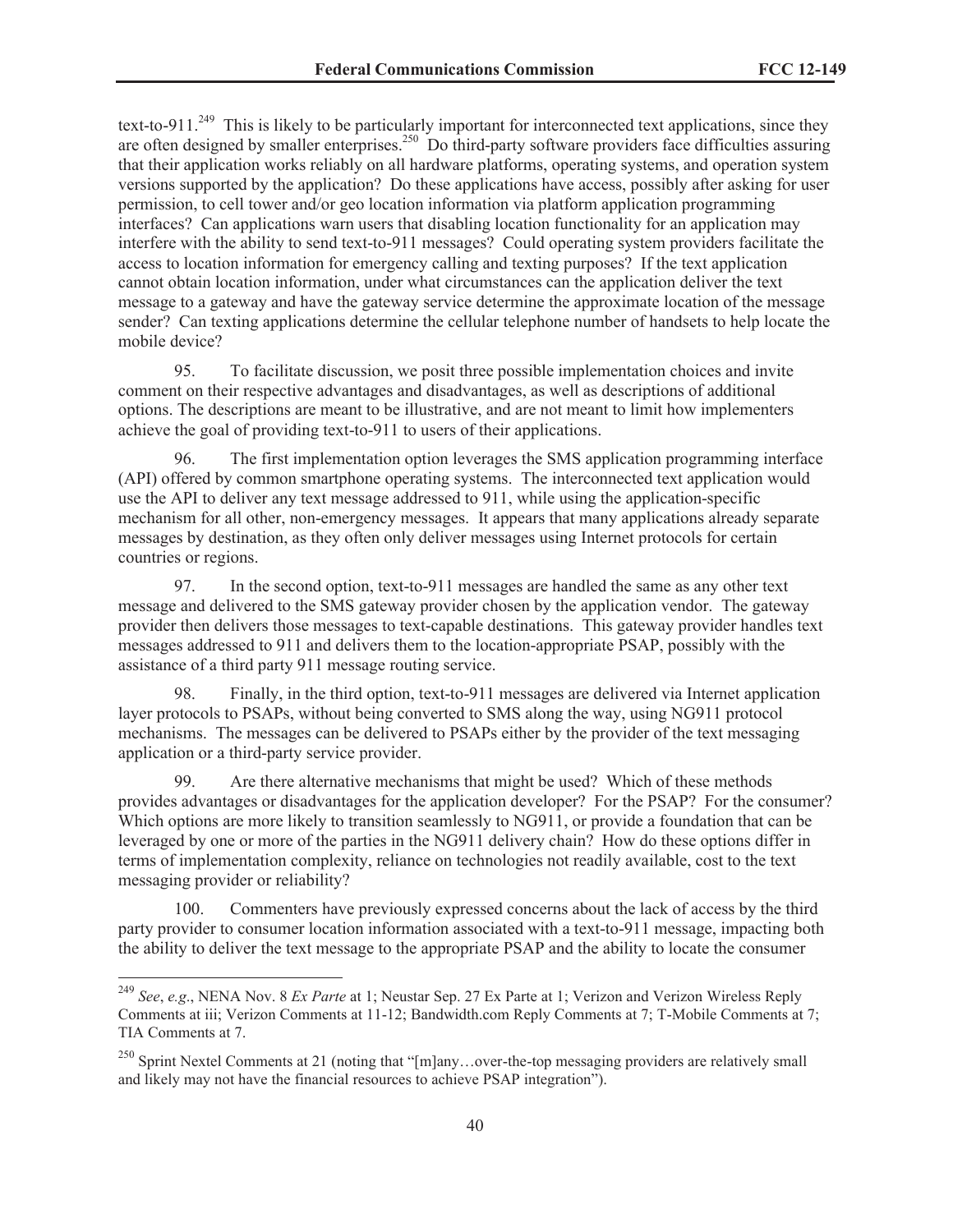seeking assistance.<sup>251</sup> Which of the options described above facilitate delivery of location information? Are there other technical mechanisms or commercial arrangements that would facilitate the ability of a third party text application to ascertain the location from which the text originated? Can a requirement to provide text-to-911 precede such an ability? Can privacy controls utilized by some applications to limit access to location information interfere with the ability to identify the origination of a text-to-911 message? Are there other privacy concerns that need to be considered, or is it reasonable to assume that a person sending a text to 911 implicitly waives such privacy concerns? Can third party text messaging applications bypass any privacy safeguards when 911 is the destination short code?

# **7. Timetable for Text-to-911 Implementation**

101. We seek comment on whether all CMRS providers and interconnected text providers should be required to implement the capability to support text-to-911 throughout their networks by May 15, 2014. In light of the public safety benefits of making text-to-911 available to consumers regardless of carrier or service provider, and the benefits to both PSAPs and consumers from coordinated implementation,we believe it may be desirable for all CMRS providers, including small and rural carriers, and all interconnected text providers to implement text-to-911 capability in their networks on a timetable comparable to the four largest wireless carriers. Setting a single, uniform deadline for all providers would arguably facilitate coordination among text-to-911 providers, vendors, and PSAPs, reduce the likelihood of non-uniform deployment, and provide consumers with a clear expectation of when text-to-911 will be supported regardless of which carrier or service provider they use.

102. We seek comment on this approach. Would a uniform timetable help minimize consumer confusion? Is such a uniform timeframe feasible, or are there factors that could prevent small, rural, and regional CMRS providers and third-party interconnected text providers from implementing text-to-911 in the same timeframe as the four major CMRS providers? For example, some parties have posited that the relatively small size and lack of resources for certain applications developers would limit their ability to comply with a text-to-911 requirement. Is this accurate? Are there other factors we should consider?

103. The Carrier-NENA-APCO Agreement also states that once a "valid" PSAP request is made for delivery of text messages, "service will be implemented within a reasonable amount of time of receiving such request, not to exceed six months."<sup>252</sup> Further, a request for service will be "considered valid if, at the time the request is made: a) the requesting PSAP represents that it is technically ready to receive 9-1-1 text messages in the format requested; and b) the appropriate local or State 9-1-1 service governing authority has specifically authorized the PSAP to accept and, by extension, the signatory service provider to provide, text-to-9-1-1 service (and such authorization is not subject to dispute)."<sup>253</sup> Are these reasonable conditions? Is six months an appropriate timeframe? What steps does a CMRS or interconnected text provider have to take to add a PSAP to its list of text recipients and how much time are such steps likely to take? Should the same timeframe apply for both CMRS providers and interconnected text providers? Should this timeframe become shorter over time as the process for responding to PSAP requests becomes more established and routine?

## **8. 911 Short Code**

104. *Background.* Short codes for mobile-switched text messaging are administered by the

<sup>251</sup> *See e.g.*, VON Coalition Nov. 14 *Ex Parte* at 2.

<sup>&</sup>lt;sup>252</sup> Carrier-NENA-APCO Agreement at 2.

<sup>253</sup> *Id.*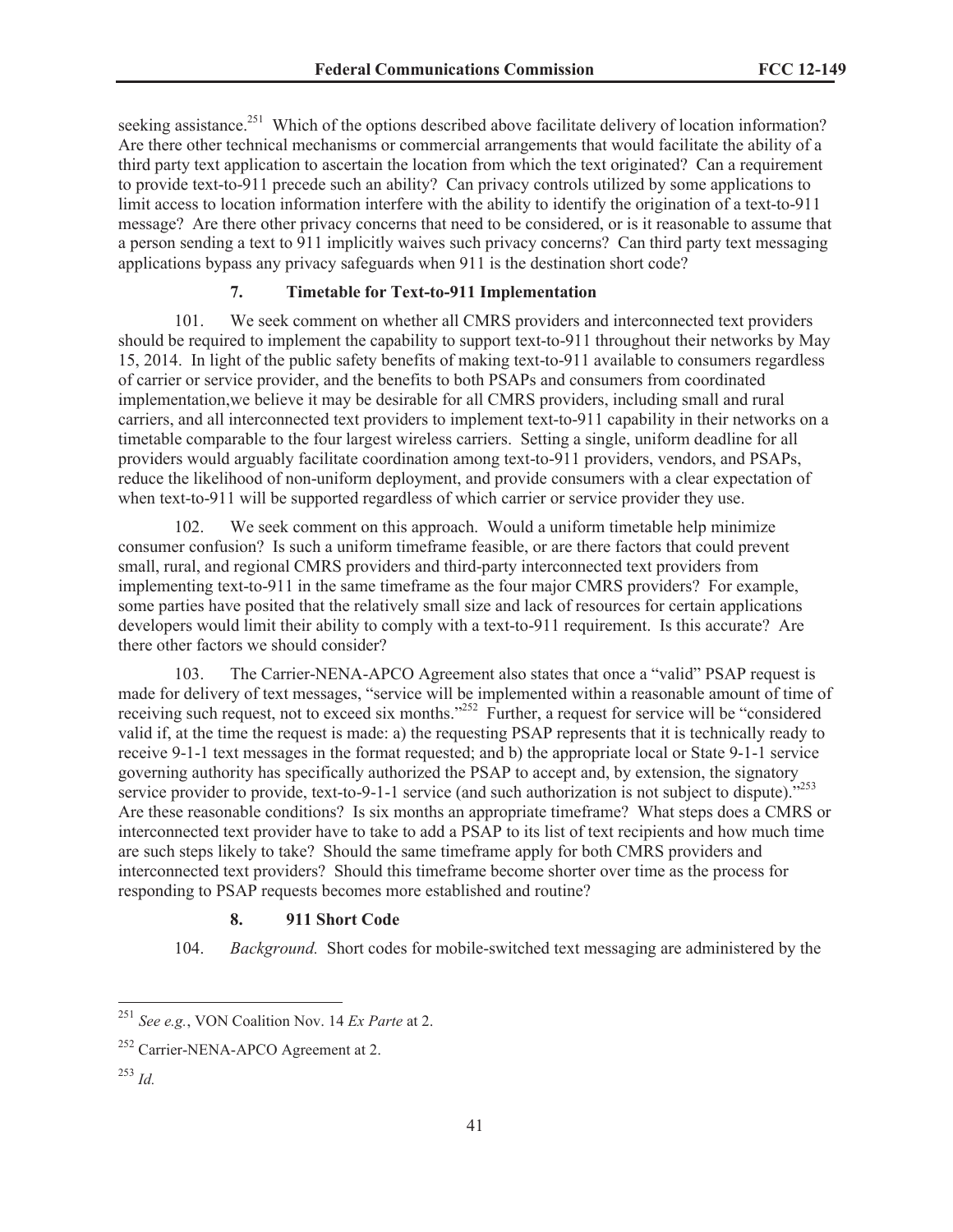Common Short Code Administration (CSCA) and are typically five-digit or six-digit numbers.<sup>254</sup> In the *Notice*, the Commission sought comment on whether a national short code for text-to-911 should be designated by the Commission, a standards-setting body, or some other entity.<sup>255</sup> The Commission also asked how the short code should be designated or implemented.<sup>256</sup>

105. Commenters in general agree that the Commission should establish and reserve the digits '9-1-1' as a national short code for text-to-911. Most notably, under the Carrier-NENA-APCO Agreement, the four largest wireless carriers committed to "implement a '9-1-1' short code that can be used by customers to send text messages to 9-1-1."<sup>257</sup> APCO notes that "text-to-9-1-1 should involve the digits '9-1-1' and not a different short code" and that "[a]ny short code other than 9-1-1 will eventually need to be phased out as regions are able to accept text solutions direct to the PSAPs via NG9-1-1."<sup>258</sup> NENA urges that "any short code implemented must be uniform across carriers and geographic or political boundaries."<sup>259</sup> King County states that "a national short code, ideally using the digits 9-1-1, should be designated by Congress or the [FCC], similar to the designation of 911 as the national emergency number by Congress."<sup>260</sup> AT&T argues that the Commission should "establish and reserve a standardized SMS short code" and that it "makes sense to use some variation of the present abbreviated dialing pattern 9-1-1 for this purpose."<sup>261</sup> Intrado believes that "an appropriate text solution should use the digits  $911.^{^{1262}}$  Motorola, however, cautions that there may be technical issues associated with using 911 as an SMS short code in some devices, and that "end users experiences in trying to use 911 as an SMS short code may be seriously lacking."<sup>263</sup> Nevertheless, Motorola notes that it "has released well in excess of 100 mobile devices and software combinations in the U.S. market within the past three years, none of which has been tested for support of 911 as a SMS short code.<sup>7264</sup>

106. *Discussion.* The evolution of 911 as the national emergency telephone number has resulted in the digits "9-1-1" being widely and uniformly associated with emergency communication in the United States. American consumers are familiar with dialing 911 to place an emergency voice call, and children are routinely taught to dial 911 as the way to summon help from police, fire, and ambulance service. This widespread use and consumer recognition of 911 makes it logical and highly desirable to implement 911 as a standard three-digit short code for sending emergency text messages to PSAPs wherever and whenever feasible.

<sup>258</sup> APCO Comments at 11.

<sup>259</sup> NENA Comments at 18.

<sup>261</sup> AT&T Comments at 14.

<sup>262</sup> Intrado Comments at 4.

<sup>254</sup> *See Obtaining a CSC*, Common Short Code Administration, *available at*  http://www.usshortcodes.com/csc\_obtain\_a\_csc.html (last accessed Dec. 12, 2012).

<sup>255</sup> *Notice*, 26 FCC Rcd at 13638, ¶ 55.

<sup>256</sup> *Id.*

<sup>&</sup>lt;sup>257</sup> Carrier-NENA-APCO Agreement at 2.

<sup>&</sup>lt;sup>260</sup> King County Comments at 5 (explaining that "[w]hen the Washington State E911 Advisory Committee considered whether Intrado's nonemergency texting service should be implemented…one of the reasons that it was rejected was the requirement to have a different short code per PSAP, unless [the PSAP] could agree to send all texts to one PSAP in the state.").

<sup>264</sup> Motorola *Ex Parte* at 1.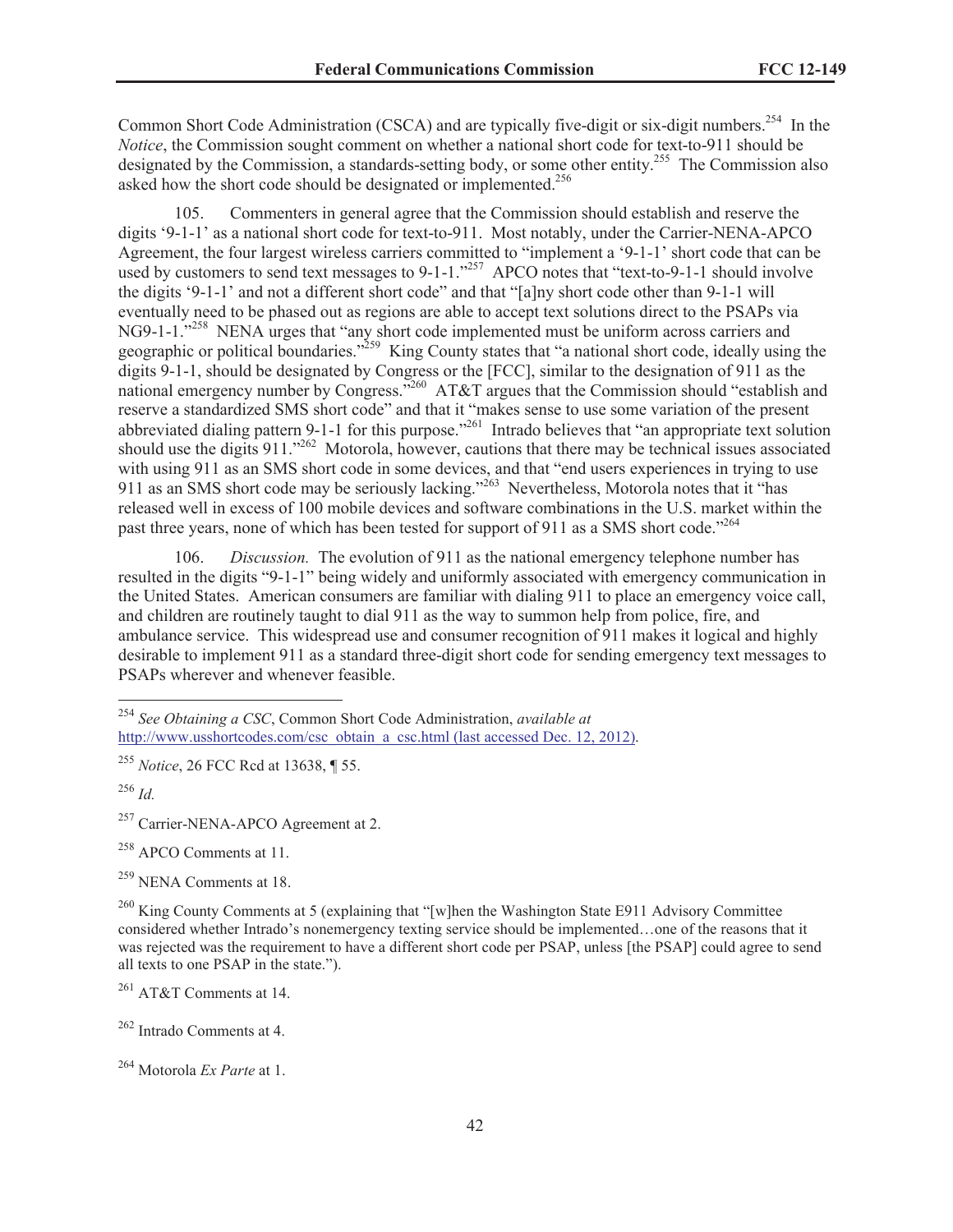107. Moreover, the general technical feasibility of using 911 as a text short code appears to be established.<sup>265</sup> In each of the text-to-911 trials that have occurred to date, subscribers of the participating CMRS providers have been able to use 911 as the short code for text messages to participating PSAPs.<sup>266</sup> Moreover, under the Carrier-NENA-APCO Agreement, the four largest wireless carriers committed to "implement a '9-1-1' short code that can be used by customers to send text messages to 9-1-1."267

108. Given the apparent technical feasibility of a 911 short code and the widespread consumer recognition of 911 as the standard emergency number in the U.S., we do not believe that other CMRS providers should encounter any substantial issues with using a 911 short code. We therefore propose that whenever technically feasible, all CMRS providers should configure their networks and text-capable cell phones to support 911 as the three-digit short code for emergency text messages sent to PSAPs. We seek comment on this proposal . We also seek comment on whether there are any text-capable cell phones being sold in the United States that are incapable of using the digits 911 as a short code. If so, what are those devices and how many of them are in use? To what extent, if any, could such devices be modified or updated by a consumer or wireless retail store to support a three-digit code? In the event that certain devices cannot be so modified or updated, should we designate an alternate short code (*e.g*., a five-digit code) that such devices could use?

109. With respect to interconnected text applications, we recognize that "short codes" per se may not be appropriate conceptually for non-SMS texting. We therefore seek comment about whether there are any technical obstacles or other issues associated with such applications using the three-digit identifier 911. How can these issues, if any, be addressed? Are they specific to particular applications, or to IP-text messaging generally? Should interconnected text applications provide an icon indicating the ability to reach text-to-911?

<sup>265</sup> *Id*.

<sup>266</sup> *See* Durham 911 Center Texting Option for Emergency Help, *Frequently Asked Questions*, *available at* http://durhamnc.gov/ich/op/911/Documents/911\_faq\_update.pdf (last accessed Nov. 5, 2012). *See also* Vermont Oct. 3, 2012 *Ex Parte*; Black Hawk County Feb. 7, 2012 *Ex Parte* at 2; Urgent Communications, "Iowa Call Center First to Receive 911 Text Message," *available at*

http://urgentcomm.com/networks\_and\_systems/news/call-center-911-text-message-20090806 (last accessed Nov. 13, 2012). Publicized announcements of the trials have typically included guidance for consumers on the proper procedures for sending a text-to-911 and may, but not always, caution on when the digits "911" cannot be entered. For example, as of August 3, 2011, "the messaging software pre-loaded onto the Droid from Motorola (original version) [could] not format text messages correctly when the digits "911" are entered as the "To" address. Installing the free "Verizon Messages" application for Droids (version 1.3.24a) from the Android Market [could] fix[ ] this issue." *See* Intrado Press Release, "Durham 911 Center Launches Texting Trial for Emergency Help" (Aug. 3, 2011), *available at* http://www.intrado.com/news/press/08032011.asp (last accessed Aug. 1, 2012).

<sup>&</sup>lt;sup>267</sup> Carrier-NENA-APCO Agreement at 2.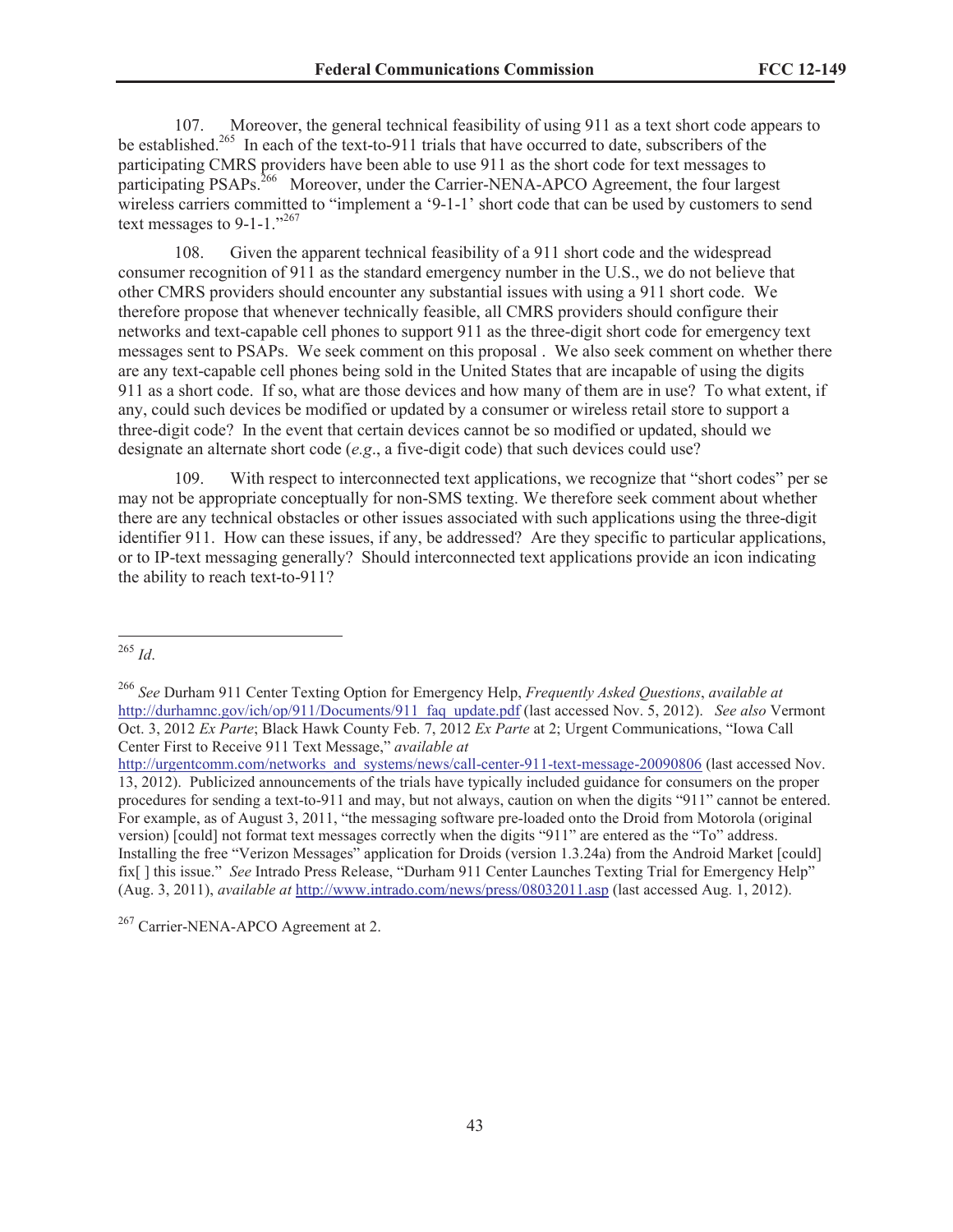## **9. TTY Compatibility Requirement for Wireless Services and Handsets**

110. The Commission first adopted a requirement for wireless carriers to be capable of transmitting TTY calls to 911 services in July 1996.<sup>269</sup> Although the initial deadline set for implementation of this requirement was October 1, 1997, efforts to find a technical solution to support TTY (Baudot) technology over digital wireless systems ended up taking years of research and testing. As a result, the Commission granted multiple extensions of time for entities to comply with this mandate, ultimately requiring compliance by June 30, 2002.<sup>270</sup> At that time, per the 1996 Order, wireless service providers were required to upgrade their digital networks to be compatible with TTYs and handset manufacturers were required to provide a means by which users could select a TTY mode on their phone's menus.<sup>271</sup> However, by the time these changes were implemented, new digital technologies, more mobile and less expensive, had caused most TTY users to migrate away from use of these devices as their primary communication mode.

111. It is for this reason that the CVAA included a provision for the EAAC to consider deadlines "for the possible phase out of the use of current-generation TTY technology to the extent that this technology is replaced with more effective and efficient technologies and methods to enable access to emergency services by individuals with disabilities."<sup>272</sup> ATIS points to this provision in recommending that the Commission waive the TTY compatibility requirement for new wireless handsets where such handsets support the ATIS INES Incubator recommended solution. Specifically, ATIS argues that "[w]hile PSAPs and wireless networks should support TTY services for the foreseeable future, the TTY requirement for wireless handsets may be a redundant communication modality for future wireless handsets that support the recommended ATIS INES Incubator solution.<sup>273</sup>

112. As we noted earlier, the EAAC survey confirmed the declining use of TTYs by people with disabilities as well as the need for new forms of accessible communications to reach 911 services – including text and video – by persons who have hearing or speech disabilities. The decline in TTY usage is also reflected in the steep reduction in the number of minutes of TTY-based TRS over the last several years.<sup>274</sup> At the same time, an estimated 100,000 users make approximately 20,000 emergency

- 97 or 3.9 percent selected almost every day;
- · 131 or 5.2 percent selected fairly regularly, but not daily;
- · 429 or 17.1 percent selected on rare occasions; and
- 1,851 or 73.8 percent selected never.

 $269$  Revision of the Commission's Rules To Ensure Compatibility with Enhanced 911 Emergency Calling Systems, CC Docket No. 94-102, *Fourth Report and Order*, 15 FCC Rcd 25216, 25218 (2000) (*E911 Fourth Report and Order*).

<sup>270</sup> *See id*. *See also* 47 C.F.R. § 20.18(c) and accompanying note to paragraph (d)(2001). In addition, these carriers were to have obtained software and equipment necessary to implement this capability in their networks by December 31, 2001. *E911 Fourth Report and Order*, 15 FCC Rcd at 25218.

<sup>271</sup> *See generally, E911 Fourth Report and Order*, n. 326 *supra*.

<sup>272</sup> CVAA § 106(c)(6).

<sup>268</sup> *See EAAC Survey Report* at 15, Question 8. Of the 3,149 survey takers, 2,508 or 79.6 percent responded that they use TTYs (also known as TDDs, teletypewriters or text-telephones) as follows:

<sup>273</sup> ATIS Comments at 12.

<sup>274</sup> *See, e.g.,* Relay Services' Reimbursement Rate, Contribution Factor & Fund Size History, *available at* http://www.r-l-s-a.com/TRS/RELAYRATESHISTORY.pdf (last accessed Dec. 12, 2012).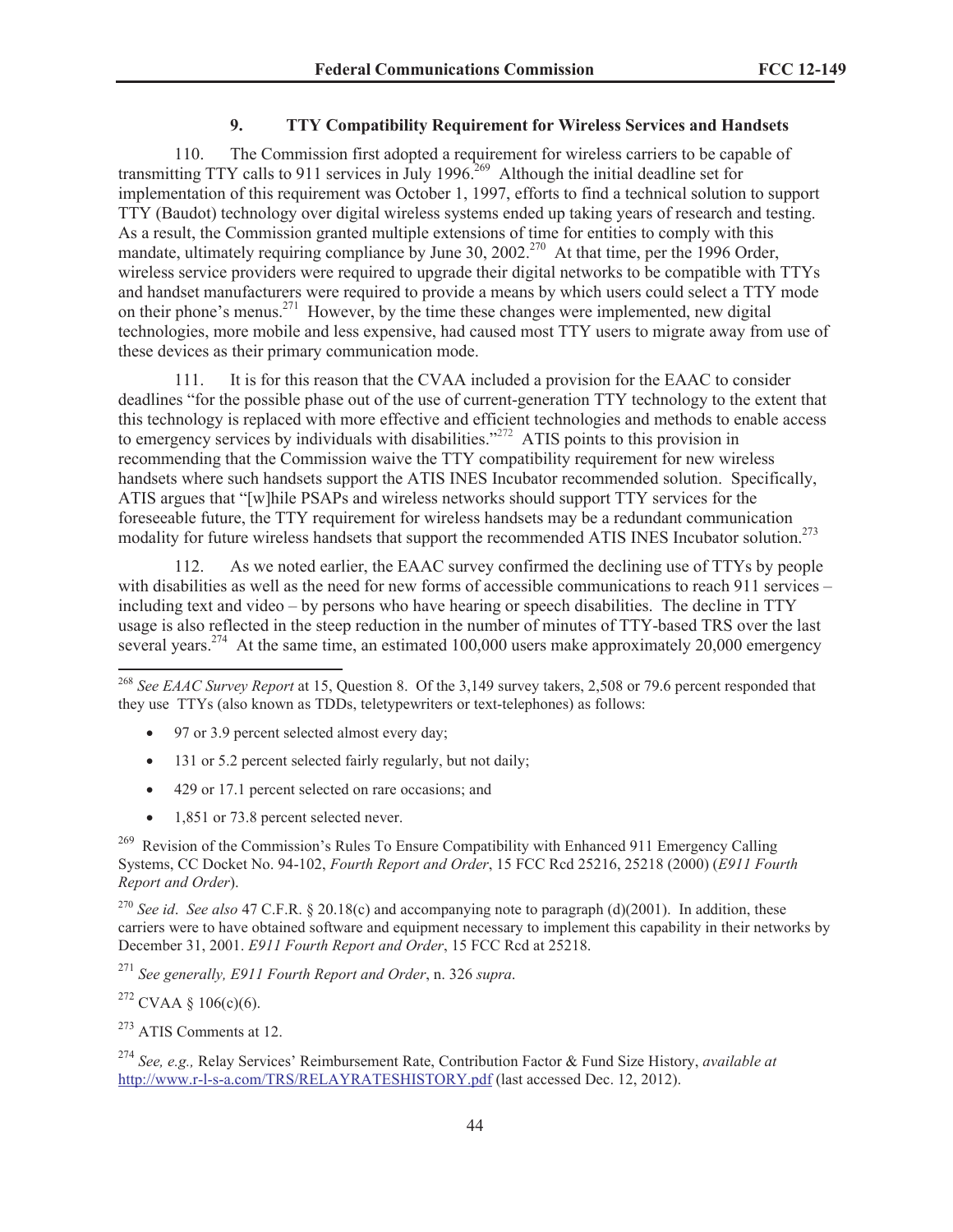calls annually using  $TTY^{275}$  In other words, while it is true that TTY use is declining, TTY still provides an invaluable, real-time 911 service for its users. Additionally, no similar robust products exist for mobile and IP-networks, where the expected lifetime of a product is about two years as opposed to TTY's ten year expected lifetime.<sup>276</sup> Finally, users of TTY may not wish to switch to a new communication mechanism with which they are not familiar.

113. Therefore, we seek further comment on whether the Commission should sunset the TTY requirement for new handsets, and if so, what criteria should be adopted before such action is taken. If the Commission does sunset the TTY requirement for new wireless handsets, should it do so only contingent upon a wireless texting capability? The EAAC recommended that the Commission lift the TTY requirement only for those handsets that have "at a minimum real time text or, in an LTE environment, IMS Multimedia Telephony that includes real-time text."<sup>277</sup> In addition, the EAAC's 2012 Subcommittee on TTY Transition concluded that "[c]onsistent implementation of a well-defined 'TTY replacement' with higher functionality real-time text, simultaneous voice and better mobility can fill an important need in accessible communication for user to user calls, relayed calls and 9-1-1 calls."<sup>278</sup> We seek comment on these EAAC recommendations concerning the removal of the TTY requirement. Should the ubiquitous use of SMS, alone or with other forms of text capability, be a factor in determining whether to lift the TTY requirement? Or, does the real-time nature of TTY communication make it fundamentally different from SMS, such that SMS is not a valid replacement for TTY-capable handsets?

### **10. Routing and Location Accuracy**

114. In the *Notice*, the Commission sought comment on how to ensure that text messages to 911 include accurate location information for routing to the appropriate PSAP and for determination of the sender's location by the PSAP.<sup>279</sup> The record developed in response to the *Notice* indicates that it is technically feasible to route text messages originated on CMRS mobile switched networks to the appropriate PSAP based on the cell sector from which the text originated.<sup>280</sup> Therefore, we propose to require CMRS providers (and their associated text-to-911 vendors) to use cell sector location to route 911 text messages originated on their networks to the appropriate PSAP. We also seek comment on any technical or informational challenges for third party interconnected text providers with respect to determining caller location and providing the appropriate routing. We do not propose at this time to require provision of E911 Phase II location information in conjunction with 911 text messages, although we encourage its provision where technically feasible. We discuss these proposals in greater detail below.

## **a. Routing of Text Messages to the Appropriate PSAP**

115. *Background.* While the Carrier-NENA-APCO Agreement does not speak specifically to routing issues, the signatory providers agreed to provide text-to-911 on an interim "best-efforts" service subject to a valid PSAP request.<sup>281</sup> However, the provision of text-to-911 under the Carrier-

<sup>&</sup>lt;sup>275</sup> EAAC TTY Transition Report at 6.

<sup>&</sup>lt;sup>276</sup> EAAC TTY Transition Report at 9.

 $277$  EAAC Recommendations P6.5; T2.2.

<sup>278</sup> *Id.* 

<sup>279</sup> *See Notice*, 26 FCC Rcd at ¶ 56.

<sup>280</sup> *See supra* Section (III)(B)(9).

<sup>281</sup> *See* Carrier-NENA-APCO Agreement at 2.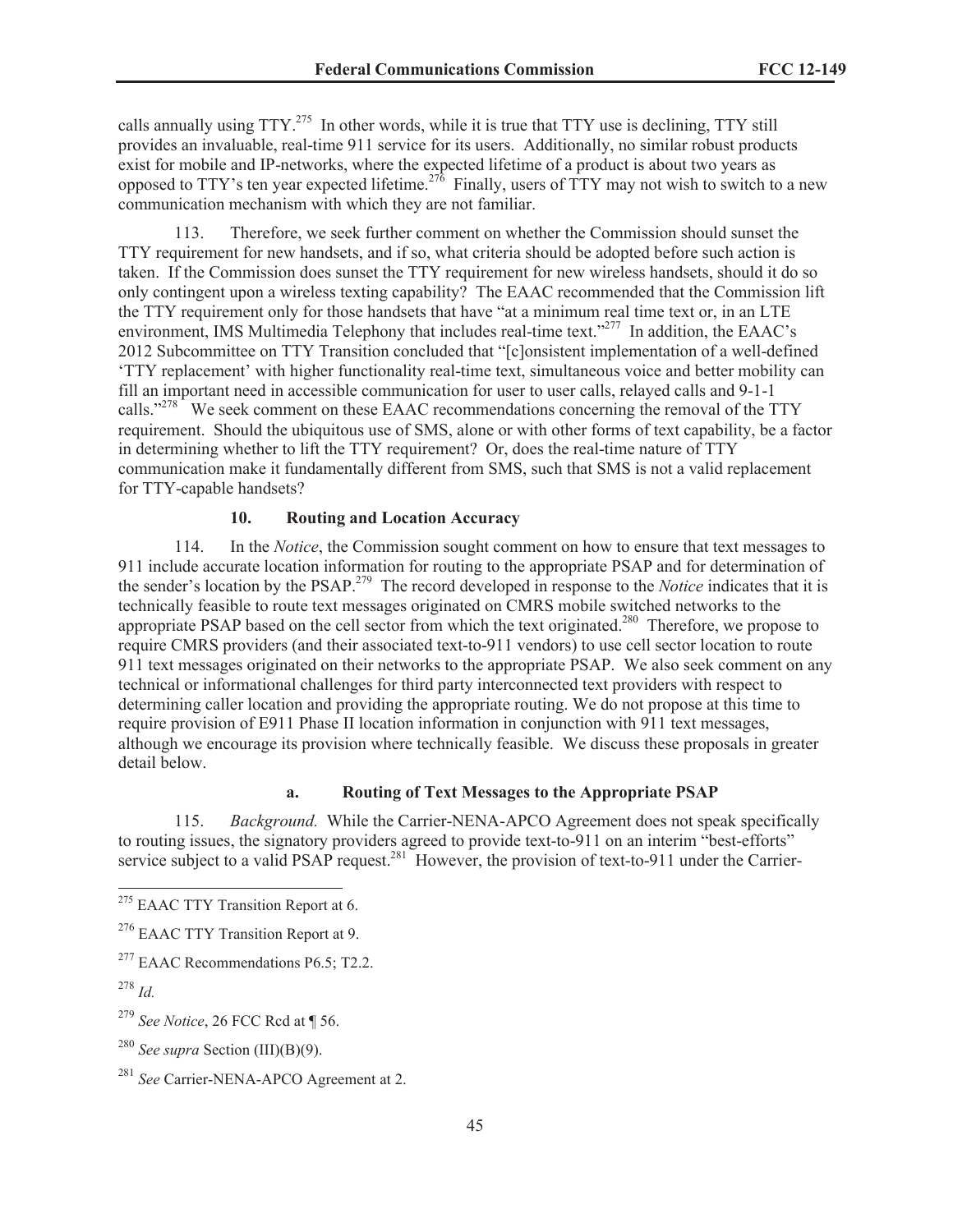NENA-APCO Agreement is limited to "the capabilities of the existing SMS service offered by a participating wireless service provider on the home wireless network to which a wireless subscriber originates an SMS message."<sup>282</sup> Many commenters, including public safety entities, argue that any textto-911 solution must be capable of routing text messages to the appropriate PSAP based on the sender's location.<sup>283</sup> APCO states that "any solution *must* provide PSAP call routing capability that is as good as or better than what is being deployed today."<sup>284</sup> BRETSA and the Colorado 9-1-1 Task Force agree that "[t]he location of the caller must be available for the purposes of routing the call to the correct PSAP."<sup>285</sup>

116. Focusing on SMS-to-911, some CMRS commenters contend that there are technical difficulties in routing SMS messages to the correct PSAP. The Blooston Rural Carriers claim that "current SMS standards do not support automated routing to the PSAP or automated location information."<sup>286</sup> Sprint Nextel states that "location information is not included with SMS text messages and would not be available for PSAP routing."<sup>287</sup> 4G Americas argues that "SMS...provides no location information – not even a cell tower – so the originating network may not accurately route the message to the correct PSAP. Because the lack of location and session information, false messages can be easily spoofed...without the PSAP detecting the spoof."288

117. However, commenting vendors counter that even if SMS was not initially designed to support automatic routing to PSAPs, it is technologically feasible to add the capability to route SMS text messages to a specific PSAP based on the sender's location. According to Intrado, SMS messages can be routed to the appropriate PSAP by adding a Text Positioning Center (TPC) to the existing wireless network.<sup>289</sup> Intrado states that the TPC will "function like a [Mobile Position Center] associated with wireless voice calls" and that "[u]pon a mobile device's initial text-to-911, the TPC will determine the appropriate PSAP to which to route the text request for assistance."<sup>290</sup> Intrado also notes that the "routing determination will be based upon the location of the cell sector to which the mobile device is connected."<sup>291</sup> TCS similarly states that SMS messages can be routed to the appropriate PSAP "[b]y combining existing location technologies with existing SMS protocol capabilities."<sup>292</sup> The VON Coalition also notes routing challenges for third-party over-the-top application providers, which may not have direct access to caller location.<sup>293</sup>

118. *Discussion.* Verizon and TCS have indicated that they will use coarse location as the

<sup>&</sup>lt;sup>282</sup> Carrier-NENA-APCO Agreement at 3.

<sup>283</sup> *See e.g,* NENA Comments at 4; MetroPCS Communications Comments at 5.

<sup>&</sup>lt;sup>284</sup> APCO Reply Comments at 3.

<sup>&</sup>lt;sup>285</sup> BRETSA and the Colorado 9-1-1 Task Force at 20.

<sup>286</sup> Blooston Rural Carrier Comments at 3.

<sup>&</sup>lt;sup>287</sup> Sprint Nextel Reply Comments at 2.

<sup>288</sup> 4G Americas Comments at 9.

<sup>289</sup> *See* Intrado Comments at 7.

<sup>290</sup> *Id*.

<sup>291</sup> *Id*.

 $292$  TCS Comments at 11.

 $293$  VON Coalition Nov. 14, 2012, Ex Parte at 2.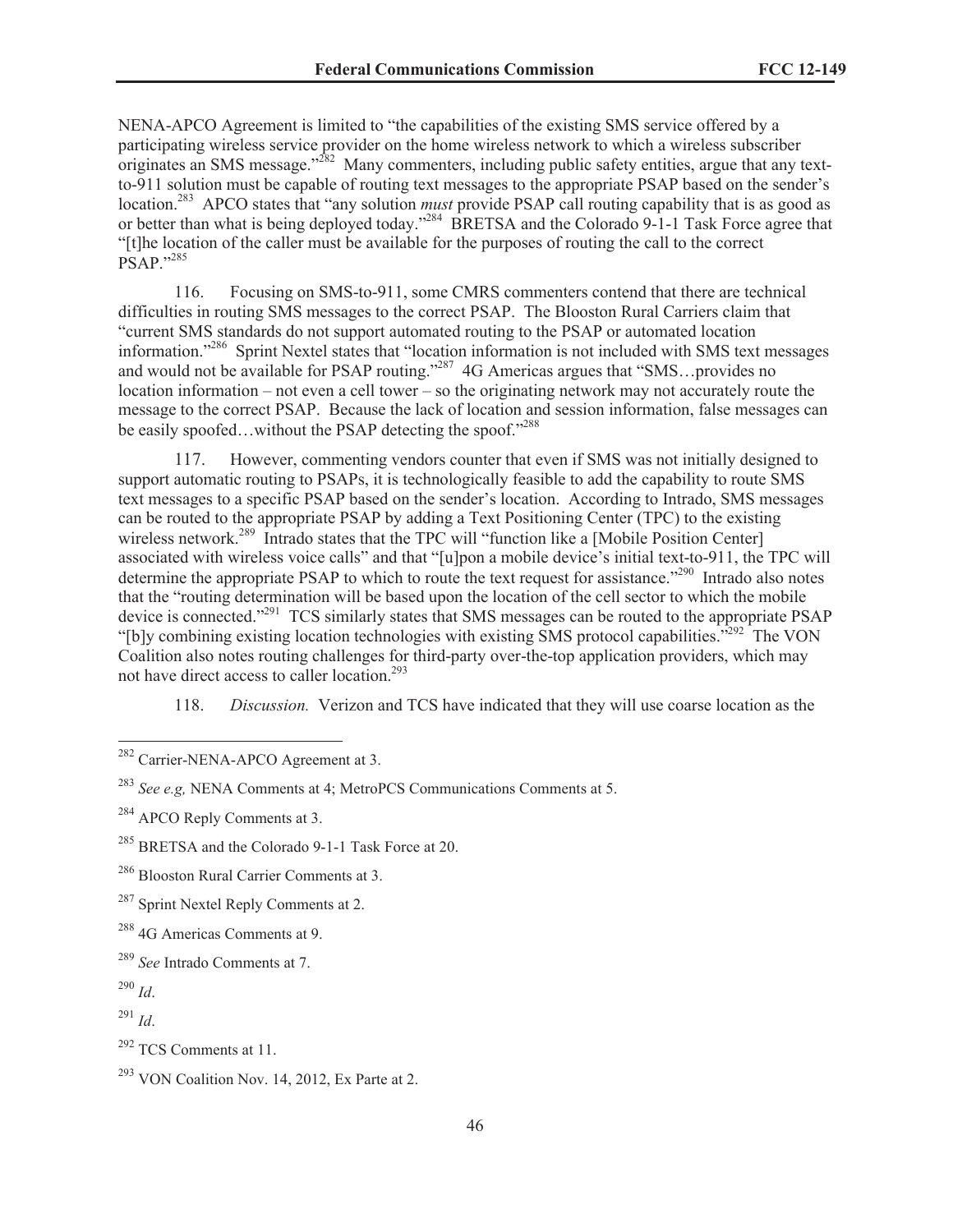basis for PSAP routing determination in their deployment of text-to-911.<sup>294</sup> Moreover, according to the Tennessee Emergency Communications Board (TECB), "[t]he TECB would not have agreed to host the pilot [with AT&T] had it not included the capability for location information to travel with the text. The Tennessee pilot will include a texting solution that includes rough location information."<sup>295</sup> The coarse or rough location information as referred to by Verizon and TECB is the equivalent to the location of the cell sector from which the wireless 911 call is made – or generally E911 Phase I information under the Commission's E911 rules.<sup>296</sup> Given the apparent technical feasibility of cell sector location and its actual use in text-to-911 trials to date, we propose that CMRS providers be required to route text messages automatically to the appropriate PSAP based on the cell sector to which the mobile device is connected. We also propose to define the "appropriate" PSAP presumptively for text-to-911 routing purposes to be the same PSAP that would receive 911 voice calls from the same cell sector. However, we recognize that in some instances, state or local 911 authorities may wish to have text messages routed to a different PSAP from the one that receives 911 voice calls from the same location (*e.g.*, to have all 911 texts within a state or region routed to a single central PSAP rather than to individual local PSAPs). Therefore, we propose to allow designation of an alternative PSAP for routing purposes based on notification by the responsible state or local 911 authority. We seek comment on these proposals. We also seek comment on whether there are any technical obstacles or cost factors that could make it more difficult for some CMRS providers, such as small or rural carriers, to support automated routing of text messages to the appropriate PSAP.

119. We also seek comment on specific technical or informational challenges that thirdparty over-the-top messaging applications providers may face with respect to assessing caller location and the associated PSAP. Apple, for example, suggests that text-to-911 obligations should only attach for third-party text messaging applications where the applications is installed on a phone that meets the Commission's location accuracy requirements. Will this be sufficient to enable such applications to accurately route a 911 call to the appropriate PSAP? Are there other agreements or protocols that would be necessary between the third-party application provider and the underlying carrier to ensure appropriate routing? What would these entail?

120. Several commenters noted that spoofing could compromise the accuracy of locationbased routing of SMS text messages to PSAPs.<sup>297</sup> We note, however, that the proposed systems use systems not under the control of the caller to query for cell tower location. SMS messaging uses the same mechanism as calls to provide the originating number to the network, and thus, there is no unique attribute of text messaging that leaves it open to spoofing. We also note that the potential for spoofing already exists for VoIP calls to 911. As Vermont indicates with regard to its text-to-911 trial, "there is nothing about this new technology that is any more likely to result in 'spoof' contacts than what we

<sup>294</sup> Verizon Wireless and TCS June 4 *Ex Parte*, Attachment 2, at 3. *See also* TCS Nov. 7, 2012 *Ex Parte*, Attachment at 7 (referring to "Carrier Preparation" for text-to-911 as including "Route Based on Coarse Location Information").

<sup>295</sup> TECB Nov. 2 *Ex Parte* at 1.

<sup>296</sup> *See*, *e.g*., 47 C.F.R. §20.18(d)(requiring under the rule for Phase I E911 service that CMRS licensees provide the telephone number of the originator of a 911 call and the location of the cell site or base station receiving the call…to the designated PSAP.…").

<sup>297</sup> *See, e.g.* ATIS Comments at 13-14 (A solution that is open to all users would be subject to challenges related to overloads, spoofing and impaired performance); T-Mobile Reply Comments at 14 (FCC should not ignore the potential for fraudulent and abusive use of SMS-to-911, especially because it can be so easily spoofed); U.S. Cellular Reply Comments at 3-4.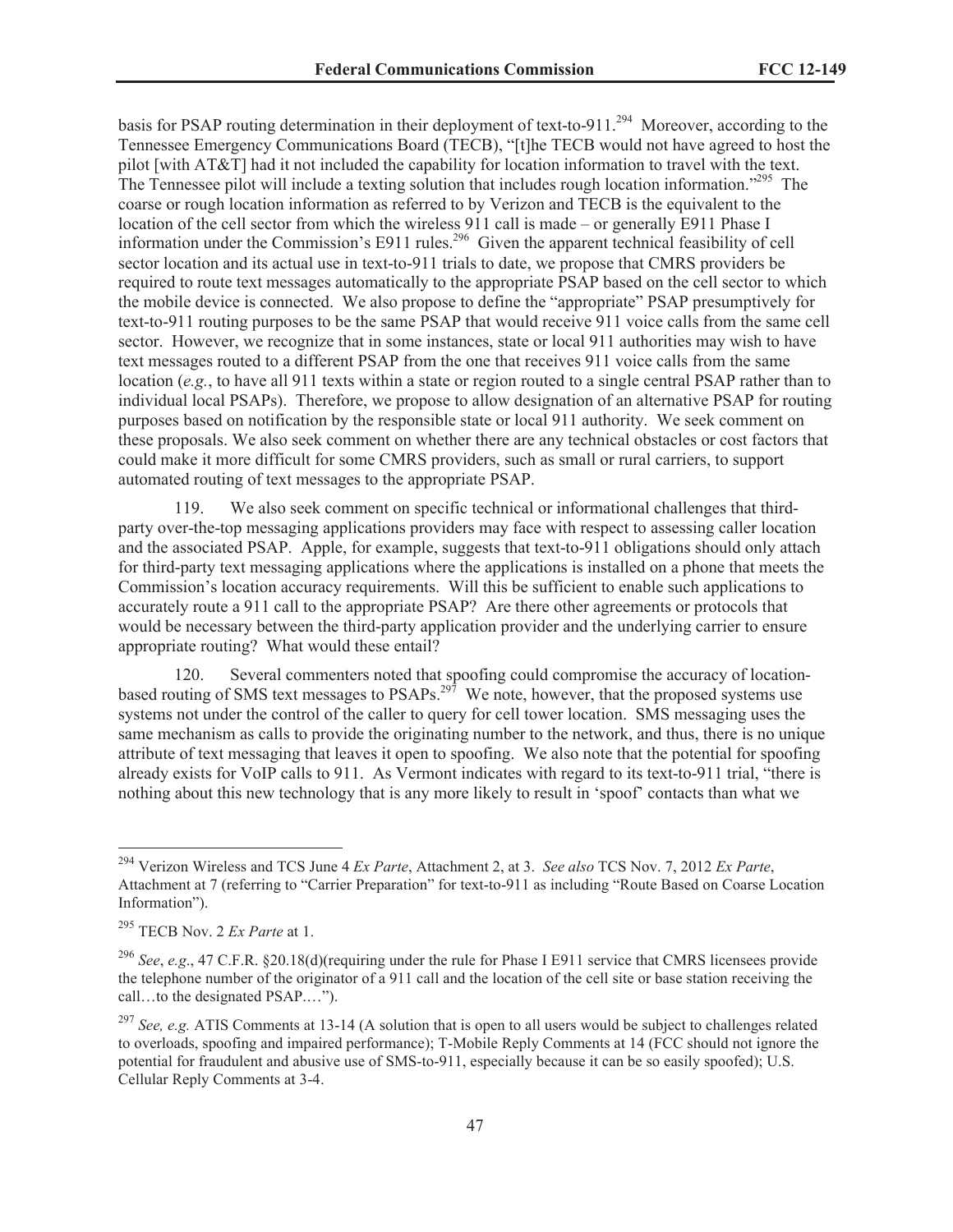already deal with on the voice side of the system."<sup>298</sup> Accordingly, we seek comment on whether the potential for spoofing text messages is any greater than the potential for spoofing VoIP calls. Are there any actions that the Commission ccould take to minimize the risk of text-based spoofing?

# **b. 911 Location Accuracy Requirements**

121. *Background.* In the *Notice*, the Commission noted that some parties had expressed concerns about the inability of SMS to provide the sender's precise location.<sup>299</sup> The Commission sought comment on ways to overcome this limitation. Specifically, the *Notice* asked whether it is technologically feasible for the recipient of an emergency SMS text message to query for the texting party's location using the phone number provided <sup>300</sup> The Carrier-NENA-APCO Agreement does not specifically address location accuracy issues. However, the Carrier-NENA-APCO Agreement does limit the provision of text-to-911 to "the capabilities of the existing SMS service offered by a participating wireless service provider on the home wireless network to which a wireless subscriber originates an SMS message."<sup>301</sup>

122. Commenters indicate that, while it is feasible to use cell sector location to route emergency texts to the appropriate PSAP, it may be more difficult for CMRS providers to provide more precise location information in connection with text messages. Neustar notes that "some wireless operators use network based location determination mechanisms that depend on the handset being in a voice call to receive enough measurement data to determine the location of the caller accurately. Such networks could not be expected to respond with high resolution location information for texters. This will be true for any SMS to 911 solution."<sup>302</sup> On the other hand, TCS indicates that its system would use "the same location technologies and strategies used today for 9-1-1 voice calls to both route the text message to the appropriate PSAP, and for delivering a more precise location of the sender to PSAP personnel."<sup>303</sup> TCS notes, however, that "the carrier's 9-1-1 location platform may not be able to provide location outside of a 9-1-1 voice call" and that "coarse [location] may be the only available location for initial service launch."<sup>304</sup> The VON Coalition expresses similar concerns with respect to providers of "over-the-top" text messaging applications in terms of their inability to access user location information.<sup>305</sup>

123. *Discussion.* The record in this proceeding indicates that providing precise location information in connection with text messages is technically feasible but could involve significant changes and upgrades to existing SMS-based text networks. We are therefore concerned that it could initially be overly burdensome to require CMRS providers to comply with the Commission's Phase II E911 location accuracy rules when transmitting text messages to 911. While we recognize the importance of providing precise location information to PSAPs, we believe that the benefits of enabling consumers, particularly consumers with hearing and speech disabilities, to send SMS-based or non-SMS-based text messages to 911 outweigh the disadvantages of being unable to provide precise

<sup>303</sup> TCS March 8 *Ex Parte* at 3.

<sup>298</sup> *Id*.

<sup>299</sup> *See Notice*, 26 FCC Rcd at 13638 ¶ 56.

<sup>300</sup> *Id*.

<sup>&</sup>lt;sup>301</sup> Carrier-NENA-APCO Agreement at 3.

<sup>302</sup> *Id*.

<sup>304</sup> TCS March 8 *Ex Parte*, Attachment 2, at 13.

<sup>305</sup> VON Coalition Nov. 14, 2012, *Ex Parte* at 2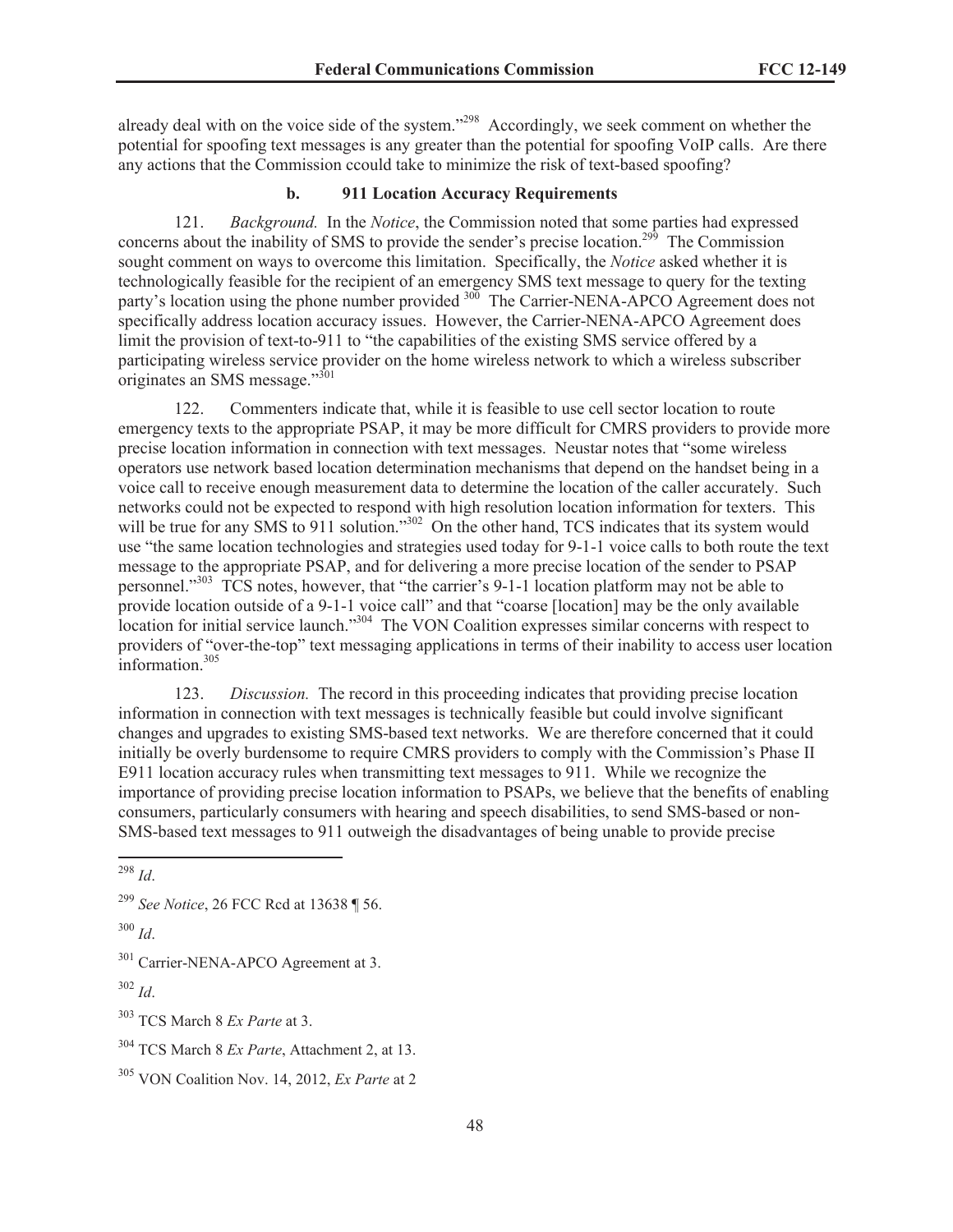location information. Accordingly, we propose that the Commission's Phase II E911 location accuracy requirements not apply to the initial implementation of text-to-911.<sup>306</sup> Nevertheless, we encourage the voluntary development of automatic location solutions for text-to-911 that provide at least the same capability as Phase II location information for voice calls to 911, even if the location solution does not use the same underlying location infrastructure. For example, messaging applications could transmit location information that is available on handsets using the data channel. Further, applications that use IP-based message delivery may also be able to include location information obtained via a mobile device API along with the text message. We also seek comment on whether operating system vendors or CMRS providers can facilitate the delivery of more precise location for interconnected text providers. Are there any other factors that the Commission should consider in regard to location delivery for interconnected text providers?

### **c. Roaming**

124. *Background*. Roaming enables wireless consumers to use mobile devices outside the geographical coverage area provided by their home network operator.<sup>307</sup> In the *Notice*, the Commission asked whether it is technically feasible to determine the originating location of an emergency text message in all situations or whether it is feasible only in situations where the customer is not roaming.<sup>308</sup> As noted above,<sup>309</sup> the Carrier-NENA-APCO Agreement does not provide text-to-911 capability to wireless subscribers roaming outside of a subscriber's home wireless network.<sup>310</sup> Because sending and receiving texts while roaming involves two networks, the consumer's home network and the visited roaming network, roaming may create issues for text-to-911 because of the greater technical complexity of routing the message to the correct PSAP based on the consumer's location. In the nonemergency context, when a wireless consumer sends an SMS message while roaming on a visited network, the visited network passes the text message via designated signaling links to the user's home network, which in turn sends the text message to its final destination.<sup>311</sup>

125. Several commenters address text-to-911 in the context of roaming customers. In considering vendor proposals for text-to-911 solutions, NENA contends that applicable location requirements must be met regardless of whether a consumer initiates or continues a text-to-911 string through the consumer's home network or a roaming partner.<sup>312</sup> Similarly, APCO argues that when a device roams to a visited network, 911 text messages must be capable of remaining connected with not only the PSAP, but also the specific call taker.<sup>313</sup> T-Mobile voices a number of concerns about roaming, stating that "SMS-to-911 does not work when roaming."<sup>314</sup> T-Mobile further notes that "SMS for a T-Mobile customer roaming on another carrier's network remains supported by T-Mobile's

<sup>309</sup> *See, supra,* Section (II)(B).

<sup>310</sup> *See* Carrier-NENA-APCO Agreement at 3.

<sup>311</sup> *Id*. at 4.

<sup>312</sup> NENA Comments at 4.

<sup>313</sup> APCO Reply Comments at 3-4.

<sup>314</sup> Letter from John Nakahata, Counsel to T-Mobile USA, Inc., to Marlene H. Dortch, Secretary, Federal Communications Commission (Sept. 25, 2012) at 2.

<sup>306</sup> *See* 47 C.F.R. § 20.18(h) (setting forth Phase II E911 location accuracy requirements).

<sup>307</sup> *See* Mobile SMS and Data Roaming Explained, GSMA, *available at* http://www.gsma.com/aboutus/wpcontent/uploads/2012/03/smsdataroamingexplained.pdf (last accessed Aug. 28, 2012).

<sup>308</sup> *See Notice*, 26 FCC Rcd. 13615, 13638 at ¶ 56 (2011).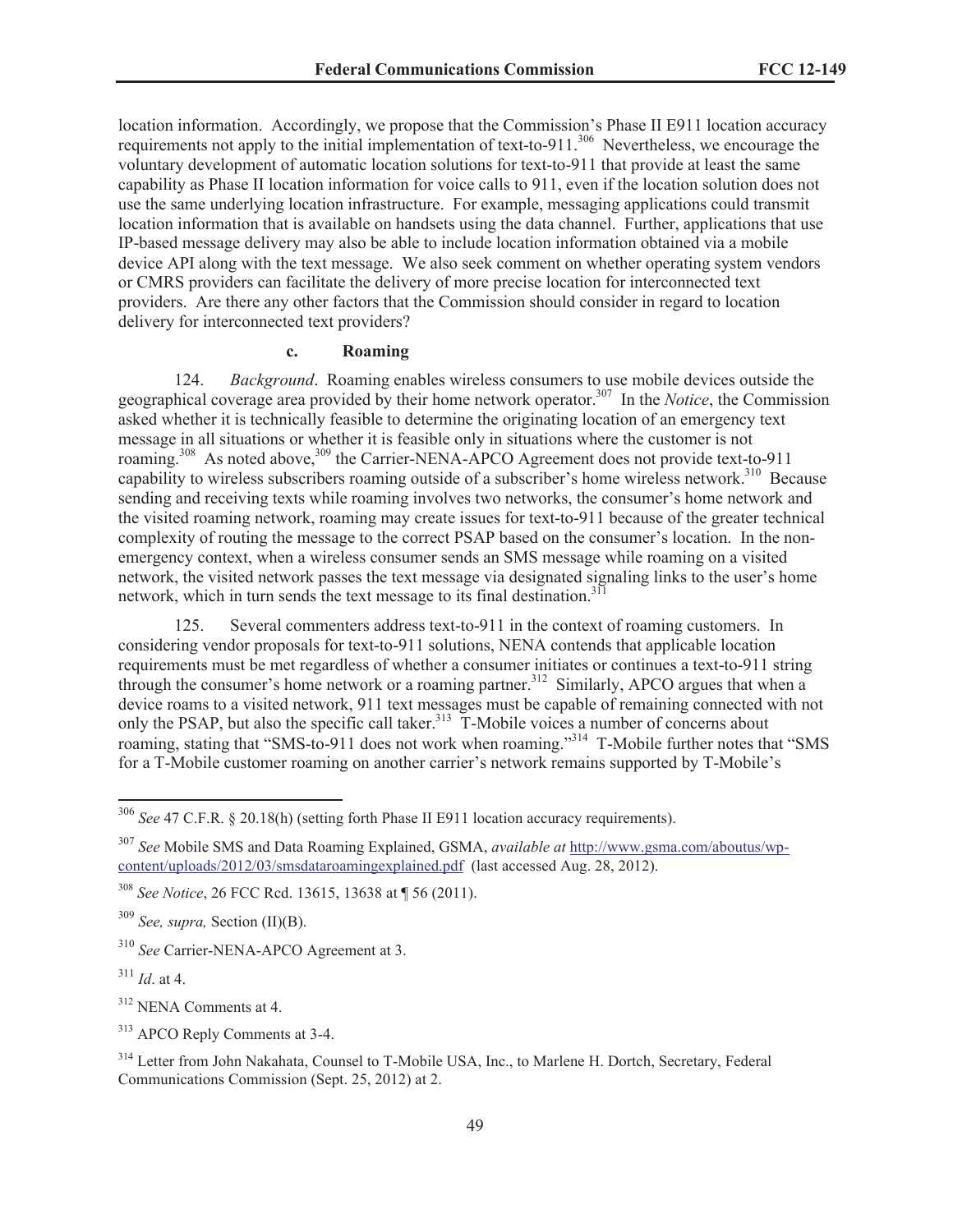network and messaging infrastructure, rather than by the carrier providing roaming. However, T-Mobile will not have location information when its subscriber is roaming, and thus can neither determine whether a roaming subscriber is in an area that supports text-to-911 nor route the 911 text to the appropriate PSAP."<sup>315</sup> U.S. Cellular stresses "the need for the FNPRM to include a discussion regarding the need for requirements to address customers sending texts to 911 while roaming outside of their carrier's network and for the resulting need to address interoperability across carrier networks."<sup>316</sup> Finally, Sprint Nextel urges the Commission to refer technical considerations like roaming to technical working groups and standards-setting bodies for further discussion.<sup>317</sup>

Discussion. We agree with NENA and APCO that it is critical for consumers who are roaming to have the ability to text-to-911 during an emergency, and we further note that current voluntary measures do not provide for text-to-911 service while a subscriber is roaming.<sup>318</sup> Accordingly, we seek comment on whether both the home and visited network operators must cooperate to support the delivery of the text to the appropriate PSAP serving the sender's location when a consumer sends a text message to 911 while roaming. We also seek comment on T-Mobile's assertion that its network is unable to collect location information on a roaming subscriber and is thus, technically limited from providing text-to-911 for roaming subscribers. Could the visited network intercept text-to-911 messages and determine the mobile device location? What technical and economic obstacles need to be addressed in order to provide text-to-911 service to consumers? How can these obstacles be overcome? We also seek comment on whether the same approach should apply to international roamers while they are located in the United States.

# **11. PSAP Options for Receiving Text-to-911**

127. There appears to be general agreement that the NG911 architecture offers an IP standards-based interface protocol that supports the delivery of text messages, regardless of the technology used by the mobile device.<sup>319</sup> While some PSAPs are currently NG911-capable, or soon will be, many other PSAPs will not be NG911-capable for an extended period of time, limiting their options for handling text messages in the interim.<sup>320</sup> Thus, in order to implement text-to-911, particularly on a nationwide basis, the Commission must take the disparate capabilities of PSAPs into account. Accordingly, we propose a set of near-term options that would enable all PSAPs to accept text messages transmitted by CMRS or interconnected text providers, regardless of whether the PSAPs are NG911-capable. This proposed approach provides non-NG911-capable PSAPs with the flexibility to handle text messages in the near term without requiring PSAPs to fund significant upfront investments or upgrades.<sup>321</sup> We seek comment on each option and the proposal as a whole.

<sup>315</sup> *Id*.

<sup>316</sup> Letter from Grant B. Spellmeyer, Esq., Executive Director, Federal Affairs & Public Policy, U.S. Cellular Corporation, to Marlene H. Dortch, Secretary, Federal Communications Commission (Nov. 6, 2012) at 1-2.

<sup>&</sup>lt;sup>317</sup> Sprint Nextel Comments at 12-13.

<sup>318</sup> *See* Carrier-NENA-APCO Agreement at 3.

<sup>319</sup> *See e.g.*, NENA Reply Comments at 3; 4G Americas Comments at 2; Intrado Comments at 2; TCS Comments at 9; Neustar Comments at 12.

<sup>320</sup> *See* NENA, "NENA Baseline Next Generation 9-1-1 Description," *available at*

http://c.ymcdn.com/sites/www.nena.org/resource/resmgr/Docs/NENA\_Baseline\_NG9-1-1.pdf (last accessed Nov. 15, 2012) (describing the system functionality of NG9-1-1 and "a number of capabilities beyond E9-1-1 functions" and listing the "minimally required components or capabilities of baseline NG9-1-1.…").

<sup>&</sup>lt;sup>321</sup> NENA notes that "how messages are received and processed in PSAPs is of equal importance to how they are originated from subscriber equipment. Because of the high cost of PSAP upgrades and the imminent need to (continued….)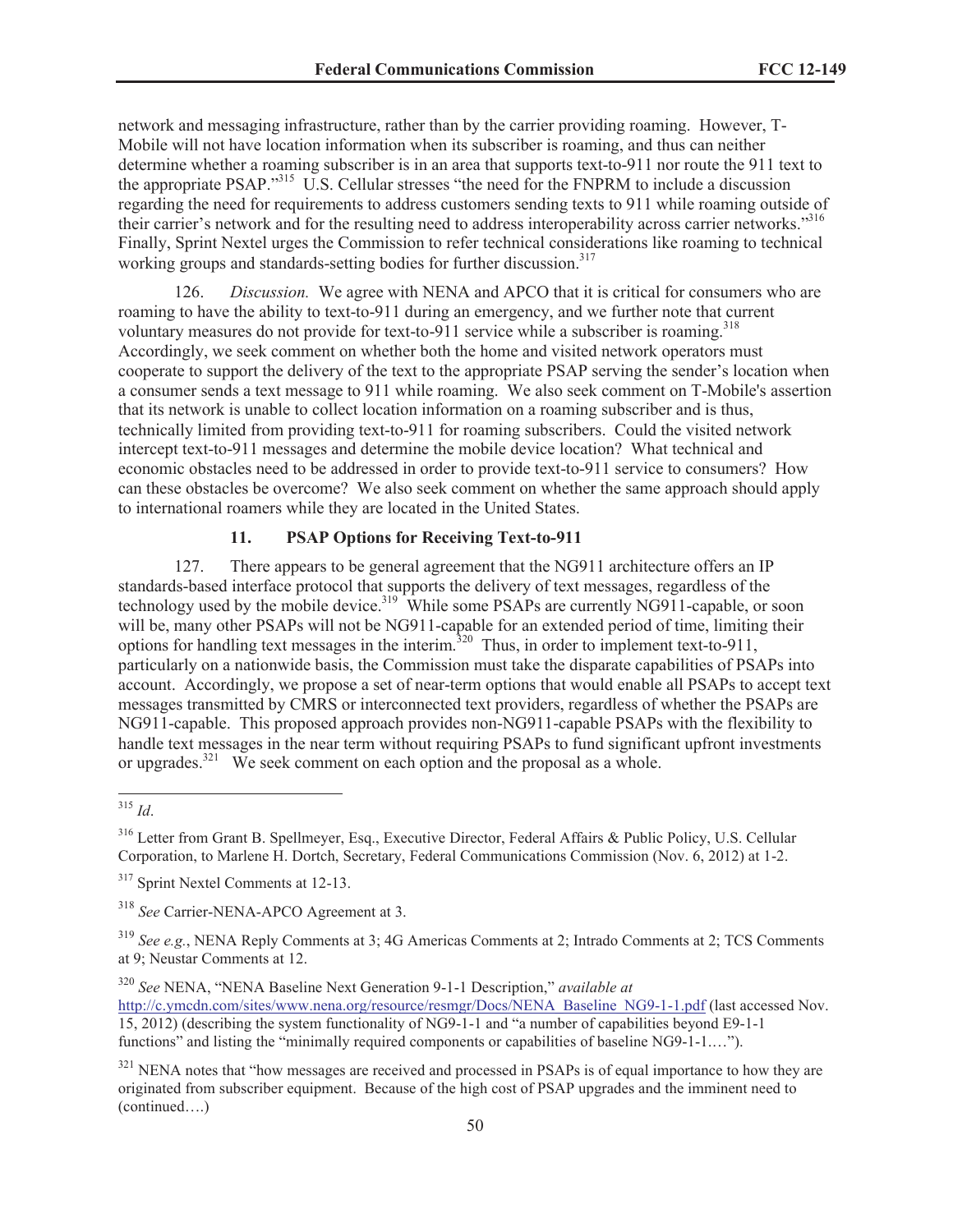### **a. NG911-Capable PSAPs**

128. We propose that text-to-911 service providers deliver text messages to NG911-capable PSAPs using a standardized NG911 protocol, such as the NENA i3 protocol.<sup>322</sup> This will ensure a consistent format for delivery of text messages to all NG911-capable PSAPs. We seek comment on this proposal. Should the current NENA i3 protocol be the single protocol used for delivery of all text messages to NG911-capable  $PSAPs?^{323}$  How should we account for future releases of NENA i3 that may support additional protocol interfaces?

## **b. Non-NG911-Capable PSAPs**

129. For non-NG911-capable PSAPs, several technical options are available that could be used for receipt of text messages. For its part, the Carrier-NENA-APCO Agreement allows PSAPs to "select the format for how messages are to be delivered."<sup>324</sup> We propose that non-NG911-capable PSAPs be allowed to choose among several options, and to designate a preferred option and one or more fallback options.

### **(i) Web Browser**

130. Under this option, a PSAP would receive text messages via a web browser installed in the PSAP (typically at one or more terminals used by PSAP call-takers) and connected to a third-party service provider.<sup>325</sup> Verizon Wireless and TCS have stated that with respect to Verizon's roll-out of text-to-911, they will offer PSAPs the ability to receive text messages using the web browser approach.<sup>326</sup> TCS states that it has "demonstrated a D-IP SMS client application that runs in a web browser and gives a PSAP call-taker who has connectivity to the IP-messaging network the ability to receive, view, and respond to the SMS 9-1-1 call."<sup>327</sup> This approach will require the PSAP to have Internet connectivity, but not full NG911 capability. 328

131. We seek comment on the web browser approach. Because many PSAPs already have Internet connectivity even if they are not NG911-capable, we believe that this approach would offer PSAPs a cost-effective alternative for receiving text messages without having to upgrade to NG911. We seek comment on what costs, other than Internet access, a PSAP would have to incur when implementing a web browser solution. For example, T-Mobile contends that TCS' web browser application would require PSAPs to upgrade their CPE.<sup>329</sup> Is this accurate, and if so, what would the (Continued from previous page)

upgrade PSAP equipment, software, and service processes to NG9-1-1 capabilities, NENA considers it important that any interim text messaging solution leverage, to the maximum extent possible, existing assets and service processes." NENA Comments at 4.

<sup>322</sup> We note that some PSAPs may be capable of receiving text messages via NG911-compliant protocols, even if they still receive voice 911 calls using legacy mechanisms.

<sup>323</sup> For the current NENA i3 protocol for text, see "Detailed Functional and Interface Specification for the NENA i3 Solution – Stage 3," Release 1, Section 4.1.8.3, dated Jun 14, 2011.

<sup>324</sup> Carrier-NENA-APCO Agreement at 2.

<sup>325</sup> In addition to text messages, the third-party service provider could also transmit IP-based real-time text messages over the web browser interface.

<sup>326</sup> Verizon Wireless and TCS June 4 Ex Parte, Attachment 2, at 6.

<sup>327</sup> TCS Comments at 7.

<sup>328</sup> Moreover, the web browser would not even need to be integrated with the PSAP's computer-aided dispatch (CAD) system.

<sup>329</sup> T-Mobile Reply Comments at 13.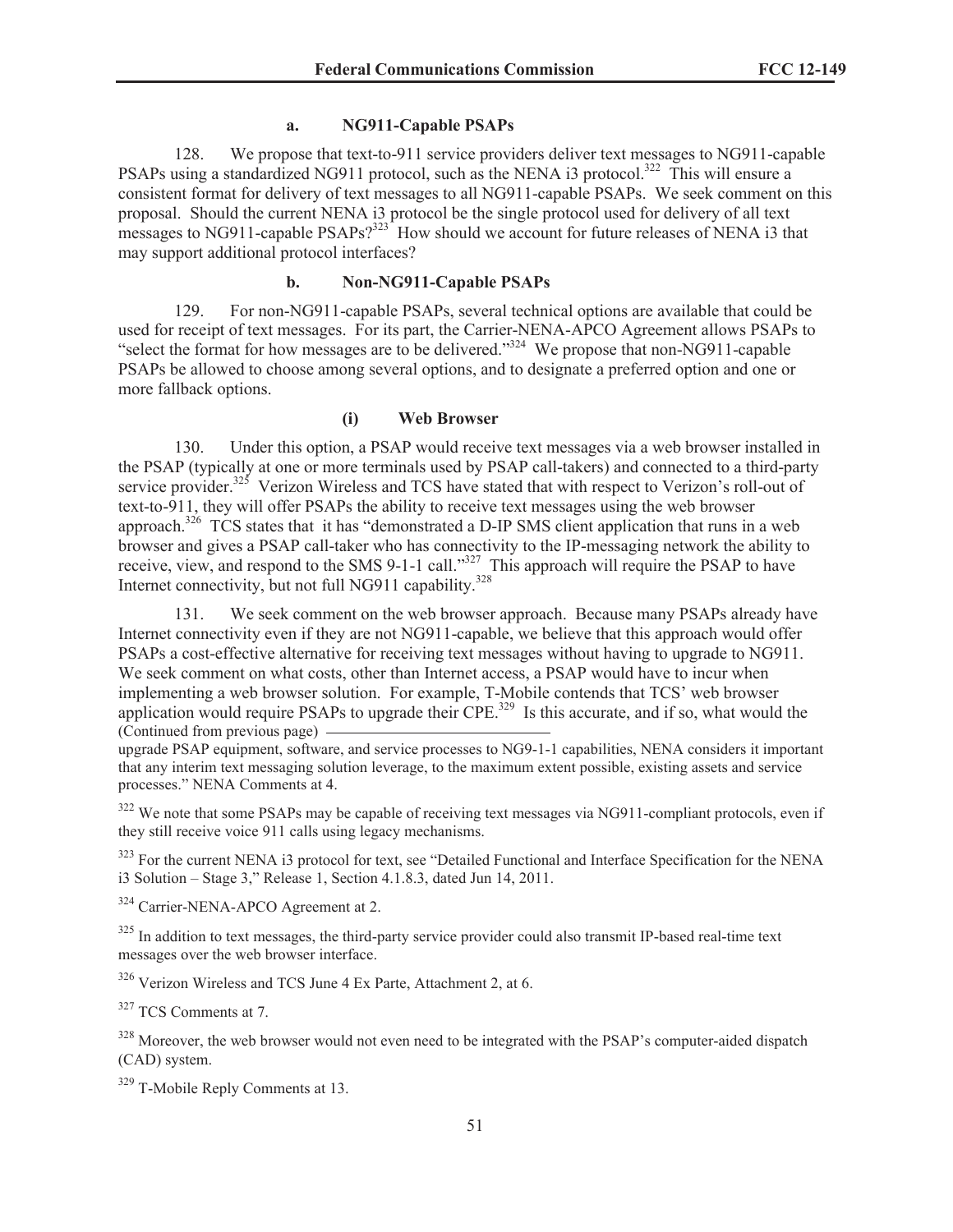nature and cost of the required upgrade?

132. We also seek comment on how the web browser option should be implemented in a multi-party environment where multiple web browser options and applications may be available to both PSAPs and text-to-911 service providers. For example, it is possible that individual text-to-911 service providers could offer different web browser applications to the same PSAP, requiring the PSAP to either support all of the offered applications or to request that the providers use a common application. Alternatively, neighboring PSAPs could select different web browser applications from one another, requiring a text-to-911 service provider serving both PSAPs to support multiple applications or to request that the PSAPs choose a common application.

133. As a practical matter, we expect that many of these issues can be resolved through development by vendors of standards-based interoperable web applications that enable CMRS providers, interconnected text providers, and PSAPs to choose single-source solutions rather than having to support multiple solutions. Nevertheless, we seek comment on how such issues should be resolved where CMRS providers, interconnected text providers, and PSAPs cannot agree on a common web browser solution. Specifically, if the PSAP chooses to receive text messages via web-based delivery, under what circumstances should CMRS or interconnected text providers be obligated to accommodate the PSAP's choice of web browser application? If the PSAP uses a service provider ("text service provider") to render text messages to a web browser, as appears likely based on the service trials, a problem would arise only if two CMRS or third-party text providers use different service providers on their end to route text-to-911 messages. In that scenario, we proposed to allow the PSAP to designate its text service provider as the recipient of text messages under two conditions. First, the PSAP text service provider must accept text messages using industry-standard protocols, such as the NENA i3 standard. Second, the PSAP text service provider must not charge the CMRS or interconnected text provider a fee for delivering such messages. We seek comment on this proposal.

## **(ii) Text-to-Voice Gateway Centers**

134. Under this option, a PSAP would receive text messages via a gateway center where emergency-trained telecommunicators would translate between text and voice. The gateway center would operate in a manner similar to a telematics call center of the kind that telematics providers such as OnStar use to handle emergency calls from their subscribers and transmit such calls to 911.<sup>330</sup> Telematics providers use cell-site location to determine the caller's location, match the location to the associated PSAP, and then use VoIP-based routing to connect with the PSAP over its 911 trunks. Intrado has proposed a similar solution for delivery of text messages through a gateway.<sup>331</sup>

135. Some commenters express concerns about implementing a gateway approach. T-Mobile notes that "a national SMS relay center does not exist today, and would have to be created and funded, which also cannot be accomplished rapidly."<sup>332</sup> Sprint submits that Intrado's proposal "would require the installation of extensive infrastructure to adapt wireless networks to the solution. Whether this proposal could ultimately be successful nationwide as an interim text-to-911 solution cannot be gauged, since testing has been very limited to date."<sup>333</sup>

136. We seek comment on the feasibility of establishing one or more gateway centers for translation and transmission of text messages to PSAPs. What are the potential costs of implementing

<sup>330</sup> *See* OnStar *Ex Parte*.

<sup>331</sup> *See* Intrado Comments at 7-8.

<sup>332</sup> T-Mobile Reply Comments at 3.

<sup>&</sup>lt;sup>333</sup> Sprint Nextel Reply Comments at 5.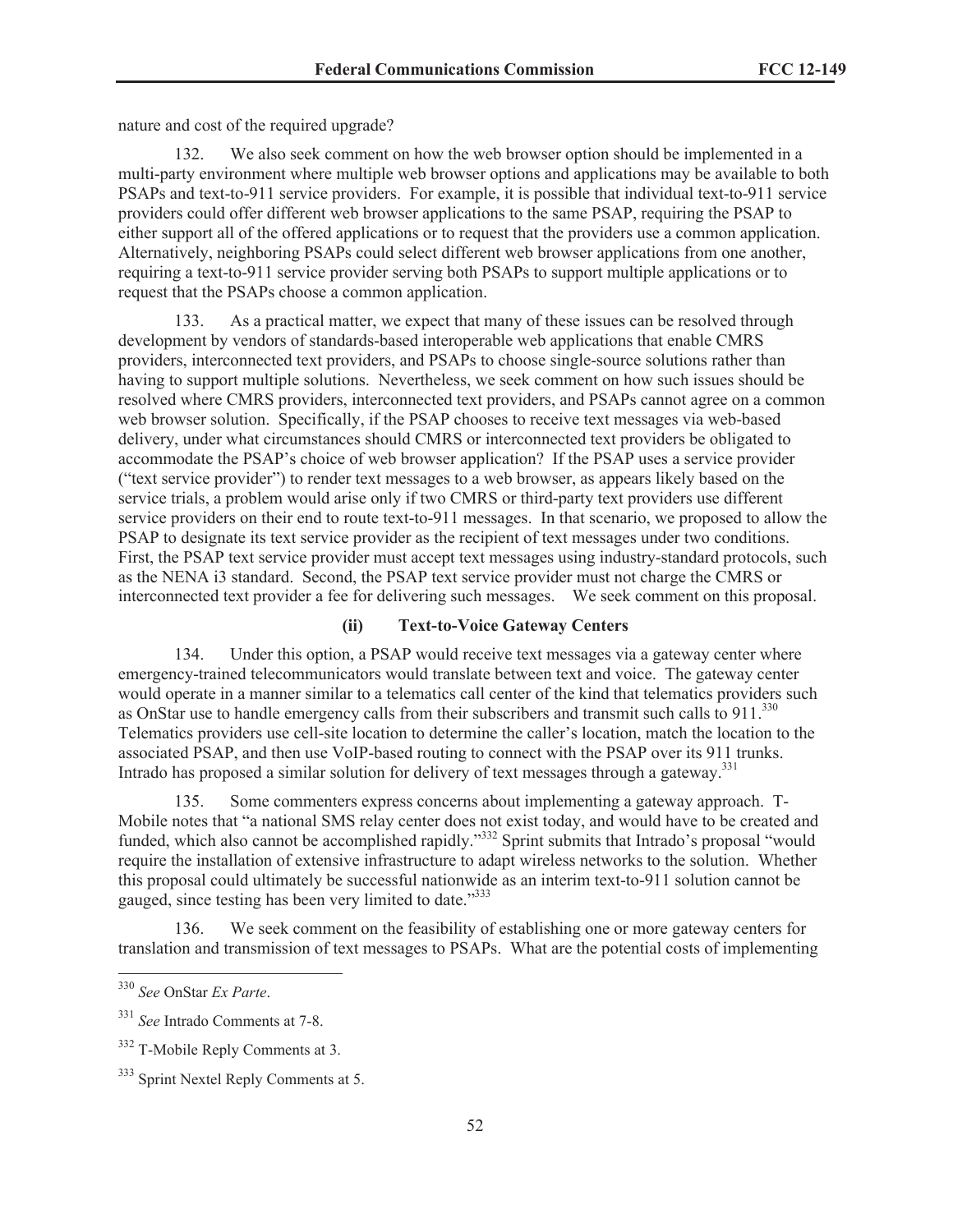this approach, and how would such costs be allocated? Are CMRS providers or vendors offering textto-911 services likely to develop and offer a gateway option to non-NG911-capable PSAPs? Are non-NG911-capable PSAPs likely to choose this option over the web browser or TTY-based delivery options if it is available?

137. We also seek comment on how best to ensure that text-to-voice translation offered as part of the gateway option does not lead to harmful delays in communication between the sender and the PSAP. We anticipate that with proper certification and training, telecommunicators will be able to handle these responsibilities efficiently and professionally with a minimum of delay. We also anticipate that as an increasing number of PSAPs become capable of accepting IP-based text, the number of 911 text messages that will require text-to-voice translation will decrease, though text-tovoice or text-to-TTY (see below) may continue to be necessary until all PSAPs have been upgraded.

### **(iii) Text-to-TTY Translation**

138. Under this option, text messages would be converted into TTY calls that the PSAP would receive over its existing  $TTY$  facilities.<sup>334</sup> Since all PSAPs already have  $TTY$  capability,<sup>335</sup> this is potentially a very low-cost solution that can be deployed relatively quickly.<sup>336</sup> Moreover, this solution supports direct communication between the sender and the PSAP.

139. A number of commenters express support for this option. Neustar contends that using TTY to transmit SMS-originated text messages is a viable interim solution that could "bridge the gap" before and during the transition to NG911.<sup>337</sup> Neustar notes that "almost all mobile phones are SMS capable but cannot do TTY and almost all PSAPs [are] TTY capable but cannot handle SMS."<sup>338</sup> Neustar further asserts that this option could be implemented at minimal cost because "carriers would only need to make small investments in providing cell ID query mechanisms where they are not already deployed for itinerate use, and PSAPs should be able to handle text-to-911 using their existing TTY equipment."<sup>339</sup> Verizon Wireless and TCS have stated that they intend to permit PSAPs that lack Internet connectivity to receive text messages using this approach.<sup>340</sup>

140. On the other hand, some commenters state that TTY is an outdated technology that could be susceptible to errors in an automated text-to-TTY translation process. T-Mobile states that TTYs "are not sized for general public use" and "present their own technical problems."<sup>341</sup> T-Mobile

<sup>339</sup> Neustar Comments at 4.

<sup>334</sup> *See* Neustar and TCS Comments.

<sup>335</sup> Pursuant to DOJ regulations, "*every call-taking position within a PSAP must have its own TTY or TTYcompatible equipment*. PSAPs must have systems that enable call takers to handle TTY calls as properly, promptly, and reliably as voice calls." *See* USDOJ Technical Assistance Manuel, Access for 911 and Emergency Telephone Services, B. Equipment, at 4 (emphasis added) *available at* http://www.ada.gov/911ta.pdf (last accessed Aug. 14, 2012).

<sup>&</sup>lt;sup>336</sup> Title II of the ADA covers telephone emergency service providers and other State and local government entities and instrumentalities. The Department of Justice's regulation on Access for 9-1-1 and Telephone Emergency Services is published at 28 C.F.R. Part 35. *See* http://www.ada.gov/911ta.pdf (last accessed Jul. 6, 2012).

<sup>337</sup> Neustar *Ex Parte* at 1.

<sup>338</sup> *Id.*

<sup>340</sup> Verizon Wireless and TCS June 4 Ex Parte, Attachment 2, at 6.

<sup>341</sup> T-Mobile Comments at 3. *See also* ATIS Dec. 20, 2011 *Ex Parte* at 5 (TTY is an outdated service).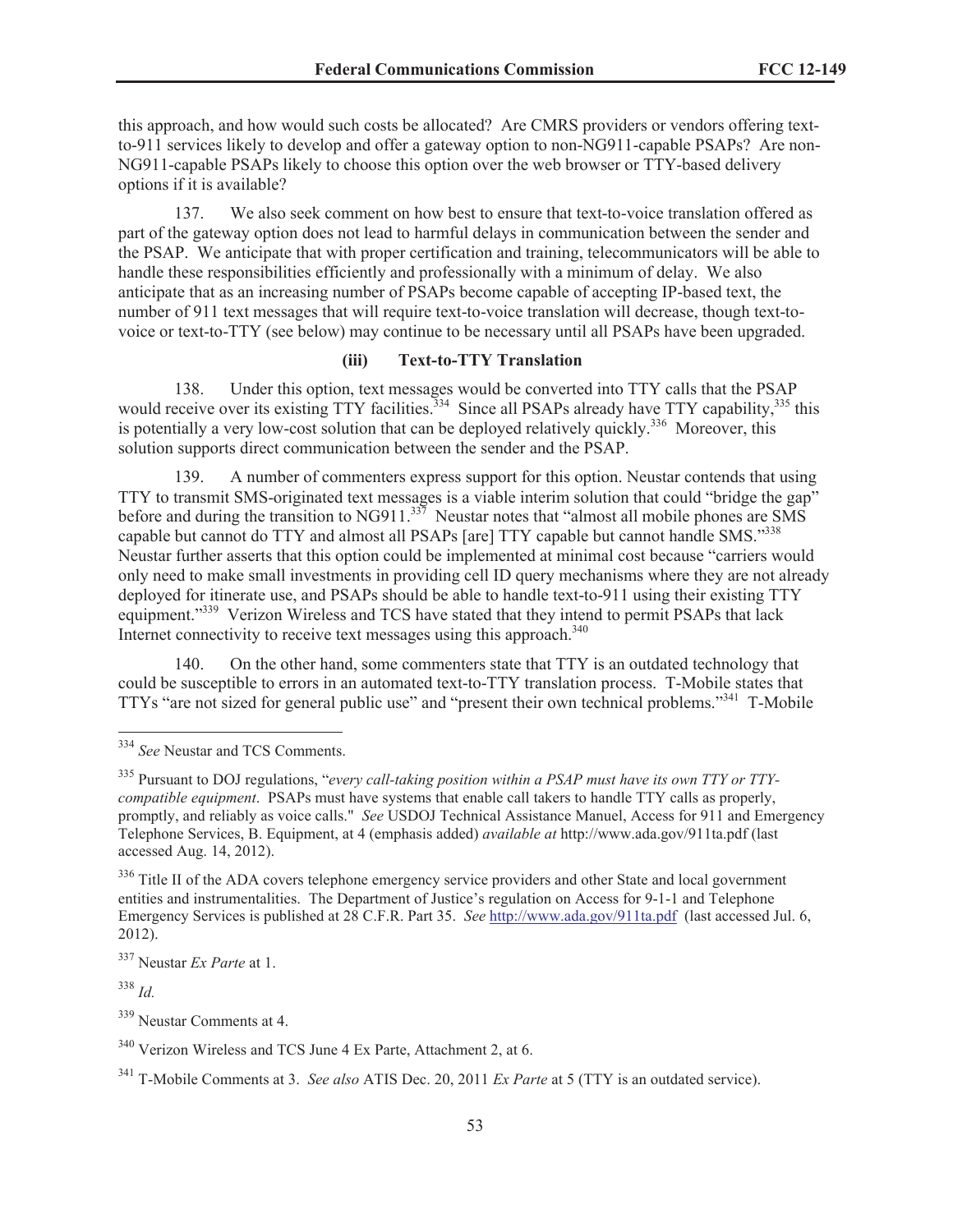also contends that investment in TTYs would be a dead end investment, that TTYs are asynchronous and use Baudot tones, and that the half-duplex nature of TTYs can lead to messages being garbled if the texting party and PSAP call taker send messages over the top of one another.<sup>342</sup> INdigital submits that "using the TTY protocol with a 1% total character error rate…imposes a technical requirement that is nearly impossible to meet."<sup>343</sup> T-Mobile asserts that "many PSAPs have a limited number of TTYequipped answering stations [and that] the capital investment required to handle the much larger volume of messages that would result from a general public SMS-to-911 system could be substantial for cash-strapped PSAPs."<sup>344</sup> APCO adds that PSAPs "us[ing] standalone TTY devices...will face additional challenges if the volume of calls to these legacy devices increase[s] dramatically."<sup>345</sup>

141. We seek comment on the feasibility and potential costs and benefits of making the textto-TTY approach available as a text delivery option for CMRS providers, interconnected text providers, and PSAPs. Given the age and technical limitations of the PSAPs' existing TTY equipment, are PSAPs capable of handling a volume of text messages transmitted over TTY from the general public that could be much larger than the low current volume of TTY 911 traffic? Could the technical problems associated with TTYs result in translation errors? Are there measures that could be taken to improve the capacity and reliability of TTY equipment to handle text-to-911? Are larger PSAPs likely to make use of TTYs to receive text-to-911 messages, compared to the other options discussed earlier? Do most PSAPs have stand-alone TTY devices or are these more likely to be built into the call taker equipment and would thus be able to handle a larger text volume?

### **(iv) State/Regional Approach**

142. Under this option, a state or regional 911 authority could designate a NG911-capable PSAP to receive and aggregate 911 text messages over a large region served by multiple non-NG911 capable PSAPs, such as a county, a multi-county region, or an entire state. The NG911-capable PSAP would exchange text messages with the caller and then communicate by voice with the non-text-capable PSAP that serves the caller's location. This approach is being applied in the Black Hawk County, Iowa text-to-911 trial, where the Black Hawk County PSAP accepts text messages from any i-Wireless user located in the state, thus acting as a gateway for other PSAPs in the state.<sup>346</sup>

143. We seek comment on this approach. In general, allowing 911 authorities to aggregate handling of text messages through a single PSAP on a statewide or regional basis could accelerate the availability of text-to-911 and lead to cost savings in its implementation. This approach would also minimize the operational and technological impact of text-to-911 for non-text-capable PSAPs. However, relaying text messages from the designated PSAP to other PSAPs in the state or region could lead to delay in responding to emergency text as compared to emergency voice calls. We seek comment on what measures, if any, could reduce the risk of such delay.

## **c. Notification of PSAP Acceptance and Delivery Method**

144. In order for CMRS and interconnected text providers to deliver and PSAPs to receive emergency texts under the framework proposed in this *Further Notice*, a mechanism will be needed for

<sup>342</sup> *See id.* at 11.

<sup>343</sup> INdigital Comments at 10.

<sup>344</sup> T-Mobile Reply Comments at 11, citing Neustar Comments at 4 n.7.

<sup>&</sup>lt;sup>345</sup> APCO Reply Comments at 5 (noting that "[s]tandalone TTY hardware often requires additional time to use and therefore increases the length of time to process the call").

<sup>346</sup> *See* Intrado Comments at 11.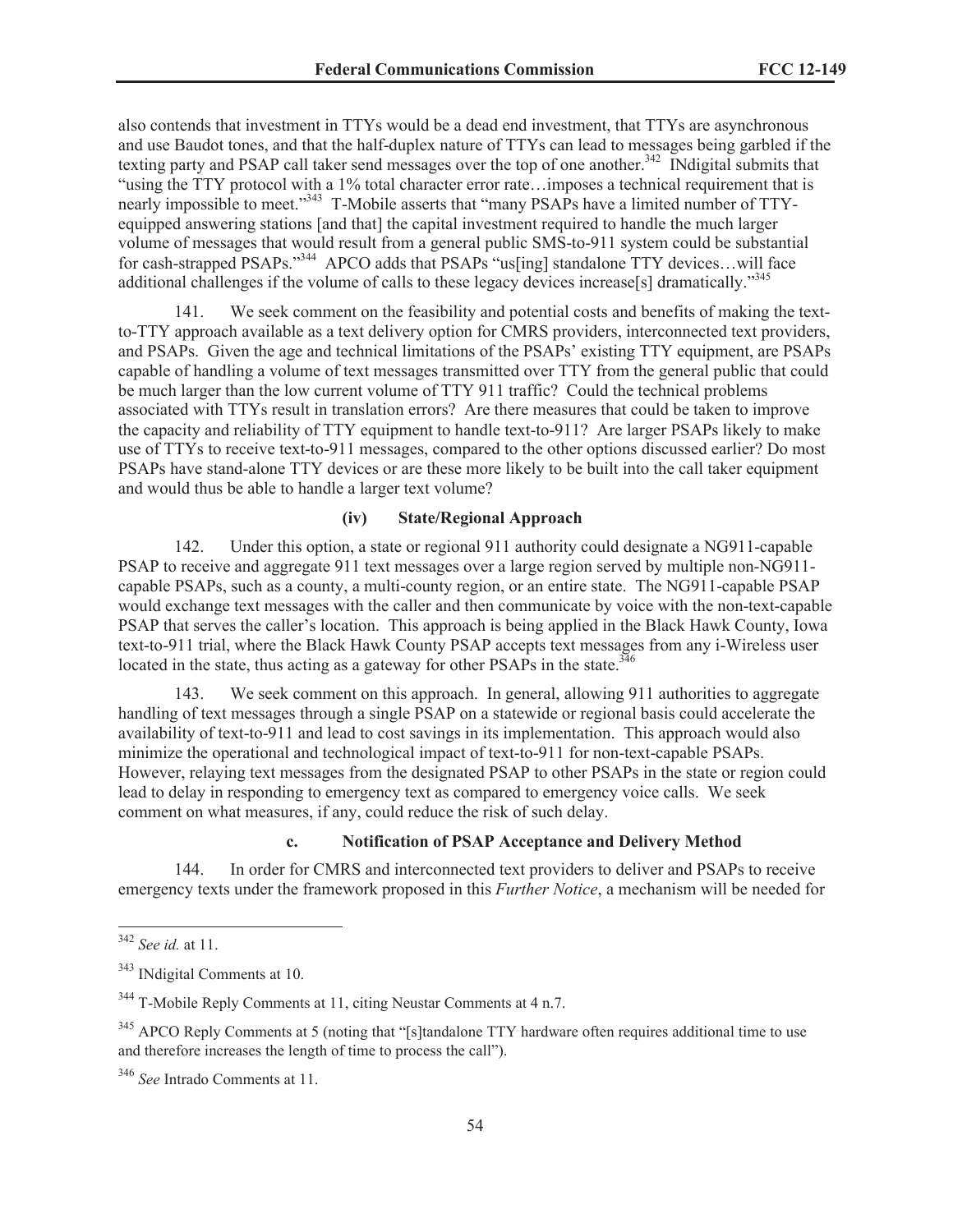each PSAP to notify providers (or their text-to-911 vendors) that it is prepared to accept text messages and indicating the delivery option it has chosen. In the *Notice*, the Commission sought comment on the possibility of developing a centralized routing database or databases that would identify which PSAPs are accepting text-to-911 messages and the routing a delivery method selected by each PSAP.<sup>347</sup> The Carrier-NENA-APCO Agreement does not specify a specific notification procedure; however, it defines a "valid request" for text-to-911 service as one in which "the requesting PSAP represents that it is technically ready to receive 911 text messages in the format requested," and "the appropriate local or State 911 service governing authority has specifically authorized the PSAP to accept and, by extension, the signatory service provider to provide, text-to-911 service (and such authorization is not subject to dispute)." $348$ 

145. In its comments, Bandwidth.com proposes a gateway architecture that includes a database of all PSAPs with their preferences for handling text messages.<sup>349</sup> This approach would arguably have efficiency advantages because it would enable PSAPs to provide notification regarding text delivery only once to all parties, rather than having to inform every wireless carrier or systems service provider individually. It would also enable providers of text-to-911 routing services to coordinate their databases for the routing of text messages.<sup>350</sup> We seek comment on the feasibility and cost of implementing a gateway architecture or database mechanism. If such coordination is desirable, how can it be encouraged or facilitated? What entity should operate the database? How should PSAPs declare their preferences? Can the registry of preferences be implemented as an extension of the Commission's PSAP database? Should there be a default preference to ensure that PSAPs that do not declare their text delivery option by a certain date are then assumed to prefer text-to-TTY delivery, since that option should be available without further PSAP action? What constitutes a valid notification? The Carrier-NENA-APCO Agreement requires an appropriate local or State 911 service governing authority to specifically authorize a PSAP to accept text-to-911.<sup>351</sup> Should this be a requirement for a valid notification?

146. We seek comment on the feasibility and cost of implementing Bandwidth.com's proposal or a similar gateway architecture or database mechanism. This approach would arguably have efficiency advantages because it would enable PSAPs to provide notification regarding text delivery only once to all parties, rather than having to inform every CMRS provider or systems service provider individually. It would also enable providers of text-to-911 routing services to coordinate their databases for routing text messages, via the ECRF. If such coordination is desirable, how can it be encouraged or facilitated? How should PSAPs declare their preferences? Should there be a default preference to ensure that PSAPs that do not declare their text delivery option by a certain date are assumed to prefer text-to-TTY delivery, since that option should be available without further PSAP action? Who should operate such a database? Can this registry of preferences be implemented as an extension of the Commission PSAP database?

### **12. Cost Recovery and Funding**

147. While we seek to structure our proposals to keep text-to-911 costs as low as possible for both text-to-911 service providers and PSAPs, we seek comment on whether there are additional

<sup>347</sup> *Notice*, 13638-69, ¶ 57.

<sup>&</sup>lt;sup>348</sup> Carrier-NENA-APCO Agreement at 2.

<sup>349</sup> Bandwidth.com Comments at 7.

<sup>350</sup> In NG911 systems, this functionality is known as an Emergency Call Routing Function (ECRF).

<sup>&</sup>lt;sup>351</sup> Carrier-NENA-APCO Agreement at 2.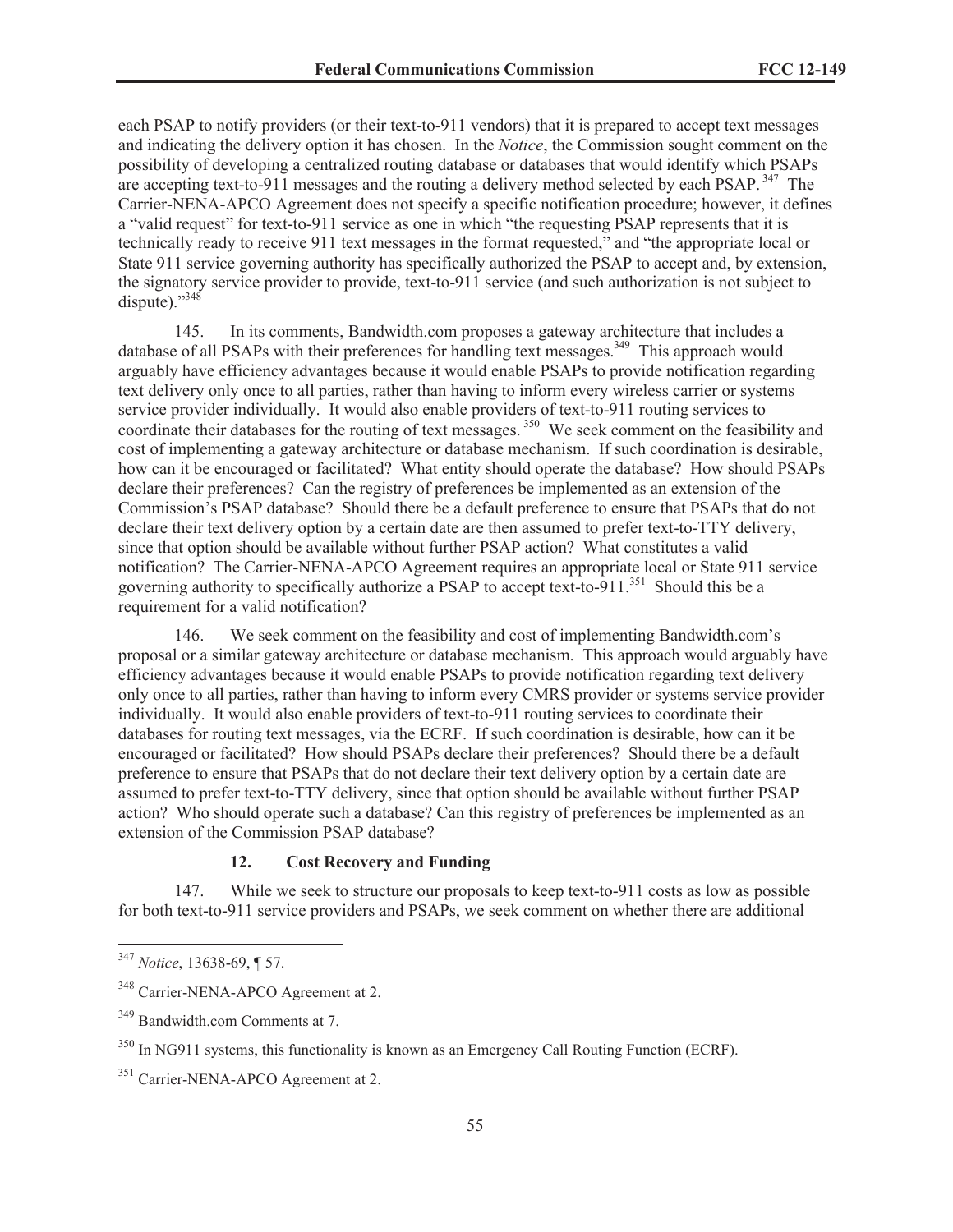actions that the Commission could take to enable text-to-911 service providers and PSAPs to recover their costs. We note that under the Carrier-NENA-APCO Agreement, signatory providers agreed to provide text-to-911 "independent of their ability to recover these associated costs from state or local governments."<sup>352</sup> At the same time, the Carrier-NENA-APCO Agreement requires that "incremental costs for delivery of text messages (e.g. additional trunk groups to the PSAP's premises required to support TTY delivery) will be the responsibility of the PSAP, as determined by individual analysis."<sup>353</sup>

# **a. Text Messaging Providers**

148. *Background*. In response to the *Notice*, a number of CMRS commenters express concerns over funding text-to-911. CTIA states that "[a]ppropriate funding is a significant uncertainty given the considerable resources that would be needed to deploy text-to-911 capabilities on a nationwide basis."<sup>354</sup> RCA notes that "[c]oncern for adequate funding of future 911 systems is widespread and the increasing burden on wireless and IP-based providers to maintain the 911 system moving forward is troubling."<sup>355</sup>

149. Vendors contend that existing 911 cost allocation mechanisms can be used to recover the cost to implement near-term text-to-911 for both CMRS providers and PSAPs. Intrado asserts that the cost of every "functional element" of a text-to-911 solution "can be allocated to wireless carrier networks and PSAPs consistent with how they are assigned today under the Commission's King County demarcation ruling."<sup>356</sup> Intrado submits that, depending on which "functional elements" PSAPs choose to implement at each stage of text-to-911, "the cost allocations can be changed if funding considerations dictate."357

150. Some commenters suggest that existing funding mechanisms, such as TRS and the Universal Service Fund (USF) could be applied to recover costs of text-to-911 implementation. Intrado contends that "the FCC can and should determine that SMS is eligible for TRS funding to the same extent that IP-Relay is eligible for TRS funding."<sup>358</sup> Bandwidth.com submits that "a default destination for text messages that do not have location info must be determined" and contends that "[t]he TRS/VRS and IP Relay service providers provide an excellent option for this function given their existing role in facilitating communications between deaf or hard-of-hearing callers and PSAP personnel."<sup>359</sup> NASNA

<sup>354</sup> CTIA Comments at 8-9.

<sup>355</sup> RCA Comments at 4, *quoting* Communications Security, Reliability and Interoperability Council – Working Group 4B, Transition to Next Generation 9-1-1 Final Report 42–45. (2011) (CSRIC Working Group 4B Report).

<sup>356</sup> Intrado Comments at 6, *citing* May 7, 2001, Letter from Thomas J. Sugrue, Chief, Wireless Telecommunications Bureau, to Marlys R. Davis, E911 Program Manager, Department of Information and Administrative Services, King County, Washington, CC Docket 94-102. *See* In re Revision of Commission's Rules to Ensure Compatibility With Enhanced 911 Emergency Calling Systems, *Order on Reconsideration*, CC Docket No. 94-102 17 FCC Rcd. 14789 (2002) (affirming WTB's Letter Order).

<sup>357</sup> Intrado Comments at 6-7. *See*, *e.g.*, Intrado Feb. 6, 2012 Ex Parte, Att. at 5-8 (addressing the costs for additional elements necessary for SMS text-to-911 at different suggested stages).

<sup>358</sup> Intrado Reply Comments at 7 (in the context of disagreeing with "ATIS INES' claim [that] there should be no need for Congressional action for funding of SMS to a relay center."). *See generally* Bandwidth.com Reply Comments at 13-14 (concerning using existing funds collected to support TRS/VRS services and funding a single vendor to implement a national text-to-911 clearinghouse).

<sup>359</sup> Bandwidth.com Reply Comments at 8-9.

<sup>352</sup> *Id*.

<sup>353</sup> *Id*.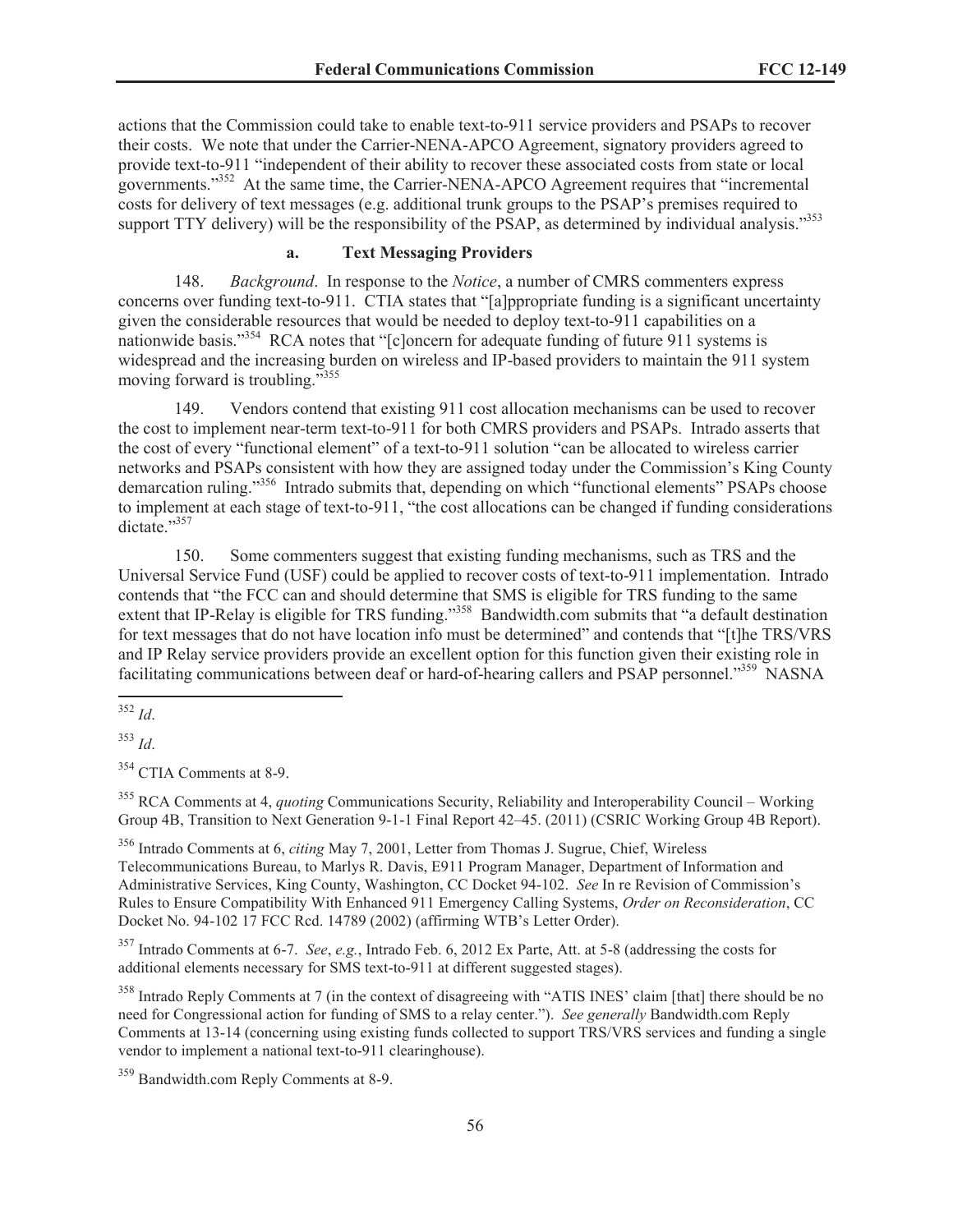also urges the Commission to consider "[u]se of the Universal Service Fund to assist States and regions with the costs of NG9-1-1." $360$ 

151. *Discussion*. We believe that existing cost recovery mechanisms are sufficient to support implementation of text-to-911 under the framework presented in this *Further Notice*. Generally, CMRS providers recover their 911 implementation costs from their subscriber base. Since CMRS providers already support SMS and other texting applications in their networks, and have the ability to recover costs of those applications from their customers, it appears that the primary additional cost for CMRS providers to implement text-to-911 will be to establish and support the specific routing and relay functions needed to transmit emergency text messages to PSAPs.<sup>361</sup> Additionally, under the Carrier-NENA-APCO Agreement, the major carriers have agreed to provide this service independent of cost recovery from state or local governments.<sup>362</sup> The record indicates that the incremental cost would be in the range of \$4 million annually.<sup>363</sup>

152. We also note that an additional source of funding to reimburse wireless carriers for their 911 service implementation costs can be found in certain cost recovery programs that have been established through state legislation.<sup>364</sup> Most states have reported to the Commission that "they used the fees or surcharges that they collected for 911/E911 service solely to fund the provision of 911/E911 service."<sup>365</sup> Dependent on the regulatory mechanism set forth in each statute, states distribute funding either to the carriers directly, or to a designated state or local entity which then reimburses carriers. For example, Alabama provides that "20% of the service charges collected are retained by the [States' Wireless 9-1-1] board . . . to reimburse wireless service providers for Phase I and II expenses."<sup>366</sup> In comparison, Nebraska provides that from its 911 fund "payments are also made directly to wireless carriers for costs incurred for the provision of enhanced wireless 911 services."<sup>367</sup> Though the means and extent to which carriers receive state-prescribed reimbursement for 911 implementation costs vary from state to state, we find that such cost recovery programs are an available and significant source of funding that can facilitate the roll-out of text-to-911 capability. Moreover, some states have started to

<sup>363</sup> *See* Intrado Comments at 16-17 (with range of estimates for different SMS text-to-911 scenarios); Bandwidth.com Reply Comments at 9-11 (generally supporting Intrado's overall approach in regard to different scenarios but noting the total the cost of a national text-to-911 solution at \$300 million over five years), citing Intrado Comments at 14. *See also* Bandwidth.com June 18, 2012 Ex Parte, Att. at 3 (noting a "Total 3 year budgetary price between \$4.5 mil and \$12.0 mil[.]").

<sup>364</sup> As noted above, states and localities collect approximately \$2 billion in 911 fees and taxes annually for funding their legacy voice-based 911 systems. *See, supra,* note 167.

<sup>365</sup> *See*, *supra*, note 166.

<sup>366</sup> *See FCC Third Annual 911 Fees Report*, Appendix, Letter from Art Faulkner, State 9-1-1 Coordinator, Alabama Emergency Management Agency, to Rear Admiral James Arden Barnett (Ret.), Chief, PSHSB (May. 20, 2011); Attach. of Alabama Wireless 9-1-1 Board Financial Statement, at 2.

<sup>367</sup> *See FCC Third Annual 911 Fees Report*, Appendix, Letter from Tim Shram, Chairman, Nebraska Public Service Commission, to Marlene H. Dortch, Secretary, Federal Communications Commission, at 4.(Mar. 31, 2010 [sic]) (submitting Comments of the Nebraska Public Service Commission).

<sup>360</sup> NASNA Comments at 6.

<sup>361</sup> *See*, *supra*, para. 27, *citing* Consumer Groups Reply Comments at 12; *see also* Bandwidth.com Comments at 7.

<sup>362</sup> Carrier-NENA-APCO Agreement at 3.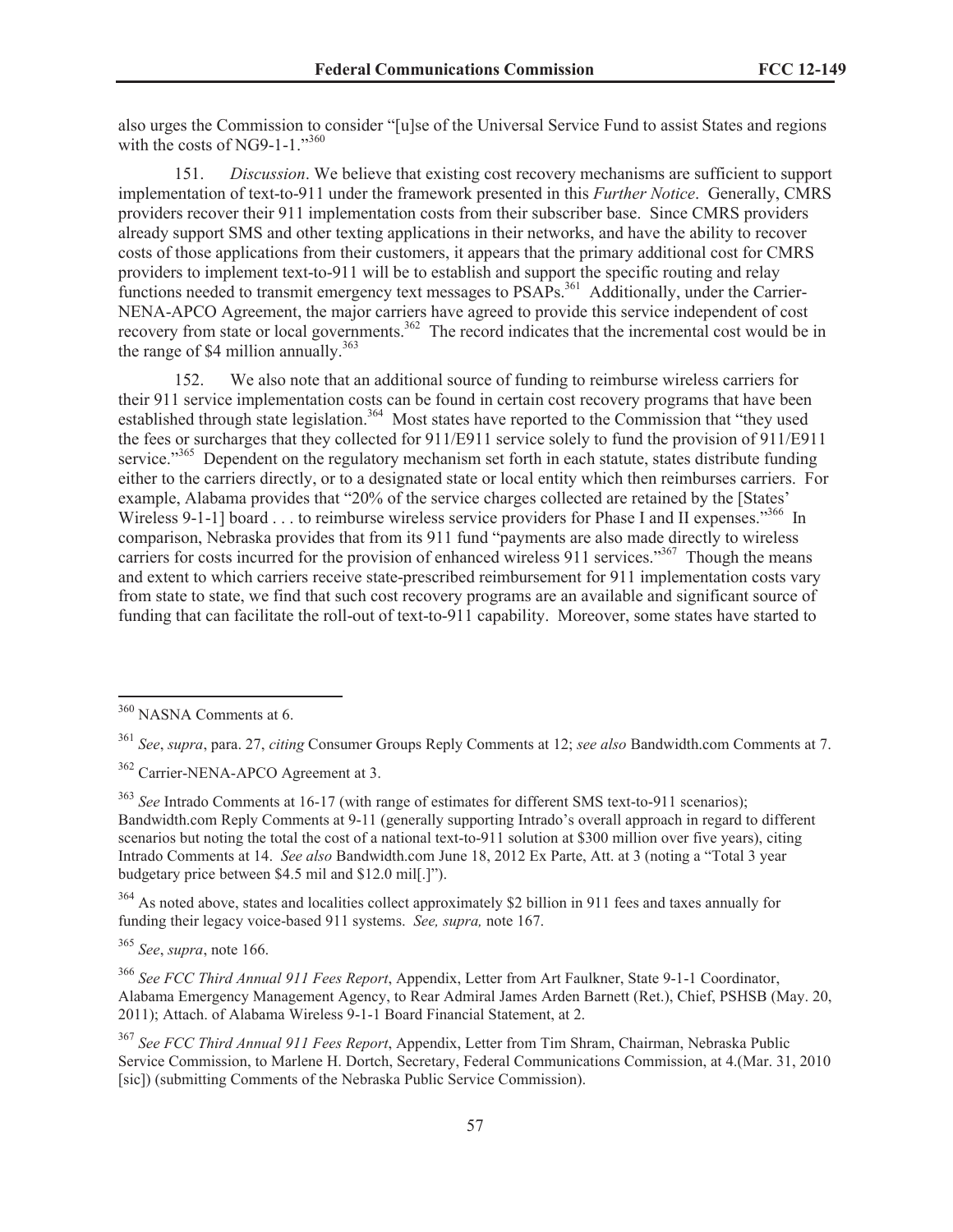apply their 911 funding to initiate deployment of full NG911 capabilities.<sup>368</sup>

153. Additionally, many states allow qualifications for cost to include NG911-capable components for which CMRS providers might recover their outlays. For example, Verizon and Verizon Wireless note that "[m]any state and local governments have ... begun reconfiguring their funding mechanisms to facilitate NG911 deployment.<sup>369</sup> We find that such actions could provide CMRS providers with additional funding flexibility to develop routing and gateway functions. We seek comment on this view and request that commenters update the Commission on any such efforts that are underway.

154. We also seek comment on whether USF funding could play a role in cost recovery, particularly for low-cost text to-911 options such as the TTY-based approach. Could using these funding mechanisms expedite text-to-911 implementation? What modifications, if any, would the Commission have to make to these funding programs to achieve those objectives? In commenting on these approaches, commenters should consider the Commission's recent amendment of its universal service rules to specify that the functionalities of eligible voice telephony services include, among other things, access to 911 and E911 emergency services to the extent the local government in an eligible carrier's service area has implemented 911 or E911 systems.<sup>370</sup> The Commission noted that Eligible Telecommunications Carriers (ETCs) "will be required to comply with NG911 rules upon implementation by state and local governments. $1371$ 

155. Finally, we seek comment on current or potential approaches that would enable third party interconnected text providers to receive cost recovery for obligations they may have to provide services and offerings to implement text-to-911 capabilities. In view of the funding mechanisms in several states for CMRS providers to receive cost recovery, we seek comment on whether such state level mechanisms might currently apply to enable interconnected text providers to receive cost recovery in complying with text-to-911 obligations proposed in this Further Notice. We also seek comment on whether states or other jurisdictions provide or plan to provide cost recovery mechanisms that could apply to interconnected text providers. We note that under our proposed framework, the infrastructure used by interconnected text providers would be similar to the infrastructure used by CMRS providers for the delivery of text messages to a PSAP. We seek comment on whether this would facilitate extending existing cost recovery mechanisms on CMRS providers to interconnected text providers.

### **b. PSAPs**

156. *Background*. A number of public safety commenters express concerns about funding, noting that many PSAPs are subject to state and local regulatory mandates that may affect their ability

<sup>368</sup> *See e.g*., *FCC Third Annual 911 Fees Report*, Appendix, Letter from Jackie Mines, Director, Minnesota Department of Public Safety, Emergency Communication Networks, to Marlene H. Dortch, Secretary, Federal Communications Commission, at 4 (Apr. 7, 2011); *id*., Letter from Lynn Questell, Director, Tennessee Emergency Communications Board, Department of Commerce & Insurance, to Marlene H. Dortch, Secretary, Federal Communications Commission, at 8 (Apr. 6, 2011).

<sup>369</sup> Verizon and VZW Comments at 6, *citing*, *e.g*., Fla. Stat. § 365.172(b) (2005) (permitting use of 911 fees for NG911 deployment).

<sup>370</sup> *See Connect America Fund et al*., WC Dkt. No. 10-90 *et al*., Report and Order and Further Notice of Proposed Rulemaking, 26 FCC Rcd 17663, 176992-93 ¶ 78 (*USF/ICC Transformation Order and FNPRM*), *pets. for review pending*, *Direct Commc'ns Cedar Valley, LLC v. FCC*, No. 11-9581 (10th Cir. filed Dec. 8, 2011) (and consolidated cases) (amending, inter alia, 47 C.F.R. § 54.101).

<sup>371</sup> *See USF/ICC Transformation Order and FNPRM*, 26 FCC Rcd at 176993 n.116, *citing NG911 NPRM*, 26 FCC Rcd 13615.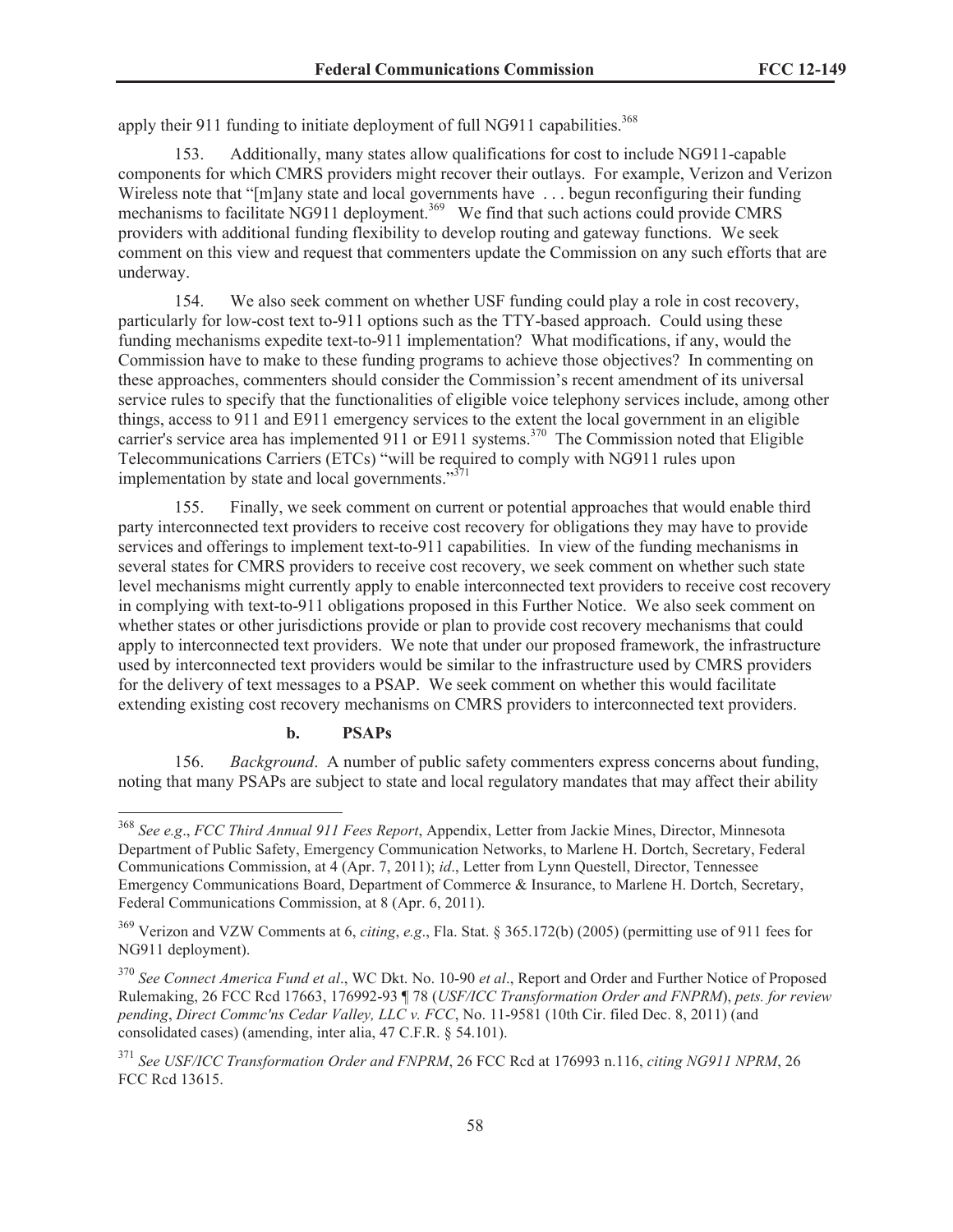to fund the implementation of text-to-911 service. APCO asserts that "[m]any PSAPs are mandated to answer 90% of their incoming 9-1-1 calls in 10 seconds or less to qualify for receipt of wireless surcharge and other 9-1-1 funds."<sup>372</sup> APCO further contends that "[i]t is unlikely that these ... mandates will be modified to accommodate the additional time that interim solution based text calls may have on the PSAP's ability to meet these standards."<sup>373</sup> APCO argues that, consequently, "implementing SMS text-to-9-1-1 may jeopardize some PSAPs eligibility for surcharge funds."<sup>374</sup> NATOA concurs, stating that "localities could lose vital 911 fees and other funding in the event they fail to meet performance mandates due to the increased time necessary to handle text-based calls."<sup>375</sup> Other commenters, however, assert that recent trials have not substantiated the alleged increase in calltaking time due to the characteristics of SMS text. $376$ 

157. Wireless carrier commenters also question whether PSAPs have the necessary funding to support the transition to text-to-911. The Blooston Rural Carriers argue that "at this point in time and for the foreseeable future, PSAPs are simply not equipped (and will not be equipped) to process SMS text-to-911 transmissions, and the costs associated with the PSAP upgrades needed to achieve this capability are apt to be great."<sup>377</sup> Verizon and Verizon Wireless assert that "many PSAPs will need to secure funding sources, all will need time to upgrade their own networks and facilities and train personnel, and all will need to educate consumers on where NG911 is available . . . ..<sup>378</sup> Verizon and Verizon Wireless further submit that "the Commission should avoid mandates for short-term solutions that would force NG911 to compete with SMS-based solutions for PSAP and service provider resources."<sup>379</sup> 4G Americas cites the "[s]carce funding for PSAP NG911 upgrades [a]s a major concern" and argues that "[it] would do little good to mandate carrier near-term deployment of technologies that would require massive investments by PSAPs or require a complete overhaul of existing emergency communications systems."<sup>380</sup>

158. In view of perceived funding difficulties, both public safety commenters and CMRS providers advocate a regional or state-level approach to lower costs and generate economies of scale in implementing near-term text-to-911 as well as facilitating a transition to NG911. CTIA contends that "[a] statewide approach to NG911 deployment will encourage wireless service providers and PSAPs to

<sup>373</sup> *Id*.

<sup>374</sup> *Id*.

<sup>375</sup> NATOA et al. Comments at 2, citing APCO Comments at 9.

<sup>376</sup> *See* Black Hawk County, Iowa Comments at 4 (stating that Black Hawk County's 911 Center has "not experienced" in its text-to-911 trial on a state-wide basis the alleged "concerns regarding the use of SMS text-to-911 such as lost, delayed or out-of-sequence messages."). Its director states that those problems "can be addressed and overcome" in handling text-to-911 calls. *Id*., *citing* Intrado and University of Colorado Comments. *Cf*. http://vtdigger.org/2012/04/18/vermont-enhanced-911-board-announces-text-to-911-trial/ (last accessed May 22, 2012) (announcing Vermont's trial with Verizon Wireless, from Apr. 18 to Oct. 12, 2012, and cautioning that "[s]ending a text to 9-1-1 may take longer than a voice call  $\dots$ ").

<sup>372</sup> APCO Comments at 9.

<sup>&</sup>lt;sup>377</sup> Blooston Rural Carriers Comments at 2.

<sup>378</sup> Verizon and VZW Comments at 6.

<sup>379</sup> Verizon and VZW Comments at 6; *see also* Blooston Rural Carriers Comments at 2.

<sup>&</sup>lt;sup>380</sup> 4G Americas Reply Comments at 11-12 (also asserting that "[i]t is difficult to wait for state budgets to pass through their respective legislatures[;]" and consequently, "the timeline is unclear for incentive broadcast spectrum auctions or auctions of federally-relocated spectrum – the source of intended NG911 grants . . . .").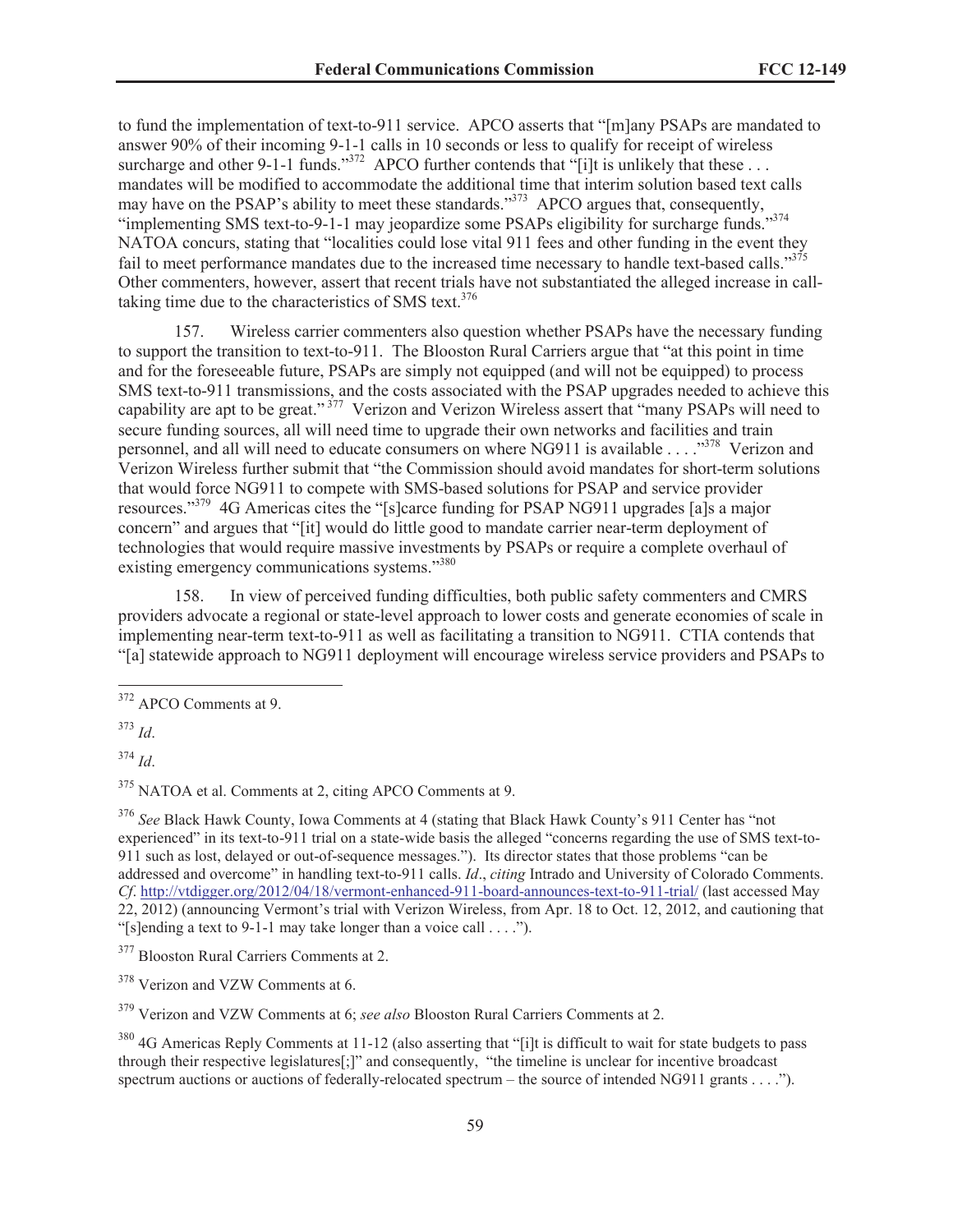coordinate their efforts to deploy requested services in a reasonable and efficient manner and mitigate public confusion regarding the capabilities available to a local PSAP.<sup>381</sup> Verizon and Verizon Wireless submit that "[a] statewide approach provides a bright-line mechanism that is consistent with funding mechanisms, which are generally governed at the state level . . . .<sup>"382</sup> Verizon and Verizon Wireless refer to a "current trend in state governments toward greater PSAP consolidation and statewide coordination of NG911 efforts."<sup>383</sup> King County notes that "it may not be feasible to fund the upgrades necessary for NG911 at the state's 64 PSAPs" and that "[t]he State E911 Office and the NG911 Subcommittee have developed a plan for the centralization of equipment at various hubs throughout the state that will serve multiple PSAPs in order to reduce equipment upgrade costs."<sup>384</sup> Verizon and Verizon Wireless remark that "[i]t is not necessary that every jurisdiction within a state be NG911 capable prior to a service provider's initiation of service within the state."<sup>385</sup> RCA adds that "the current economic climate and need for financial restraint make consolidation of PSAPs an essential part of the transition to NG911" and that "[c]onsolidation is one of the most important preliminary steps on the path to widespread NG911 deployment."<sup>386</sup>

159. Further, NENA contends that "[i]t will prove most efficient if requests for text service originate from these larger units, reducing costs for both the public and the providers called upon to provide service."<sup>387</sup> NENA cautions, however, "that 9-1-1 remains . . . [a local service] that, in many states, is provided by small local agencies below the county level with little or no higher level coordination or oversight."<sup>388</sup> "[T]o maintain the autonomy to which 9-1-1 system operators have become accustomed,"<sup>389</sup> NENA suggests that the Commission "refrain from mandating a regional or state-wide approach to system readiness showings, and instead make such aggregated showings

<sup>384</sup> King County Comments at 8-9 (also noting Washington State's deployment of a statewide ESInet which local jurisdictions can connect to). *See also* NASNA Comments at 8 (["D]eployment at the State or regional level . . . will also encourage NG9-1-1 deployment beyond the wealthiest areas in a state, ... where all citizens are paying 9-1-1 fees.").

<sup>386</sup> RCA Comments at 2. *See also id*. at 3-4 (referring to the Commission's September, 2011 NG911 Cost Study as acknowledging that PSAP consolidation would produce significant cost efficiency), *citing* Public Safety and Homeland Security Bureau, Federal Communications Commission, "White Paper: A Next Generation 911 Cost Study: A Basis for Public Funding Essential to Bringing a Nationwide Next Generation 911 Network to America's Communications Users and First Responders 6–10" (2011) (assuming a constant number of PSAPs and estimating the cost of PSAP broadband connectivity to be \$2.68 billion over 10 years compared to an estimated cost of \$1.44 billion over that same span if a significant number of PSAPs—amounting to a 35 percent decrease in total number—consolidated or integrated hosted service solutions).

<sup>388</sup> *Id*. at 19-20.

<sup>389</sup> *Id*.

<sup>&</sup>lt;sup>381</sup> CTIA Comments at 16.

<sup>382</sup> Verizon and VZW Reply Comments at 13-14.

<sup>383</sup> Verizon and VZW Reply Comments at 13-14, *citing* State of TennesseeDepartment of Commerce and Insurance, Media Release, "State's emergency communications system clears 1st update phase," (Sep. 28, 2011), *available at* http://www.tn.gov/commerce/911/documents/092811NewGenerationE911newsreleaseFINAL.pdf (last accessed Dec. 12, 2012).

<sup>&</sup>lt;sup>385</sup> Verizon and VZW Reply Comments at 13-14.

<sup>387</sup> NENA Comments at 19.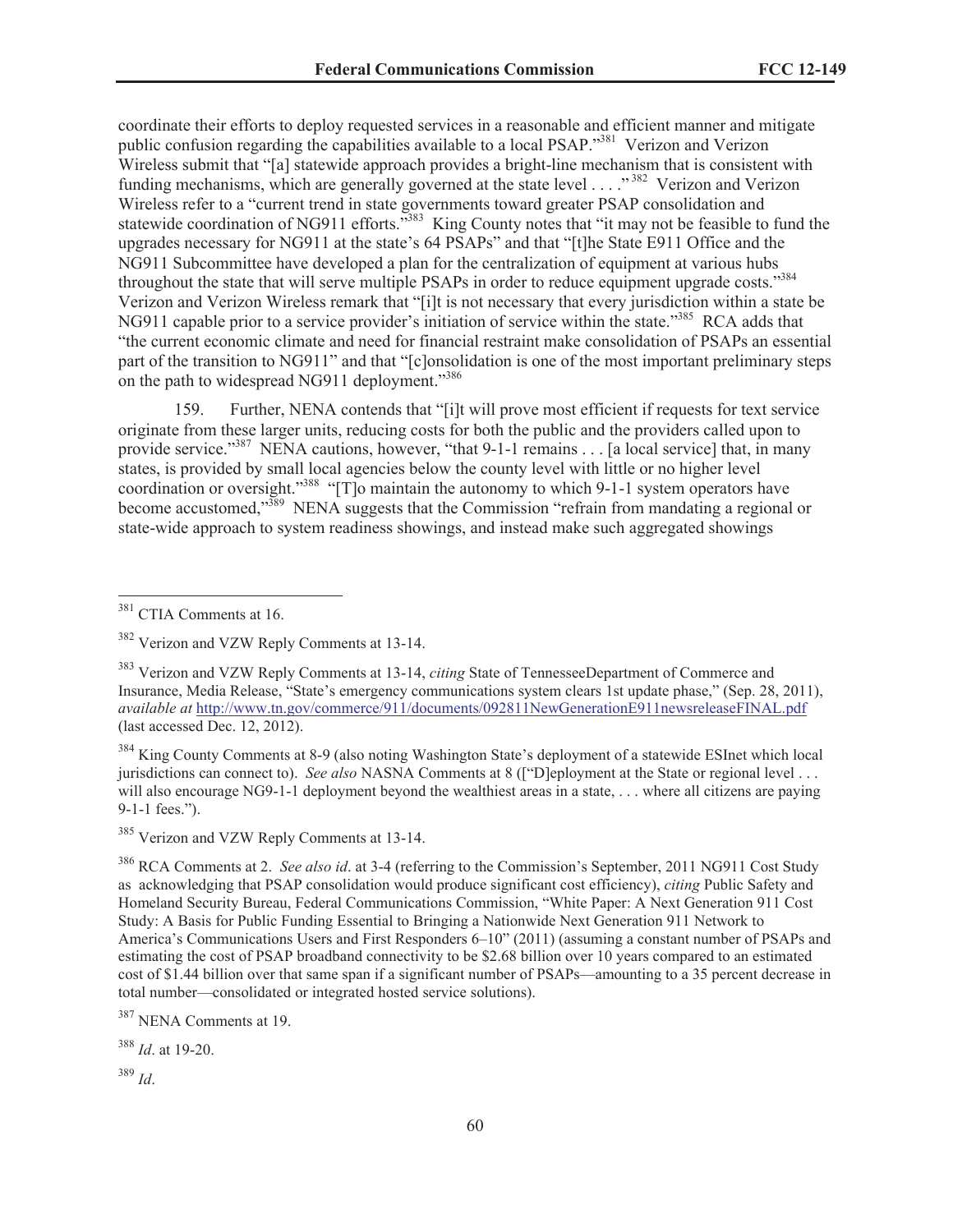optional, at the election of the states."<sup>390</sup>

160. *Discussion*. PSAPs generally pay for their 911 costs from state and local revenues generated by monthly 911 fees that CMRS providers collect from their subscribers. Wireless carriers argue that cost recovery regulations in many jurisdictions are inadequate to meet PSAP funding needs for text-to-911. Verizon and Verizon Wireless note that "[s]ome jurisdictions impose significant restrictions on use of 911-related fees or taxes by limiting the use of such monies for traditional local exchange and commercial mobile radio services, or imposing explicit restrictions on the types of equipment and services that may be purchased."<sup>391</sup> Verizon and Verizon Wireless add that "[s]tate and local jurisdictions that face funding constraints may, if given a choice between a costly SMS-based solution versus a more robust IP-enabled NG911 technology, opt for the former."<sup>392</sup> Although "a particular jurisdiction [could] fund both direct SMS and NG911 solutions, such an outcome could result in even higher fees imposed on consumers with marginal additional public safety benefit."<sup>393</sup>

161. As discussed above, we propose several options that consider the disparities in PSAPs' current technical capabilities and that enable non-NG911-capable PSAPs to handle texts without significant cost or upgrades. For instance, both the web delivery and the TTY-translation options is a low cost alternative because PSAPs already have TTY capability. While this option employs an IPgateway to facilitate routing functions compared to the traditional relay function of TTY/TDD, we believe that, in view of the relatively low cost to PSAPs to implement TTY-translation-based text-to-911, existing funding mechanisms can serve to defray the costs. Similarly, PSAPs that choose the gateway center option can limit costs by using already-trained CAs to translate between text and voice.

162. Moreover, contrary to Verizon and Verizon Wireless' assertion that funding for interim text-to-911 solutions would adversely affect the resources available to support a transition to full NG911 capabilities, we believe that the low cost options discussed above constitute a reasonable and cost efficient alternative to resolving possible limitations in funding at the state or local level. Additionally, we note that under the current Carrier-NENA-APCO Agreement, PSAPs would be responsible for their incremental costs for delivery of text messages.<sup>394</sup> We seek comment on this view.

163. Based on our proposal to offer PSAPs an array of text-to-911 delivery options, including options that entail very limited cost, we believe that existing funding mechanisms constitute a sufficient resource to implement text-to-911 within our proposed time frame. We seek comment on this approach. We also seek comment on whether these funding mechanisms could be applied to other IPbased component upgrades. If not, what modifications need to occur? Are there actions the Commission could take to encourage or facilitate those modifications at the state or regional level? We invite comment on approaches that the Commission could pursue to encourage the states or regional entities to address such changes in funding to incentivize deploying the necessary text-to-911 upgrades within the proposed timeframe.

<sup>390</sup> *Id*.

<sup>391</sup> Verizon and VZW Comments at 9, *citing* The National E9-1-1 Implementation Coordination Office, NTIA, *A National Plan for Migrating to IP-Enabled 9-1-1 Systems* (Sep. 2009), *available at* http://www.ntia.doc.gov/files/ntia/publications/nationalng911migrationplan\_sept2009.pdf, at 5-1 to 5-2 (last accessed Dec. 12, 2012).

<sup>392</sup> Verizon and VZW Comments at 9.

<sup>393</sup> *Id*.

<sup>394</sup> *See* Carrier-NENA-APCO Agreement at 2.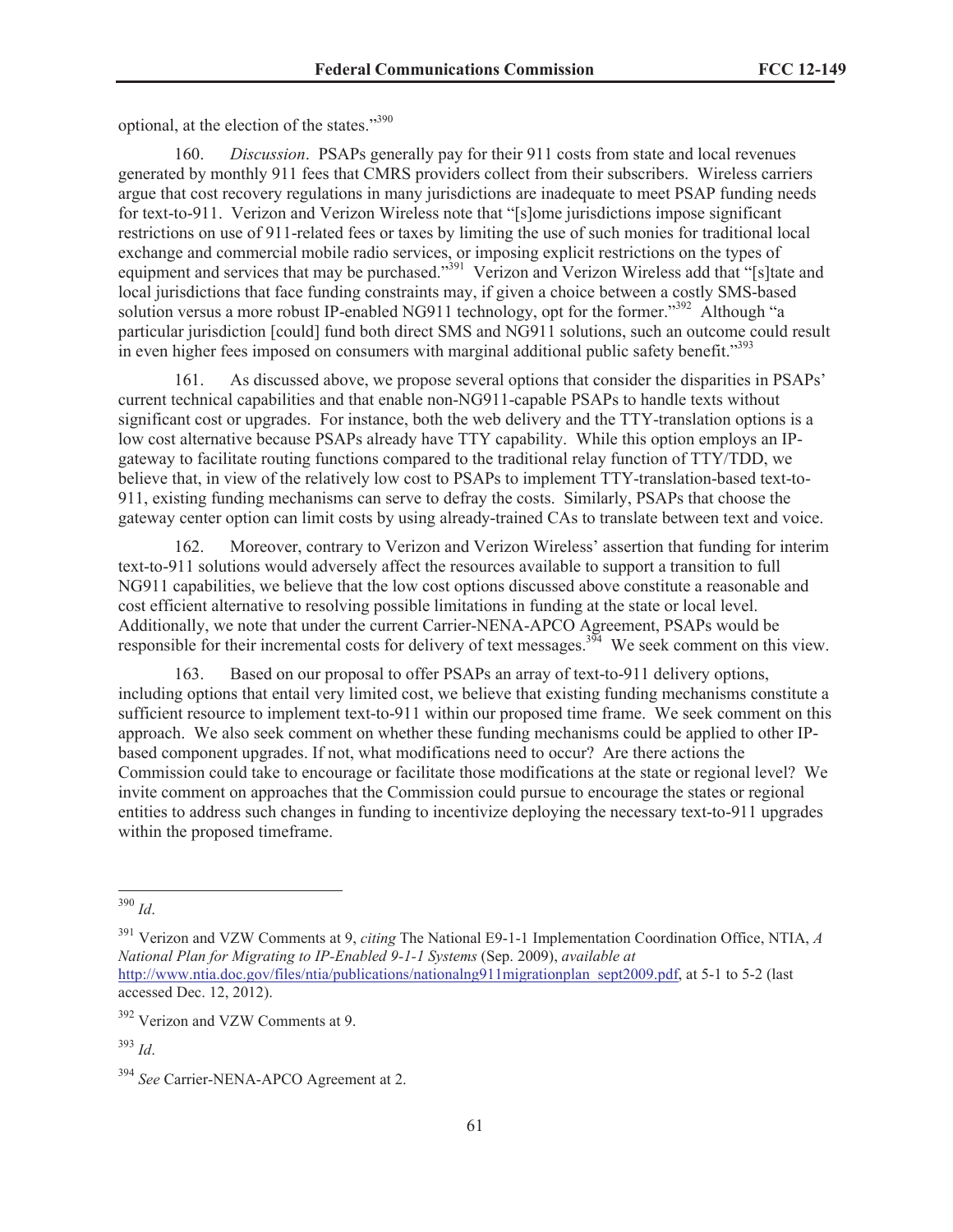#### **13. Liability Protection**

164. *Background.* In general, liability protection for provision of 911 service is governed by state law and has traditionally been applied only to LECs. However, Congress has expanded the scope of state liability protection by requiring states to provide parity in the degree of protection provided to traditional and non-traditional 911 providers, and more recently, to providers of NG911 service. In 2008, Congress enacted the New and Emerging Technologies 911 Improvement Act (Net 911 Act), which provides that a "wireless carrier, IP-enabled voice service provider, or other emergency communications provider … shall have" the same liability protection as a local exchange carrier under federal and state law.<sup>395</sup> In February 2012, Congress further extended state liability protection to providers of NG911 service in the Next Generation 9-1-1 Advancement Act of 2012.<sup>396</sup> The Next Generation 911 Advancement Act provides that "a provider or user of Next Generation 9-1-1 services…shall have immunity and protection from liability under Federal and State law [to the extent provided under section 4 of the Wireless Communications and Public Safety Act of 1999]," with respect to "the release of subscriber information related to emergency calls or emergency services," "the use or provision of 9-1-1 services, E9-1-1 services, or Next Generation 9-1-1 services," and "other matters related to 9-1-1 services, E9-1-1 services, or Next Generation 9-1-1 services."<sup>397</sup>

165. In the *Notice*, which was released prior to the Next Generation 911 Advancement Act, the Commission asked whether the liability provisions in the NET 911 Act embrace the full range of technologies and service providers that will be involved in the provisioning of NG911 services.<sup>398</sup> The *Notice* also asked whether the Commission has the authority to extend liability protection to entities involved in the provisioning of NG911 services or whether Congressional action is necessary.<sup>399</sup>

166. In response to the *Notice*, numerous commenters argue that liability protection is essential as part of any extension of 911 requirements to include text.<sup>400</sup> Commenters also assert that the lack of express liability protection for NG911 has hampered the deployment of NG911 networks.<sup>401</sup> Commenters also argue that federal law requiring parity in state law protection does not adequately protect 911 and NG911 service providers because the scope of underlying liability protection is dictated by state law and varies from state to state. AT&T, for example, argues that "liability protection presently provided under the NET 911 Act is insufficient because it is tied to the protection afforded under various state laws and, often, a local exchange carrier's tariff."<sup>402</sup> Motorola argues that

<sup>398</sup> *Notice* at ¶120.

<sup>399</sup> *Id.*

<sup>400</sup> *See, e.g.* Sprint Nextel NOI Comments at 8; CTIA NOI Comments at 10-11; AT&T NOI Comments at 25-26; Motorola NOI Comments at 5-6.

<sup>401</sup> *See, e.g.* NENA NG9-1-1 Transition Handbook at 21-22; TCS NOI Comments at 17; PlantCML NOI Comments at 3; Sprint Nextel NOI Comments at 8; L3 NOI Comments at 25; VON Coalition NOI Comments at 5; NENA NOI Comments at 31; CTIA NOI Comments at 10-11; AT&T NOI Comments at 25-26; L.R. Kimball NOI Comments at 20-21; Motorola NOI Comments at 5-6; Bandwidth.com NOI Reply Comments at 7.

<sup>402</sup> AT&T Comments at 22.

<sup>395</sup> 47 U.S.C. § 615a.

<sup>396</sup> Next Generation 9-1-1 Advancement Act of 2012, 47 U.S.C.A. § 1472 (2012) (Next Generation 911 Advancement Act).

<sup>&</sup>lt;sup>397</sup> *Id.*, Sec. 6506. In addition, Section 6503 of the Act defines "emergency call" as "any real-time communication with a public safety answering point or other emergency management or response agency," including communication "through voice, text, or video and related data." *Id*. Sec. 6503.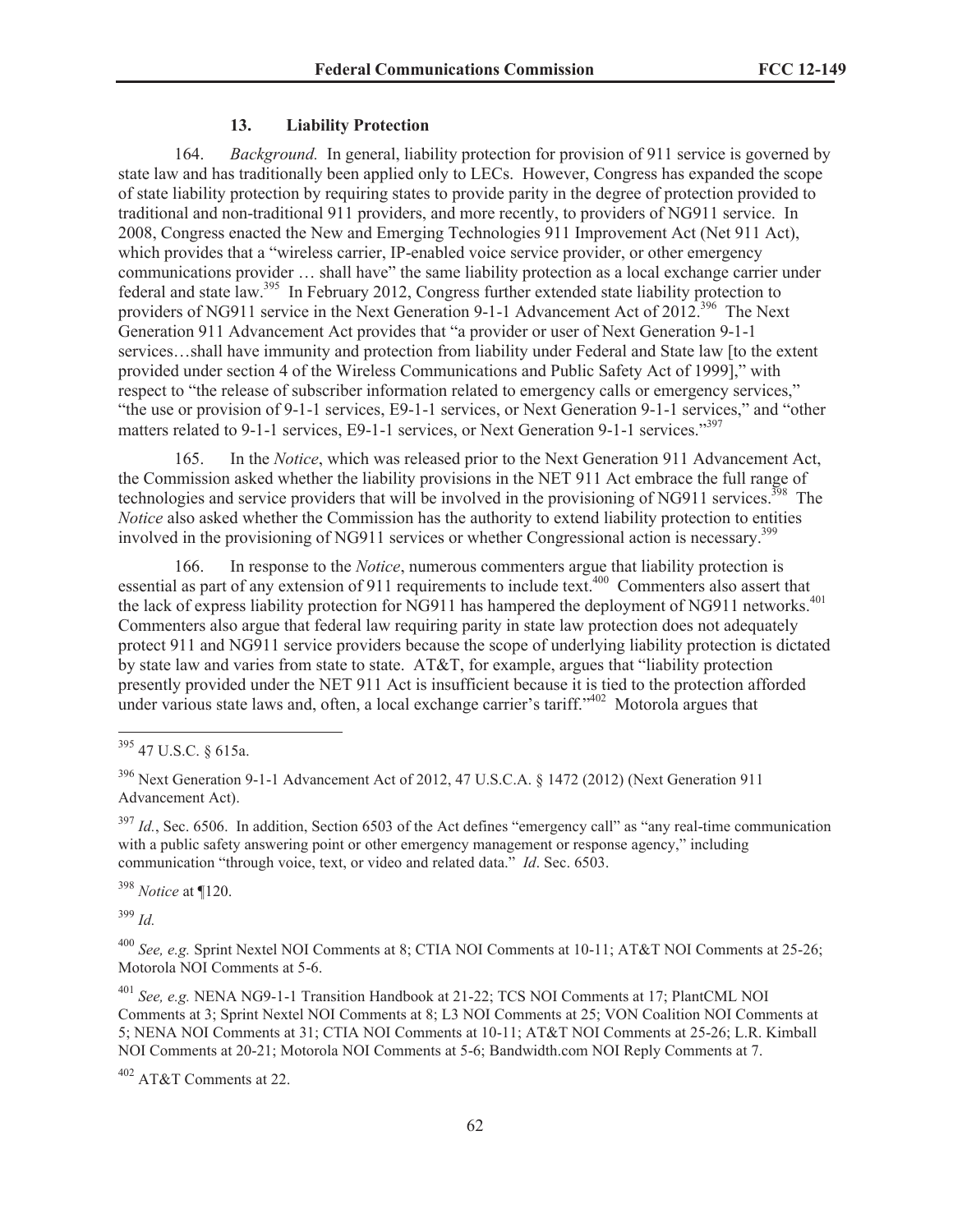"[n]ational consistency in liability protection will be essential to encouraging investment and promoting a smooth NG911 transition."<sup>403</sup>

167. *Discussion.* We recognize that adequate liability protection is needed for PSAPs, CMRS providers, third party interconnected service providers, and vendors to proceed with implementation of text-to-911 as contemplated in this *Further Notice*. The recent passage of the Next Generation 911 Advancement Act has significantly expanded the scope of liability protection and potentially resolved some of the issues raised by commenters by making clear that states must provide the same level of protection for NG911 as for traditional 911 and E911. We also note that under the Carrier-NENA-APCO Agreement, the four major wireless carriers have committed to deploy text-to-911 capability throughout their nationwide networks without any precondition requiring additional liability protection other than the protection that is provided by current state and Federal law.<sup>404</sup> Nevertheless, we seek comment on whether there are additional steps the Commission could take – consistent with our regulatory authority – to provide additional liability protection to text-to-911 service providers. We also seek comment on whether the combined parity protection afforded by the NET 911 Act and the Next Generation 911 Advancement Act extends to all providers of text-to-911 service, regardless of whether such service is provided using pre-NG911 or NG911 mechanisms. We seek comment on whether providers of text-to-911 service have sufficient liability protection under current law to provide text-to-911 services to their customers, or whether additional protection may still be needed or desirable.

# **C. Legal Authority**

168. We seek comment on the Commission's authority to apply the automated error message and more comprehensive text-to-911 rules proposed herein to both CMRS providers and other entities that offer interconnected text messaging services (including third-party providers of "over-thetop" text messaging applications). In doing so, we incorporate herein the portions of our 2011 *Notice*  regarding the Commission's authority to adopt text-to-911 rules.<sup>405</sup> We note that, in response to our 2011 *Notice*, numerous parties addressed the Commission's authority to adopt text-to-911 rules under the CVAA, Title III, and our ancillary authority. Since then, we have modified our proposals and taken into account recent developments regarding the deployment of text-to-911 offerings, <sup>406</sup> including the recent Carrier-NENA-APCO Agreement.<sup>407</sup>

169. We now ask parties to refresh the record on the legal authority issues and to address their comments to the particular rules being proposed herein. Specifically, we ask commenters to address the Commission's authority under the CVAA to apply the proposed rules to this circumstance, and in particular to other entities that offer interconnected text messaging service*.* In this regard, we seek comment on how the Commission's"authority to promulgate regulations to implement the recommendations proposed by" EAAC applies to this circumstance.<sup>408</sup> Would the Commission's decision to adopt the proposed text-to-911 rules implement EAAC recommendation P4.1, titled

<sup>403</sup> Motorola *NOI* Comments at 6.

<sup>404</sup> *See* Verizon Press Release, "Verizon Selects TeleCommunication Systems to Provide Text to 911 National Gateway Solution," May 3, 2012 *available at* http://newscenter.verizon.com/press-releases/verizon/2012/verizonselects.html (last accessed Dec. 12, 2012).

<sup>405</sup> *Notice*, 26 FCC Rcd at 13660-65 ¶¶ 115-120.

<sup>406</sup> *See*, *supra*, Part II(A).

<sup>407</sup> *See*, *supra*, Part II(B).

<sup>408</sup> 47 U.S.C. § 615c(g); *see also* EAAC Report and Recommendations.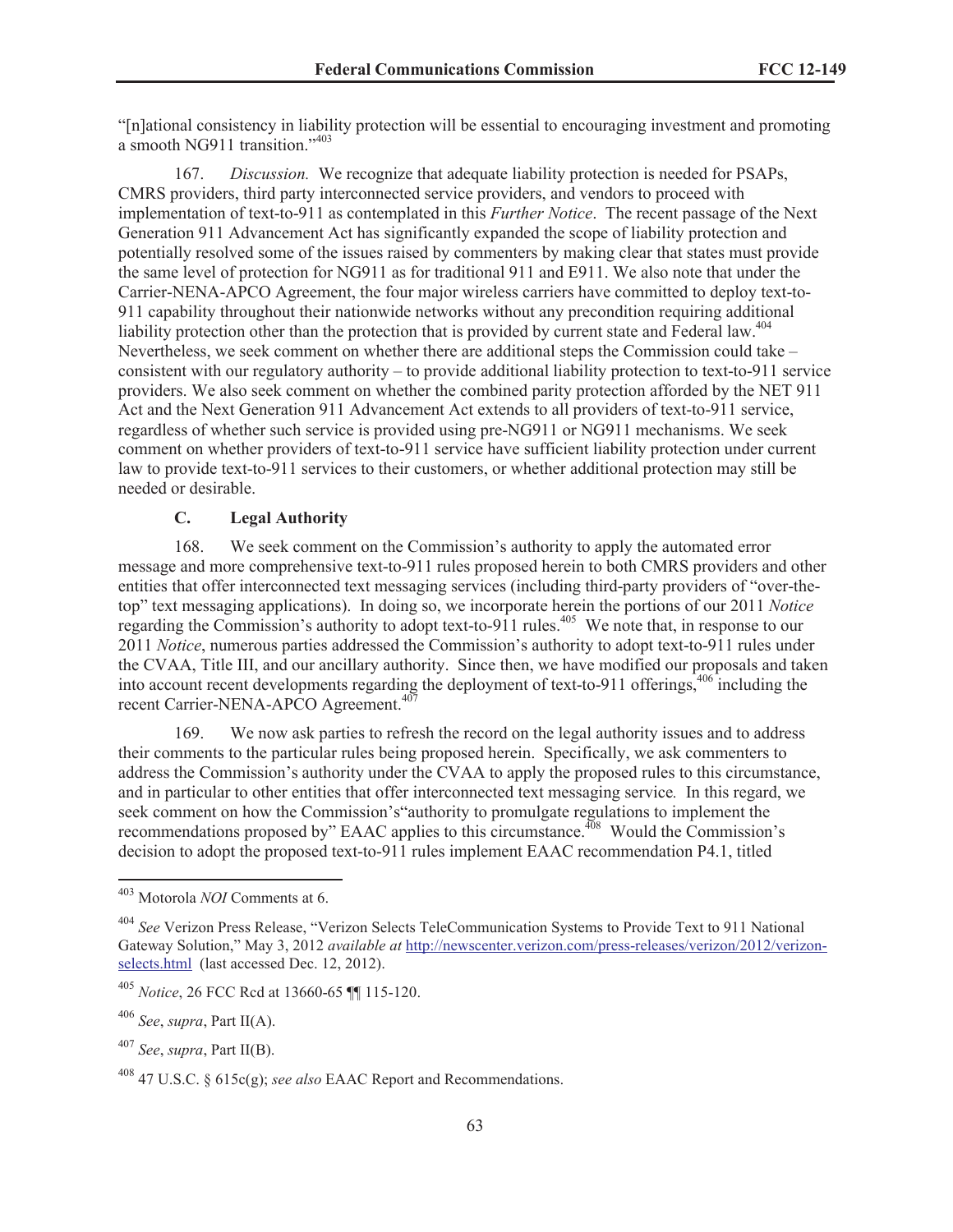"Interim Text Access,"<sup>409</sup> or recommendation T1.2, titled "Interim Mobile Text Solution"?<sup>410</sup> Are there other EAAC recommendations relevant to our authority under Section 615c(g)? We also invite comment on how the Commission's authority to promulgate "any other regulations, technical standards, protocols, and procedures as are necessary to achieve reliable, interoperable communication that ensures access by individuals with disabilities to an Internet protocol-enabled emergency network, where achievable and technically feasible" applies to these proposals, and in particular to other entities that offer interconnected text messaging service. $411$ 

170. In addition to the CVAA, we ask commenters to address the Commission's authority under Title III, including our authority under Sections  $301<sup>{412}</sup> 303<sup>{413}</sup> 307<sup>{414}</sup> 309<sup>{415}</sup>$  and  $316<sup>{416}</sup>$  to adopt the rules proposed herein. We note that, when analyzing our legal authority in the 2011 *Notice*, we stated our "belie[f] that we have well-established legal authority under . . . Title III provisions to take the regulatory and non-regulatory measures described [t]herein that would apply to users of spectrum." $417$  Since then, the D.C. Circuit provided additional guidance regarding the scope of our Title III authority in *Cellco Partnership v. FCC*.<sup>418</sup> We now seek additional comment on our Title III authority in light of this decision.

171. Among other points, we seek comment on whether Title III grants the Commission authority to apply the proposed rules to third-party interconnected text providers and, if so, which specific provisions of Title III apply to them. Does the Commission's Title III authority over those entities depend on how they offer their service? For example, does the FCC's Title III authority over

 $411$  47 U.S.C. § 615c(g).

<sup>412</sup> 47 U.S.C. § 301 ("It is the purpose of this [Act], among other things, to maintain the control of the United States over all the channels of radio transmission; and to provide for the use of such channels, but not the ownership thereof, by persons for limited periods of time, under licenses granted by Federal authority.").

 $413$  47 U.S.C. § 303(b) (authorizing the FCC to "[p]rescribe the nature of the service to be rendered by each class of licensed stations and each station within any class"); 47 U.S.C. § 303(g) (the Commission shall "encourage the larger and more effective use of radio in the public interest"); 47 U.S.C. § 303(r) (the Commission may "prescribe such restrictions and conditions, not inconsistent with law, as may be necessary to carry out the provisions of this  $[Act]$ ").

<sup>414</sup> 47 U.S.C. § 307 (authorizing the FCC to grant station licenses).

<sup>415</sup> 47 U.S.C. § 309(j)(3) (directing the Commission to encourage "(A) the development and rapid deployment of new technologies, products, and service for the benefit of the public . . . without administrative or judicial delays . . . [and] (D) efficient and intensive use of the electromagnetic spectrum").

<sup>416</sup> 47 U.S.C. § 316(a) (authorizing the FCC to modify existing licenses to impose new license conditions if, in the judgment of the Commission, such action will promote the public interest, convenience and necessity).

<sup>417</sup> *Notice*, 26 FCC Rcd at 13662 ¶ 117.

<sup>409</sup> *See* EAAC Report and Recommendations at 26 (Recommendation P4.1: Interim Text Access) (stating that "PSAP's, mobile device manufacturers, carriers and networks should implement an achievable interim method for text-based messaging to 9-1-1" pending the completion and full deployment of an NG911 system).

<sup>410</sup> EAAC Report and Recommendations at 28 (Recommendation T1.2: Interim Mobile Text Solution) (stating that the "EAAC recommends that the FCC work with Department of Justice, industry, academia, consumer groups and public safety entities to develop an interim solution that can be rapidly deployed to provide nationwide access to 9-1-1 services through industry standards-based mobile text communications solution(s) to provide critical coverage for this important constituency during the transition to NG9-1-1").

<sup>&</sup>lt;sup>418</sup> *Cellco Partnership v. FCC*, \_ F.3d \_, No. 11-1136, 2012 WL 6013416 (D.C. Cir. Dec. 4, 2012).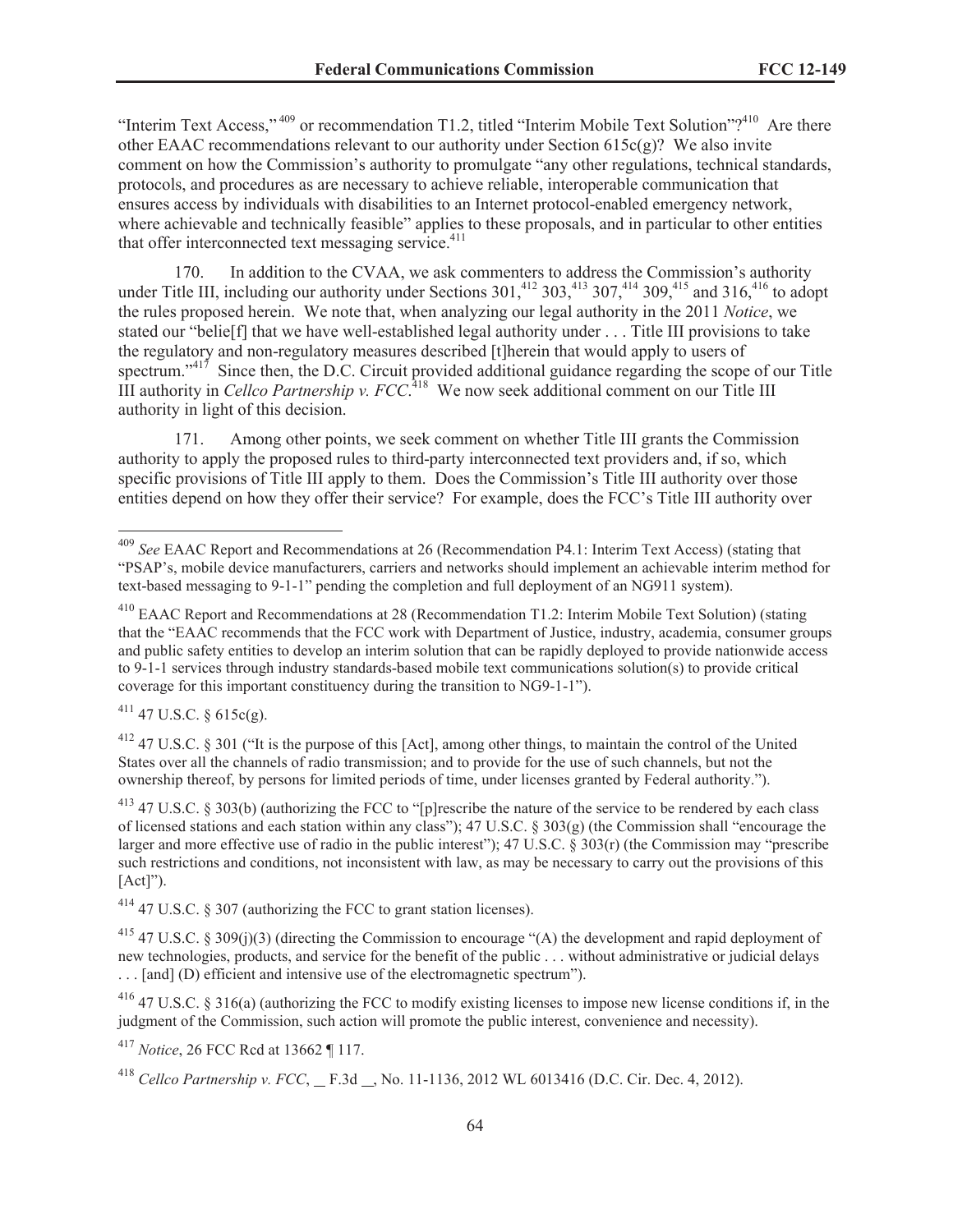them turn on whether the entity holds a Commission's license or other authorization, and, if so, whether such authorization is integral to that entity's interconnected texting service? Do any third-party interconnected text messaging providers hold any such authorizations? We also ask commenters to address the Commission's authority to impose regulations on CMRS providers that indirectly affect third-party providers.<sup>419</sup> For example, does the Commission have authority to require CMRS providers to take steps to prevent the use of certain third-party applications that do not support text-to-911? If so, would such steps be consistent with the Commission's open platform requirements for the 700 MHz C Block<sup>420</sup> and other agency precedent?

172. We also ask commenters to address the Commission's ability to rely on its ancillary authority to adopt the rules proposed herein. The Commission may act pursuant to its ancillary authority when "(1) the Commission's general jurisdictional grant under Title I [of the Communications Act] covers the regulated subject and (2) the regulations are reasonably ancillary to the Commission's effective performance of its statutorily mandated responsibilities."<sup>421</sup> We ask commenters to discuss both prongs of this test. Would the Commission's decision to adopt the proposed rules be ancillary to certain Title III provisions, the CVAA, or other statutory provisions? Is application of the proposed rules to all providers of interconnected text-messaging services necessary to avoid consumer confusion or achieve the public safety benefits associated with applying such rules to CMRS providers? We seek comment on these questions.<sup>422</sup>

#### **IV. PROCEDURAL MATTERS**

### **A.** *Ex Parte* **Presentations**

173. The proceedings initiated by this *Further Notice of Proposed Rulemaking* shall be

<sup>419</sup> *See, e.g*., *Cable & Wireless PLC v. FCC*, 166 F.3d 1224 (D.C. Cir. 1999) (holding that FCC order – which prohibited domestic telecommunications carriers from paying more than certain cost-based, benchmark rates for termination services performed by foreign carriers – was within FCC's statutory authority and did not unlawfully assert regulatory authority over foreign services and carriers, even though one effect of the agency decision was to reduce settlement rates charged by foreign carriers over whom the Commission lacked regulatory authority); *Computer and Communications Industry Association v. FCC*, 693 F. 2d 198 (D.C. Cir. 1982) (upholding FCC exercise of jurisdiction over carrier-provided CPE, whereby Commission ordered that all CPE be unbundled from carriers' transmission services, as a necessary function of the agency's duty to assure the availability of transmission services at reasonable rates).

<sup>420</sup> Service Rules for the 698-746, 747-762 and 777-792 MHz Bands, *Second Report and Order*, 22 FCC Rcd 15289, 15371 ¶ 222 (2007).

<sup>421</sup> *Comcast Corp. v. FCC*, 600 F.3d 642, 646 (D.C. Cir. 2010) (quoting *Am. Lib. Ass'n v. FCC*, 406 F.3d 689, 691-92 (D.C. Cir. 2005)); *see also United States v. Southwestern Cable Co.*, 392 U.S. 157, 178 (1968) (recognizing that the Commission may exercise authority that is "reasonably ancillary to the effective performance of [its] various responsibilities"); *United States v. Midwest Video Corp.*, 406 U.S. 649 (1972) (upholding the Commission's regulation of cable television under the agency's ancillary jurisdictional authority, where regulations promoted long-established statutory goals of broadcast regulation); *Computer and Commc'ns Indust. Ass'n v. FCC,* 693 F.2d 198 (D.C. Cir. 1982) (upholding the Commission's regulation of enhanced services and customer premises equipment pursuant to ancillary authority, where regulations were deemed necessary to assure reasonable rates for wire communications services).

<sup>422</sup> We also note that the Spectrum Act includes text messaging within its definition of "emergency call." *See* Middle Class Tax Relief and Job Creation Act of 2012, Pub. L. No. 112-96, §§ 6001(13), 6503, 126 Stat. 156 (2012) (Spectrum Act); *see also* Spectrum Act §§ 6001(22), 6503. We seek comment on whether Congress intended the definition and its use in the Spectrum Act to have any direct application to the questions raised here.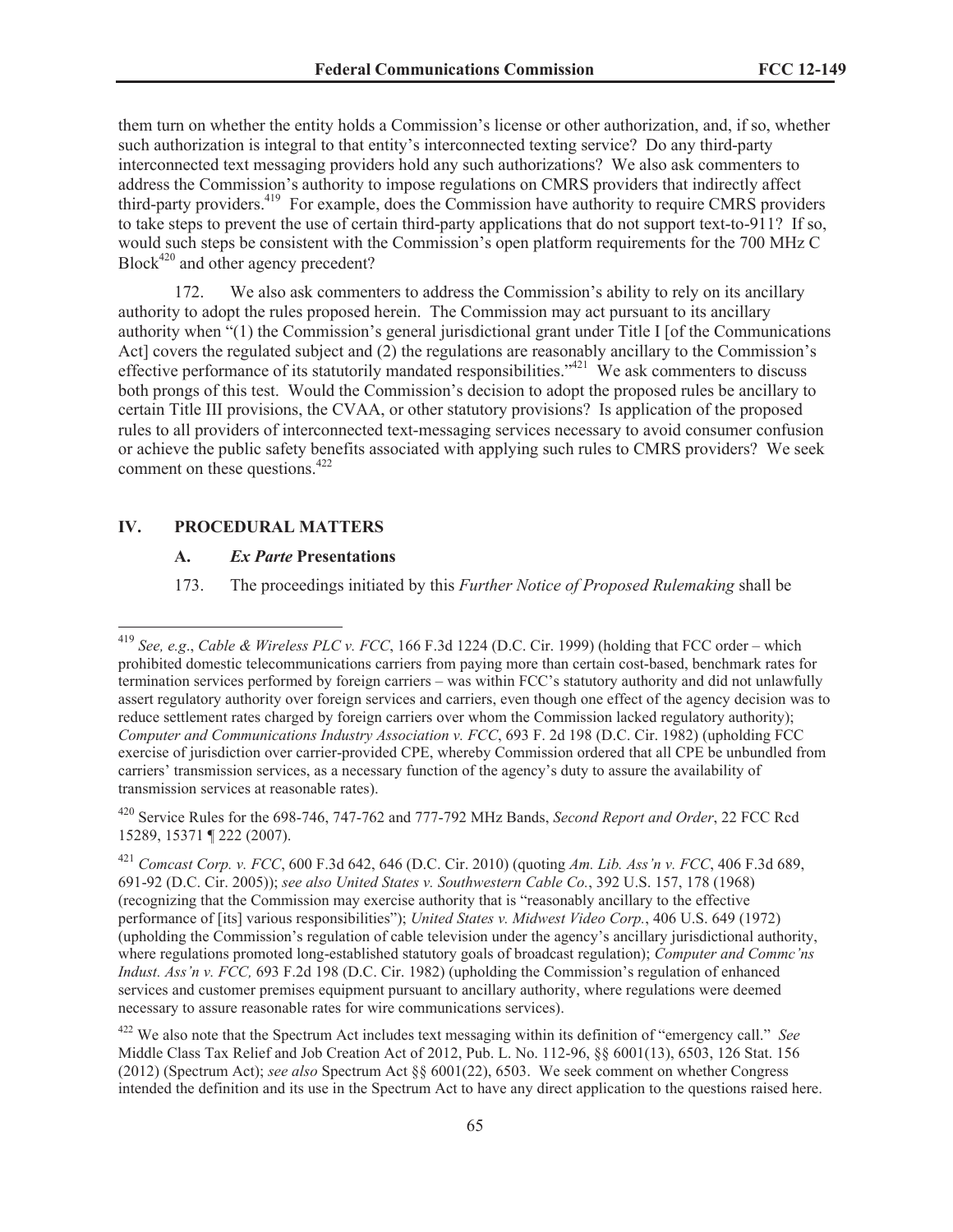treated as a "permit-but-disclose" proceedings in accordance with the Commission's *ex parte* rules.<sup>423</sup> Persons making *ex parte* presentations must file a copy of any written presentation or a memorandum summarizing any oral presentation within two business days after the presentation (unless a different deadline applicable to the Sunshine period applies). Persons making oral *ex parte* presentations are reminded that memoranda summarizing the presentation must: (1) list all persons attending or otherwise participating in the meeting at which the *ex parte* presentation was made; and (2) summarize all data presented and arguments made during the presentation. If the presentation consisted in whole or in part of the presentation of data or arguments already reflected in the presenter's written comments, memoranda, or other filings in the proceeding, the presenter may provide citations to such data or arguments in his or her prior comments, memoranda, or other filings (specifying the relevant page and/or paragraph numbers where such data or arguments can be found) in lieu of summarizing them in the memorandum. Documents shown or given to Commission staff during *ex parte* meetings are deemed to be written *ex parte* presentations and must be filed consistent with rule 1.1206(b). In proceedings governed by rule 1.49(f) or for which the Commission has made available a method of electronic filing, written *ex parte* presentations and memoranda summarizing oral *ex parte*  presentations, and all attachments thereto, must be filed through the electronic comment filing system available for that proceeding, and must be filed in their native format (*e.g.*, .doc, .xml, .ppt, searchable .pdf). Participants in this proceeding should familiarize themselves with the Commission's *ex parte*  rules.

## **B. Comment Filing Procedures**

174. Pursuant to sections 1.415 and 1.419 of the Commission's rules, 47 CFR §§ 1.415, 1.419, interested parties may file comments and reply comments in response to this *Further Notice of Proposed Rulemaking* on or before the dates indicated on the first page of this document. Comments may be filed using the Commission's Electronic Comment Filing System (ECFS). *See Electronic Filing of Documents in Rulemaking Proceedings*, 63 FR 24121 (1998).

- Electronic Filers: Comments may be filed electronically using the Internet by accessing the ECFS: http://fjallfoss.fcc.gov/ecfs2/.
- Paper Filers: Parties that choose to file by paper must file an original and one copy of each filing. If more than one docket or rulemaking number appears in the caption of this proceeding, filers must submit two additional copies for each additional docket or rulemaking number.

Filings can be sent by hand or messenger delivery, by commercial overnight courier, or by firstclass or overnight U.S. Postal Service mail. All filings must be addressed to the Commission's Secretary, Office of the Secretary, Federal Communications Commission.

- § All hand-delivered or messenger-delivered paper filings for the Commission's Secretary must be delivered to FCC Headquarters at  $445 \frac{12^{th}}{S}$  St., SW, Room TW-A325, Washington, DC 20554. The filing hours are 8:00 a.m. to 7:00 p.m. All hand deliveries must be held together with rubber bands or fasteners. Any envelopes and boxes must be disposed of before entering the building.
- § Commercial overnight mail (other than U.S. Postal Service Express Mail and Priority Mail) must be sent to 9300 East Hampton Drive, Capitol Heights, MD 20743.

<sup>423</sup> 47 C.F.R. §§ 1.1200 *et seq.*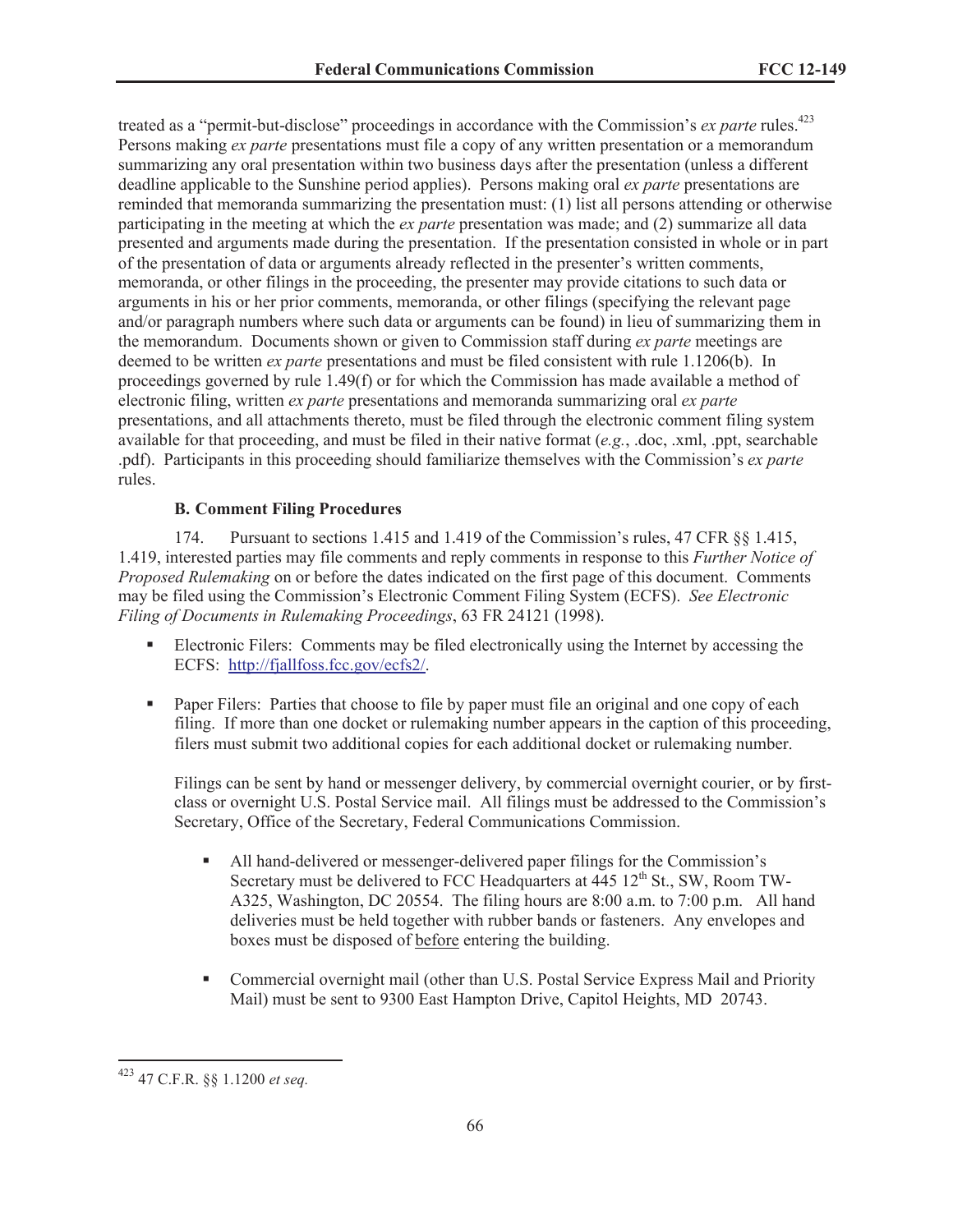**•** U.S. Postal Service first-class, Express, and Priority mail must be addressed to 445  $12<sup>th</sup>$ Street, SW, Washington DC 20554.

## **C. Accessible Formats**

175. To request materials in accessible formats for people with disabilities (braille, large print, electronic files, audio format), send an e-mail to fcc504@fcc.gov or call the Consumer  $\&$ Governmental Affairs Bureau at 202-418-0530 (voice), 202-418-0432 (TTY).

## **D. Regulatory Flexibility Analysis**

176. As required by the Regulatory Flexibility Act of 1980, *see* 5 U.S.C. § 604, the Commission has prepared an Initial Regulatory Flexibility Analysis (IRFA) of the possible significant economic impact on small entities of the policies and rules addressed in this document. The IRFA is set forth in Appendix B. Written public comments are requested in the IRFA. These comments must be filed in accordance with the same filing deadlines as comments filed in response to this *Further Notice of Proposed Rulemaking* as set forth on the first page of this document, and have a separate and distinct heading designating them as responses to the IRFA.

# **E. Paperwork Reduction Analysis**

177. The *Further Notice of Proposed Rulemaking* contains proposed new information collection requirements. The Commission, as part of its continuing effort to reduce paperwork burdens, invites the general public and OMB to comment on the information collection requirements contained in this document, as required by PRA. In addition, pursuant to the Small Business Paperwork Relief Act of 2002, $424$  we seek specific comment on how we might "further reduce the information collection" burden for small business concerns with fewer than 25 employees."<sup>425</sup>

### **V. ORDERING CLAUSES**

178. IT IS FURTHER ORDERED, pursuant to Sections 1, 2, 4(i), 7, 10, 201, 214, 222, 251(e), 301, 302, 303, 303(b), 303(r), 307, 307(a), 309, 309(j)(3), 316, 316(a), 332, 615a, 615a-1, 615b, 615c(a), 615c(c), 615c(g), and 615(c)(1) of the Communications Act of 1934, 47 U.S.C. §§ 151, 152(a), 154(i), 157, 160, 201, 214, 222, 251(e), 301, 302, 303, 303(b), 303(r), 307, 307(a), 309, 309(j)(3), 316, 316(a), 332, 615a, 615a-1, 615b, 615c, 615c(c), 615c(g), and 615(c)(1) that this *Further Notice of Proposed Rulemaking* is hereby ADOPTED.

179. IT IS FURTHER ORDERED that the Commission's Consumer and Governmental Affairs Bureau, Reference Information Center, SHALL SEND a copy of *this Further Notice of Proposed Rulemaking*, including the Initial Regulatory Flexibility Analysis, to the Chief Counsel for Advocacy of the Small Business Administration.

### FEDERAL COMMUNICATIONS COMMISSION

Marlene H. Dortch Secretary

<sup>424</sup> Pub. L. No. 107-198.

 $425$  44 U.S.C. § 3506(c)(4).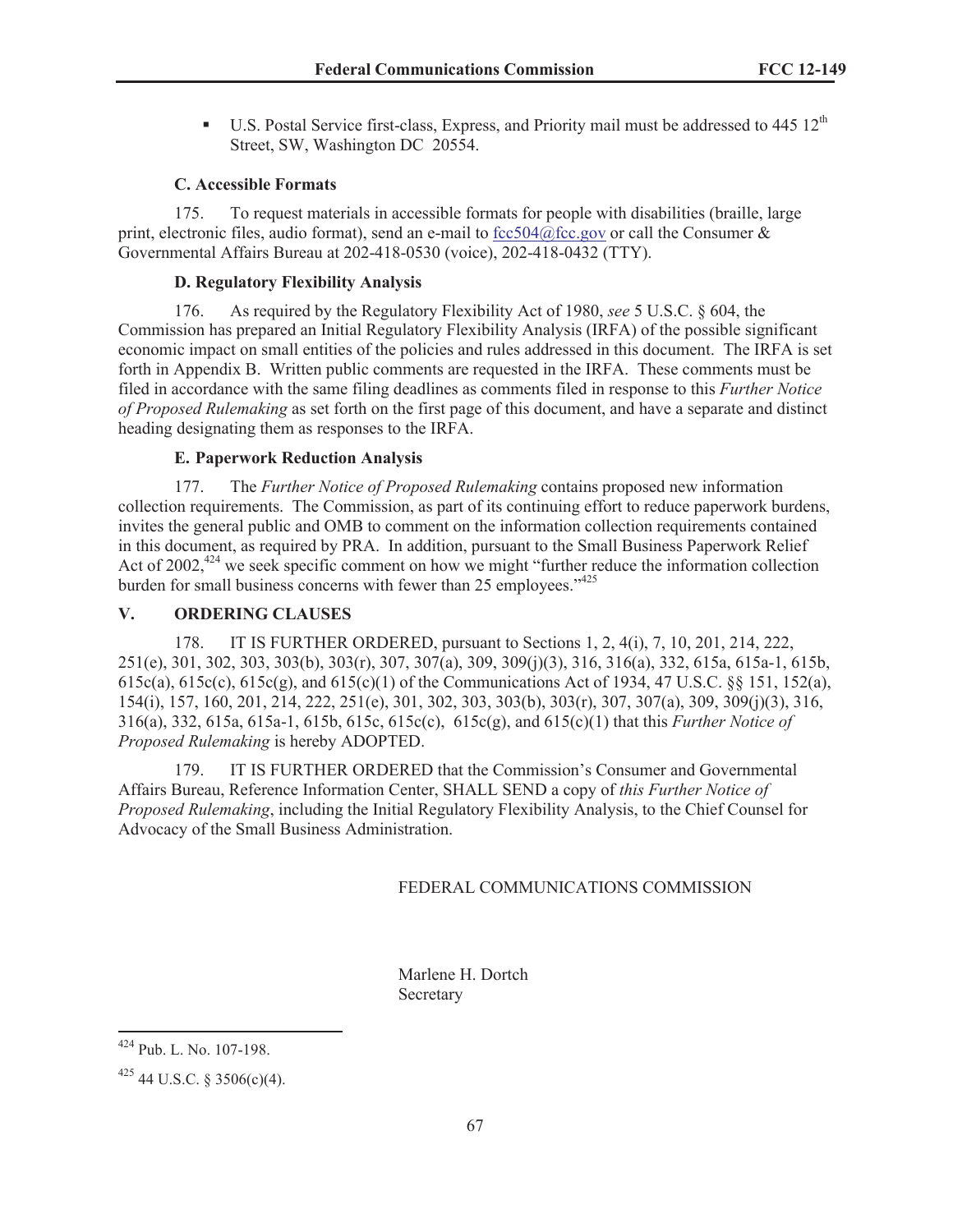## **APPENDIX A**

## **Initial Regulatory Flexibility Analysis**

1. As required by the Regulatory Flexibility Act of 1980, as amended  $(RFA)$ ,<sup>1</sup> the Commission has prepared this present Initial Regulatory Flexibility Analysis (IRFA) of the possible significant economic impact of the proposal described in the attached Further Notice of Proposed Rulemaking on small entities. Written public comments are requested on this IRFA. Comments must be identified as responses to the IRFA and must be filed by the deadlines for comments in the *Further Notice of Proposed Rulemaking*. The Commission will send a copy of the *Further Notice of Proposed Rulemaking*, including this IRFA, to the Chief Counsel for Advocacy of the Small Business Administration (SBA).<sup>2</sup> In addition, the *Further Notice of Proposed Rulemaking* and IRFA (or summaries thereof) will be published in the Federal Register.<sup>3</sup>

## **A. Need for, and Objectives of, the Proposed Rules**

2. Wireless consumers are increasingly using text messaging as a means of everyday communication on a variety of platforms. The legacy 911 system, however, does not support text messaging as a means of reaching emergency responders, leading to potential consumer confusion and even to possible danger. As consumer use of carrier-based and third party-provided texting applications expands and evolves, the 911 system must also evolve to enable wireless consumers to reach 911 in those emergency situations where a voice call is not feasible or appropriate.

3. In this *Further Notice of Proposed Rulemaking*, we propose rules that will enable Americans to send text messages to 911 (text-to-911) and that will educate and inform consumers regarding the future availability and appropriate use of text-to-911. Specifically, we propose to require all wireless carriers and providers of "interconnected" text messaging applications<sup>4</sup> to support the ability of consumers to send text messages to 911 in all areas throughout the nation where 911 Public Safety Answering Points (PSAPs) are also prepared to receive the texts. In addition, to inform consumers and prevent confusion, we propose to require all wireless carriers and interconnected text message providers to send automated "bounce back" error messages to consumers attempting to text 911 when the service is not available.

4. Our proposals build on the recently filed voluntary commitment by the four largest wireless carriers – in an agreement with the National Emergency Number Association (NENA), and the Association of Public Safety Communications Officials (APCO) (Carrier-NENA-APCO Agreement) --

3 *See* 5 U.S.C. § 603(a).

<sup>&</sup>lt;sup>1</sup> See 5 U.S.C. § 603. The RFA, see 5 U.S.C. § 601 – 612, has been amended by the Small Business Regulatory Enforcement Fairness Act of 1996 (SBREFA), Pub. L. No. 104-121, Title II, 110 Stat. 857 (1996).

<sup>2</sup> *See* 5 U.S.C. § 603(a).

<sup>&</sup>lt;sup>4</sup> In this *Further Notice of Proposed Rulemaking*, "text messaging" refers to any service that allows a mobile device to send information consisting of text to other mobile devices by using domestic telephone numbers. Examples of text messaging include Short Message Service (SMS), Multimedia Messaging Service (MMS), and two-way "interconnected text" applications. "Interconnected text" applications use IP-based protocols to deliver text messages to a service provider and the service provider then delivers the text messages to destinations identified by a telephone number, using either IP-based or SMS protocols.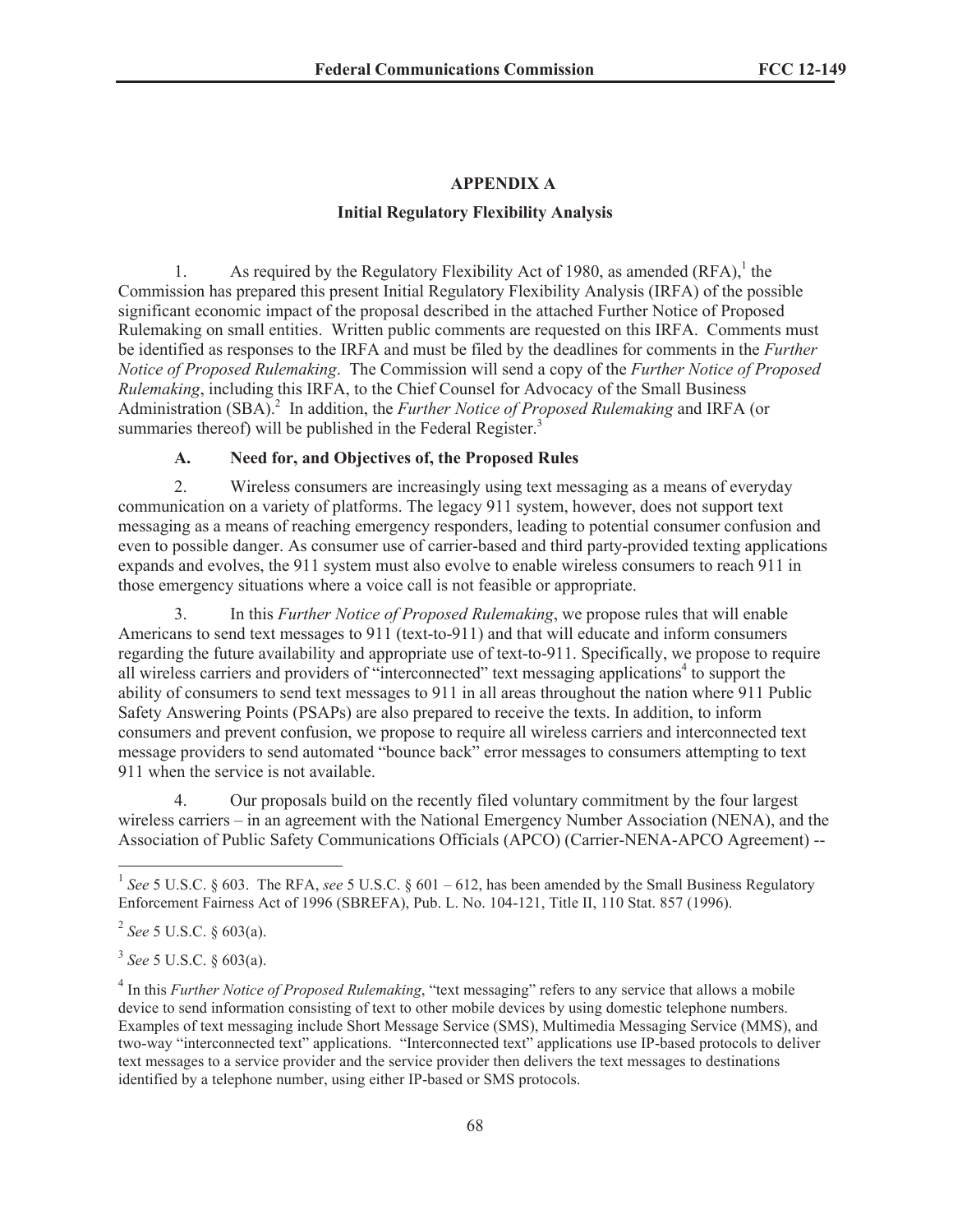to make text-to-911 available to their customers by May 15, 2014, and to provide automatic bounce back messages across their networks by June 30,  $2013<sup>5</sup>$ . The baseline requirements we propose in this Further Notice are modeled on the Carrier-NENA-APCO Agreement, and we seek comment on whether all carriers, including regional, small and rural carriers, and all "interconnected text" providers can achieve these milestones in the same or similar timeframes. Moreover, to allow for the possibility of implementing our bounce back proposal by June 30, 2013, we are seeking comment on this portion of the *Further Notice* on an accelerated basis. Moreover, in light of the importance of these issues, we intend to resolve promptly the questions raised in the remaining portion of the *Further Notice* in 2013.

5. Our proposal to add text capability to the 911 system will vastly enhance the system's accessibility for over 40 million Americans with hearing or speech disabilities. It will also provide a vital and lifesaving alternative to the public in situations where 911 voice service is unavailable or placing a voice call could endanger the caller. Indeed, as recent history has shown, text messaging is often the most reliable means of communications during disasters where voice calls cannot be completed due to capacity constraints. Finally, implementing text-to-911 represents a crucial next step in the ongoing transition of the legacy 911 system to a Next Generation 911 (NG911) system that will support not only text but will also enable consumers to send photos, videos, and data to PSAPs, enhancing the information available to first responders for assessing and responding to emergencies.

6. Our proposed approach to text-to-911 is also based on the presumption that consumers in emergency situations should be able to communicate using the text applications they are most familiar with from everyday use. Currently, the most commonly used texting technology is Short Message Service (SMS), which is available, familiar, and widely used by virtually all wireless consumers.<sup>6</sup> In the Carrier-NENA-APCO Agreement, the four major carriers have indicated that they intend to use SMS-based text for their initial text-to-911 deployments,<sup>7</sup> and we expect other initial deployments to be similarly SMS-based.

7. At the same time, we do not propose to limit our focus to SMS-based text. As a result of the rapid proliferation of smartphones and other advanced mobile devices, some consumers are beginning to move away from SMS to other IP-based text applications, including downloadable software applications provided by parties other than the underlying carrier.<sup>8</sup> To the extent that consumers gravitate to such applications as their primary means of communicating by text, they may reasonably come to expect these applications to also support text-to-911, as consumer familiarity is vital in emergency situations where seconds matter. Therefore, in this Further Notice, we seek to ensure

<sup>5</sup> *See* Letter from Terry Hall, APCO International, Barbara Jaeger, NENA, Charles W. McKee, Sprint Nextel, Robert W. Quinn, Jr, AT&T, Kathleen O'Brien Ham, T-Mobile USA, and Kathleen Grillo, Verizon, to Julius Genachowski, Chairman, Federal Communications Commission, and Commissioners McDowell, Clyburn, Rosenworcel and Pai; PS Docket 11-153, PS Docket No. 10-255 (Dec. 6, 2012). (Carrier-NENA-APCO Agreement)

<sup>6</sup> *See* Pew Internet & American Life Project, "Cell Phones and American Adults," (Sept. 2010) at 5, 21, *available at* http://www.afpnet.org/files/ContentDocuments/PEW%20Research\_Cell%20Phone%20Use\_sep%202010.pdf (last accessed Nov. 13, 2012) (determining that "at least 72% of all U.S. cell phone users have used SMS at least once."). For the 12 month period ending on June 30, 2012, CTIA reports that 2.27 trillion text messages were sent, as well as 5.8 billion MMS messages. *See* http://files.ctia.org/pdf/CTIA\_Survey\_MY\_2012\_Graphicsfinal.pdf (last accessed Nov. 19, 2012).

<sup>&</sup>lt;sup>7</sup> Carrier-NENA-APCO Agreement at 3.

<sup>8</sup> *See* Chen, Brian, "Apps Redirect Text Messages, and Profits, From Cellular Providers," N.Y. TIMES, Dec. 4, 2012, *available at* http://www.nytimes.com/2012/12/05/technology/free-messaging-apps-siphon-profits-fromcellular-providers.html?nl=todaysheadlines&emc=edit\_th\_20121205&\_r=0 (last accessed Dec. 5, 2012).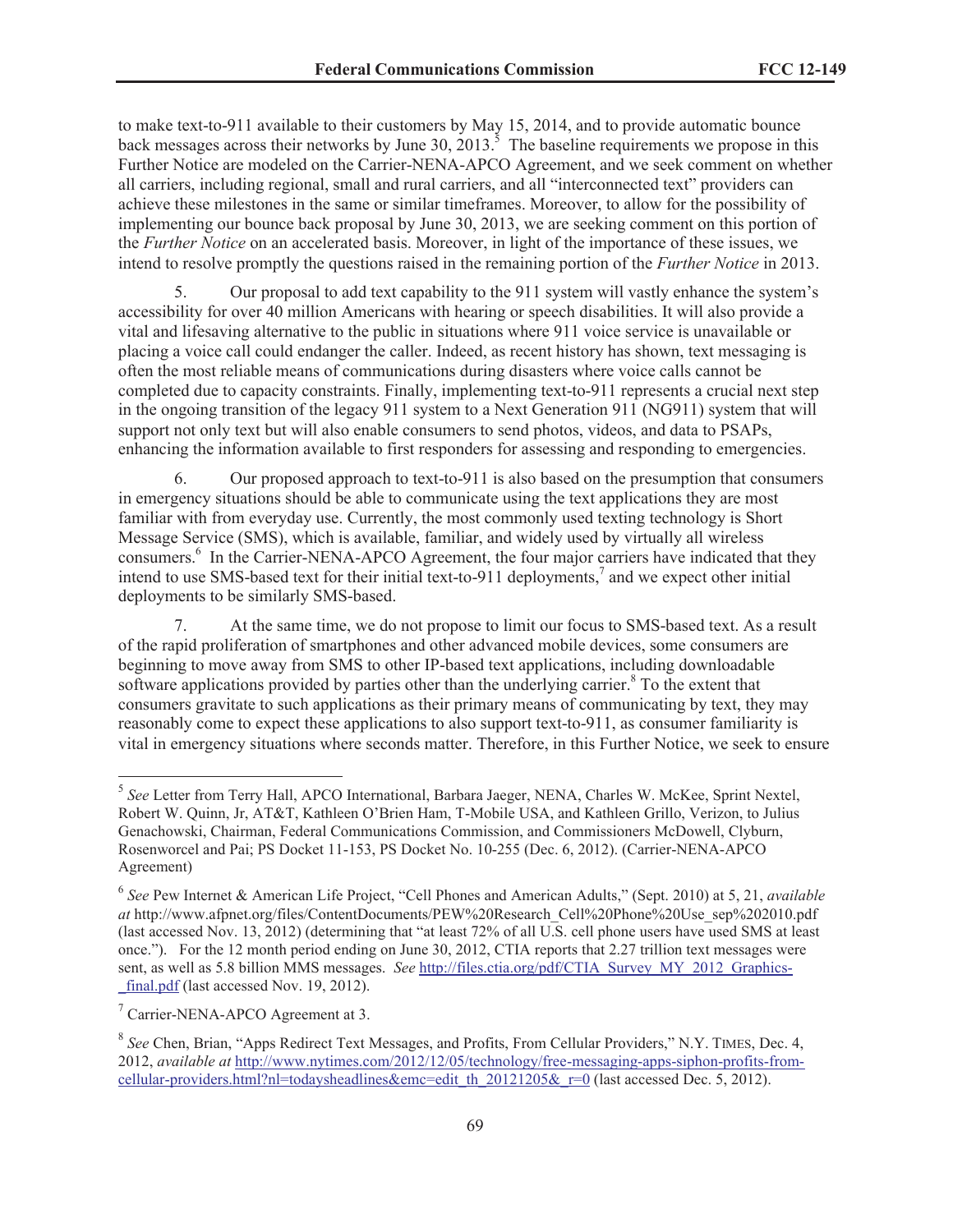that consumers ultimately have access to the same text-to-911 capabilities on the full array of texting applications that they use for ubiquitous communication – regardless of provider or platform. We also propose that service providers who offer SMS-based text-to-911 should have the flexibility to migrate their customers to other text-to-911 applications.

8. While our proposal is designed to accelerate the nationwide availability of text-to-911, we recognize that deployment will not be uniform, *e.g*., during the transition period, text-to-911 may be available in certain geographic areas while it is not available in others, or may be supported by certain carriers but not by others. This creates the risk of consumer confusion about the availability of text-to-911 as the transition proceeds – indeed, there is evidence that many consumers erroneously believe that they can *already* reach 911 by text, and that some have attempted to do so.<sup>9</sup> Rapid implementation of the bounce back notification mechanism that we propose in this Further Notice is therefore critical to informing consumers and lessening potential confusion about text-to-911 availability. In addition, we intend to begin work immediately with PSAPs, carriers, service providers, disability organizations, consumer groups, and others to educate and inform consumers regarding the transition, local availability, and appropriate use of text-to-911.

### **B. Legal Basis**

9. The legal basis for any action that may be taken pursuant to this Second Further Notice of Proposed Rulemaking is contained in Sections 1, 2, 4(i), 7, 10, 201, 214, 222, 251(e), 301, 302, 303, 303(b), 303(r), 307, 307(a), 309, 309(j)(3), 316, 316(a), 332, 615a, 615a-1, 615b, 615c(a), 615c(c), 615c(g), and 615(c)(1) of the Communications Act of 1934, 47 U.S.C. §§ 151, 152(a), 154(i), 157, 160, 201, 214, 222, 251(e), 301, 302, 303, 303(b), 303(r), 307, 307(a), 309, 309(j)(3), 316, 316(a), 332, 615a, 615a-1, 615b, 615c, 615c(c), 615c(g), and 615(c)(1).

### **C. Description and Estimate of the Number of Small Entities to Which the Proposed Rules Would Apply**

10. The RFA directs agencies to provide a description of and, where feasible, an estimate of the number of small entities that may be affected by the proposed rules.<sup>10</sup> The RFA generally defines the term "small entity" as having the same meaning as the terms "small business," "small organization," and "small governmental jurisdiction."<sup>11</sup> In addition, the term "small business" has the same meaning as the term "small business concern" under the Small Business Act.<sup>12</sup> A small business concern is one which: (1) is independently owned and operated; (2) is not dominant in its field of operation; and (3) satisfies any additional criteria established by the Small Business Administration (SBA).<sup>13</sup>

11. *Small Businesses, Small Organizations, and Small Governmental Jurisdictions*. Our

 $^{10}$  5 U.S.C. §§ 603(b)(3), 604(a)(3).

 $11$  5 U.S.C. § 601(6).

<sup>13</sup> 15 U.S.C. § 632.

<sup>&</sup>lt;sup>9</sup> For example, the North Central Texas Council of Governments (NCTCOG) recently conducted a survey which found that approximately one-third of their population believes that they can text-to- 911 today. *See* Letter from Christy Williams, 9-1-1 Program Manager, NCTCOG, to David S. Turetsky, Chief, Public Safety and Homeland Security Bureau, Federal Communications Commission (Nov. 1, 2012).

<sup>&</sup>lt;sup>12</sup> 5 U.S.C.  $\&$  601(3) (incorporating by reference the definition of "small business concern" in the Small Business Act, 15 U.S.C. § 632). Pursuant to 5 U.S.C. § 601(3), the statutory definition of a small business applies "unless an agency, after consultation with the Office of Advocacy of the Small Business Administration and after opportunity for public comment, establishes one or more definitions of such terms which are appropriate to the activities of the agency and publishes such definitions(s) in the Federal Register."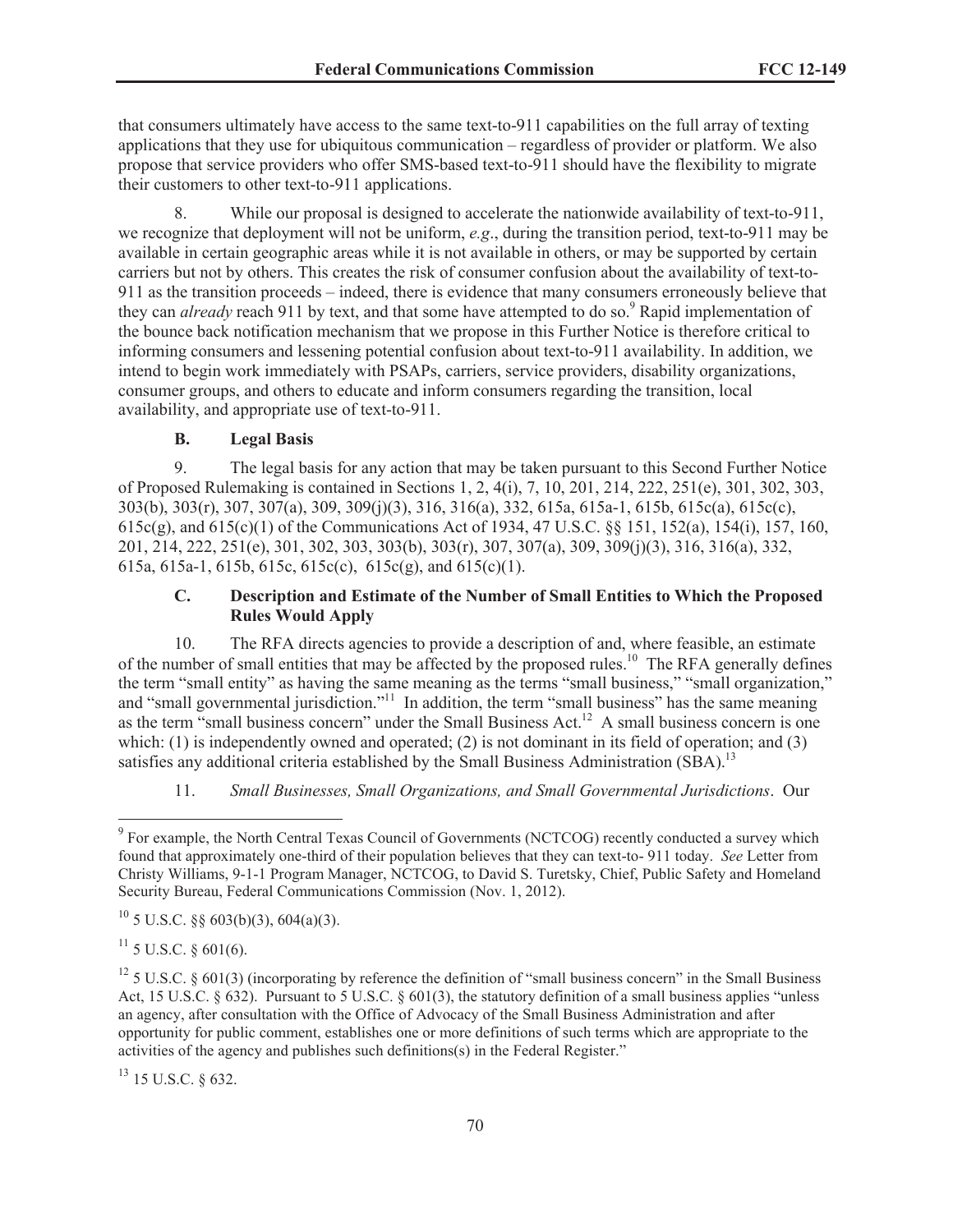action may, over time, affect small entities that are not easily categorized at present. We therefore describe here, at the outset, three comprehensive, statutory small entity size standards.<sup>14</sup> First, nationwide, there are a total of approximately 27.5 million small businesses, according to the SBA.<sup>15</sup> In addition, a "small organization" is generally "any not-for-profit enterprise which is independently owned and operated and is not dominant in its field."<sup>16</sup> Nationwide, as of 2007, there were approximately  $1,621,315$  small organizations.<sup>17</sup> Finally, the term "small governmental jurisdiction" is defined generally as "governments of cities, towns, townships, villages, school districts, or special districts, with a population of less than fifty thousand."<sup>18</sup> Census Bureau data for 2011 indicate that there were 89,476 local governmental jurisdictions in the United States.<sup>19</sup> We estimate that, of this total, as many as 88, 506 entities may qualify as "small governmental jurisdictions."<sup>20</sup> Thus, we estimate that most governmental jurisdictions are small.

## **1. Telecommunications Service Entities**

## **a. Wireless Telecommunications Service Providers**

12. Pursuant to 47 C.F.R. § 20.18(a), the Commission's 911 service requirements are only applicable to Commercial Mobile Radio Service (CMRS) "[providers], excluding mobile satellite service operators, to the extent that they: (1) Offer real-time, two way switched voice service that is interconnected with the public switched network; and (2) Utilize an in-network switching facility that enables the provider to reuse frequencies and accomplish seamless hand-offs of subscriber calls. These requirements are applicable to entities that offer voice service to consumers by purchasing airtime or capacity at wholesale rates from CMRS licensees."

13. Below, for those services subject to auctions, we note that, as a general matter, the number of winning bidders that qualify as small businesses at the close of an auction does not necessarily represent the number of small businesses currently in service. Also, the Commission does not generally track subsequent business size unless, in the context of assignments or transfers, unjust enrichment issues are implicated.

14. *Wireless Telecommunications Carriers (except satellite).* This industry comprises

 $^{16}$  5 U.S.C. § 601(4).

<sup>17</sup> INDEPENDENT SECTOR, THE NEW NONPROFIT ALMANAC  $\&$  DESK REFERENCE (2010).

 $18$  5 U.S.C. § 601(5).

<sup>19</sup> U.S. CENSUS BUREAU, STATISTICAL ABSTRACT OF THE UNITED STATES: 2011, Table 427 (2007).

<sup>20</sup> The 2007 U.S Census data for small governmental organizations are not presented based on the size of the population in each such organization. There were 89, 476 small governmental organizations in 2007. If we assume that county, municipal, township and school district organizations are more likely than larger governmental organizations to have populations of 50,000 or less, , the total of these organizations is 52,125. If we make the same assumption about special districts, and also assume that special districts are different from county, municipal, township, and school districts, in 2007 there were 37,381 special districts. Therefore, of the 89,476 small governmental organizations documented in 2007, as many as 89,506 may be considered small under the applicable standard. This data may overestimate the number of such organizations that has a population of 50,000 or less. U.S. CENSUS BUREAU, STATISTICAL ABSTRACT OF THE UNITED STATES 2011, Tables 427, 426 (Data cited therein are from 2007)*.*

<sup>14</sup> *See* 5 U.S.C. §§ 601(3)–(6).

<sup>15</sup> *See* SBA, Office of Advocacy, "Frequently Asked Questions," http://web.sba.gov/faqs (last accessed Dec. 12, 2012; figures are from 2009).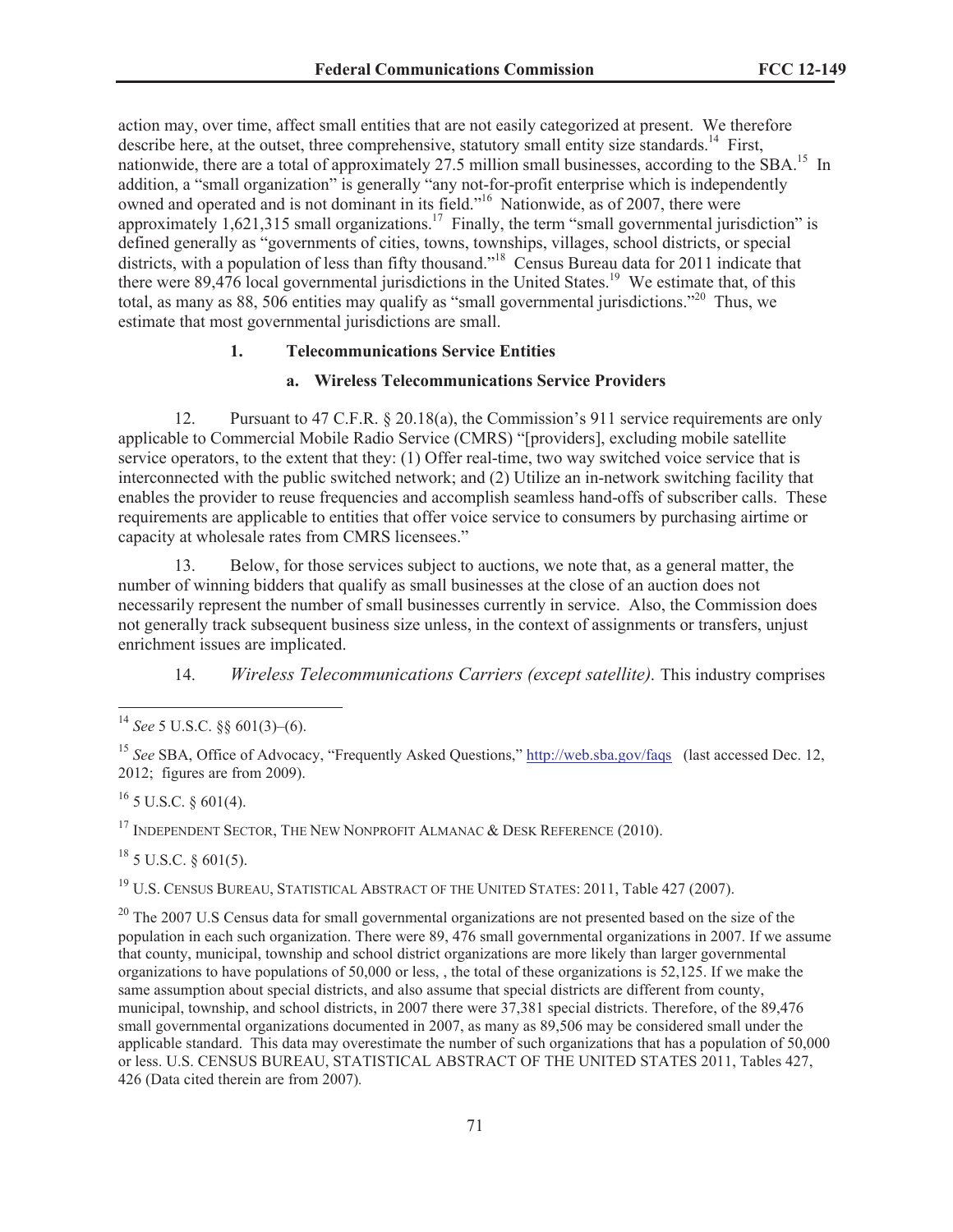establishments engaged in operating and maintaining switching and transmission facilities to provide communications via the airwaves. Establishments in this industry have spectrum licenses and provide services using that spectrum, such as cellular phone services, paging services, wireless Internet access, and wireless video services.<sup>21</sup> The appropriate size standard under SBA rules is for the category Wireless Telecommunications Carriers. The size standard for that category is that a business is small if it has 1,500 or fewer employees.<sup>22</sup> For this category, census data for  $2007$  show that there were 11,163 establishments that operated for the entire year.<sup>23</sup> Of this total, 10,791 establishments had employment of 999 or fewer employees and 372 had employment of 1000 employees or more.<sup>24</sup> Thus under this category and the associated small business size standard, the Commission estimates that the majority of wireless telecommunications carriers(except satellite) are small entities that may be affected by our proposed action. $25$ 

15. *Wireless Service Providers*. The SBA has developed a small business size standard for wireless firms within the two broad economic census categories of "Paging" and "Cellular and Other Wireless Telecommunications." Under both categories, the SBA deems a wireless business to be small if it has 1,500 or fewer employees. For the census category of Paging, Census Bureau data for 2002 show that there were 807 firms in this category that operated for the entire year. Of this total, 804 firms had employment of 999 or fewer employees, and three firms had employment of 1,000 employees or more. Thus, under this category and associated small business size standard, the majority of firms can be considered small. For the census category of Cellular and Other Wireless Telecommunications, Census Bureau data for 2002 show that there were 1,397 firms in this category that operated for the entire year. Of this total, 1,378 firms had employment of 999 or fewer employees, and 19 firms had employment of 1,000 employees or more. Thus, under this second category and size standard, the majority of firms can, again, be considered small.

16. *Incumbent Local Exchange Carriers* (*Incumbent LECs*). Neither the Commission nor the SBA has developed a small business size standard specifically for incumbent local exchange services. The appropriate size standard under SBA rules is for the category Wired Telecommunications Carriers. Under that size standard, such a business is small if it has 1,500 or fewer employees.<sup>26</sup> Census Bureau data for 2007, which now supersede data from the 2002 Census, show that there were 3,188 firms in this category that operated for the entire year. Of this total, 3,144 had employment of 999 or fewer, and 44 firms had had employment of 1000 or more. According to Commission data, 1,307 carriers reported that they were incumbent local exchange service providers.<sup>27</sup> Of these 1,307 carriers,

<sup>24</sup>*Id*. Available census data do not provide a more precise estimate of the number of firms that have employment of 1,500 or fewer employees; the largest category provided is for firms with "100 employees or more."

<sup>25</sup>*Id.*

<sup>26</sup> 13 C.F.R. § 121.201, NAICS code 517110.

<sup>27</sup> *See Trends in Telephone Service*, Federal Communications Commission, Wireline Competition Bureau, Industry Analysis and Technology Division at Table 5.3 (Sept. 2010) (*Trends in Telephone Service*).

<sup>&</sup>lt;sup>21</sup> U.S. Census Bureau, North American Industry Classification System, Definition of "Wireless Telecommunications Carriers (except Satellite)," NAICS code 517210, *available at* http://www.census.gov/cgibin/sssd/naics/naicsrch?code=517210&search=2007%20NAICS%20Search (last accessed Dec. 12, 2012).

<sup>22</sup> *See id*. *See also* 13 C.F.R. § 121.201, NAICS code 517210.

<sup>&</sup>lt;sup>23</sup> U.S. Census Bureau, Subject Series: Information, Table 5, "Establishment and Firm Size: Employment Size of Firms for the United States: 2007 NAICS Code 517210" (issued Nov. 2010), *available at* http://factfinder2.census.gov/faces/tableservices/jsf/pages/productview.xhtml?pid=ECN\_2007\_US\_51SSSZ2&pro dType=table (last accessed Dec. 12, 2012).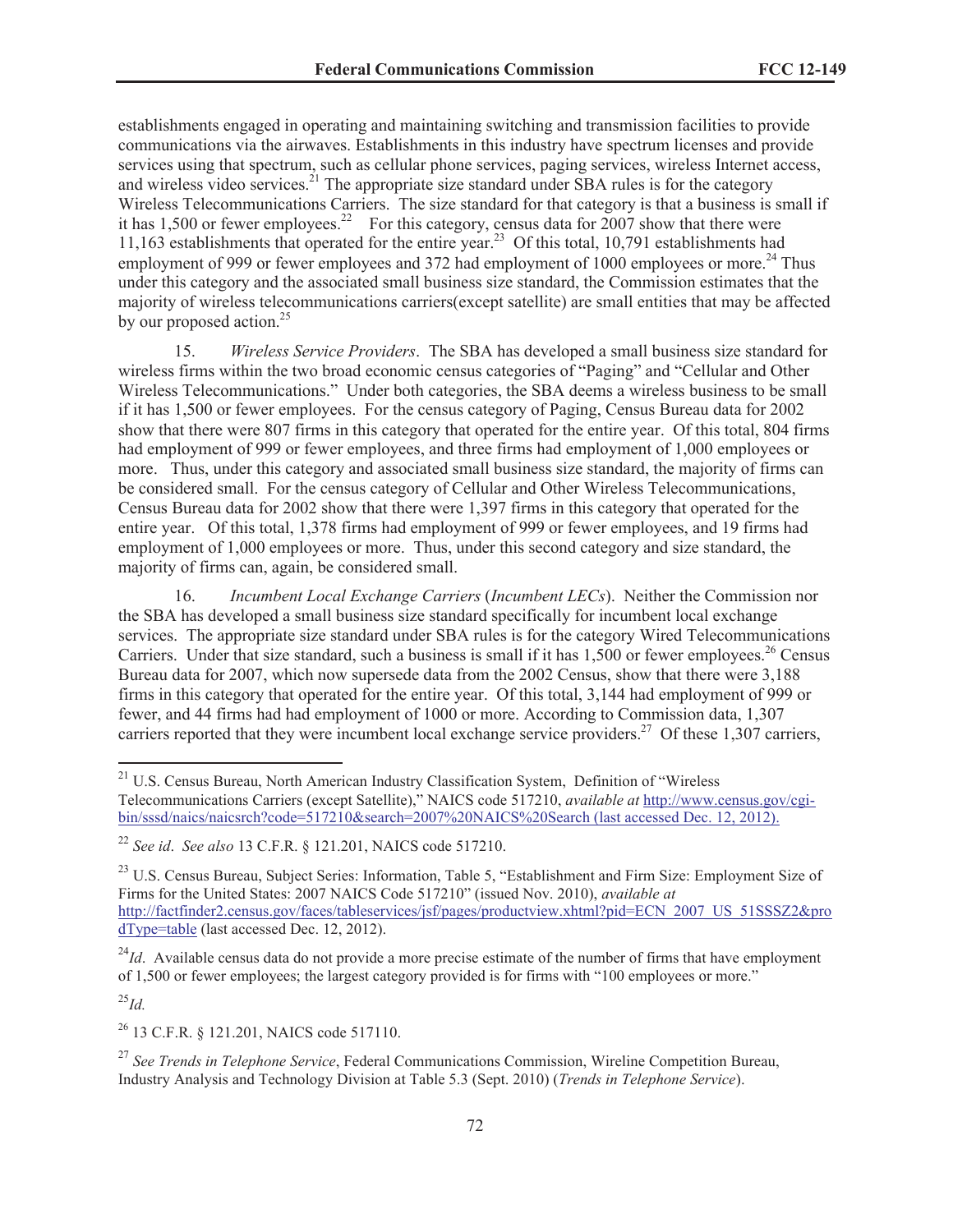an estimated 1,006 have 1,500 or fewer employees and 301 have more than 1,500 employees.<sup>28</sup> Consequently, the Commission estimates that most providers of local exchange service are small entities that may be affected by the rules and policies proposed in the Notice. Thus under this category and the associated small business size standard, the majority of these incumbent local exchange service providers can be considered small.<sup>29</sup>

17. A *Competitive Local Exchange Carriers (Competitive LECs), Competitive Access Providers (CAPs), Shared-Tenant Service Providers, and Other Local Service Providers.* Neither the Commission nor the SBA has developed a small business size standard specifically for these service providers. The appropriate size standard under SBA rules is for the category Wired Telecommunications Carriers. Under that size standard, such a business is small if it has 1,500 or fewer employees.<sup>30</sup>. Census Bureau data for 2007, which now supersede data from the 2002 Census, show that there were 3,188 firms in this category that operated for the entire year. Of this total, 3,144 had employment of 999 or fewer, and 44 firms had had employment of 1,000 employees or more. Thus under this category and the associated small business size standard, the majority of these Competitive LECs, CAPs, Shared-Tenant Service Providers, and Other Local Service Providers can be considered small entities.<sup>31</sup>. According to Commission data, 1,442 carriers reported that they were engaged in the provision of either competitive local exchange services or competitive access provider services.<sup>32</sup> Of these 1,442 carriers, an estimated 1,256 have 1,500 or fewer employees and 186 have more than 1,500 employees.<sup>33</sup> In addition, 17 carriers have reported that they are Shared-Tenant Service Providers, and all  $17$  are estimated to have 1,500 or fewer employees.<sup>34</sup> In addition, 72 carriers have reported that they are Other Local Service Providers.<sup>35</sup> Of the 72, seventy have 1,500 or fewer employees and two have more than 1,500 employees.<sup>36</sup> Consequently, the Commission estimates that most providers of competitive local exchange service, competitive access providers, Shared-Tenant Service Providers, and Other Local Service Providers are small entities that may be affected by rules adopted pursuant to the Notice.

18. *Broadband Personal Communications Service*. The broadband personal communications services (PCS) spectrum is divided into six frequency blocks designated A through F, and the Commission has held auctions for each block. The Commission initially defined a "small business" for C- and F-Block licenses as an entity that has average gross revenues of \$40 million or less in the three previous calendar years.<sup>37</sup> For F-Block licenses, an additional small business size standard

<sup>33</sup> *See id.*

<sup>28</sup> *See id*.

<sup>&</sup>lt;sup>29</sup> See http://factfinder.census.gov/servlet/IBQTable? bm=y&-fds\_name=EC0700A1&-geo\_id=&-\_skip=600&ds\_name=EC0751SSSZ5&-\_lang=en.

<sup>30</sup> 13 C.F.R. § 121.201, NAICS code 517110.

<sup>&</sup>lt;sup>31</sup> See http://factfinder.census.gov/servlet/IBQTable? bm=y&-fds\_name=EC0700A1&-geo\_id=&-\_skip=600&ds\_name=EC0751SSSZ5&-\_lang=en.

<sup>32</sup> *See Trends in Telephone Service* at Table 5.3.

<sup>34</sup> *See id*.

<sup>35</sup> *See id*.

<sup>36</sup> *See id*.

<sup>&</sup>lt;sup>37</sup> See Amendment of Parts 20 and 24 of the Commission's Rules – Broadband PCS Competitive Bidding and the Commercial Mobile Radio Service Spectrum Cap; Amendment of the Commission's Cellular/PCS Cross- (continued….)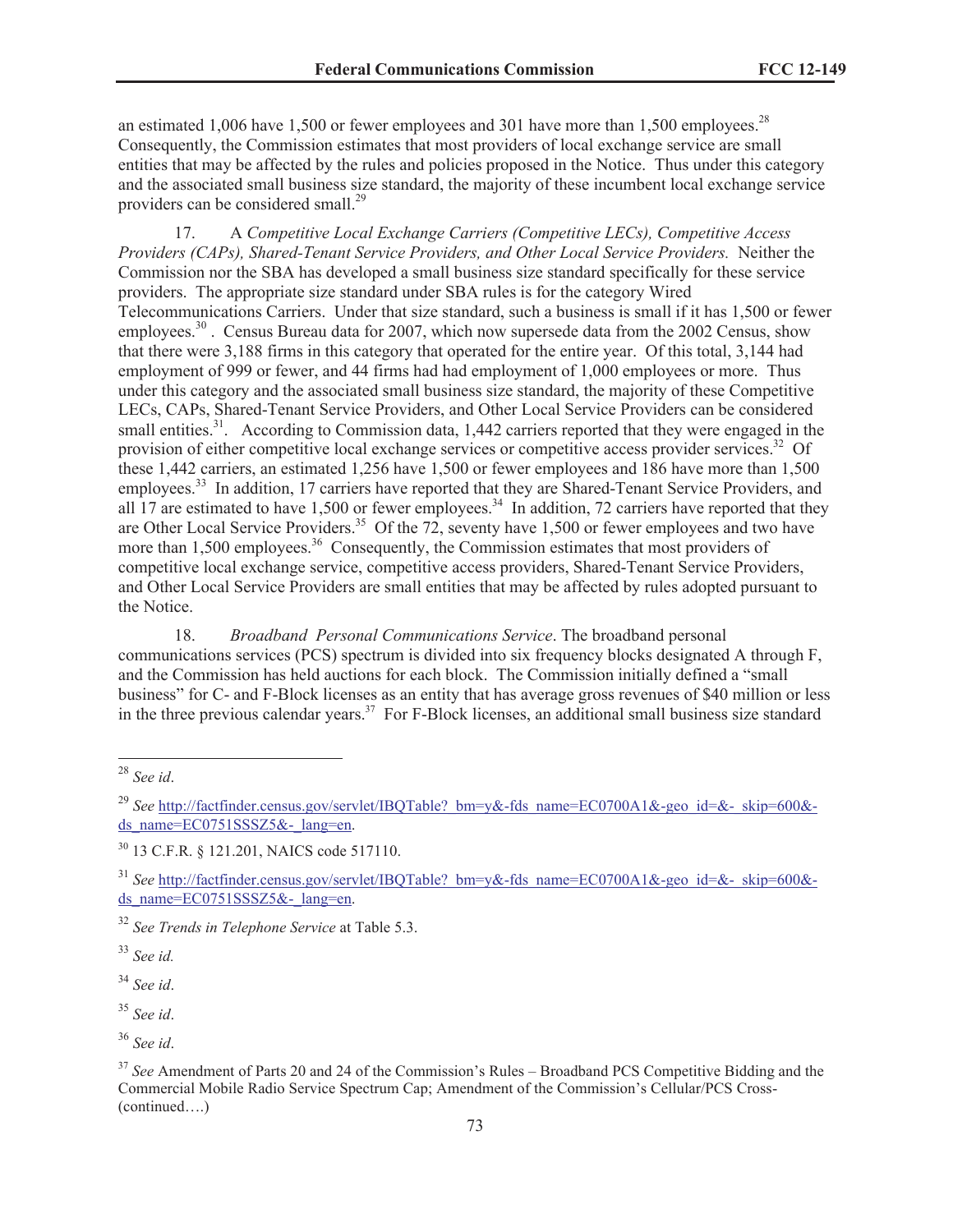for "very small business" was added and is defined as an entity that, together with its affiliates, has average gross revenues of not more than \$15 million for the preceding three calendar years.<sup>38</sup> These small business size standards, in the context of broadband PCS auctions, have been approved by the SBA.<sup>39</sup> No small businesses within the SBA-approved small business size standards bid successfully for licenses in Blocks A and B. There were 90 winning bidders that claimed small business status in the first two C-Block auctions. A total of 93 bidders that claimed small business status won approximately 40 percent of the 1,479 licenses in the first auction for the D, E, and F Blocks.<sup>40</sup> On April 15, 1999, the Commission completed the reauction of 347 C-, D-, E-, and F-Block licenses in Auction No. 22.<sup>41</sup> Of the 57 winning bidders in that auction, 48 claimed small business status and won 277 licenses.

19. On January 26, 2001, the Commission completed the auction of 422 C and F Block Broadband PCS licenses in Auction No. 35. Of the 35 winning bidders in that auction, 29 claimed small business status.<sup>42</sup> Subsequent events concerning Auction 35, including judicial and agency determinations, resulted in a total of 163 C and F Block licenses being available for grant. On February 15, 2005, the Commission completed an auction of 242 C-, D-, E-, and F-Block licenses in Auction No. 58. Of the 24 winning bidders in that auction, 16 claimed small business status and won 156 licenses.<sup>43</sup> On May 21, 2007, the Commission completed an auction of 33 licenses in the A, C, and F Blocks in Auction No. 71.44 Of the 12 winning bidders in that auction, five claimed small business status and won 18 licenses.45 On August 20, 2008, the Commission completed the auction of 20 C-, D-, E-, and F-Block Broadband PCS licenses in Auction No. 78.<sup>46</sup> Of the eight winning bidders for Broadband PCS licenses in that auction, six claimed small business status and won 14 licenses.<sup>47</sup>

20. *Narrowband Personal Communications Services*. To date, two auctions of narrowband personal communications services (PCS) licenses have been conducted. For purposes of the two

(Continued from previous page)

Ownership Rule; WT Docket No. 96-59, GN Docket No. 90-314, *Report and Order*, 11 FCC Rcd 7824, 7850–52, paras. 57–60 (1996) ("*PCS Report and Order*"); *see also* 47 C.F.R. § 24.720(b).

<sup>38</sup> *See PCS Report and Order*, 11 FCC Rcd at 7852 ¶ 60.

<sup>39</sup> See See Letter from Aida Alvarez, Administrator, Small Business Administration, to Amy Zoslov, Chief, Auctions and Industry Analysis Division, Wireless Telecommunications Bureau, Federal Communications Commission (Dec. 2, 1998) (Alvarez Letter 1998).

<sup>40</sup> *See* Broadband PCS, D, E and F Block Auction Closes, *Public Notice*, Doc. No. 89838 (rel. Jan. 14, 1997).

<sup>41</sup> *See* C, D, E, and F Block Broadband PCS Auction Closes, *Public Notice*, 14 FCC Rcd 6688 (WTB 1999). Before Auction No. 22, the Commission established a very small standard for the C Block to match the standard used for F Block. Amendment of the Commission's Rules Regarding Installment Payment Financing for Personal Communications Services (PCS) Licensees, WT Docket No. 97-82, *Fourth Report and Order*, 13 FCC Rcd 15743, 15768, ¶ 46 (1998).

<sup>42</sup> *See* C and F Block Broadband PCS Auction Closes; Winning Bidders Announced, *Public Notice*, 16 FCC Rcd 2339 (WTB 2001).

<sup>43</sup> *See* Broadband PCS Spectrum Auction Closes; Winning Bidders Announced for Auction No. 58, *Public Notice*, 20 FCC Rcd 3703 (WTB 2005).

<sup>44</sup> *See* Auction of Broadband PCS Spectrum Licenses Closes; Winning Bidders Announced for Auction No. 71, *Public Notice*, 22 FCC Rcd 9247 (WTB 2007).

<sup>45</sup> *Id*.

<sup>46</sup> *See* Auction of AWS-1 and Broadband PCS Licenses Closes; Winning Bidders Announced for Auction 78, *Public Notice*, 23 FCC Rcd 12749 (WTB 2008).

<sup>47</sup> *Id.*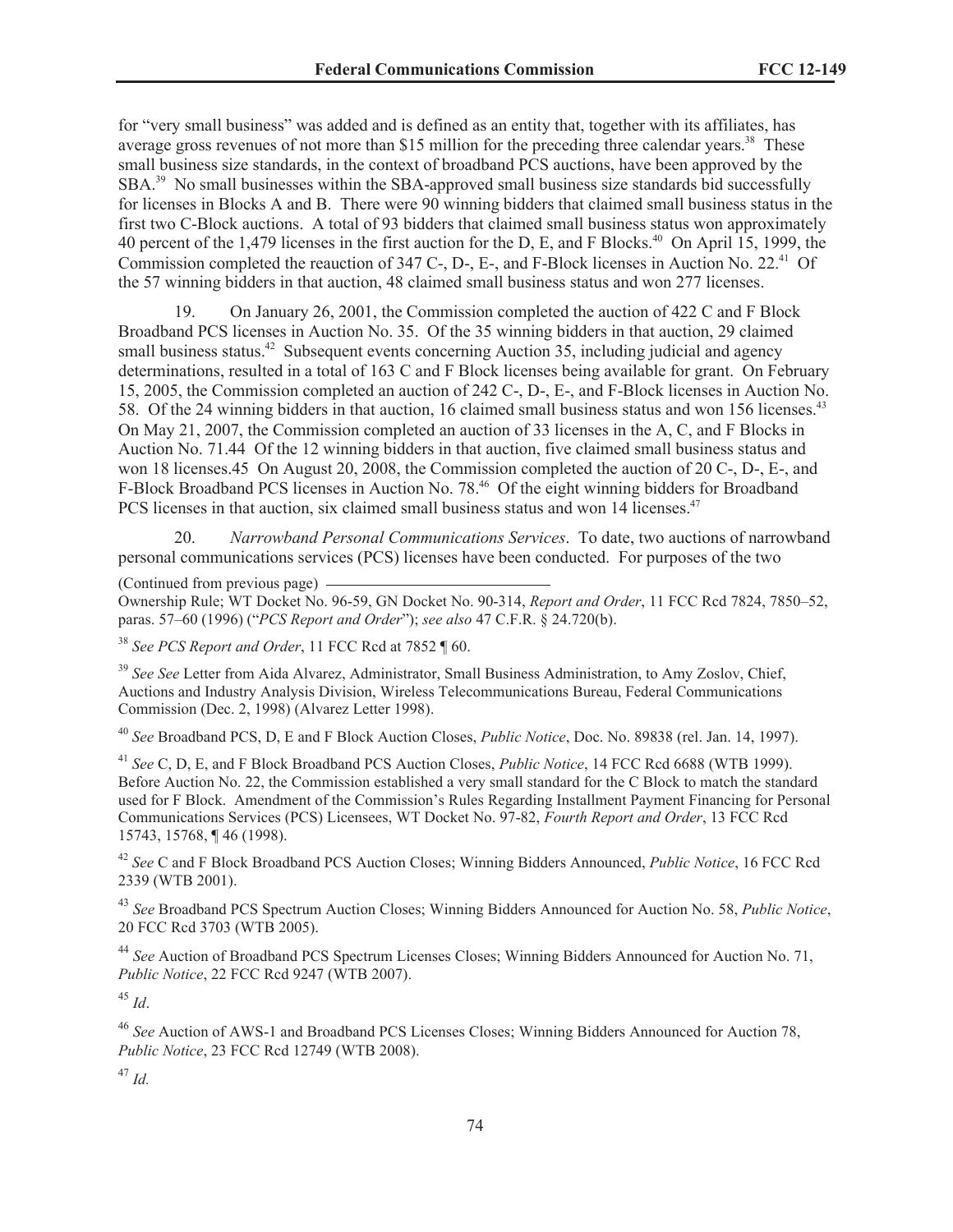auctions that have already been held, "small businesses" were entities with average gross revenues for the prior three calendar years of \$40 million or less. Through these auctions, the Commission has awarded a total of 41 licenses, out of which 11 were obtained by small businesses. To ensure meaningful participation of small business entities in future auctions, the Commission has adopted a two-tiered small business size standard in the Narrowband PCS Second Report and Order.<sup>48</sup> A "small business" is an entity that, together with affiliates and controlling interests, has average gross revenues for the three preceding years of not more than \$40 million. A "very small business" is an entity that, together with affiliates and controlling interests, has average gross revenues for the three preceding years of not more than \$15 million. The SBA has approved these small business size standards.<sup>49</sup>

21. *Specialized Mobile Radio.* The Commission awards "small entity" bidding credits in auctions for Specialized Mobile Radio (SMR) geographic area licenses in the 800 MHz and 900 MHz bands to firms that had revenues of no more than \$15 million in each of the three previous calendar years.<sup>50</sup> The Commission awards "very small entity" bidding credits to firms that had revenues of no more than \$3 million in each of the three previous calendar years.<sup>51</sup> The SBA has approved these small business size standards for the 900 MHz Service.<sup>52</sup> The Commission has held auctions for geographic area licenses in the 800 MHz and 900 MHz bands. The 900 MHz SMR was completed in 1996. Sixty bidders claiming that they qualified as small businesses under the \$15 million size standard won 263 geographic area licenses in the 900 MHz SMR band. The 800 MHz SMR auction for the upper 200 channels was conducted in 1997. Ten bidders claiming that they qualified as small businesses under the \$15 million size standard won 38 geographic area licenses for the upper 200 channels in the 800 MHz SMR band.<sup>53</sup> A second auction for the 800 MHz band was conducted in 2002 and included 23 BEA licenses. One bidder claiming small business status won five licenses.<sup>54</sup>

22. The auction of the 1,050 800 MHz SMR geographic area licenses for the General Category channels was conducted in 2000. Eleven bidders won 108 geographic area licenses for the General Category channels in the 800 MHz SMR band qualified as small businesses under the \$15 million size standard.<sup>55</sup> In an auction completed in 2000, a total of 2,800 Economic Area licenses in the lower 80 channels of the 800 MHz SMR service were awarded<sup>56</sup>. Of the 22 winning bidders, 19 claimed "small business" status and won 129 licenses. Thus, combining all three auctions, 40 winning

 $50$  47 C.F.R. § 90.814(b)(1).

 $^{51}$  *Id*.

<sup>48</sup> Amendment of the Commission's Rules to Establish New Personal Communications Services, Narrowband PCS, GEN Docket No. 90-314, ET Docket No. 92-100, PP Docket No. 93-253, *Second Report and Order and Second Further Notice of Proposed Rulemaking*, 15 FCC Rcd 10456 (2000).

<sup>49</sup> *See* Alvarez Letter 1998.

<sup>52</sup> *See* Letter from Aida Alvarez, Administrator, Small Business Administration, to Thomas Sugrue, Chief, Wireless Telecommunications Bureau, Federal Communications Commission, (Aug. 10, 1999) (Alvarez Letter 1999).

<sup>53</sup> *See* Correction to Public Notice DA 96-586 'FCC Announces Winning Bidders in the Auction of 1020 Licenses to Provide 900 MHz SMR in Major Trading Areas,' *Public Notice*, 18 FCC Rcd 18367 (WTB 1996).

<sup>54</sup> *See* Multi-Radio Service Auction Closes, *Public Notice*, 17 FCC Rcd 1446 (WTB 2002).

<sup>55</sup> *See* 800 MHz Specialized Mobile Radio (SMR) Service General Category (851-854 MHz) and Upper Band (861-865 MHz) Auction Closes; Winning Bidders Announced, *Public Notice*, 15 FCC Rcd 17162 (WTB 2000).

<sup>56</sup> *See* 800 MHz SMR Service Lower 80 Channels Auction Closes; Winning Bidders Announced, *Public Notice*, 16 FCC Rcd 1736 (2000).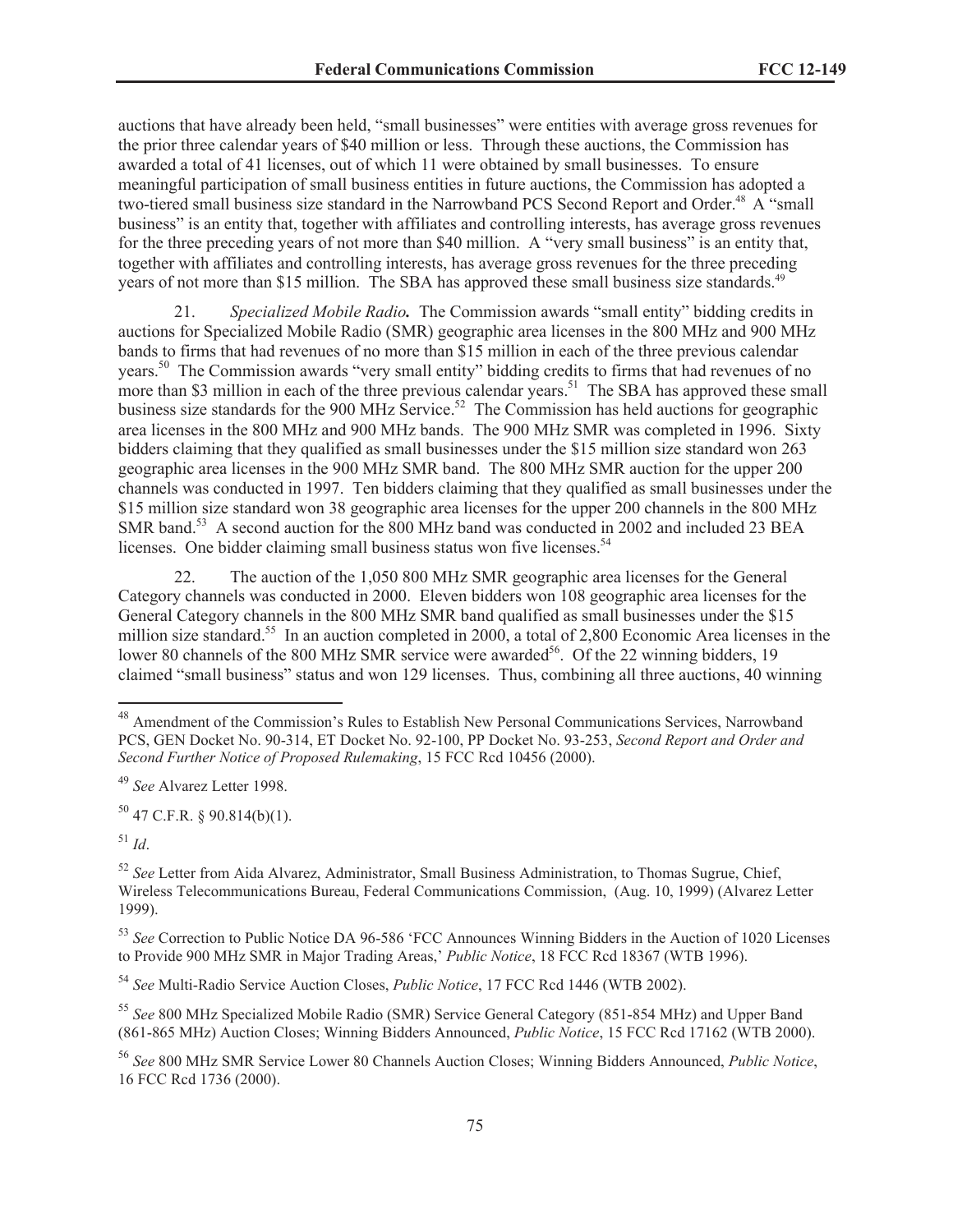bidders for geographic licenses in the 800 MHz SMR band claimed status as small business.

23. In addition, there are numerous incumbent site-by-site SMR licensees and licensees with extended implementation authorizations in the 800 and 900 MHz bands. We do not know how many firms provide 800 MHz or 900 MHz geographic area SMR pursuant to extended implementation authorizations, nor how many of these providers have annual revenues of no more than \$15 million. One firm has over \$15 million in revenues. In addition, we do not know how many of these firms have 1500 or fewer employees.<sup>57</sup> We assume, for purposes of this analysis, that all of the remaining existing extended implementation authorizations are held by small entities, as that small business size standard is approved by the SBA.

24. *AWS Services (1710–1755 MHz and 2110–2155 MHz bands (AWS-1); 1915–1920 MHz, 1995–2000 MHz, 2020–2025 MHz and 2175–2180 MHz bands (AWS-2); 2155–2175 MHz band (AWS-3))*. For the AWS-1 bands, the Commission has defined a "small business" as an entity with average annual gross revenues for the preceding three years not exceeding \$40 million, and a "very small business" as an entity with average annual gross revenues for the preceding three years not exceeding \$15 million.<sup>58</sup> In 2006, the Commission conducted its first auction of AWS-1 licenses.<sup>59</sup> In that initial AWS-1 auction, 31 winning bidders identified themselves as very small businesses.<sup>60</sup> Twenty-six of the winning bidders identified themselves as small businesses.<sup>61</sup> In a subsequent 2008 auction, the Commission offered 35 AWS-1 licenses.<sup>62</sup> Four winning bidders identified themselves as very small businesses, and three of the winning bidders identified themselves as a small business.<sup>63</sup>For AWS-2 and AWS-3, although we do not know for certain which entities are likely to apply for these frequencies, we note that the AWS-1 bands are comparable to those used for cellular service and personal communications service. The Commission has not yet adopted size standards for the AWS-2 or AWS-3 bands but has proposed to treat both AWS-2 and AWS-3 similarly to broadband PCS service and AWS-1 service due to the comparable capital requirements and other factors, such as issues involved in relocating incumbents and developing markets, technologies, and services.<sup>64</sup>

<sup>60</sup> *See* "Auction of Advanced Wireless Services Licenses Closes; Winning Bidders Announced for Auction No. 66," *Public Notice*, 21 FCC Rcd 10,521 (2006) (*Auction 66 Closing Public Notice*).

<sup>61</sup> *See id.*

<sup>62</sup> *See AWS-1 and Broadband PCS Procedures Public Notice*, 23 FCC Rcd at 7499. Auction 78 also included an auction of broadband PCS licenses.

<sup>63</sup> *See* Auction of AWS-1 and Broadband PCS Licenses Closes, Winning Bidders Announced for Auction 78, Down Payments Due September 9, 2008, FCC Forms 601 and 602 Due September 9, 2008, Final Payments Due September 23, 2008, Ten-Day Petition to Deny Period, *Public Notice*, 23 FCC Rcd 12749 (2008).

<sup>57</sup> *See generally* 13 C.F.R. § 121.201, NAICS code 517210.

<sup>58</sup> *See* Service Rules for Advanced Wireless Services in the 1.7 GHz and 2.1 GHz Bands, *Report and Order*, 18 FCC Rcd 25162, App. B (2003), *modified by* Service Rules for Advanced Wireless Services In the 1.7 GHz and 2.1 GHz Bands, *Order on Reconsideration*, 20 FCC Rcd 14058, App. C (2005).

<sup>59</sup> *See* Auction of Advanced Wireless Services Licenses Scheduled for June 29, 2006; Notice and Filing Requirements, Minimum Opening Bids, Upfront Payments and Other Procedures for Auction No. 66, AU Docket No. 06-30, *Public Notice*, 21 FCC Rcd 4562 (2006) (*Auction 66 Procedures Public Notice*).

<sup>&</sup>lt;sup>64</sup> Service Rules for Advanced Wireless Services in the 1915–1920 MHz, 1995–2000 MHz, 2020–2025 MHz and 2175–2180 MHz Bands et al*.*, *Notice of Proposed Rulemaking*, 19 FCC Rcd 19263, App. B (2005); Service Rules for Advanced Wireless Services in the 2155–2175 MHz Band, *Notice of Proposed Rulemaking*, 22 FCC Rcd 17035, App. (2007); Service Rules for Advanced Wireless Services in the 2155-2175 MHz Band, *Further Notice of Proposed Rulemaking*, 23 FCC Rcd 9859, App. B (2008).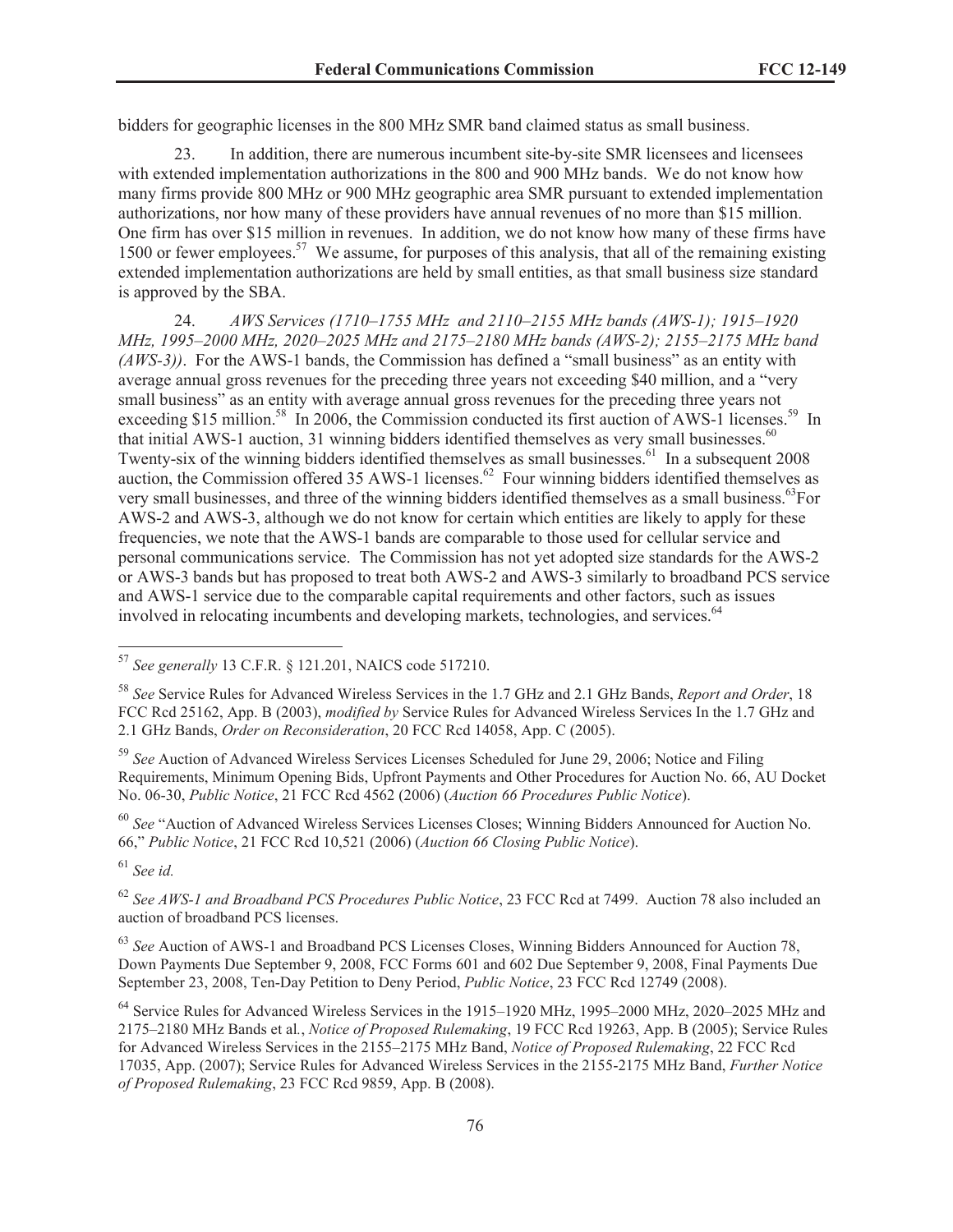25. *Wireless Communications Services.* This service can be used for fixed, mobile, radiolocation, and digital audio broadcasting satellite uses in the 2305-2320 MHz and 2345-2360 MHz bands. The Commission defined "small business" for the wireless communications services (WCS) auction as an entity with average gross revenues of \$40 million for each of the three preceding years, and a "very small business" as an entity with average gross revenues of \$15 million for each of the three preceding years.<sup>65</sup> The SBA has approved these definitions.<sup>66</sup> The Commission auctioned geographic area licenses in the WCS service. In the auction, which commenced on April 15, 1997 and closed on April 25, 1997, there were seven bidders that won 31 licenses that qualified as very small business entities, and one bidder that won one license that qualified as a small business entity.*700 MHz Guard Band Licenses.* In the *700 MHz Guard Band Order*, the Commission adopted size standards for "small businesses" and "very small businesses" for purposes of determining their eligibility for special provisions such as bidding credits and installment payments.<sup>67</sup> A small business in this service is an entity that, together with its affiliates and controlling principals, has average gross revenues not exceeding \$40 million for the preceding three years.<sup>68</sup> Additionally, a "very small business" is an entity that, together with its affiliates and controlling principals, has average gross revenues that are not more than \$15 million for the preceding three years.<sup>69</sup> SBA approval of these definitions is not required.<sup>70</sup> In 2000, the Commission conducted an auction of 52 Major Economic Area ("MEA") licenses.<sup>71</sup> Of the 104 licenses auctioned, 96 licenses were sold to nine bidders. Five of these bidders were small businesses that won a total of 26 licenses. A second auction of 700 MHz Guard Band licenses commenced and closed in 2001. All eight of the licenses auctioned were sold to three bidders. One of these bidders was a small business that won a total of two licenses.<sup>72</sup>

# 26. *Upper 700 MHz Band Licenses*. In the *700 MHz Second Report and Order*, the

<sup>67</sup> Service Rules for the 746-764 MHz Bands, and Revisions to Part 27 of the Commission's Rules, *Second Report and Order*, 15 FCC Rcd 5299 (2000). Service rules were amended in 2007, but no changes were made to small business size categories. *See* Service Rules for the 698-746, 747-762 and 777-792 MHz Bands, WT Docket No. 06-150, Revision of the Commission's Rules to Ensure Compatibility with Enhanced 911 Emergency Calling Systems, CC Docket No. 94-102, Section 68.4(a) of the Commission's Rules Governing Hearing Aid-Compatible Telephones, WT Docket No. 01-309, Biennial Regulatory Review – Amendment of Parts 1, 22, 24, 27, and 90 to Streamline and Harmonize Various Rules Affecting Wireless Radio Services, WT Docket 03-264, Former Nextel Communications, Inc. Upper 700 MHz Guard Band Licenses and Revisions to Part 27 of the Commission's Rules, WT Docket No. 06-169, Implementing a Nationwide, Broadband, Interoperable Public Safety Network in the 700 MHz Band, PS Docket No. 06-229, Development of Operational, Technical and Spectrum Requirements for Meeting Federal, State and Local Public Safety Communications Requirements Through the Year 2010, WT Docket No. 96-86, *Report and Order and Further Notice of Proposed Rulemaking*, 22 FCC Rcd 8064 (2007).

<sup>68</sup> *Id*. at 5343 ¶ 108.

<sup>69</sup> *Id*.

 $^{70}$  *Id.* at 5343  $\parallel$  108 n.246 (for the 746-764 MHz and 776-704 MHz bands, the Commission is exempt from 15 U.S.C. § 632, which requires Federal agencies to obtain Small Business Administration approval before adopting small business size standards).

71 *See* 700 MHz Guard Bands Auction Closes: Winning Bidders Announced, *Public Notice*, 15 FCC Rcd 18026 (WTB 2000).

72 *See* 700 MHz Guard Bands Auction Closes: Winning Bidders Announced, *Public Notice*, 16 FCC Rcd 4590 (WTB 2001).

<sup>&</sup>lt;sup>65</sup> Amendment of the Commission's Rules to Establish Part 27, the Wireless Communications Service (WCS), *Report and Order*, 12 FCC Rcd 10785, 10879 ¶ 194 (1997).

<sup>66</sup> *See* Alvarez Letter 1998.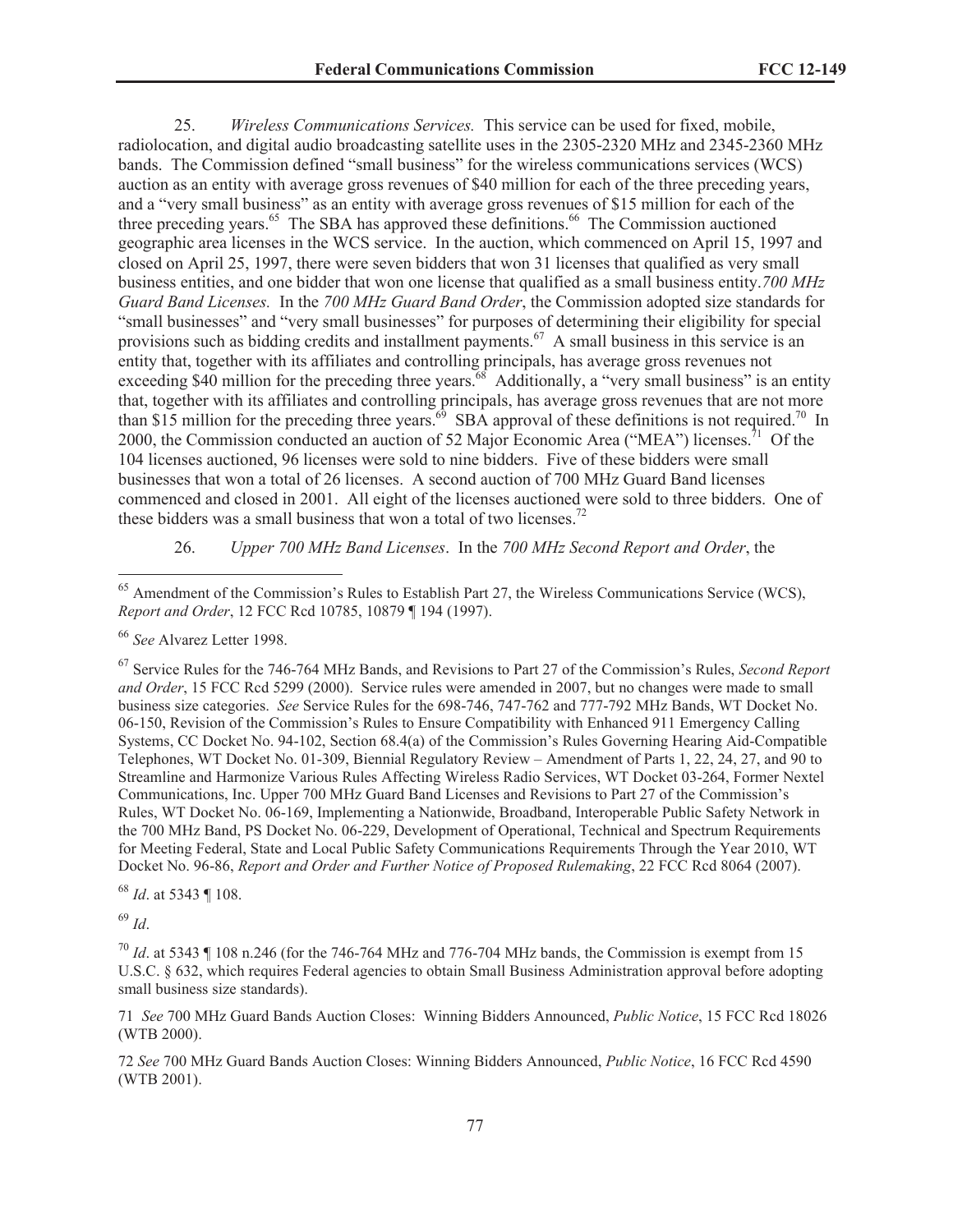Commission revised its rules regarding Upper 700 MHz licenses.<sup>73</sup> On January 24, 2008, the Commission commenced Auction 73 in which several licenses in the Upper 700 MHz band were available for licensing: 12 Regional Economic Area Grouping licenses in the C Block, and one nationwide license in the D Block.<sup>74</sup> The auction concluded on March 18, 2008, with 3 winning bidders claiming very small business status (those with attributable average annual gross revenues that do not exceed \$15 million for the preceding three years) and winning five licenses.

27. *Lower 700 MHz Band Licenses*. The Commission previously adopted criteria for defining three groups of small businesses for purposes of determining their eligibility for special provisions such as bidding credits.<sup>75</sup> The Commission defined a "small business" as an entity that, together with its affiliates and controlling principals, has average gross revenues not exceeding \$40 million for the preceding three years.<sup>76</sup> A "very small business" is defined as an entity that, together with its affiliates and controlling principals, has average gross revenues that are not more than \$15 million for the preceding three years.<sup>77</sup> Additionally, the lower 700 MHz Service had a third category of small business status for Metropolitan/Rural Service Area (MSA/RSA) licenses—"entrepreneur" which is defined as an entity that, together with its affiliates and controlling principals, has average gross revenues that are not more than \$3 million for the preceding three years.<sup>78</sup> The SBA approved these small size standards.<sup>79</sup> An auction of 740 licenses (one license in each of the 734 MSAs/RSAs and one license in each of the six Economic Area Groupings (EAGs)) was conducted in 2002. Of the 740 licenses available for auction, 484 licenses were won by 102 winning bidders. Seventy-two of the winning bidders claimed small business, very small business or entrepreneur status and won licenses.<sup>80</sup> A second auction commenced on May 28, 2003, closed on June 13, 2003, and included 256 licenses.<sup>81</sup> Seventeen winning bidders claimed small or very small business status, and nine winning bidders claimed entrepreneur status.<sup>82</sup> In 2005, the Commission completed an auction of 5 licenses in the Lower 700 MHz band. All three winning bidders claimed small business status.

28. In 2007, the Commission reexamined its rules governing the 700 MHz band in the *700*  MHz Second Report and Order.<sup>83</sup> An auction of A, B and E block 700 MHz licenses was held in 2008.<sup>84</sup> Twenty winning bidders claimed small business status (those with attributable average annual gross revenues that exceed \$15 million and do not exceed \$40 million for the preceding three years). Thirty three winning bidders claimed very small business status (those with attributable average annual gross revenues that do not exceed \$15 million for the preceding three years).

<sup>78</sup> *See id.*, 17 FCC Rcd at 1088 ¶ 173.

<sup>79</sup> *See Alvarez Letter 1998*.

<sup>81</sup> *See* Lower 700 MHz Band Auction Closes, *Public Notice*, 18 FCC Rcd 11873 (2003).

<sup>82</sup> *See id.*

<sup>73</sup> *700 MHz Second Report and Order*, 22 FCC Rcd 15289.

<sup>74</sup> *See* Auction of 700 MHz Band Licenses Closes, *Public Notice*, 23 FCC Rcd 4572 (WTB 2008).

<sup>75</sup> *See* Reallocation and Service Rules for the 698–746 MHz Spectrum Band (Television Channels 52–59), *Report and Order*, 17 FCC Rcd 1022 (2002) ("*Channels 52*–*59 Report and Order*").

<sup>76</sup> *See id.*, 17 FCC Rcd at 1087–88 ¶ 172.

<sup>77</sup> *See id*.

<sup>80</sup> *See* Lower 700 MHz Band Auction Closes, *Public Notice*, 17 FCC Rcd 17272 (2002).

<sup>83</sup> 700 MHz Second Report and Order, *Second Report and Order*, 22 FCC Rcd 15,289, 15,359 n.434 (2007).

<sup>84</sup> *See* Auction of 700 MHz Band Licenses Closes, *Public Notice*, 23 FCC Rcd 4572 (2008).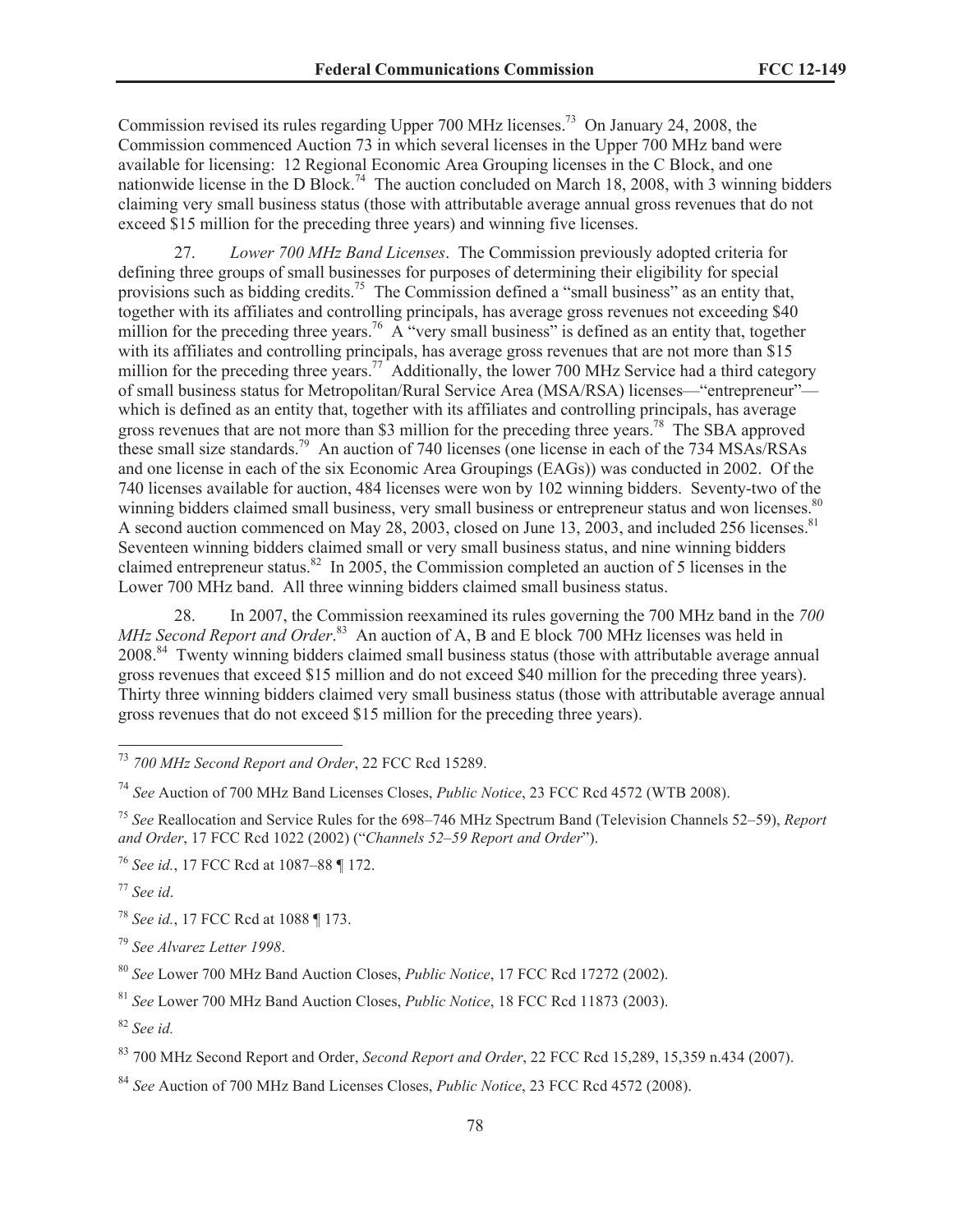29. *Wireless Telephony*. Wireless telephony includes cellular, personal communications services, and specialized mobile radio telephony carriers. As noted, the SBA has developed a small business size standard for Wireless Telecommunications Carriers (except Satellite).<sup>85</sup> Under the SBA small business size standard, a business is small if it has 1,500 or fewer employees.<sup>86</sup> According to *Trends in Telephone Service* data, 413 carriers reported that they were engaged in wireless telephony.<sup>87</sup> Of these, an estimated 261 have 1,500 or fewer employees and 152 have more than 1,500 employees.<sup>88</sup> Therefore, more than half of these entities can be considered small.

30. *Satellite Telecommunications Providers.* Two economic census categories address the satellite industry. The first category has a small business size standard of \$15 million or less in average annual receipts, under SBA rules.<sup>89</sup> The second has a size standard of \$25 million or less in annual receipts.<sup>90</sup>

31. The category of Satellite Telecommunications "comprises establishments primarily engaged in providing telecommunications services to other establishments in the telecommunications and broadcasting industries by forwarding and receiving communications signals via a system of satellites or reselling satellite telecommunications."<sup>91</sup> Census Bureau data for 2007 show that 512 Satellite Telecommunications firms that operated for that entire year.<sup>92</sup> Of this total, 464 firms had annual receipts of under \$10 million, and 18 firms had receipts of \$10 million to \$24,999,999.<sup>93</sup> Consequently, the Commission estimates that the majority of Satellite Telecommunications firms are small entities that might be affected by our action.

32. The second category, i.e. "All Other Telecommunications" comprises "establishments primarily engaged in providing specialized telecommunications services, such as satellite tracking, communications telemetry, and radar station operation. This industry also includes establishments primarily engaged in providing satellite terminal stations and associated facilities connected with one or more terrestrial systems and capable of transmitting telecommunications to, and receiving telecommunications from, satellite systems. Establishments providing Internet services or Voice over Internet Protocol (VoIP) services via client-supplied telecommunications connections are also included in this industry."<sup>94</sup> For this category, Census Bureau data for 2007 show that there were a total of 2,383 firms that operated for the entire year.<sup>95</sup> Of this total, 2,346 firms had annual receipts of under \$25

<sup>87</sup> TRENDS IN TELEPHONE SERVICE, tbl. 5.3.

<sup>89</sup> 13 C.F.R. § 121.201, NAICS code 517410.

<sup>90</sup> 13 C.F.R. § 121.201, NAICS code 517919.

 $91$  U.S. Census Bureau, 2007 NAICS Definitions, "517410 Satellite Telecommunications."

<sup>92</sup> *See* http://factfinder.census.gov/servlet/IBQTable?\_bm=y&-geo\_id=&-\_skip=900& ds\_name=EC0751SSSZ4&-\_lang=en .

93 http://factfinder.census.gov/servlet/IBOTable? bm=y&-geo\_id=&-\_skip=900&-ds\_name=EC0751SSSZ4&-\_lang=en.

<sup>94</sup> *http://www.census.gov/cgi-bin/sssd/naics/naicsrch?code=517919&search=2007%20NAICS%20Search* .

<sup>95</sup> U.S. Census, http://factfinder.census.gov/servlet/IBQTable? bm=y&-geo\_id=&-\_skip=900&ds\_name=EC0751SSSZ4&-\_lang=en.

<sup>85</sup> 13 C.F.R. § 121.201, NAICS code 517210.

<sup>86</sup> *Id*.

<sup>88</sup> *Id.*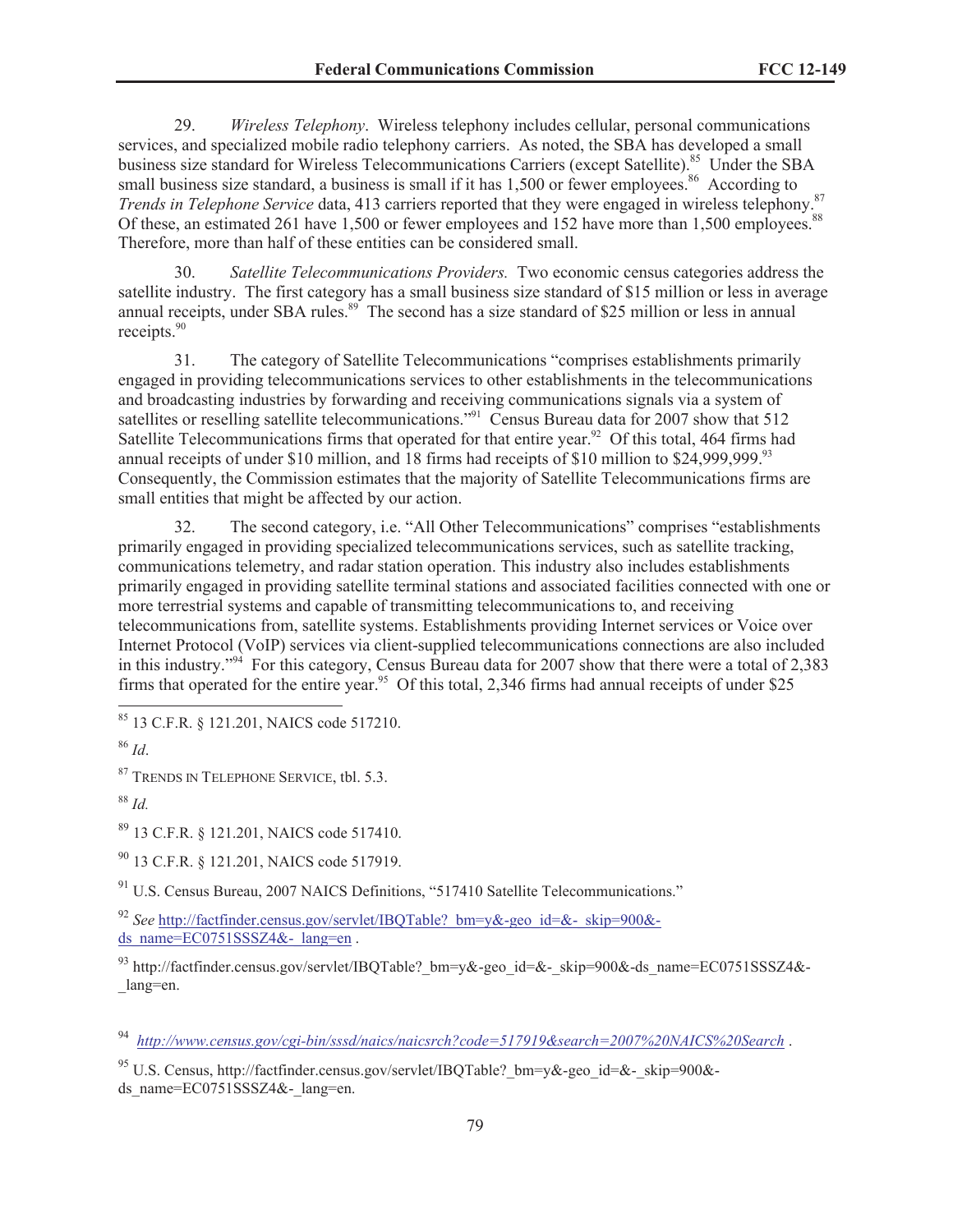million and 37 firms had annual receipts of \$25 million to \$49, 999,999.<sup>96</sup> Consequently, the Commission estimates that the majority of All Other Telecommunications firms are small entities that might be affected by our action.

### **b. Equipment Manufacturers**

33. *Radio and Television Broadcasting and Wireless Communications Equipment Manufacturing.* The Census Bureau defines this category as follows: "This industry comprises establishments primarily engaged in manufacturing radio and television broadcast and wireless communications equipment. Examples of products made by these establishments are: transmitting and receiving antennas, cable television equipment, GPS equipment, pagers, cellular phones, mobile communications equipment, and radio and television studio and broadcasting equipment." The SBA has developed a small business size standard for Radio and Television Broadcasting and Wireless Communications Equipment Manufacturing which is: all such firms having 750 or fewer employees. According to Census Bureau data for 2007, there were a total of 939 establishments in this category that operated for part or all of the entire year. Of this total, 784 had less than 500 employees and 155 had more than  $100$  employees.<sup>97</sup> Thus, under this size standard, the majority of firms can be considered small.

34. *Semiconductor and Related Device Manufacturing.* These establishments manufacture "computer storage devices that allow the storage and retrieval of data from a phase change, magnetic, optical, or magnetic/optical media*. The* SBA has developed a small business size standard for this category of manufacturing; that size standard is 500 or fewer employees storage and retrieval of data from a phase change, magnetic, optical, or magnetic/optical media.<sup>598</sup> According to data from the 2007 U.S. Census, in 2007, there were 954 establishments engaged in this business. Of these, 545 had from 1 to 19 employees; 219 had from 20 to 99 employees; and 190 had 100 or more employees.<sup>99</sup> Based on this data, the Commission concludes that the majority of the businesses engaged in this industry are small.

## **D. Description of Projected Reporting, Recordkeeping, and Other Compliance Requirements for Small Entities**

35. The *Further Notice of Proposed Rulemaking* does not adopt any recordkeeping or reporting requirements.

## **E. Steps Taken to Minimize Significant Economic Impact on Small Entities, and Significant Alternatives Considered**

36. The RFA requires an agency to describe any significant, specifically small business alternatives that it has considered in reaching its proposed approach, which may include the following four alternatives (among others): "(1) the establishment of differing compliance or reporting

<sup>96</sup> http://factfinder.census.gov/servlet/IBQTable?\_bm=y&-geo\_id=&-\_skip=900&-ds\_name=EC0751SSSZ4&- \_lang=en.

<sup>&</sup>lt;sup>97</sup> The NAICS Code for this service 334220. See 13 C.F.R 121/201. See also

http://factfinder.census.gov/servlet/IBQTable? bm=y&-fds\_name=EC0700A1&-geo\_id=&-\_skip=300&ds\_name= $EC0731SG2\&-$ lang=en.

<sup>98</sup> U.S. Census Bureau, 2007 Economic Census, Industry Series: Manufacturing, "Semiconductor and Related Device Manufacturing ," NAICS code 334413.

<sup>99</sup> http://factfinder.census.gov/servlet/IBQTable? bm=y&-geo\_id=&-\_skip=300&-ds\_name=EC0731I1&-\_lang=en.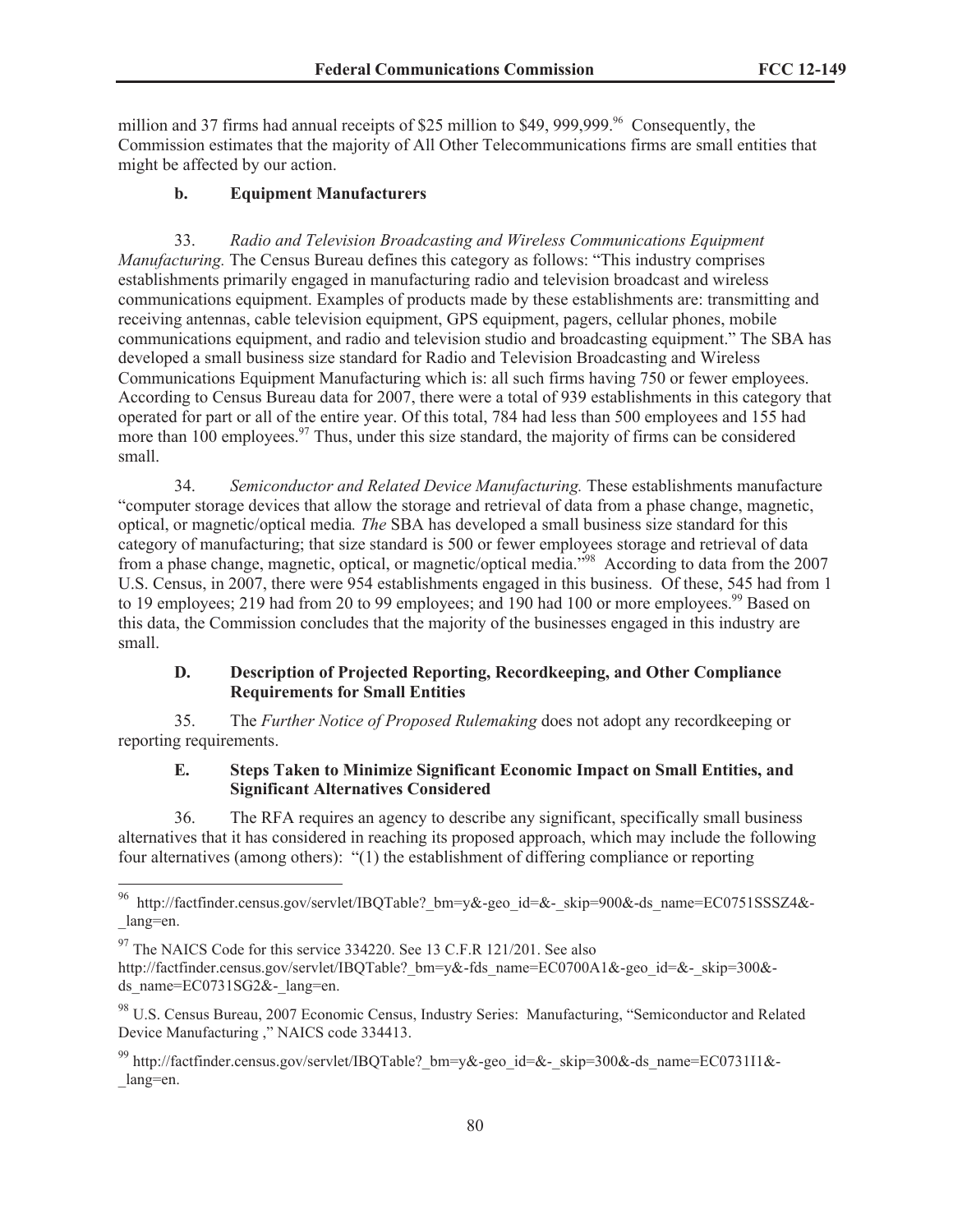requirements or timetables that take into account the resources available to small entities; (2) the clarification, consolidation, or simplification of compliance or reporting requirements under the rule for small entities; (3) the use of performance, rather than design, standards; and (4) and exemption from coverage of the rule, or any part thereof, for small entities."<sup>100</sup>

37. The *FNRPM* analyzes a variety of possible means of implementing near- and long-term text-to-911. Our proposals build on the recently filed voluntary commitment by the four largest wireless carriers – in an agreement with the National Emergency Number Association (NENA), and the Association of Public Safety Communications Officials (APCO) (Carrier-NENA-APCO Agreement) - to make text-to-911 available to their customers by May 15, 2014, and to provide automatic bounce back messages across their networks by June  $30, 2013$ <sup>101</sup>

38. The baseline requirements we propose in this Further Notice are modeled on the Carrier-NENA-APCO Agreement, and we seek comment on whether all carriers, including regional, small and rural carriers, and all "interconnected text" providers can achieve these milestones in the same or similar timeframes.

39. Additionally, the FNPRM seeks comment on any significant technical issues that would bear on the achievability of an automatic error messages within the time frame proposed by the Commission by small, regional, or rural CMRS providers.

40. We believe that adopting a mandatory regulatory framework and timetable for implementation of text-to-911 is necessary. While we recognize that substantial progress has been achieved through the voluntary initiatives of the four major CMRS providers, 911 service providers, and PSAPs, we are concerned that continuing to rely solely on voluntary measures could result in the four major CMRS providers implementing text-to-911 while other service providers – including regional, small, and rural CMRS providers and third party interconnected text providers -- do not, or could lead to non-uniform and uncoordinated implementation, inconsistent technological approaches, and widely varying implementation timelines to the detriment of consumers. This in turn could lead to a longer transition period, increased transition costs, and increased consumer confusion regarding when and where text-to-911 will be supported, what functionality it will provide, and when and how consumers should use it where it is available. We seek comment on this analysis and on any alternatives to a mandatory regulatory framework that may better take into account the needs of regional, small, and rural CMRS providers and third party interconnected text providers.

### **F. Federal Rules that May Duplicate, Overlap, or Conflict with the Proposed Rules**

41. <None>

 $100$  5 U.S.C. §§ 603(c)(1)-(c)(4).

<sup>&</sup>lt;sup>101</sup> See Letter from Terry Hall, APCO International, Barbara Jaeger, NENA, Charles W. McKee, Sprint Nextel, Robert W. Quinn, Jr, AT&T, Kathleen O'Brien Ham, T-Mobile USA, and Kathleen Grillo, Verizon, to Julius Genachowski, Chairman, Federal Communications Commission, and Commissioners McDowell, Clyburn, Rosenworcel and Pai; PS Docket 11-153, PS Docket No. 10-255, on Dec. 6, 2012. (Carrier-NENA-APCO Agreement)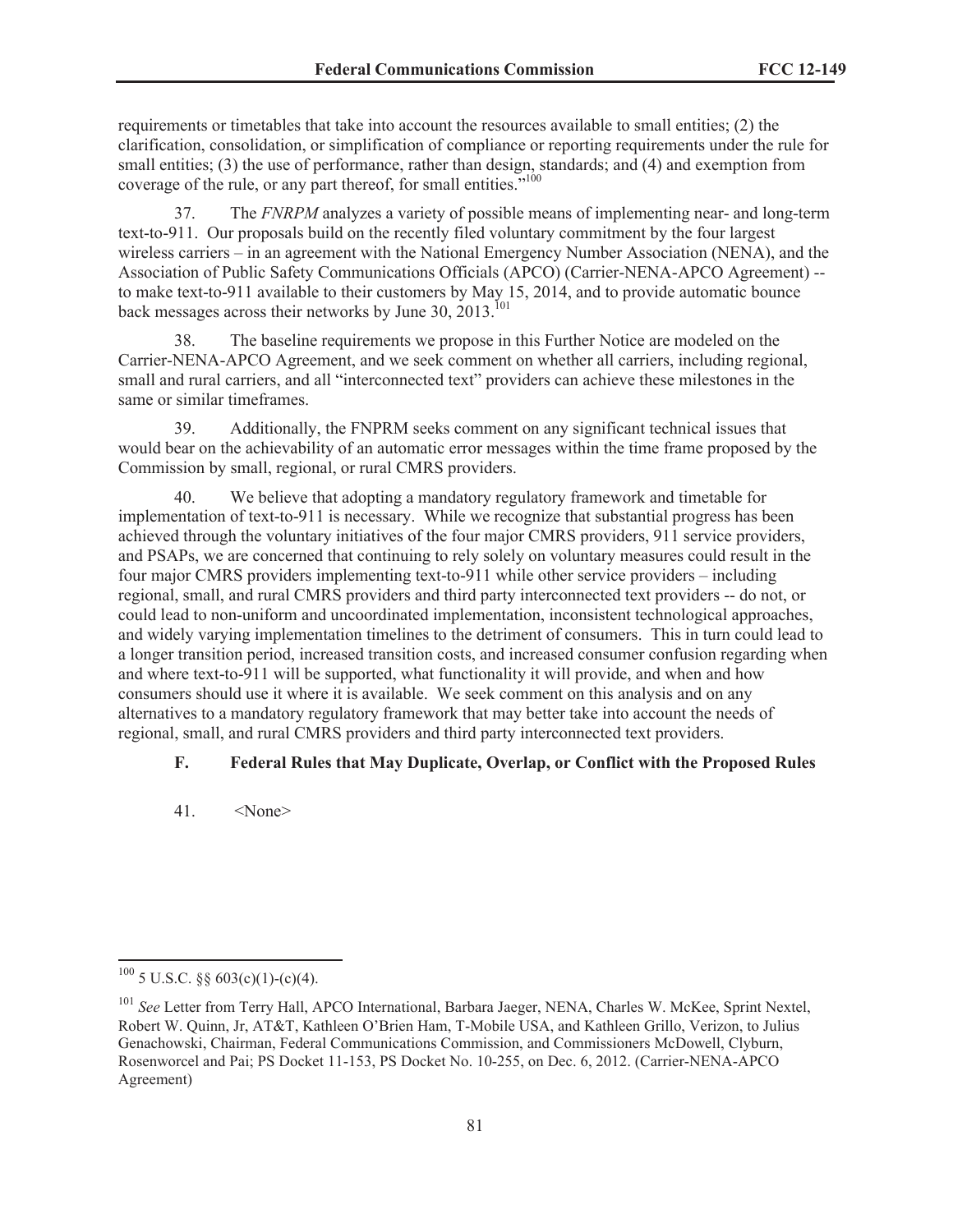## **APPENDIX B**

## **Proposed Rules**

Part 20 of the Code of Federal Regulations is amended as follows:

## **PART 20 – COMMERCIAL MOBILE RADIO SERVICES**

1. The authority for Part 20 is revised to read as follows:

**Authority:** 47 U.S.C. §§ 151, 152(a), 154(i), 157, 160, 201, 214, 222, 251(e), 301, 302, 303, 303(b), 303(r), 307, 307(a), 309, 309(j)(3), 316, 316(a), 332, 615a, 615a-1, 615b, 615c, 615c(c), 615c(g), and  $615(c)(1)$ .

2**.** Section 20.18 is amended to add a new section 20.18(n):

\* \* \* \* \*

(n) *Text-messaging for 911*. CMRS providers subject to this section and third party interconnected text providers as defined in subsection (6) of this section shall comply with the following requirements:

(1) CMRS providers subject to this section shall provide an automated error text message that notifies consumers attempting to send text messages to 911 in areas where text-to-911 is unavailable or in other instances where the carrier is unable to transmit the text to the PSAP serving the texting party's location for reasons including, but not limited to, network congestion, the inability of the PSAP to accept such messages, or otherwise. The requirements of this paragraph only apply when the CMRS provider (or the CMRS provider's text-to-911 vendor) has direct control over the transmission of the text message. The automatic notification must include information on how to contact the PSAP. CMRS providers shall meet the requirements of this paragraph no later than June 30, 2013.

(2) No later than May 15, 2014, CMRS providers shall offer their subscribers the capability to send 911 text messages to the appropriate PSAP from any text-capable wireless handset.

- (a) CMRS providers must provide their subscribers with at least one pre-installed text-to-911 option per mobile device model under a CMRS provider's direct control. The pre-installed text-to-911 option must be capable of operating over the provider's entire network coverage area. Where a consumer has obtained the device from an unaffiliated third party and uses the device on a CMRS provider's network, CMRS providers must offer a text-to-911 application that the consumer can load on to the device.
- (b) To meet the requirement of paragraph (2), CMRS providers may select any reliable method or methods for text routing and delivery. For example, CMRS providers may use Short Message Service (SMS), mobile-switched, or Internet Protocol (IP)-based methods for text routing and delivery.

(3) 911 is the designated short code for text messages sent to PSAPs.

(4) CMRS providers must route all 911 text messages to the appropriate PSAP, based on the cell sector to which the mobile device is connected. In complying with this requirement, CMRS providers must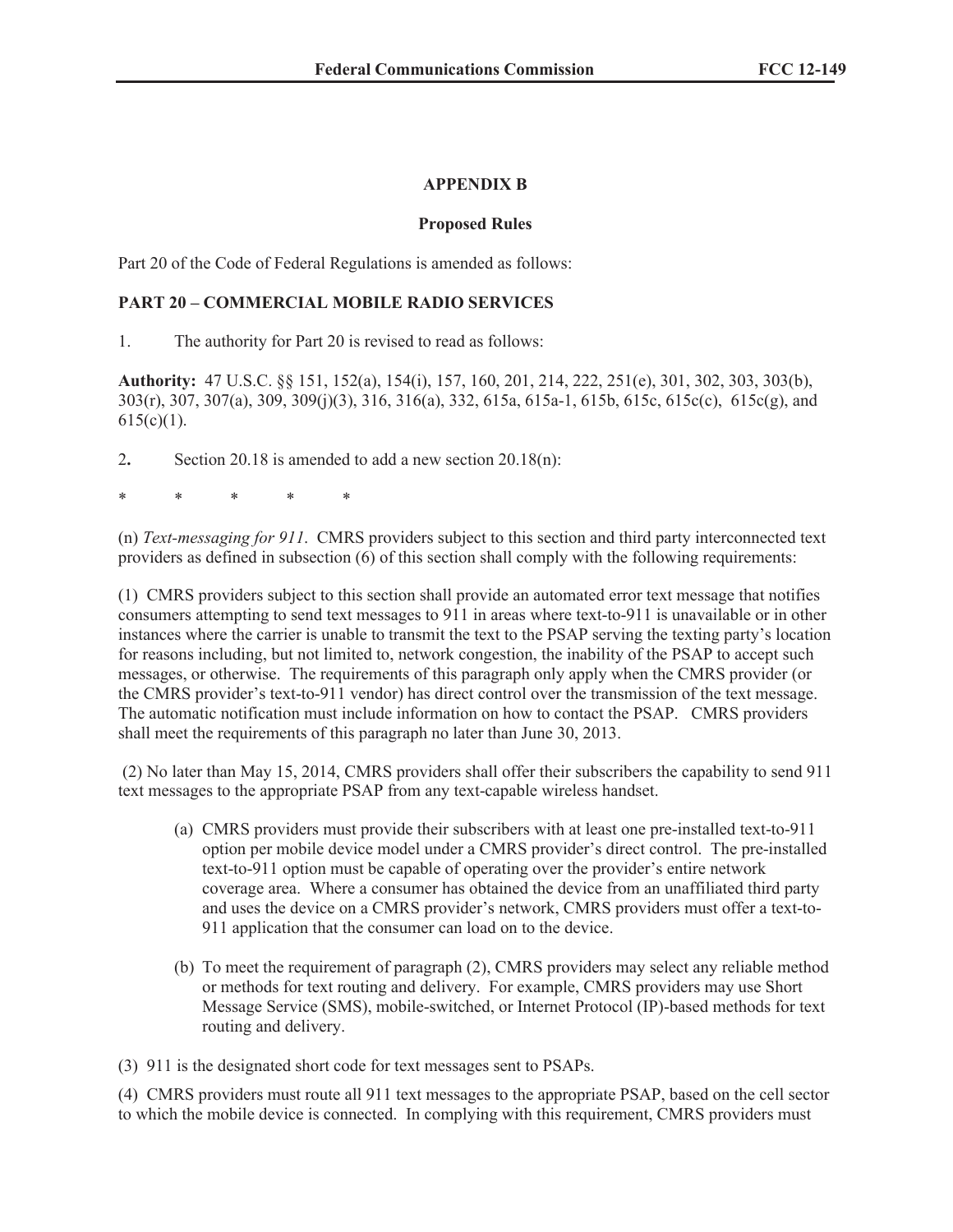route text messages to the same PSAP to which they currently route 911 calls, unless the responsible local or state entity designates a different PSAP to receive 911 text messages and informs the carrier of that change.

(5) *Roaming*. When a consumer is roaming, both the home and visiting network operators must cooperate to support the delivery of the text to the appropriate PSAP serving the sender's location.

(6) *Third party interconnected text providers*.

(a) All third-party interconnected text application providers that offer the capability for consumers to send to and receive text messages from text-capable mobile telephone numbers shall send an automated error text message when a user of the application attempts to send an emergency text in an area where text-to-911 is not supported or the provider is otherwise unable to transmit the text to the PSAP for reasons including, but not limited to, network congestion, the inability of the PSAP to accept such messages, or otherwise. The automatic error notification must include information on how to contact the PSAP. Third party interconnected text providers subject to this paragraph shall meet the above requirements no later than June 30, 2013.

(b) No later than May 15, 2014, all third party interconnected text providers that provide the capability for consumers to send to and receive text messages from text-capable mobile telephone numbers must offer the capability described in paragraph  $(n)(2)$  during time periods when the mobile device is connected to a CMRS network.

\* \* \* \* \*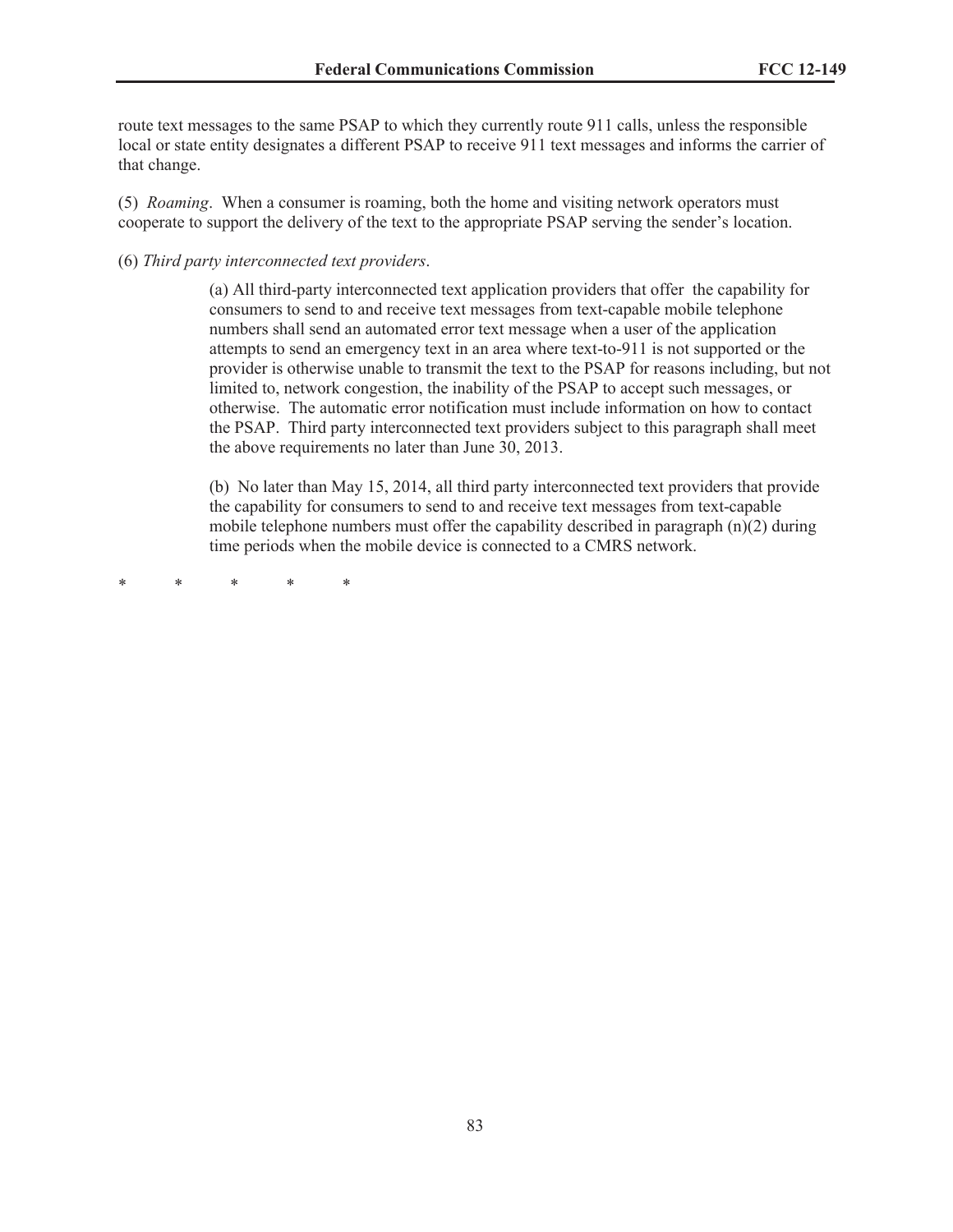# **APPENDIX C**

### **CARRIER-NENA-APCO AGREEMENT**



December 6, 2012

Chairman Julius Genachowski Commissioner McDowell Commissioner Clyburn Commissioner Rosenworcel Commissioner Pai Federal Communications Commission 445  $12^{\text{th}}$  Street S.W. Washington, DC 20554

> *Re: In the Matter of Facilitating the Deployment of Text-to-911 and Other Next Generation 911 Applications***, PS Docket No. 11-153; and** *In the Matter of Framework for Next Generation 911 Deployment,* **PS Docket No. 10-255.**

Dear Chairman Genachowski and Commissioners McDowell, Clyburn, Rosenworcel and Pai:

The undersigned signatory text-message service providers have agreed to voluntarily offer their subscribers text-based emergency communication services, in accordance with the Alliance for Telecommunications Industry Solutions ("ATIS") industry standard solution (currently expected to be completed in the first quarter of 2013), to requesting public safety answering points ("PSAPs"). As a step towards a comprehensive Next Generation 9-1-1 ("NG9-1-1") system, this voluntary framework for a text-to-9-1-1 solution provides near- term opportunities to meet the emergency communications needs of wireless subscribers who (currently) rely on SMS for everyday communications and individuals who are deaf, hard of hearing or speech impaired. This framework also accommodates the service providers' need to respond to the rapid evolution of the telecommunications marketplace by deploying whatever successor technologies are deemed appropriate by the service provider to satisfy current and future requirements of the text-to-9-1-1 service.

This voluntary commitment reflects discussion with the signatories and public safety stakeholders, and is intended to reflect and incorporate much of the important work undertaken by public safety, disabilities and industry stakeholders through the Emergency Access Advisory Committee ("EAAC"). As the wireless provider signatories have advised the Commission and the EAAC, SMS is a store-and-forward messaging technology that was never designed nor deployed to provide any time-sensitive, mission-critical service.<sup>1</sup>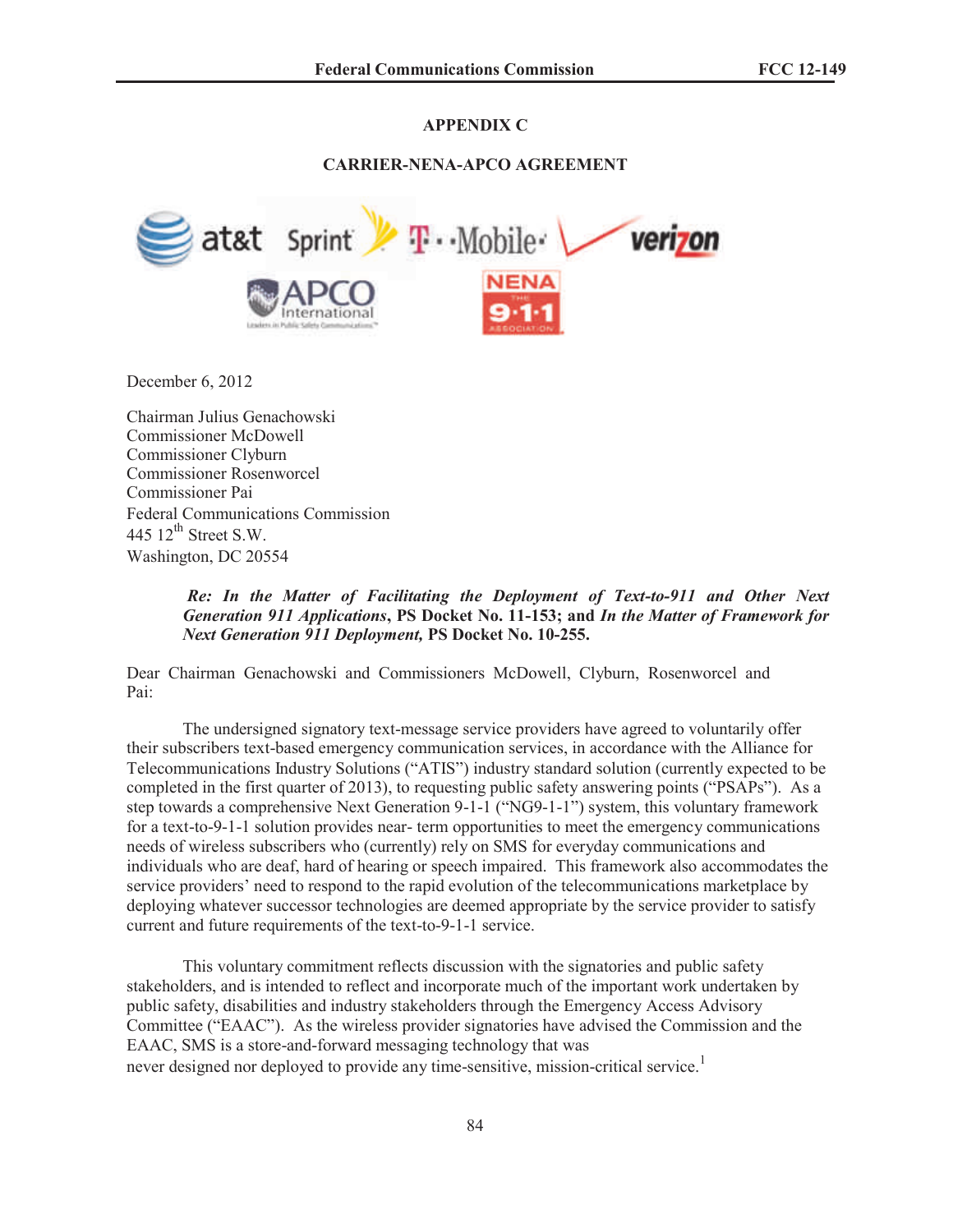<sup>1</sup> *Facilitating the Deployment of Text-to-911 and Other Next Generation Applications, Framework for Next Generation 911 Deployment*, Notice of Proposed Rulemaking, FCC 11-134 ¶ 53 (Sept. 22, 2011); *see also, Text Messages in a PSAP Environment*, APCO Emerging Technologies (rel July 30, 2012) *available at* http://psc.apcointl.org/wpcontent/uploads/APCO-Emerging-Tech-Text-to-911-Final1.pdf *and Texting to 9-1-1: Examining the Design and Limitations of SMS*, 4G Americas (October 2010) *available at*  http://www.4gamericas.org/documents/SMS%20to%20911%20White%20Paper%20Final%20October%202010.pdf, *but* 

*see*, FCC EAAC, Resolution regarding Text Messaging to 911 (adopted March 30 2012) (recommending Text Messaging to 9-1-1, at a minimum, via SMS); *and* Presentation of EAAC Working Group 1, Text-to-911 Solutions to 911 Interim to NG911 (Sept. 14, 2012) (outlining key assumptions about Pre-NG911 Interim Text to 911).

Consistent with these parameters, this commitment is being offered through the provision of an interim "best-efforts service" to meet the near term objective of providing a text-based emergency communications until the comprehensive NG9-1-1 system (e.g. ESINet) is developed, deployed and adopted by the wireless industry, public safety community and public.

The terms of this commitment cover only the text-messaging services provided by the signatories. They do not extend to text-messaging applications provided by third parties..

The signatories make the following voluntary commitments:

- 1) Text-to-9-1-1service would be made available by May 15, 2014, although carriers may choose to implement such a service prior to that date. Once a carrier begins offering a Textto-9-1-1 solution, valid PSAP requests for Text-to-9-1-1 service will be implemented within a reasonable amount of time of receiving such request, not to exceed six months. A request for service will be considered valid if, at the time the request is made: a) the requesting PSAP represents that it is technically ready to receive 9-1-1 text messages in the format requested; and b) the appropriate local or State 9-1-1 service governing authority has specifically authorized the PSAP to accept and, by extension, the signatory service provider to provide, text-to-9-1-1 service (and such authorization is not subject to dispute).
- 2) Beginning no later than July 1, 2013, the four signatory service providers will voluntarily provide quarterly progress reports to the FCC, NENA, and APCO summarizing the status of the deployment of a national Text-to-9-1-1 service capability. Once a service provider is able to deploy service for capable PSAPs on a national basis, it would no longer be required to provide these status reports.
- 3) Consistent with the draft ATIS Standard for Interim Text-to-9-1-1 service, the PSAPs will select the format for how messages are to be delivered. Incremental costs for delivery of text messages (e.g. additional trunk groups to the PSAP's premises required to support TTY delivery) will be the responsibility of the PSAP, as determined by individual analysis.
- 4) The signatory service providers will implement a '9-1-1' short code that can be used by customers to send text messages to 9-1-1.
- 5) Before the deployment of Text-to-9-1-1, the signatory service providers will implement a bounce-back (auto-reply) message to alert subscribers attempting to text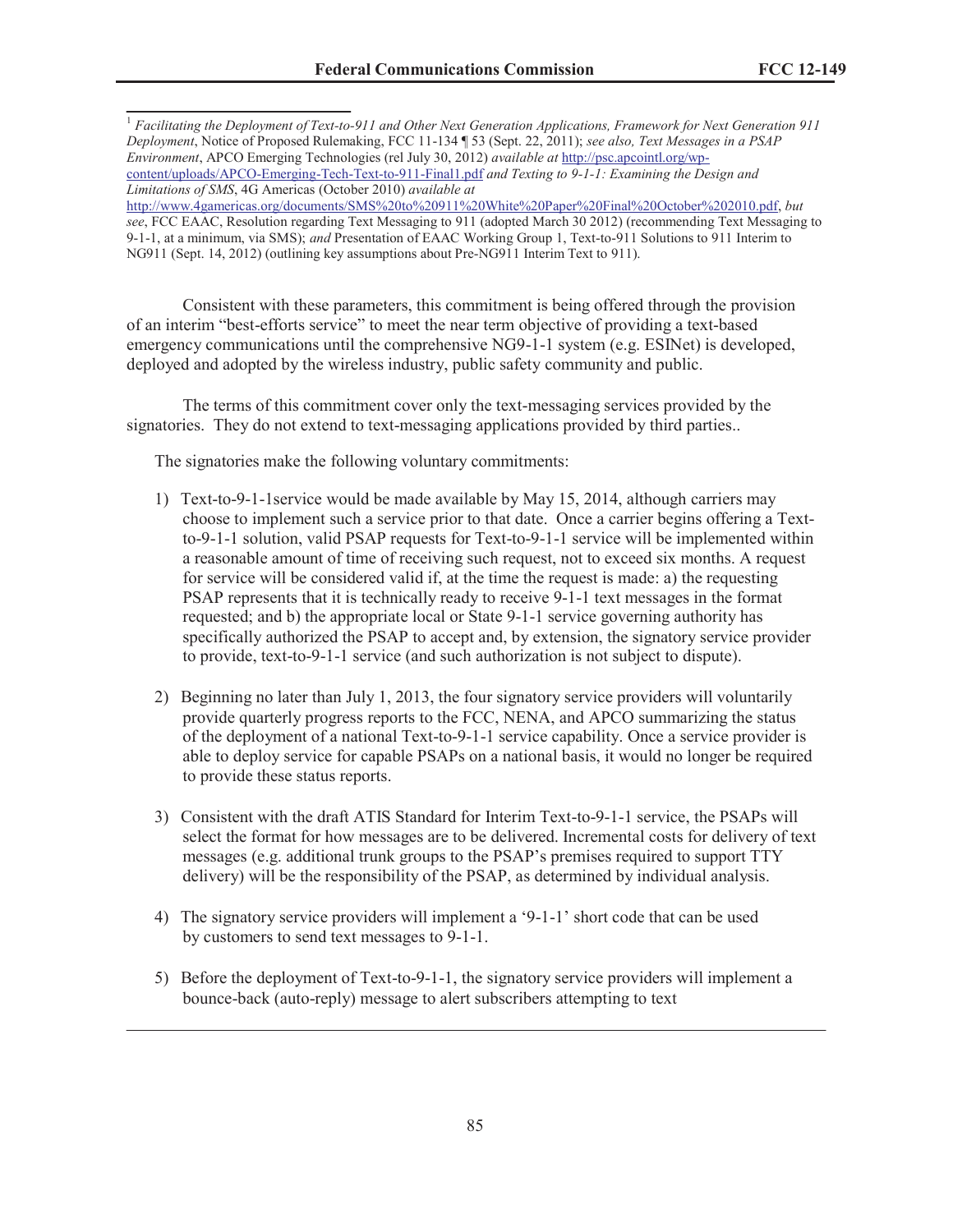an emergency message to instead dial 9-1-1 when Text-to-9-1-1 is unavailable in that area. The signatory service providers will implement the bounce-back (auto-reply) message by June 30, 2013.

- 6) The signatory service providers will meet these commitments independent of their ability to recover these associated costs from state or local governments.
- 7) The signatory service providers (whether individually or through a third party) will work with APCO, NENA, and the FCC to develop an outreach effort to set and manage consumer expectations regarding the availability/limitations of the Text-to-9- 1-1 service (including when roaming) and the benefits of using voice calls to 9-1-1 whenever possible, and support APCO and NENA's effort to educate PSAPs on Text-to-9- 1-1 generally.
- 8) A voluntary SMS-to-9-1-1 solution will be limited to the capabilities of the existing SMS service offered by a participating wireless service provider on the home wireless network to which a wireless subscriber originates an SMS message. SMS-to-9-1-1 will not be available to wireless subscribers roaming outside of their home wireless network. Each implementation of SMS-to-9-1-1 will be unique to the capabilities of each signatory service provider or it's Gateway Service Provider.

Pursuant to Section 1.1206 of the Commission's rules, 47 C.F.R. § 1.1206, this letter is being electronically filed via ECFS with your office and a copy of this submission is being provided to the meeting attendees. Please direct any questions to the undersigned.

Respectfully Submitted,

**APCO International Sprint Nextel**

**AT&T T-Mobile USA**

*/s/ Barbara Jaeger /s/ Kathleen Grillo* **NENA- The 9-1-1 Association Verizon**

*/s/ Terry Hall /s/ Charles W. McKee*

*/s/ Robert W. Quinn, Jr. /s/ Kathleen O'Brien Ham*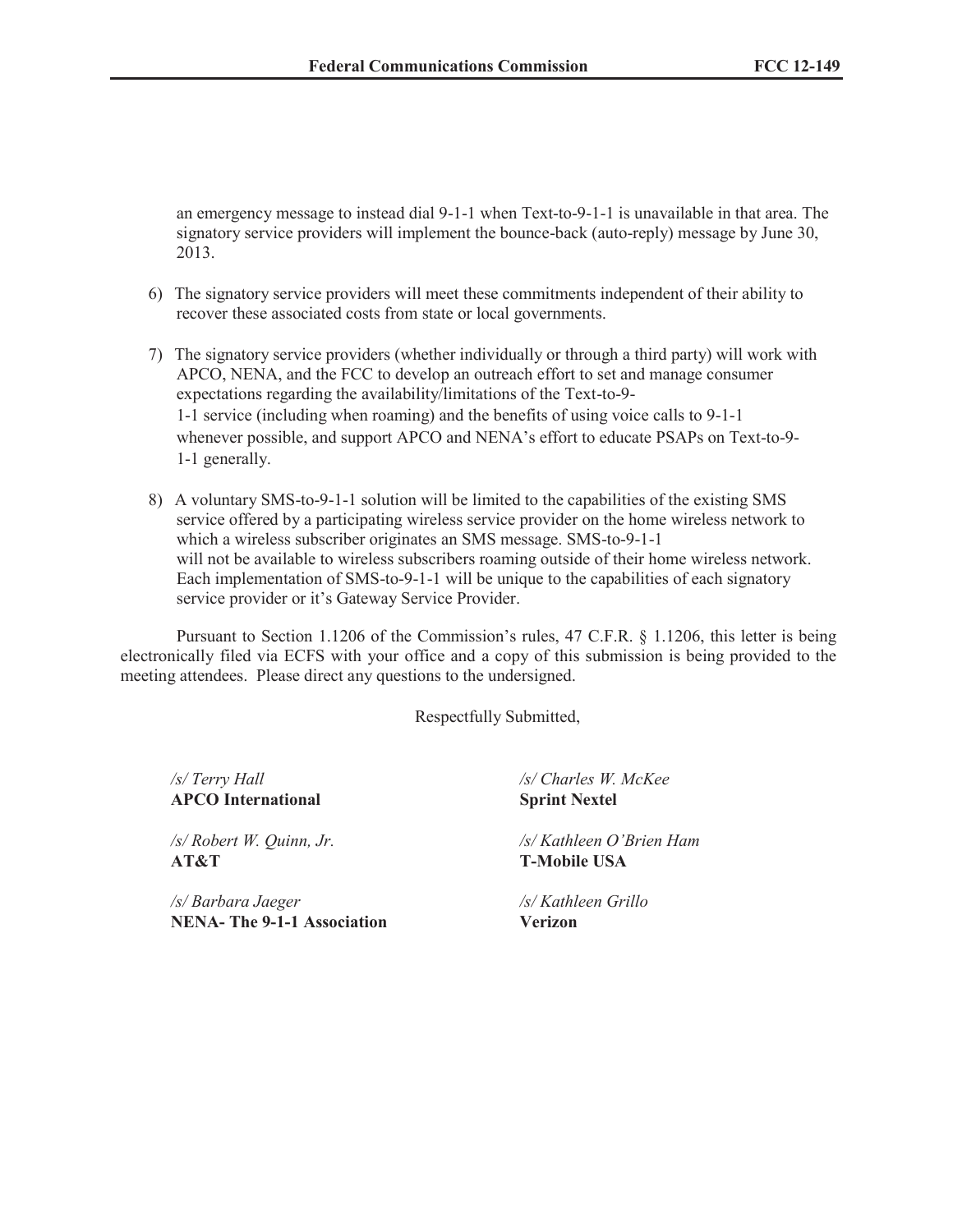## **STATEMENT OF CHAIRMAN JULIUS GENACHOWSKI**

RE: Facilitating the Deployment of Text-to-911 and Other Next Generation 911 Applications, PS Docket No. 11-153; Framework for Next Generation 911 Deployment; PS Docket No. 10-255.

Today we are taking an unprecedented step to make text-to-911 available in all parts of the country. For the first time, we are proposing specific requirements and timeframes that will add text capability to the 911 system; expand the accessibility of 911 for all Americans, including millions of people with disabilities; and mark the first major milestone in the nation's migration to Next Generation 911 (NG911). The actions we are taking build on many months of Commission focus in this area, as well as efforts that have been initiated by industry and the 911 community.

Together they bring the benefits of text-to-911 to all Americans more quickly than would otherwise have been possible.

As I said in August 2011, when I announced my five-step action plan to accelerate the deployment of NG911it's hard to understand why an airline can send a text message if your flight is delayed but you can't send a text message to 911 in an emergency. But the unfortunate fact is you can't, at least not yet. If you are a live witness to a crime and you send a text to 911 for help, it won't be received.

With text messaging so commonplace in everyday life, it is no wonder that many consumers mistakenly believe that they can send a text message to 911. We saw this during Superstorm Sandy when hundreds of people along the East Coast tried to text 911 for help. But those messages were not received by emergency personnel. Nor were the messages received at Virginia Tech when students tried to reach out for help from their besieged classrooms during the terrible shootings there.

However, when text-to-911 has been available, as during trials in Iowa and Vermont, lives have been saved; an attempted suicide was averted and domestic abuse has been prevented.

Last year, I challenged industry and the 911 community to accelerate the nationwide availability of textto-911. Following trials in Iowa, North Carolina and Vermont in May 2012 Verizon Wireless announced that it would deploy text-to-911 nationwide in 2013 and that deployment started in York County, VA on Monday. AT&T announced in June that it would soon be launching text-to-911 nationwide.

And last week, the four major wireless carriers, with support from leading public safety organizations NENA and APCO, responded definitively to my challenge by committing to make text-to-911 available nationwide by May 15, 2014 to PSAPs that request it. To inform consumers and prevent confusion about text-to-911 availability, the carriers have also committed by June 30, 2013 to provide an automatic "bounce back" message to consumers who attempt to text 911 where the service is not yet available.

I commend the carriers and public safety organizations for this important agreement. I believe the agreement, coupled with our action today, will spur text-to-911 deployment faster than would have been achieved through our regulatory process alone. These combined actions also provide greater certainty to PSAPs about when text-to-911 will be uniformly supported by carriers and other text providers, so that PSAPs can better plan and make decisions regarding when and how to begin receiving text.

We will engage with PSAPs and with state and local governments to encourage and assist them in making this transition both quickly and cost-effectively. We will monitor carrier performance under their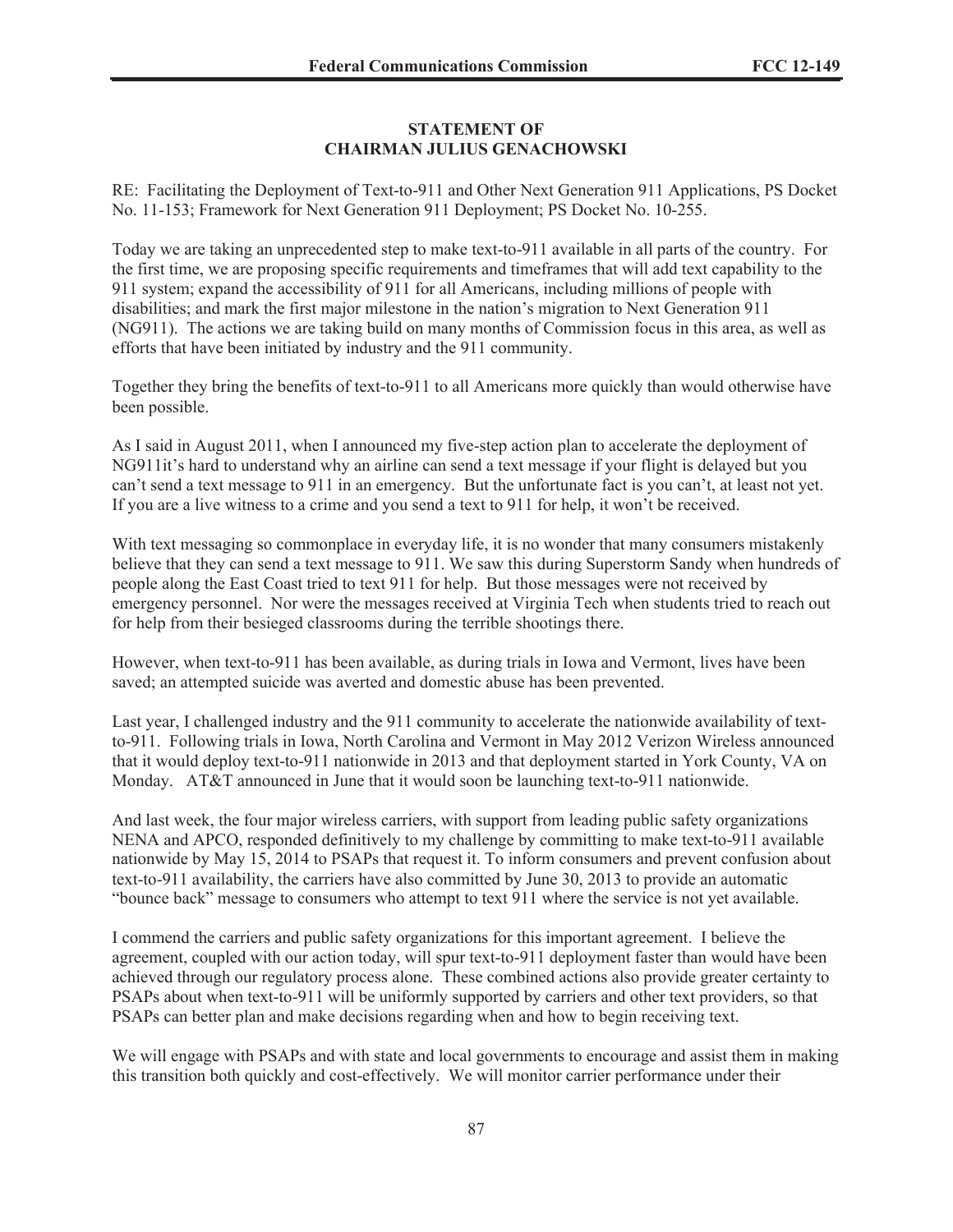commitments with vigilance; we will take additional action, as necessary, if those commitments are not met; and we will act quickly to address in 2013 the specific proposals we put forward today.

Today's Further Notice of Proposed Rulemaking anticipates that all wireless carriers, as well as providers of "over the top" text messaging that use IP-based or SMS protocols to deliver text messages to destinations identified by a telephone number, will be required to deploy text-to-911 and to provide "bounce back" messages where text-to-911is not yet available. While more than 90 percent of smartphone users currently use SMS as their form of text messaging, we are taking forward-looking action given the growth of Internet-based text messaging. The Further Notice also tees up for resolution key issues including standards deployment and service deployment, location accuracy, cost recovery, carrier liability.

The Commission will also continue to work with all stakeholders--including 911 authorities, PSAPs, the FCC's Emergency Access Advisory Committee, public safety organizations, disability organizations, consumer groups, and industry--on policy development, consumer education, and public outreach to accelerate the successful rollout of text-to-911.

Until the roll-out of text-to-911 is complete, there are four simple things to remember about text-to-911:

- · In an emergency, always make a voice call to 911 if possible.
- In most cases, you cannot reach 911 today by sending a text message.
- In the future, you will be able to text  $911 -$  but you should still make a voice call if you can.
- Follow the latest developments of text-to-911 at www.fcc.gov/text-to-911.

In addition, until text-to-911 is fully rolled out, people with hearing or speech disabilities can continue to use their TTYs or relay services where they can.

Even as we move forward, I encourage other carriers and providers, including over-the-top providers, to begin work now to make text-to-911 available as soon as possible and to make sure their customers and users are well-informed about the transition. It is the right thing to do for consumers.

Finally, today's action is an important part of the FCC's comprehensive strategy to harness the power of new technologies to make the communities we live in safer. We are working on many fronts to ensure that America's communications networks are reliable and resilient – especially during natural disasters, when consumers need help the most. Key to this effort is improving 911 services, both by enhancing legacy 911 systems and by advancing the deployment of NG911 networks that use cutting edge technology to assist first responders in protecting the public. In addition to text-to-911, in the coming months we will be considering ways to improve location accuracy for 911 systems, network reliability and resilience, as well as other measures to ensure that the nation meets our public safety needs.

I would like to thank Claude Stout, Howard Rosenblum, Lise Hamlin, and Christian Vogler, representing the deaf and hard of hearing communities, for being here today. We appreciate all of your hard work and support on these issues.

I would also like to thank Sheri Farinha, who represents deaf and hard of hearing organizations in California but who could not be here today, for her dedication and efforts as well. In addition, I want to thank Barbara Jaeger, Brian Fontes, and Trey Forgety from NENA and Terry Hall from APCO for their hard work, particularly on the voluntary commitment with carriers.

Finally, I thank my colleagues, the staff of the Public Safety and Homeland Security Bureau, the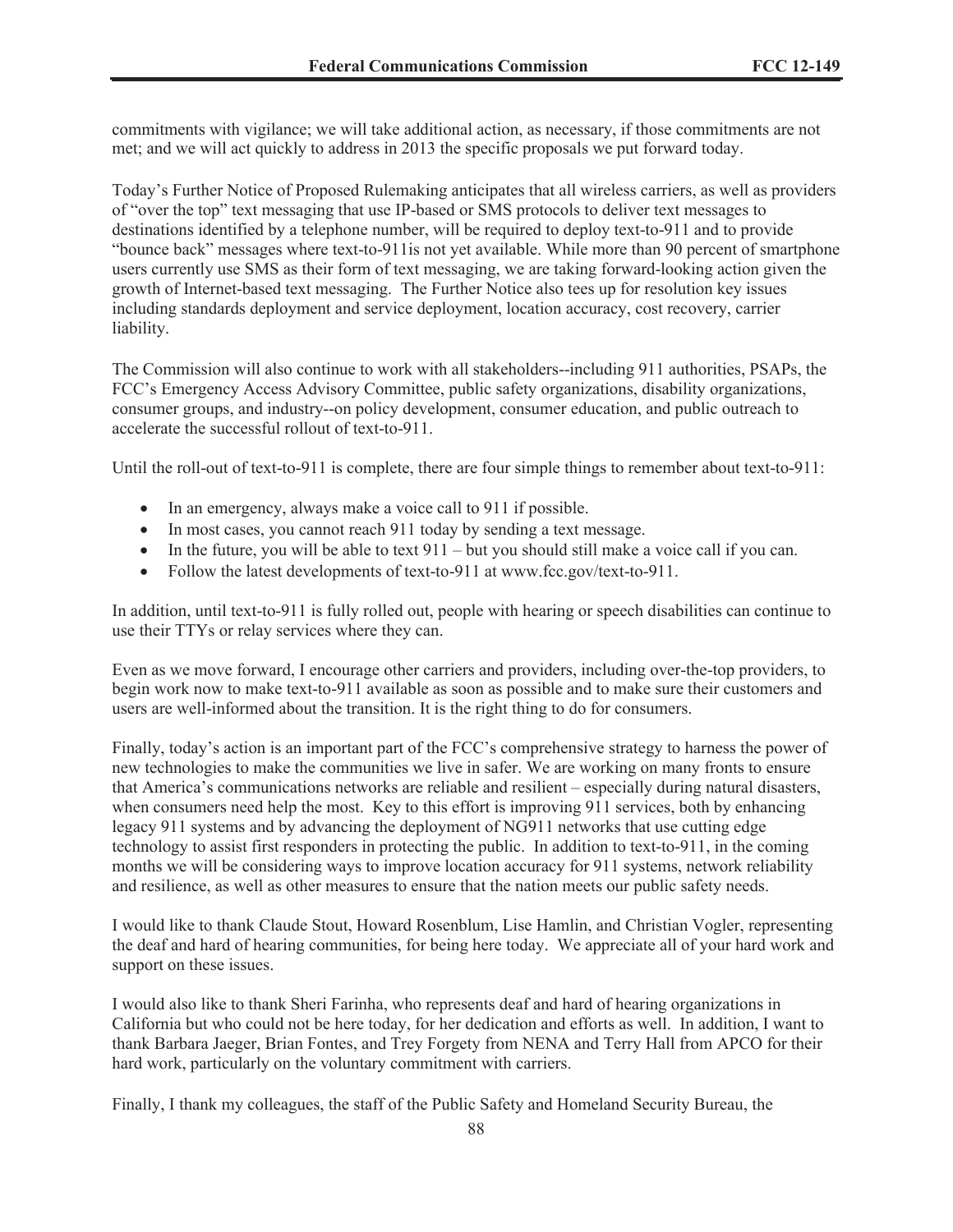Consumer and Governmental Affairs Bureau, and the representatives of the public safety organizations, the members of the disability community, and of the companies for their work to make today's action possible.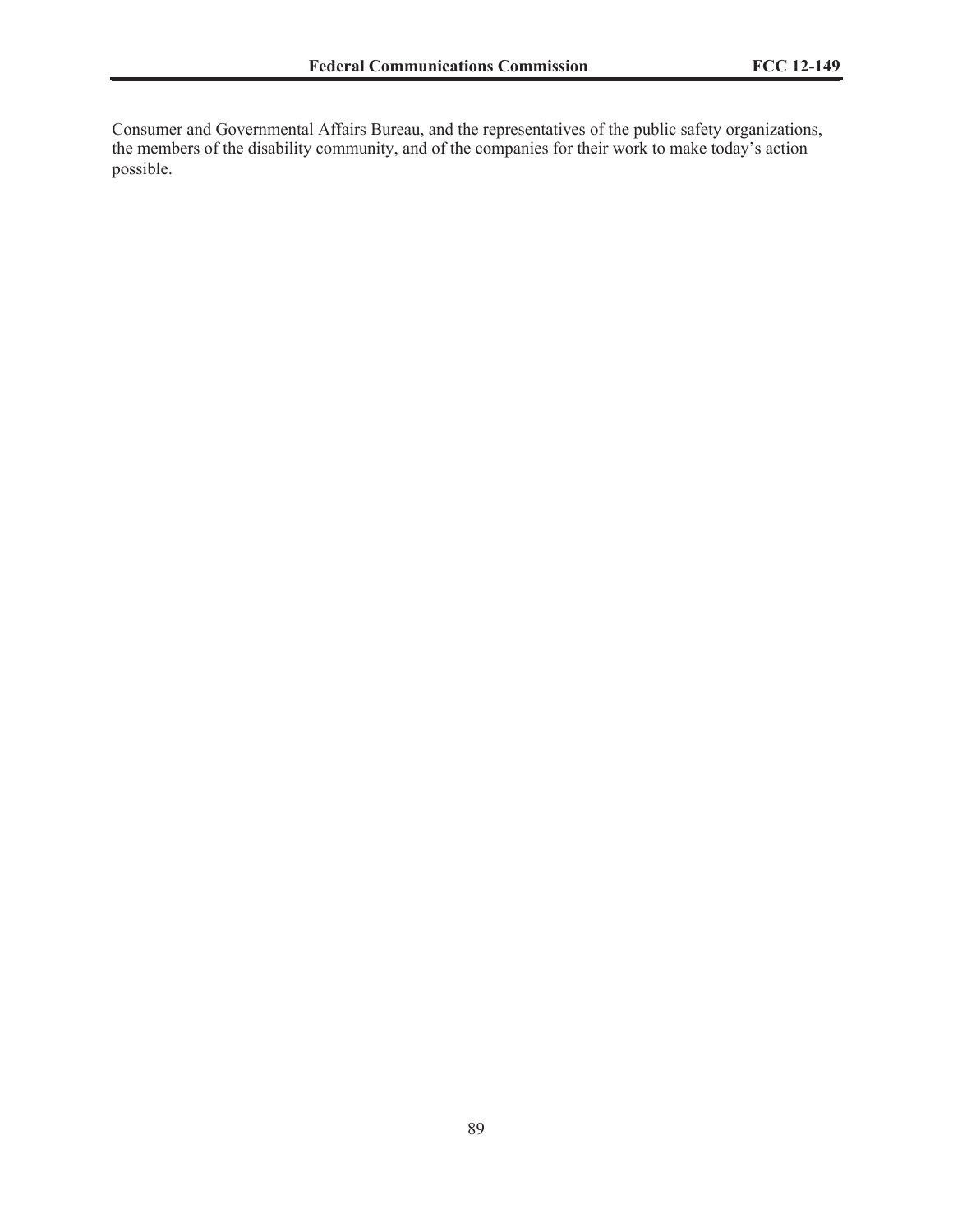## **STATEMENT OF COMMISSIONER ROBERT M. McDOWELL**

RE: Facilitating the Deployment of Text-to-911 and Other Next Generation 911 Applications, PS Docket No. 11-153; Framework for Next Generation 911 Deployment; PS Docket No. 10-255.

To begin, I want to congratulate our colleagues in the private sector for their time and energy in hammering out an agreement to begin the process toward rolling out text-to-911. Our thanks should go to: the Association of Public-Safety Communications Officials; NENA – The 9-1-1 Association; AT&T; Sprint-Nextel; T-Mobile; and Verizon. We are grateful for your work, as well as the important suggestions from the Commission's Emergency Access Advisory Committee.

Next, a word of caution. The FCC's action today on text-to-911 should not be misconstrued by anyone that, from this day forward, consumers can actually text to public safety and expect a response. That's simply not possible in most places. The last result I want emanating from this notice is consumers who may soon end up in a dire circumstance to have the incorrect expectation that they can summon emergency responders via text based on what we are doing today. We are merely laying the groundwork for future action, but we are still very far from that goal.

Having said that, a step toward a more comprehensive upgrade of the nation's 9-1-1 system, this voluntary framework encompasses a near-term opportunity to meet the emergency communications needs of mobile subscribers who use SMS for day-to-day communications, including individuals who are deaf, hard of hearing or speech-impaired. Just as important, the agreement includes a pledge to work together with the Commission on consumer outreach efforts and education efforts. We are off to a good start and some providers will implement sooner rather than later. Thus, it will take a while before text-to-911 is fully available. We all agree on the importance of managing realistic expectations regarding the availability and limitations of text-to-911.

With respect to the further notice, I am pleased that we continue to ask important questions about the Commission's legal authority in this area. Ensuring clear and effective communications in times of emergency is a key aspect of the Commission's mission. I thank Chairman Genachowski for his willingness to accept suggestions that fine-tune our focus on the jurisdictional aspects of this matter. Thank you also to the staff in the Public Safety and Homeland Security Bureau for your work.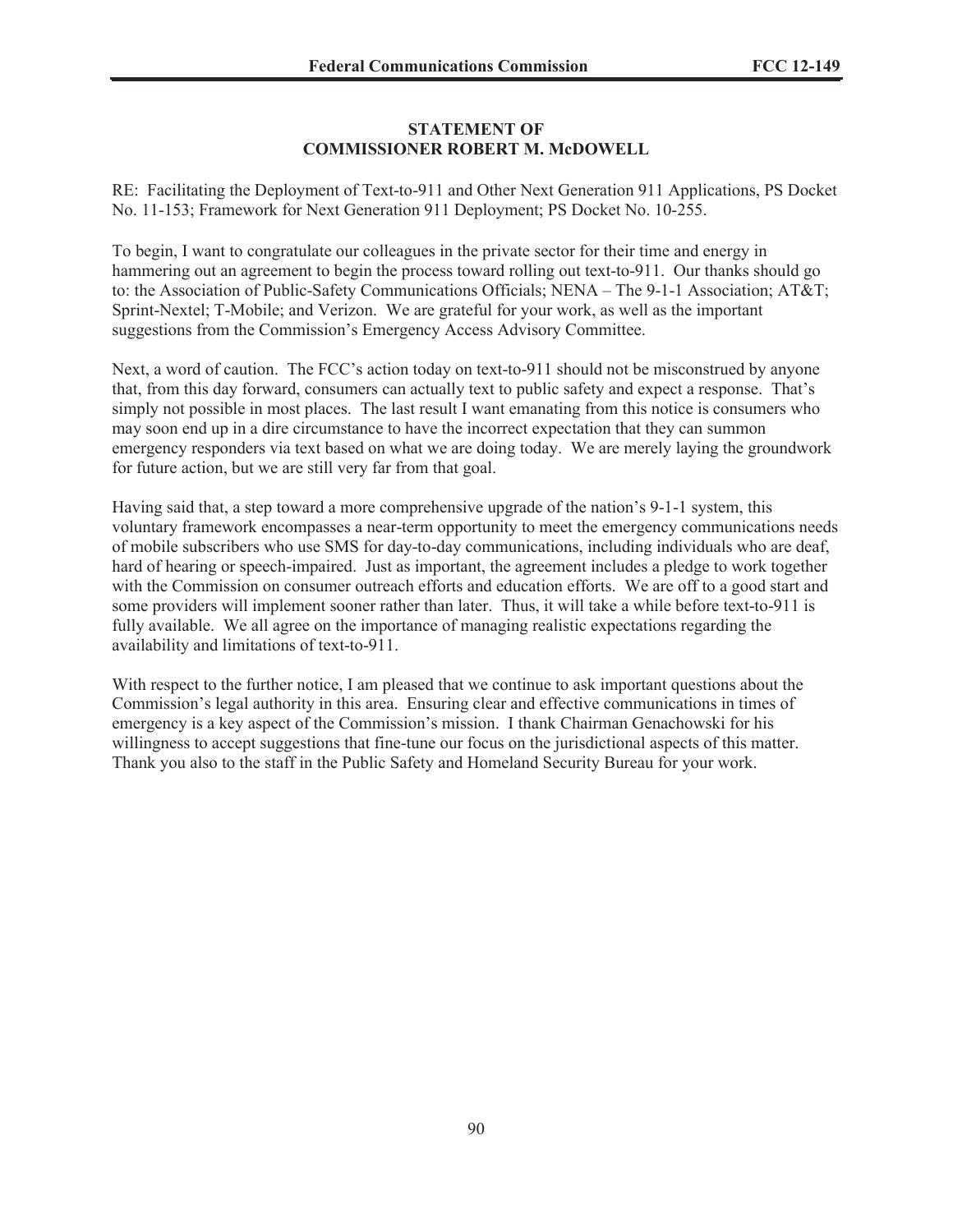#### **STATEMENT OF COMMISSIONER MIGNON L. CLYBURN**

RE: Facilitating the Deployment of Text-to-911 and Other Next Generation 911 Applications, PS Docket No. 11-153; Framework for Next Generation 911 Deployment; PS Docket No. 10-255.

American consumers exchange billions of text messages per day and for some, particularly the young, it is the primary means of peer-to-peer mobile communications engagement. Many of them assume that when it comes to public safety issues, the system is equipped to handle such an exchange. But, as the record shows, we are not there yet. So I am pleased to support this Further Notice of Proposed Rulemaking this afternoon, because promoting

Text-to-9-1-1 will provide citizens with enhanced access to emergency communications, in situations where voice interaction could endanger the caller, or a person with physical challenges is unable to speak. Improving the accessibility of our most advanced technologies is not only the right thing to do, it is what Congress has repeatedly told us—most recently with the CVAA—should be a fundamental goal of communications policy.

When industry demonstrates a credible willingness to achieve these important policy goals, we should give it the flexibility which may be needed to meet those goals in a cost effective manner. It is in that spirit that I wish to commend four nationwide wireless carriers -- AT&T, Verizon, Sprint, and T-Mobile -- for memorializing a document that commits them to improving the safety of mobile wireless consumers. In short, these carriers have agreed to deploy, by June 30, 2013, a mechanism for sending bounce back notifications to subscribers, when text-to-9-1-1 is unavailable in their area, telling them they should make a voice phone call to 9-1-1. They also agree to send text to 9-1-1 to from all their wireless consumers to PSAPs, no later than 2014. This agreement will accelerate progress to more than 90 percent of the nation's wireless consumers.

These carriers have also made another important commitment by way of consumer education and outreach. The carriers have been making the assertion that SMS is a store-and-forward messaging technology that was never designed to provide any time-sensitive, mission-critical service. The vast majority of American consumers are not aware of these limits. So I was glad to see, that these four nationwide companies, as well as APCO and NENA, recognize that and, in conjunction with the FCC, will develop an outreach effort to educate consumers about the capabilities and limits of text to 9-1-1. I encourage the parties who signed the voluntary commitment, to seek the advice of the accessibility advocates, as they take steps to comply with their deployment commitments.

Despite these voluntary commitments, I am very pleased the Chairman decided to circulate this Further Notice, that proposes to adopt the voluntary commitments, as final rules, and intends to finalize those rules next year. I thank the Chairman for agreeing with my recommendation to bolster the consumer education and outreach section of the item and emphasize that we must engage the accessibility advocates as we move forward in the proceeding. I was also pleased to see a clear discussion of which over- the-top applications could be subject to this proposed text to 9-1-1 rules.

Thanks are due to Aaron Garza for his presentation, and I wish to commend David Turetsky, and the staff, for carefully examining the difficult implementation issues raised by these proposals.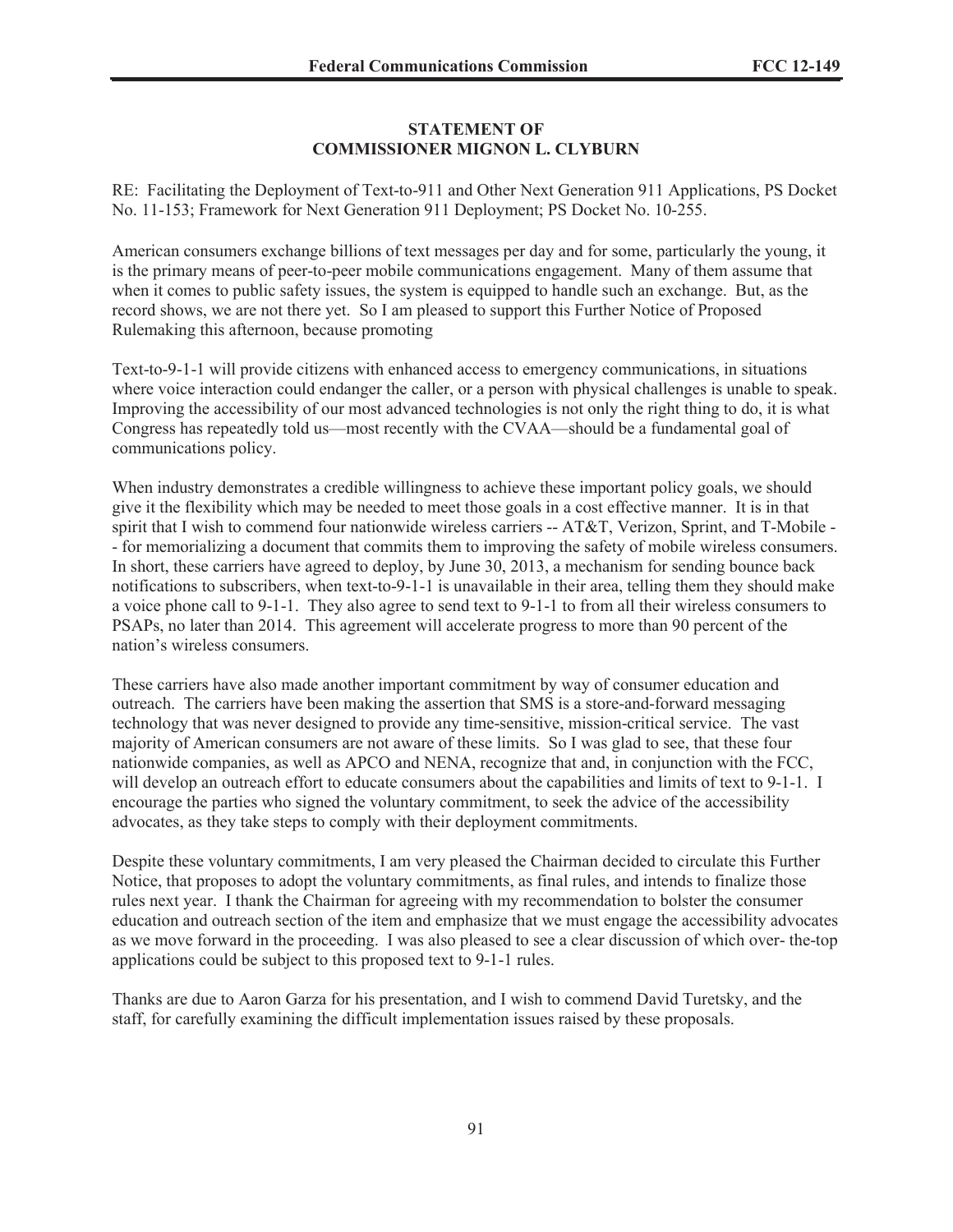## **STATEMENT OF COMMISSIONER JESSICA ROSENWORCEL**

RE: Facilitating the Deployment of Text-to-911 and Other Next Generation 911 Applications, PS Docket No. 11-153; Framework for Next Generation 911 Deployment; PS Docket No. 10-255.

The first telephone number I taught my children was 911. It is a number that every one of us knows by heart but every one of us hopes that we will never have to use. As the old saying goes, you many only call 911 once in your life, but it will be the most important call you ever make.

The challenge to the continued success of 911 has been the increasing complexity of our communications systems. Every new way of connecting creates new possibilities and new difficulties. Incorporating these new ways of reaching out into the national and local 911 framework can be an arduous process. It requires public safety organizations, carriers, and the Commission to work together. But it is worth the effort. Over time we have successfully expanded 911 service to mobile phones. We have facilitated the development of handset and network solutions for automatic location technology for wireless calls. We have made 911 an essential feature of interconnected VoIP. As a result, we are all safer when the unthinkable occurs.

Today we take steps to bring SMS texting into the 911 fold. Texting has become second nature to millions of Americans. Many of us use our phones for more texting than speaking. We use texting to reach out to friends and family, to confirm plans, to vote in contests, and to donate to charities and campaigns. Now the texting service that has become so essential for so many of us is poised to be there when we reach out in crisis.

From the very beginning of this process, I have been committed to ensuring that this capability is available to everyone as quickly as possible. But the roll-out of any new service can lead to confusion about where it is available and when. When it comes to matters of public safety, our policies have no room for confusion. Simply put, it can be a matter of life and death.

As a result, from the outset I believed that three elements are essential.

First, consumers should have the confidence that there is a firm date by which everyone can text to 911 nationwide.

Second, consumers should receive an immediate notification—a bounce back message—any time their text to 911 does not go through. After all, texting does not have a busy signal; no one should be left wondering whether or not a call for help has been heard.

Third, we need an extensive consumer outreach program. This outreach must involve the Commission, public safety organizations, carriers, and the deaf and hard-of-hearing community all working together.

Early on, I raised these issues with public safety organizations, carriers, and the Chairman. I am grateful that they took my concerns seriously. By coming together, we are able to move faster toward providing texting to 911 at public safety answering points across the country. Let me commend the four national wireless carriers for committing to deliver text to 911 capability to all of their customers by May 2014 and a bounce back message by June 2013. Just as importantly, they have agreed to work with public safety organizations and the Commission to help educate the public about what services are available and when.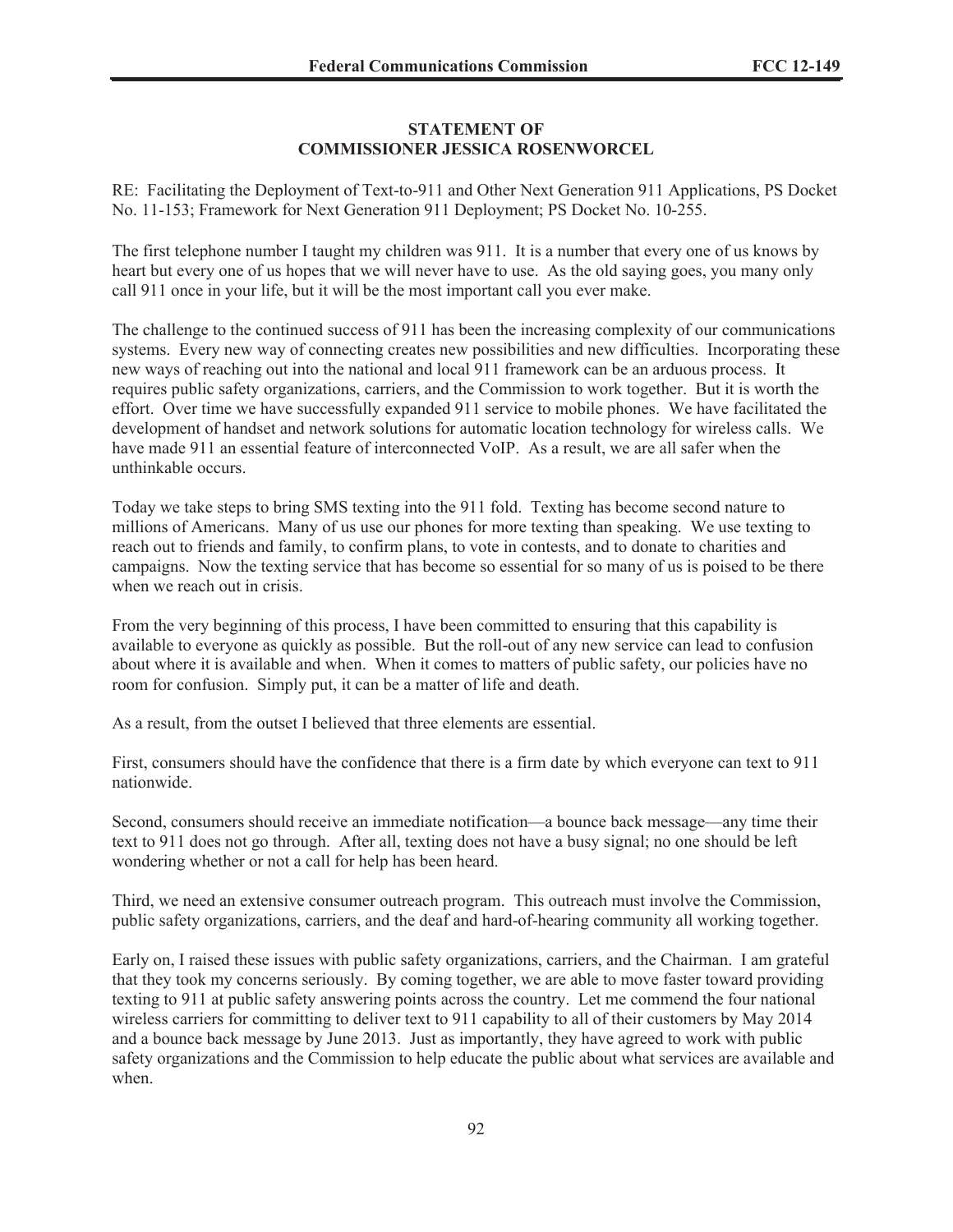I also want to commend the Chairman and his staff. They heard my concerns—and they responded. Their work, along with the tireless efforts of public safety officials, public-spirited commitments from carriers, and advocacy from the disabilities community brought us to this juncture.

But while the commitments made last week are a great start, we must recognize that they apply only to nationwide wireless carriers. Consumers, however, are migrating away from wireless carrier SMS texting. The next generation of texting applications is well on its way, with traditional SMS declining by 2.6 percent during the past year. As application-based texting grows in popularity, revenues from SMS texting are expected to decrease \$54 billion by 2016. The move to the next generation of messaging will not take twenty years. It could happen overnight. We must be ready.

The carriers' voluntary commitments should serve as a model for third-party applications. So I strongly encourage application providers to come to the table. They, too, need to be part of the solution. The deaf and hard-of-hearing rely extensively on these services, and we must make them part of the conversation.

In my first speech after arriving at the Commission, I spoke to public safety officials. I committed to visiting 911 centers across the country. I wanted to see the everyday heroes who staff these answering points and keep calm when calls roll in and crises mount. So far, I have had a chance to see 911 call center operations in California, Virginia, Alaska, Minnesota, and Vermont. It was on my most recent trip to Vermont that I had the privilege of visiting the first statewide text-to-911 trial. I saw first-hand how this technology works, and how it has already saved lives. Today, we take this good example and start the process of expanding it across the country. This is something to celebrate.

Thank you to the Public Safety and Homeland Security Bureau for their fine work and their continued dedication to moving this effort forward.